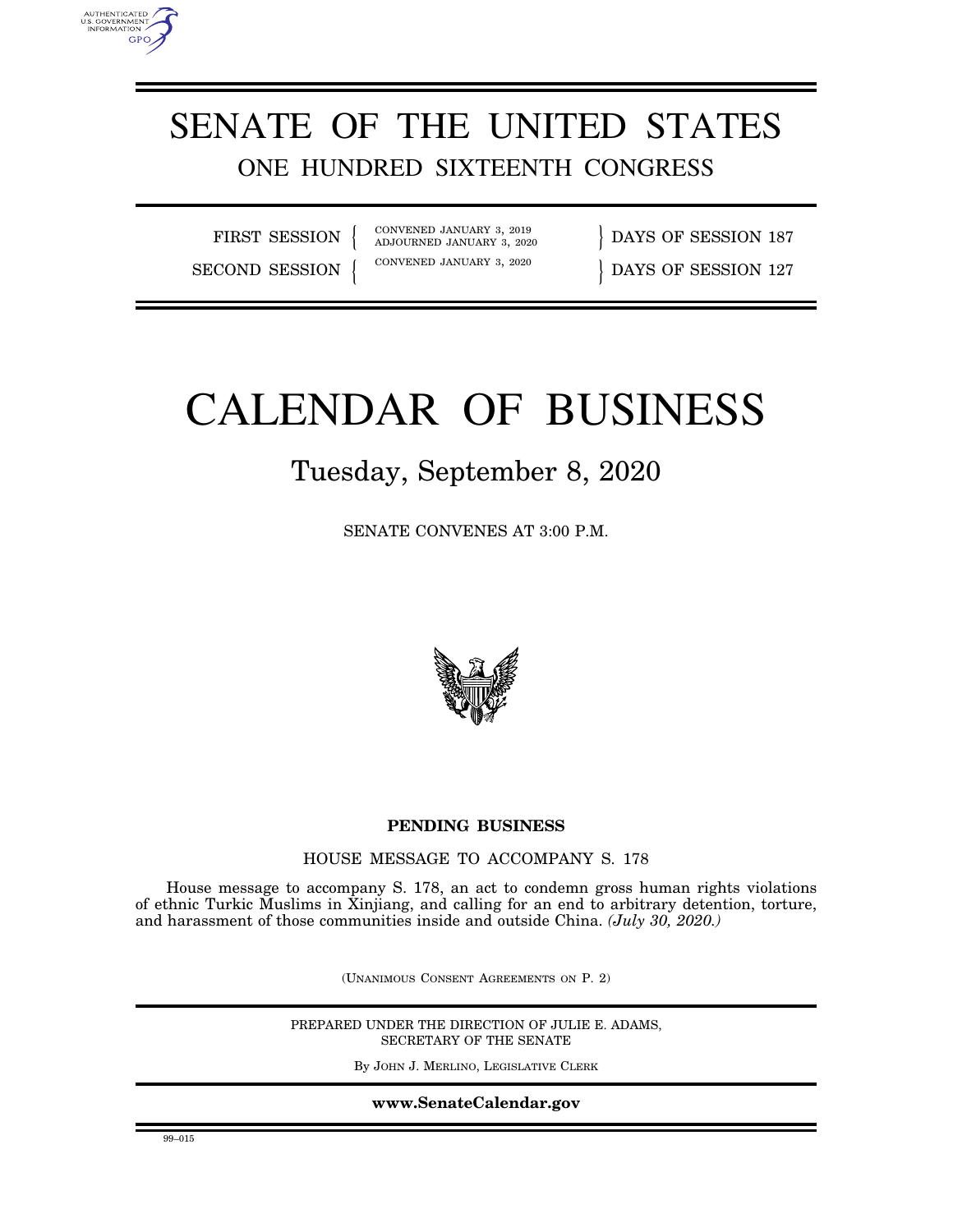#### **UNANIMOUS CONSENT AGREEMENTS**

### S. 3841

1.—*Ordered,* That with respect to S. 3841, a bill to protect 2020 recovery rebates for individuals from assignment or garnishment, and for other purposes, the papers be held at the Desk; provided, that if the Senate receives a bill from the House of Representatives, the text of which is identical to S. 3841, the Senate proceed to its immediate consideration and the bill be considered read three times and passed; provided further, that the motion to reconsider be considered made and laid upon the table, with no intervening action or debate; further, that upon passage of the House bill, S. 3841 be indefinitely postponed. *(July 23, 2020.)* 

#### S. 3985 (CALENDAR NO. 480)

2.—*Ordered,* That with respect to the motion to invoke cloture on the motion to proceed to S. 3985, a bill to improve and reform policing practices, accountability, and transparency, the mandatory quorum call under Rule XXII be waived. *(June 22, 2020.)* 

#### S. 2657 (ORDER NO. 357)

3.—*Ordered,* That with respect to the motions to invoke cloture on Amdt. No. 1407, as modified, offered by the Senator from Alaska (Ms. Murkowski) and S. 2657, a bill to support innovation in advanced geothermal research and development, and for other purposes, the mandatory quorum calls under Rule XXII be waived; provided, that the filing deadline for first degree amendments be 3:30 p.m. on Monday, March 9, 2020. *(March 5, 2020.)* 

#### H.R. 2740 (ORDER NO. 140)

4.—*Ordered,* That the cloture motion with respect to the motion to proceed to H.R. 2740, an Act making appropriations for the Departments of Labor, Health and Human Services, and Education, and related agencies for the fiscal year ending September 30, 2020, and for other purposes, filed on October 17, 2019, ripen at a time to be determined by the Majority Leader, in concurrence with the Democratic Leader; provided, that with respect to the cloture motions on the motions to proceed, the mandatory quorum calls under Rule XXII be waived. *(September 18, October 17, 22, 28, 2019.)* 

#### ARMS SALES DISAPPROVAL JOINT RESOLUTIONS (S.J. RESOLUTIONS 27–35, 39–48)

5.—*Ordered,* That if the Senate receives a veto message with respect to any or all of the following Joint Resolutions of Disapproval of Arms Sales, then notwithstanding the provisions of Rule XXII, consideration of the veto message be limited to twenty-eight hours of concurrent debate for all messages:

S.J. Res. 27 (United Arab Emirates, United Kingdom of Great Britain and Northern Ireland, Australia)

S.J. Res. 28 (United Arab Emirates)

S.J. Res. 29 (Kingdom of Saudi Arabia)

S.J. Res. 30 (United Arab Emirates)

S.J. Res. 31 (Kingdom of Saudi Arabia)

S.J. Res. 32 (Kingdom of Saudi Arabia)

S.J. Res. 33 (United Arab Emirates)

S.J. Res. 34 (United Arab Emirates)

S.J. Res. 35 (United Arab Emirates)

S.J. Res. 39 (United Arab Emirates, United Kingdom)

S.J. Res. 40 (India, Israel, Republic of Korea, Kingdom of Saudi Arabia)

S.J. Res. 41 (Government of Saudi Arabia, United Arab Emirates, United Kingdom of Great Britain and Northern Ireland)

S.J. Res. 42 (United Arab Emirates, United Kingdom of Great Britain and Northern Ireland)

S.J. Res. 43 (Kingdom of Saudi Arabia)

S.J. Res. 44 (United Arab Emirates, Hashemite Kingdom of Jordan)

S.J. Res. 45 (Kingdom of Saudi Arabia)

S.J. Res. 46 (United Arab Emirates)

S.J. Res. 47 (Kingdom of Saudi Arabia)

S.J. Res. 48 (United Arab Emirates).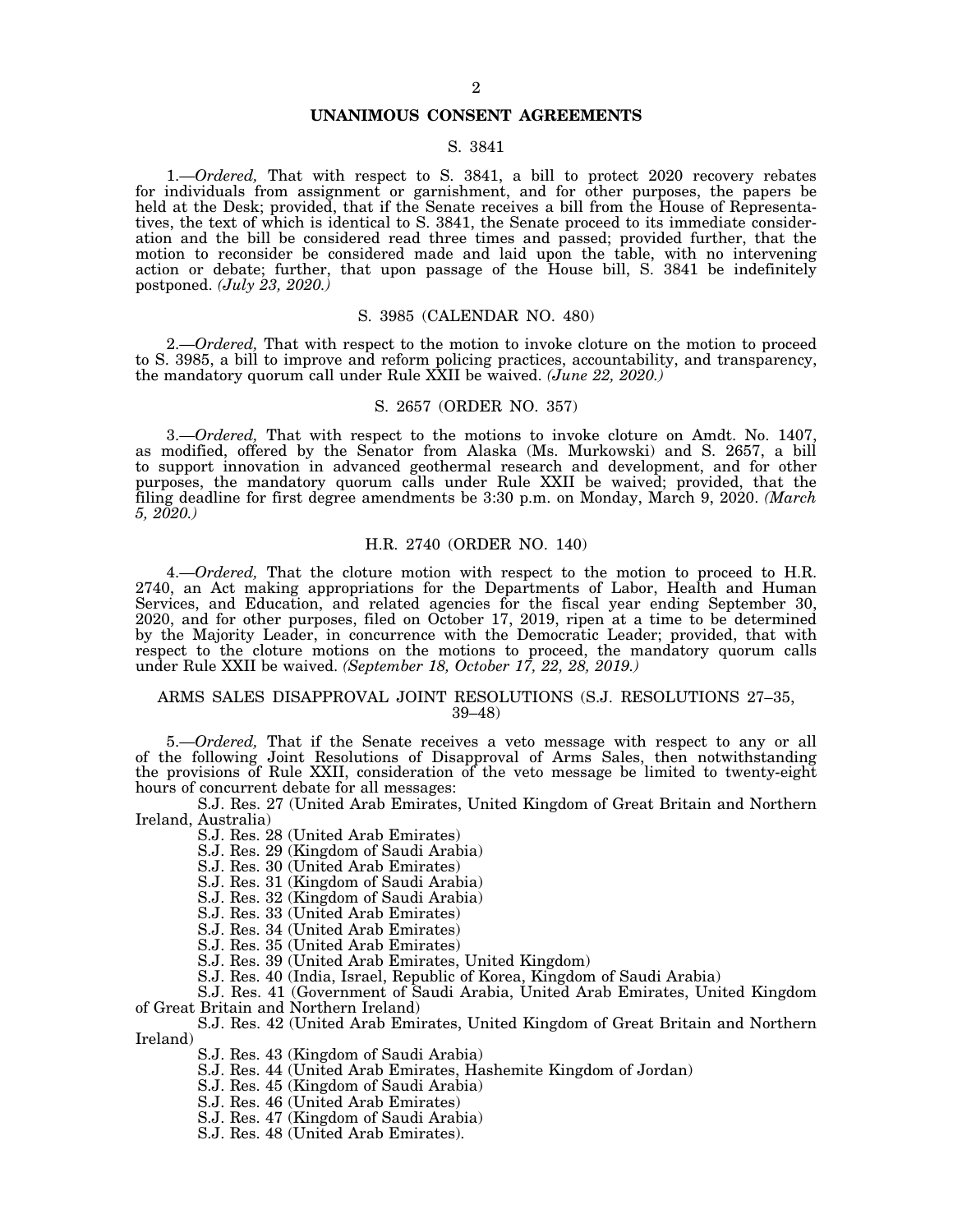*Ordered further,* That all remaining joint resolutions be voted on en bloc; provided, that the en bloc votes with respect to the override vote be shown separately for each resolution when printed in the Record. *(June 19, July 29, 2019.)* 

#### S. 1370

6.—*Ordered,* That with respect to S. 1370, an Act to amend the Internal Revenue Code of 1986 to treat certain military survivor benefits as earned income for purposes of the kiddie tax, the papers to be held at the Desk; provided, that if the House passes a bill identical to S. 1370, the House bill be considered read three times and passed; provided further, that the motion to reconsider be considered made and laid upon the table, with no intervening action or debate; further, that upon passage of the House bill, S. 1370 be indefinitely postponed. *(May 21, 2019.)* 

#### H.R. 268 (ORDER NO. 15)

7.—*Ordered,* That with respect to the cloture motions on Amdt. No. 201, offered by the Senator from Alabama (Mr. Shelby), and H.R. 268, an Act making supplemental appropriations for the fiscal year ending September 30, 2019, the mandatory quorums under Rule XXII be waived; provided, that the filing deadline for first degree amendments be 4:00 p.m. on Monday, April 1, 2019. *(Mar. 28, 2019.)* 

#### H.J. RES. 1 (ORDER NO. 6)

8.—*Ordered,* That with respect to the cloture motion on the motion to proceed to H.J. Res. 1, an Act making further continuing appropriations for the Department of Homeland Security for fiscal year 2019, and for other purposes, the mandatory quorum under Rule XXII be waived; provided, that notwithstanding Rule XXII, the vote on cloture on the motion to proceed to H.J. Res. 1 occur at a time to be determined by the Majority Leader, in consultation with the Democratic Leader. *(Feb. 11, 14, 2019.)*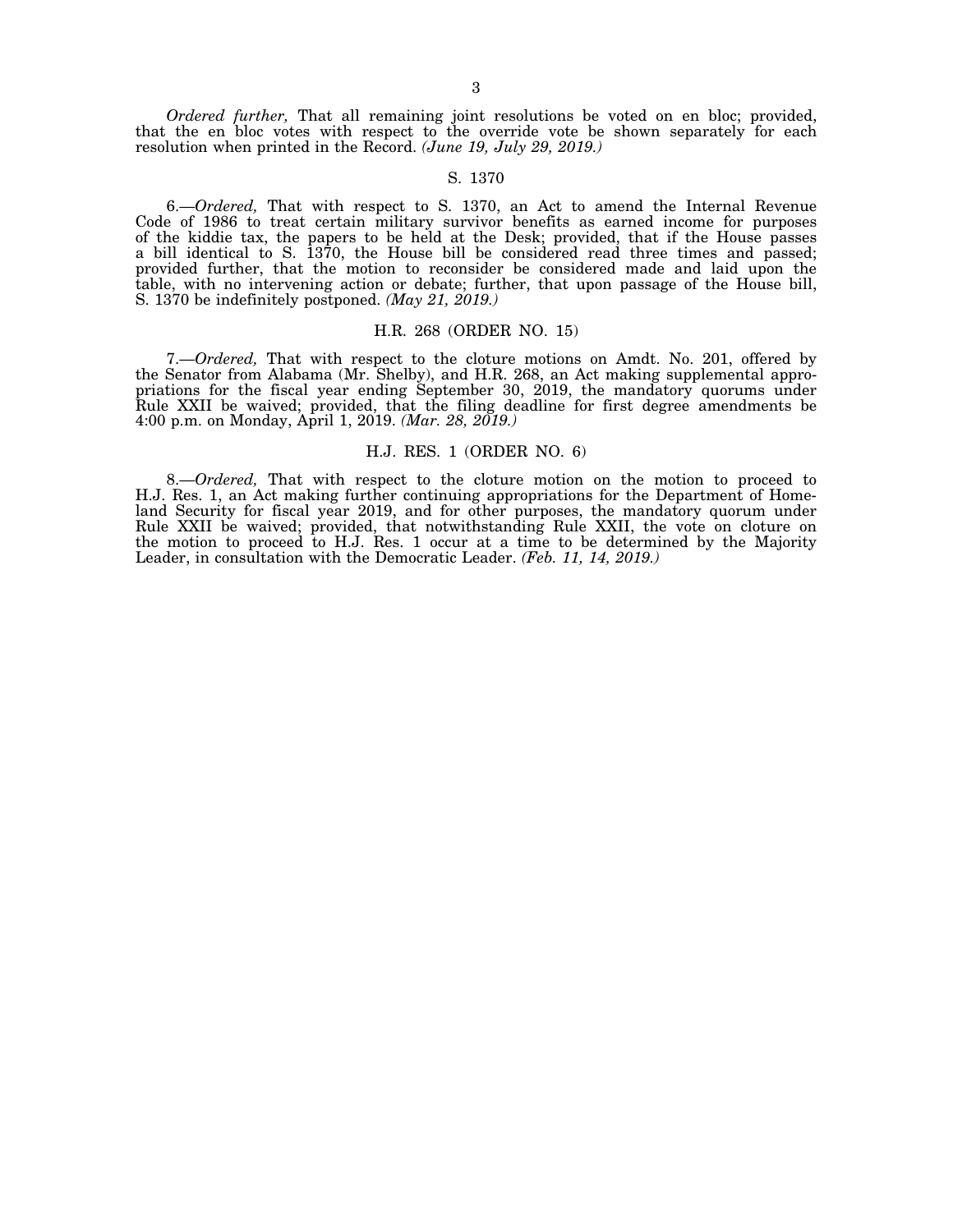|    |                                        | ▽                                       | ▽                                      |                                 | ▽                         |                            |                                       | 2020                                  |                                              | ▽                                     |                                       | ▽                                      | ▽                                      |                                               |
|----|----------------------------------------|-----------------------------------------|----------------------------------------|---------------------------------|---------------------------|----------------------------|---------------------------------------|---------------------------------------|----------------------------------------------|---------------------------------------|---------------------------------------|----------------------------------------|----------------------------------------|-----------------------------------------------|
|    |                                        |                                         | <b>JANUARY</b>                         |                                 |                           |                            |                                       |                                       |                                              |                                       | <b>JULY</b>                           |                                        |                                        |                                               |
|    | Sun                                    | M                                       | Tu                                     | W                               | Th                        | F                          | Sat                                   | Sun                                   | M                                            | Tu                                    | W                                     | Th                                     | F                                      | Sat                                           |
| 20 | 5<br>12<br>19<br>26                    | -6<br>43<br>20<br>27                    | 7<br>$\overline{14}$<br>$-24$<br>-28   | 1<br>8<br>45<br>22<br>29        | 2<br>g<br>16<br>23<br>30  | з<br>10<br>47<br>-24<br>31 | 4<br>11<br>18<br>25                   | 5<br>12<br>19<br>26                   | 6<br>43<br>قتر<br>-27                        | 7<br>14<br>21<br>$-28$                | 1<br>8<br>15<br>22<br>-29             | 2<br>9<br>46<br>23<br>30               | 3<br>10<br>17<br>$\overline{24}$<br>31 | 4<br>11<br>18<br>$\overline{25}$              |
|    |                                        |                                         | <b>FEBRUARY</b>                        |                                 |                           |                            |                                       |                                       |                                              | <b>AUGUST</b>                         |                                       |                                        |                                        |                                               |
| 33 | 2<br>9<br>16<br>23                     | -3<br>$\overline{40}$<br>$\frac{1}{24}$ | 4<br>44<br>18<br>-25                   | 5<br>42<br>19<br>26             | 6<br>43<br>-20<br>$-27$   | 7<br>14<br>21<br>28        | 1<br>8<br>15<br>22<br>29              | 2<br>9<br>16<br>23<br>30              | з<br>-40<br>17<br>24<br>31                   | 4<br>-44<br>$-48$<br>25               | 5<br>$\overline{12}$<br>19<br>26      | -6<br>43<br>20<br>27                   | 7<br>$\overline{14}$<br>-24<br>28      | 1<br>8<br>15<br>22<br>29                      |
|    |                                        |                                         | <b>MARCH</b>                           |                                 |                           |                            |                                       |                                       |                                              | <b>SEPTEMBER</b>                      |                                       |                                        |                                        |                                               |
| 53 | 1<br>8<br>15 <sup>1</sup><br>221<br>29 | 2<br>ۄ<br>$\overline{46}$<br>23<br>30   | 3<br>40<br>47<br>-24<br>31             | 4<br>44<br>48<br>$-25$          | -5<br>42<br>49<br>$-26$   | 6<br>13<br>20<br>27        | 7<br>14<br>$\overline{24}$<br>28      | 6<br>13<br>20<br>27                   | 7<br>$\overline{14}$<br>21<br>28             | 1<br>8<br>15<br>22<br>29              | $\overline{2}$<br>9<br>16<br>23<br>30 | 3<br>10<br>17<br>24                    | 4<br>$\overline{11}$<br>18<br>25       | 5<br>$\overline{12}$<br>19<br>$\overline{26}$ |
|    |                                        |                                         |                                        | <b>APRIL</b>                    |                           |                            |                                       |                                       |                                              | <b>OCTOBER</b>                        |                                       |                                        |                                        |                                               |
| 63 | 5<br>12<br>19<br>26                    | 6<br><u> 13</u><br>94⊣<br>-27           | 7<br>14<br>-24<br>28                   | 1<br>8<br><u>15</u><br>22<br>29 | 2<br>9<br>16<br>-23<br>30 | 3<br>10<br><u>17</u><br>24 | 4<br>11<br>18<br>25                   | $\overline{4}$<br>11<br>18<br>25      | 5<br>12<br>19<br>26                          | 6<br>13<br>20<br>27                   | 7<br>14<br>21<br>28                   | 1<br>8<br>15<br>22<br>29               | 2<br>9<br>16<br>23<br>30               | 3<br>10<br>17<br>24<br>31                     |
|    |                                        |                                         |                                        | <b>MAY</b>                      |                           |                            |                                       |                                       |                                              | <b>NOVEMBER</b>                       |                                       |                                        |                                        |                                               |
| 78 | 3<br>10<br>17<br>24<br>$\overline{31}$ | 4<br>$+1$<br>$+8$<br>25                 | 5<br>$^{42}$<br>49<br>$-26$            | -6<br>43<br>$-20$<br>27         | 7<br>44<br>$-24$<br>-28   | 1<br>8<br>15<br>22<br>29   | 2<br>9<br>16<br>23<br>$\overline{30}$ | 1<br>8<br>$\overline{15}$<br>22<br>29 | $\frac{2}{9}$<br>16<br>23<br>$\overline{30}$ | 3<br>10<br>17<br>$\overline{24}$      | 4<br>11<br>18<br>$\overline{25}$      | 5<br>12<br>19<br>26                    | 6<br>13<br>20<br>$\overline{27}$       | 7<br>$\overline{14}$<br>21<br>28              |
|    |                                        |                                         |                                        | <b>JUNE</b>                     |                           |                            |                                       |                                       |                                              | <b>DECEMBER</b>                       |                                       |                                        |                                        |                                               |
| 97 | 7<br>14<br>21<br>28                    | 1<br>8<br>$\overline{15}$<br>22<br>29   | 2<br>ۄ<br>$+6$<br>-23<br><del>30</del> | a<br>40<br>$+7$<br>$-24$        | 4<br>$+1$<br>48<br>$-25$  | 5<br>$^{42}$<br>19<br>26   | 6<br>13<br>20<br>27                   | 6<br>13<br>20<br>27                   | 7<br>14<br>$\sqrt{21}$<br>28                 | 1<br>8<br>15<br>$\overline{22}$<br>29 | 2<br>9<br>16<br>$\overline{23}$<br>30 | 3<br>10<br>17<br>$\overline{24}$<br>31 | 4<br>11<br>18<br>25                    | 5<br>12<br>19<br>26                           |

| <b>SEPTEMBER</b> |     |    |          |                 |    |            |
|------------------|-----|----|----------|-----------------|----|------------|
| <b>Sun</b>       | Mon |    |          | Tue Wed Thu Fri |    | <b>Sat</b> |
|                  |     | 1  | $\bf{2}$ | 3               | 4  | 5          |
| 6                | 7   | 8  | 9        | 10              | 11 | 12         |
| 13               | 14  | 15 | 16       | 17              | 18 | 19         |
| 20               | 21  | 22 | 23       | 24              | 25 | 26         |
| 27               | 28  | 29 | 30       |                 |    |            |
|                  |     |    |          |                 |    |            |

Days Senate met during Second Session, One Hundred Sixteenth Congress, are marked (**—–**).

Boxed area indicates a scheduled non-legislative period.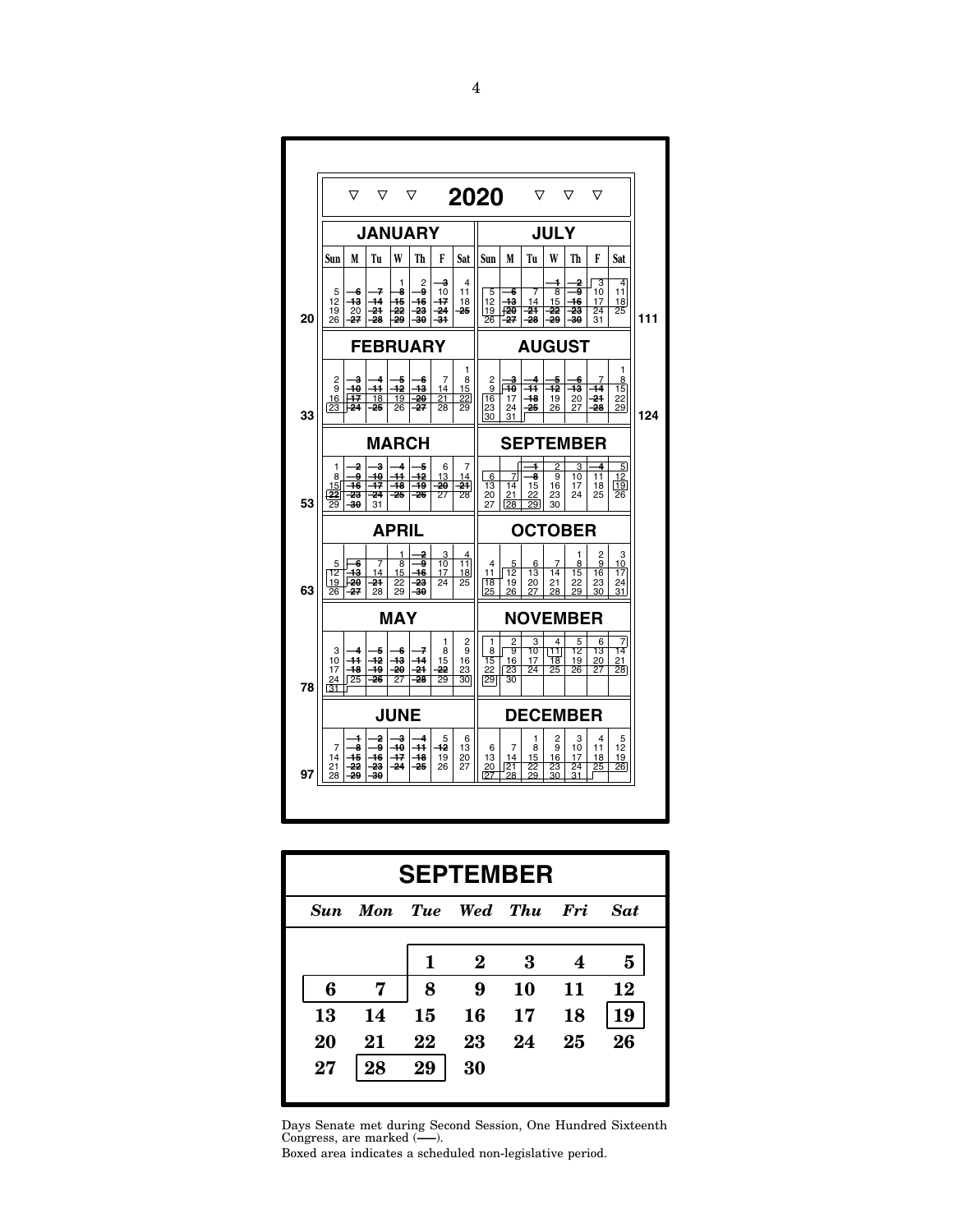| 2019<br>▽<br>$\mathbf \nabla$<br>▽<br>▽<br>▽<br>▽<br><b>JANUARY</b><br><b>JULY</b><br>W<br>F<br>W<br>F<br>M<br>Tu<br>Th<br>Sat<br>Sun<br>M<br>Tu<br>Th<br>Sat<br>Sun<br>ŝ<br>1<br>2<br>4<br><u>5</u><br>1<br>2<br>3<br>4<br>5<br>6<br>40<br>12<br>6<br>7<br>8<br>و۔<br>44<br>-7<br>-8<br>٩<br>-10<br>44<br>12<br>13<br>45<br>$+7$<br>13<br>-14<br>45<br>46<br>47<br>48<br>49<br>14<br>46<br>-48<br>19<br>20<br>$\sqrt{21}$<br>20<br>22<br>23<br>-24<br>-25<br>26<br>21<br>-22<br>-23<br>-24<br>-25<br>26<br>27<br>20<br>27<br>$\frac{1}{28}$<br>29<br>30<br>-31<br>28<br>-29<br>-30<br>-31<br><b>FEBRUARY</b><br><b>AUGUST</b><br>2<br>1<br>2<br>3<br>1<br>9<br>9<br>$\overline{10}$<br>3<br>4<br>-5<br>-6<br>7<br>8<br>4<br>5<br>7<br>8<br>f<br>10<br>44<br>$+2$<br>43<br>44<br>15<br>11<br>12<br>$+3$<br>15<br>16<br>16<br>14<br>17<br>19<br>$\overline{22}$<br>23<br>24<br>17<br>18<br>20<br>-24<br>18<br>19<br>-20<br>21<br>22<br>23<br>35<br>$\sqrt{24}$<br>-25<br>31<br>26<br>27<br>-28<br>25<br>26<br>-27<br>28<br>29<br>30<br><b>MARCH</b><br><b>SEPTEMBER</b><br>2<br>2<br>з<br>4<br>5<br>6<br>7<br>1<br>1<br>7<br>9<br>9<br>$\overline{12}$<br>3<br>4<br>-5<br>-6<br>8<br>8<br>-10<br>44<br>13<br>14<br>$+1$<br>42<br>43<br>44<br>$-16$<br>10<br>15<br>16<br>15<br>-47<br>-18<br>49<br>20<br>21<br>$\overline{18}$<br>$-24$<br>17<br>-19<br>20<br>-21<br>22<br>23<br>22<br>-23<br>-25<br>-26<br>-27<br>28<br>$\frac{1}{30}$<br>‡#डें<br>$\overline{30}$<br>-27<br>$\overline{28}$<br>24<br>-26<br>29<br>29<br>50<br>31<br><b>APRIL</b><br><b>OCTOBER</b><br>ਜ<br>2<br>з<br>4<br>5<br>2<br>3<br>4<br>$\frac{5}{12}$<br>1<br>6<br>12<br><u>13</u><br>44<br>7<br>8<br>و<br>10<br>44<br>6<br>8<br>9<br>10<br>7<br>∄க்<br>14<br>再5<br>19<br>16<br>17<br>-48<br>20<br>13<br>14<br>-16<br>47<br>18<br>19<br>27<br>21<br>22<br>23<br>24<br>-25<br>26<br>20<br>-24<br>-22<br>-23<br>-24<br>25<br>26<br>霷<br>64<br>28<br>-30<br>27<br>-28<br>-29<br>-30<br>-31<br><b>MAY</b><br><b>NOVEMBER</b><br>4<br>2<br>3<br>4<br>2<br>1<br>7<br>8<br>ą<br>10<br>11<br>4<br>7<br>9<br>5<br>-6<br>3<br>-5<br>8<br>-6<br>12<br>43<br>$\overline{14}$<br>$-16$<br>$\boxed{11}$<br>$-12$<br>-43<br>$-14$<br>45<br>10<br>15<br>16<br>17<br>18<br>19<br>20<br>24<br>22<br>-23<br>24<br>25<br>48<br>49<br>-20<br>24<br>22<br>23<br>17<br>81<br>$\sqrt{27}$<br>28<br>29<br>$\overline{30}$<br><del>31</del><br>$\sqrt{25}$<br>26<br>27<br>28<br>29<br>30 <sub>l</sub><br>26<br>24<br><b>JUNE</b><br><b>DECEMBER</b><br>$\overline{1}$<br>1<br>2<br>з<br>4<br>-5<br>7<br>6<br>$\frac{2}{9}$<br>4<br>$\overline{\bf 8}$<br>و۔<br>10<br>44<br>42<br>13<br>14<br>з<br>-6<br>8<br>5<br>7<br>44<br>42<br>$\overline{46}$<br>40<br>-13<br>14<br>15<br>47<br>18<br>49<br>20<br>$\overline{21}$<br>15<br>16<br>-47<br>48<br>49<br>-20<br>22<br>22<br>-23<br>24<br>25<br>-26<br>28<br>21<br>27<br>-24<br>-25<br>-26<br>-27<br>29<br>29<br>23<br>-28<br><del>30</del><br>31<br>98<br>30 |  |     |                            |                     |                     |                          |                           |                           |                     |  |     |
|-----------------------------------------------------------------------------------------------------------------------------------------------------------------------------------------------------------------------------------------------------------------------------------------------------------------------------------------------------------------------------------------------------------------------------------------------------------------------------------------------------------------------------------------------------------------------------------------------------------------------------------------------------------------------------------------------------------------------------------------------------------------------------------------------------------------------------------------------------------------------------------------------------------------------------------------------------------------------------------------------------------------------------------------------------------------------------------------------------------------------------------------------------------------------------------------------------------------------------------------------------------------------------------------------------------------------------------------------------------------------------------------------------------------------------------------------------------------------------------------------------------------------------------------------------------------------------------------------------------------------------------------------------------------------------------------------------------------------------------------------------------------------------------------------------------------------------------------------------------------------------------------------------------------------------------------------------------------------------------------------------------------------------------------------------------------------------------------------------------------------------------------------------------------------------------------------------------------------------------------------------------------------------------------------------------------------------------------------------------------------------------------------------------------------------------------------------------------------------------------------------------------------------------------------------------------------------------------------------------------------------------------------------------------------------------------------------------------------------------------------------------------------------------------------------------------------------------------------------------------------------------------------------------------------------------------------------------|--|-----|----------------------------|---------------------|---------------------|--------------------------|---------------------------|---------------------------|---------------------|--|-----|
|                                                                                                                                                                                                                                                                                                                                                                                                                                                                                                                                                                                                                                                                                                                                                                                                                                                                                                                                                                                                                                                                                                                                                                                                                                                                                                                                                                                                                                                                                                                                                                                                                                                                                                                                                                                                                                                                                                                                                                                                                                                                                                                                                                                                                                                                                                                                                                                                                                                                                                                                                                                                                                                                                                                                                                                                                                                                                                                                                           |  |     |                            |                     |                     |                          |                           |                           |                     |  |     |
|                                                                                                                                                                                                                                                                                                                                                                                                                                                                                                                                                                                                                                                                                                                                                                                                                                                                                                                                                                                                                                                                                                                                                                                                                                                                                                                                                                                                                                                                                                                                                                                                                                                                                                                                                                                                                                                                                                                                                                                                                                                                                                                                                                                                                                                                                                                                                                                                                                                                                                                                                                                                                                                                                                                                                                                                                                                                                                                                                           |  |     |                            |                     |                     |                          |                           |                           |                     |  |     |
|                                                                                                                                                                                                                                                                                                                                                                                                                                                                                                                                                                                                                                                                                                                                                                                                                                                                                                                                                                                                                                                                                                                                                                                                                                                                                                                                                                                                                                                                                                                                                                                                                                                                                                                                                                                                                                                                                                                                                                                                                                                                                                                                                                                                                                                                                                                                                                                                                                                                                                                                                                                                                                                                                                                                                                                                                                                                                                                                                           |  |     |                            |                     |                     |                          |                           |                           |                     |  |     |
|                                                                                                                                                                                                                                                                                                                                                                                                                                                                                                                                                                                                                                                                                                                                                                                                                                                                                                                                                                                                                                                                                                                                                                                                                                                                                                                                                                                                                                                                                                                                                                                                                                                                                                                                                                                                                                                                                                                                                                                                                                                                                                                                                                                                                                                                                                                                                                                                                                                                                                                                                                                                                                                                                                                                                                                                                                                                                                                                                           |  |     |                            |                     |                     |                          |                           |                           |                     |  | 115 |
|                                                                                                                                                                                                                                                                                                                                                                                                                                                                                                                                                                                                                                                                                                                                                                                                                                                                                                                                                                                                                                                                                                                                                                                                                                                                                                                                                                                                                                                                                                                                                                                                                                                                                                                                                                                                                                                                                                                                                                                                                                                                                                                                                                                                                                                                                                                                                                                                                                                                                                                                                                                                                                                                                                                                                                                                                                                                                                                                                           |  |     |                            |                     |                     |                          |                           |                           |                     |  |     |
|                                                                                                                                                                                                                                                                                                                                                                                                                                                                                                                                                                                                                                                                                                                                                                                                                                                                                                                                                                                                                                                                                                                                                                                                                                                                                                                                                                                                                                                                                                                                                                                                                                                                                                                                                                                                                                                                                                                                                                                                                                                                                                                                                                                                                                                                                                                                                                                                                                                                                                                                                                                                                                                                                                                                                                                                                                                                                                                                                           |  |     |                            |                     |                     |                          |                           |                           |                     |  | 125 |
|                                                                                                                                                                                                                                                                                                                                                                                                                                                                                                                                                                                                                                                                                                                                                                                                                                                                                                                                                                                                                                                                                                                                                                                                                                                                                                                                                                                                                                                                                                                                                                                                                                                                                                                                                                                                                                                                                                                                                                                                                                                                                                                                                                                                                                                                                                                                                                                                                                                                                                                                                                                                                                                                                                                                                                                                                                                                                                                                                           |  |     |                            |                     |                     |                          |                           |                           |                     |  |     |
|                                                                                                                                                                                                                                                                                                                                                                                                                                                                                                                                                                                                                                                                                                                                                                                                                                                                                                                                                                                                                                                                                                                                                                                                                                                                                                                                                                                                                                                                                                                                                                                                                                                                                                                                                                                                                                                                                                                                                                                                                                                                                                                                                                                                                                                                                                                                                                                                                                                                                                                                                                                                                                                                                                                                                                                                                                                                                                                                                           |  |     |                            |                     |                     |                          |                           |                           |                     |  | 140 |
|                                                                                                                                                                                                                                                                                                                                                                                                                                                                                                                                                                                                                                                                                                                                                                                                                                                                                                                                                                                                                                                                                                                                                                                                                                                                                                                                                                                                                                                                                                                                                                                                                                                                                                                                                                                                                                                                                                                                                                                                                                                                                                                                                                                                                                                                                                                                                                                                                                                                                                                                                                                                                                                                                                                                                                                                                                                                                                                                                           |  |     |                            |                     |                     |                          |                           |                           |                     |  |     |
|                                                                                                                                                                                                                                                                                                                                                                                                                                                                                                                                                                                                                                                                                                                                                                                                                                                                                                                                                                                                                                                                                                                                                                                                                                                                                                                                                                                                                                                                                                                                                                                                                                                                                                                                                                                                                                                                                                                                                                                                                                                                                                                                                                                                                                                                                                                                                                                                                                                                                                                                                                                                                                                                                                                                                                                                                                                                                                                                                           |  |     |                            |                     |                     |                          |                           |                           |                     |  | 155 |
|                                                                                                                                                                                                                                                                                                                                                                                                                                                                                                                                                                                                                                                                                                                                                                                                                                                                                                                                                                                                                                                                                                                                                                                                                                                                                                                                                                                                                                                                                                                                                                                                                                                                                                                                                                                                                                                                                                                                                                                                                                                                                                                                                                                                                                                                                                                                                                                                                                                                                                                                                                                                                                                                                                                                                                                                                                                                                                                                                           |  |     |                            |                     |                     |                          |                           |                           |                     |  |     |
|                                                                                                                                                                                                                                                                                                                                                                                                                                                                                                                                                                                                                                                                                                                                                                                                                                                                                                                                                                                                                                                                                                                                                                                                                                                                                                                                                                                                                                                                                                                                                                                                                                                                                                                                                                                                                                                                                                                                                                                                                                                                                                                                                                                                                                                                                                                                                                                                                                                                                                                                                                                                                                                                                                                                                                                                                                                                                                                                                           |  |     |                            |                     |                     |                          |                           |                           |                     |  | 170 |
|                                                                                                                                                                                                                                                                                                                                                                                                                                                                                                                                                                                                                                                                                                                                                                                                                                                                                                                                                                                                                                                                                                                                                                                                                                                                                                                                                                                                                                                                                                                                                                                                                                                                                                                                                                                                                                                                                                                                                                                                                                                                                                                                                                                                                                                                                                                                                                                                                                                                                                                                                                                                                                                                                                                                                                                                                                                                                                                                                           |  |     |                            |                     |                     |                          |                           |                           |                     |  |     |
|                                                                                                                                                                                                                                                                                                                                                                                                                                                                                                                                                                                                                                                                                                                                                                                                                                                                                                                                                                                                                                                                                                                                                                                                                                                                                                                                                                                                                                                                                                                                                                                                                                                                                                                                                                                                                                                                                                                                                                                                                                                                                                                                                                                                                                                                                                                                                                                                                                                                                                                                                                                                                                                                                                                                                                                                                                                                                                                                                           |  |     |                            |                     |                     |                          |                           |                           |                     |  | 186 |
|                                                                                                                                                                                                                                                                                                                                                                                                                                                                                                                                                                                                                                                                                                                                                                                                                                                                                                                                                                                                                                                                                                                                                                                                                                                                                                                                                                                                                                                                                                                                                                                                                                                                                                                                                                                                                                                                                                                                                                                                                                                                                                                                                                                                                                                                                                                                                                                                                                                                                                                                                                                                                                                                                                                                                                                                                                                                                                                                                           |  |     |                            |                     |                     |                          |                           |                           |                     |  |     |
|                                                                                                                                                                                                                                                                                                                                                                                                                                                                                                                                                                                                                                                                                                                                                                                                                                                                                                                                                                                                                                                                                                                                                                                                                                                                                                                                                                                                                                                                                                                                                                                                                                                                                                                                                                                                                                                                                                                                                                                                                                                                                                                                                                                                                                                                                                                                                                                                                                                                                                                                                                                                                                                                                                                                                                                                                                                                                                                                                           |  |     |                            |                     |                     |                          |                           |                           |                     |  |     |
| 2020<br>$\triangledown$<br>▽<br>▽<br>▽<br>$\triangledown$<br>▽                                                                                                                                                                                                                                                                                                                                                                                                                                                                                                                                                                                                                                                                                                                                                                                                                                                                                                                                                                                                                                                                                                                                                                                                                                                                                                                                                                                                                                                                                                                                                                                                                                                                                                                                                                                                                                                                                                                                                                                                                                                                                                                                                                                                                                                                                                                                                                                                                                                                                                                                                                                                                                                                                                                                                                                                                                                                                            |  |     |                            | M                   |                     |                          |                           |                           |                     |  |     |
| <b>JANUARY</b><br>Tu<br>W<br>Th<br>F<br>Sun<br>Sat                                                                                                                                                                                                                                                                                                                                                                                                                                                                                                                                                                                                                                                                                                                                                                                                                                                                                                                                                                                                                                                                                                                                                                                                                                                                                                                                                                                                                                                                                                                                                                                                                                                                                                                                                                                                                                                                                                                                                                                                                                                                                                                                                                                                                                                                                                                                                                                                                                                                                                                                                                                                                                                                                                                                                                                                                                                                                                        |  | 187 | $\frac{5}{12}$<br>19<br>26 | 6<br>13<br>20<br>27 | 7<br>14<br>21<br>28 | 1<br>8<br>15<br>22<br>29 | -2<br>9<br>16<br>23<br>30 | 3<br>10<br>17<br>24<br>31 | 4<br>11<br>18<br>25 |  |     |

Days Senate met during First Session, One Hundred Sixteenth Congress, are marked (—–). Boxed area indicates a scheduled non-legislative period.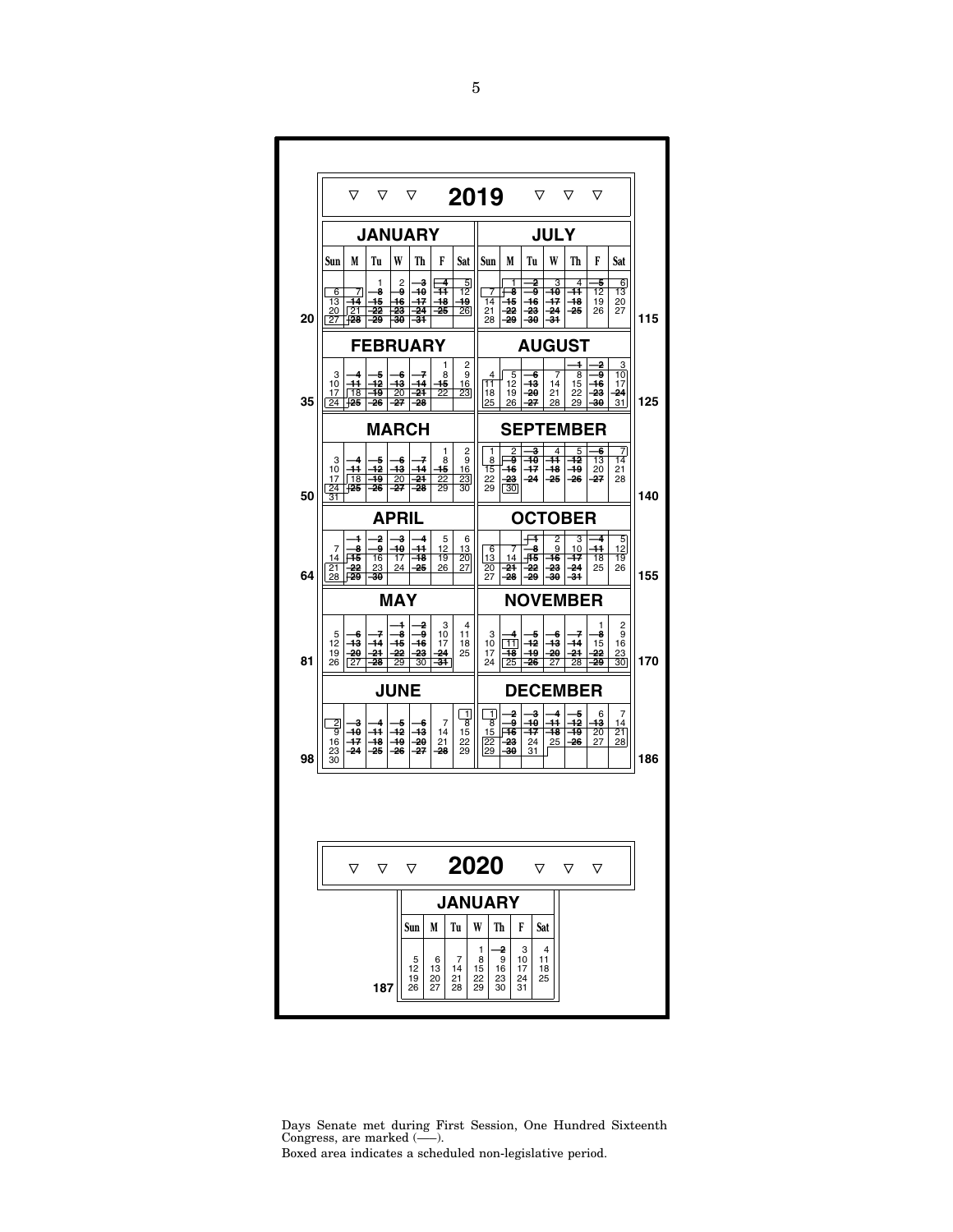# Senate Membership, One Hundred Sixteenth Congress, Second Session

| Class          |                                |           |
|----------------|--------------------------------|-----------|
| 2              | ALEXANDER, LAMAR               | TN        |
| 1              | Baldwin, Tammy                 | WI        |
| 1              | <b>BARRASSO, JOHN</b>          | WY        |
| 3              | Bennet, Michael F              | CO        |
| $\mathbf{1}$   | BLACKBURN, MARSHA              | TN        |
| 3              | Blumenthal, Richard            | <b>CT</b> |
| 3              |                                | MО        |
|                |                                | NJ        |
| $\frac{2}{3}$  | BOOZMAN, JOHN                  | AR        |
| 1              | <b>BRAUN, MIKE </b>            | IN        |
| 1              | Brown, Sherrod                 | OН        |
| 3              | BURR, RICHARD                  | NC        |
| 1              |                                | WA        |
| $\overline{2}$ | CAPITO, SHELLEY MOORE          | WV        |
| 1              | Cardin, Benjamin L             | MD        |
| 1              | Carper, Thomas R               | DE        |
| 1              | Casey, Robert P., Jr.          | PA        |
| $\overline{c}$ |                                | LA        |
| $\overline{c}$ | COLLINS, SUSAN M               | МE        |
| $\overline{2}$ | Coons, Christopher A           | DE        |
| $\overline{c}$ | CORNYN, JOHN                   | TX        |
| 3              | Cortez Masto, Catherine        | NV        |
| $\overline{2}$ | COTTON, TOM                    | AR        |
| 1              | CRAMER, KEVIN                  | $\rm ND$  |
| 3              |                                | ID        |
| 1              |                                | TX        |
| $\overline{2}$ | DAINES, STEVE                  | МT        |
|                | Duckworth, Tammy               | IL        |
| $\frac{3}{2}$  |                                | IL        |
| $\bar{2}$      | ENZI, MICHAEL B                | WY        |
| $\overline{2}$ |                                | IA        |
| 1              | Feinstein, Dianne              | <b>CA</b> |
| 1              | FISCHER, DEB                   | NE        |
| $\overline{2}$ | <b>GARDNER, CORY</b>           | $\rm CO$  |
| $\mathbf{1}$   | Gillibrand, Kirsten E          | NY        |
| $\overline{2}$ | GRAHAM, LINDSEY                | <b>SC</b> |
| 3              | GRASSLEY, CHUCK                | IA        |
| 3              | Harris, Kamala D               | CA        |
| 3              | Hassan, Margaret Wood          | NΗ        |
| 1              | HAWLEY, JOSH                   | MО        |
| 1              | Heinrich, Martin               | NΜ        |
| 1              |                                | HI        |
| 3              | HOEVEN, JOHN                   | ND        |
| $\overline{2}$ | HYDE-SMITH, CINDY <sup>1</sup> | MS        |
|                | INHOFE, JAMES M                | ОK        |
| $\frac{2}{3}$  |                                | WI        |
|                |                                | AL        |
| $\mathbf{1}$   |                                | VA        |
| 3              |                                | LA        |
| 1              |                                | МE        |
|                |                                |           |
|                |                                |           |

| Class          |                                               |           |
|----------------|-----------------------------------------------|-----------|
| 1              |                                               | <b>MN</b> |
| 3              | LANKFORD, JAMES                               | ΟK        |
| 3              |                                               | VT        |
| 3              |                                               | UT        |
| 3              | LOEFFLER, KELLY <sup>2</sup>                  | GА        |
| 1              | Manchin, Joe, III                             | WV        |
| $\overline{c}$ | Markey, Edward J                              | MA        |
| $\overline{c}$ | MCCONNELL, MITCH                              | KY        |
| 3              | MCSALLY, MARTHA <sup>2</sup>                  | AZ        |
| 1              | Menendez, Robert                              | NJ        |
| $\overline{c}$ |                                               | OR        |
| 3              | <b>MORAN, JERRY</b>                           | KS        |
| 3              | MURKOWSKI, LISA                               | AK        |
| 1              | Murphy, Christopher                           | <b>CT</b> |
| 3              | Murray, Patty                                 | WA        |
| 3              |                                               | ΚY        |
| $\frac{2}{3}$  | PERDUE, DAVID                                 | GА        |
|                |                                               | MĪ        |
|                | PORTMAN, ROB                                  | <b>OH</b> |
| $\frac{2}{2}$  |                                               | RI        |
|                | RISCH, JAMES E                                | ID        |
| $\overline{c}$ | ROBERTS, PAT                                  | KS        |
| 1              | ROMNEY, MITT                                  | UT        |
| 1              |                                               | NV        |
| $\overline{2}$ | ROUNDS, MIKE                                  | SD        |
| 3              | RUBIO, MARCO<br>SANDERS, BERNARD <sup>*</sup> | FL        |
| 1              |                                               | VT        |
| $\overline{2}$ |                                               | NE        |
| 3              |                                               | ΗΙ        |
| 3              | Schumer, Charles E                            | NY        |
| 1              |                                               | FL        |
| 3              |                                               | SC        |
| $\overline{2}$ | Shaheen, Jeanne                               | NΗ        |
| 3              | SHELBY, RICHARD C                             | AL        |
| 1              | Sinema, Kyrsten                               | AZ        |
| $\overline{2}$ |                                               | MΝ        |
| 1              | Stabenow, Debbie                              | MI        |
| $\overline{2}$ | SULLIVAN, DAN                                 | АK        |
| 1              |                                               | МT        |
| 3              | THUNE, JOHN                                   | SD        |
| $\overline{c}$ | TILLIS, THOM                                  | NC        |
| $\frac{3}{2}$  | TOOMEY, PATRICK J                             | PA        |
|                |                                               | NM        |
| $\frac{3}{2}$  | Van Hollen, Chris                             | MD        |
|                |                                               | VA        |
| 1              | Warren, Elizabeth                             | MA        |
| 1              | Whitehouse, Sheldon                           | RI        |
| 1              | WICKER, ROGER F                               | MS        |
| 3              |                                               | OR        |
| 3              | YOUNG, TODD                                   | IN        |

|  | 33 |
|--|----|
|  | 33 |
|  | 34 |

Totals (Dem. 45 Ind. 2 Rep. 53) ..................................... 100

[Democrats in *italic*] [Independent \*] [Republicans in roman] 1 Elected to fill an unexpired term until Jan. 3, 2021.

2 Appointed to fill an unexpired term until vacancy is filled as provided by law.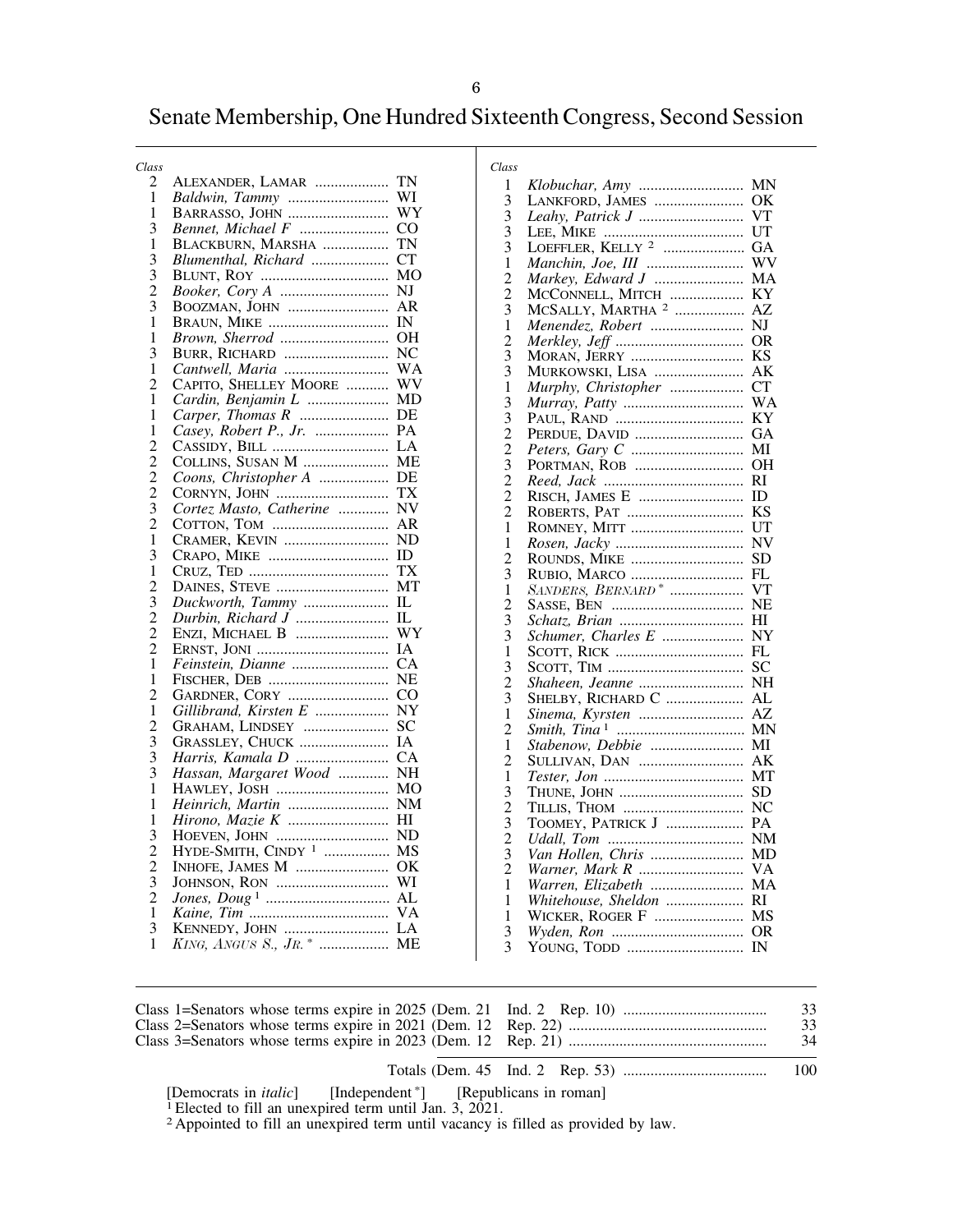# COMMITTEE ASSIGNMENTS

#### STANDING COMMITTEES

#### AGRICULTURE, NUTRITION, AND FORESTRY

Room SR–328A, Russell Office Building. Meetings at the call of the Chairman.

Pat Roberts, of Kansas, *Chairman*  Mitch McConnell, of Kentucky John Boozman, of Arkansas John Hoeven, of North Dakota Joni Ernst, of Iowa Cindy Hyde-Smith, of Mississippi Mike Braun, of Indiana Chuck Grassley, of Iowa John Thune, of South Dakota Deb Fischer, of Nebraska Kelly Loeffler, of Georgia

Debbie Stabenow, of Michigan Patrick J. Leahy, of Vermont Sherrod Brown, of Ohio Amy Klobuchar, of Minnesota Michael F. Bennet, of Colorado Kirsten E. Gillibrand, of New York Robert P. Casey, Jr., of Pennsylvania Tina Smith, of Minnesota Richard J. Durbin, of Illinois

#### APPROPRIATIONS

Room S–127, The Capitol. Meetings at the call of the Chairman.

Richard C. Shelby, of Alabama, *Chairman*  Mitch McConnell, of Kentucky Lamar Alexander, of Tennessee Susan M. Collins, of Maine Lisa Murkowski, of Alaska Lindsey Graham, of South Carolina Roy Blunt, of Missouri Jerry Moran, of Kansas John Hoeven, of North Dakota John Boozman, of Arkansas Shelley Moore Capito, of West Virginia John Kennedy, of Louisiana Cindy Hyde-Smith, of Mississippi Steve Daines, of Montana Marco Rubio, of Florida James Lankford, of Oklahoma

Patrick J. Leahy, of Vermont Patty Murray, of Washington Dianne Feinstein, of California Richard J. Durbin, of Illinois Jack Reed, of Rhode Island Jon Tester, of Montana Tom Udall, of New Mexico Jeanne Shaheen, of New Hampshire Jeff Merkley, of Oregon Christopher A. Coons, of Delaware Brian Schatz, of Hawaii Tammy Baldwin, of Wisconsin Christopher Murphy, of Connecticut Joe Manchin III, of West Virginia Chris Van Hollen, of Maryland

#### ARMED SERVICES

Room SR–222, Russell Office Building. Meetings Tuesdays and Thursdays at 9:30 a.m.

James M. Inhofe, of Oklahoma, *Chairman*  Roger F. Wicker, of Mississippi Deb Fischer, of Nebraska Tom Cotton, of Arkansas Mike Rounds, of South Dakota Joni Ernst, of Iowa Thom Tillis, of North Carolina Dan Sullivan, of Alaska David Perdue, of Georgia Kevin Cramer, of North Dakota Martha McSally, of Arizona Rick Scott, of Florida Marsha Blackburn, of Tennessee Josh Hawley, of Missouri

Jack Reed, of Rhode Island Jeanne Shaheen, of New Hampshire Kirsten E. Gillibrand, of New York Richard Blumenthal, of Connecticut Mazie K. Hirono, of Hawaii Tim Kaine, of Virginia Angus S. King, Jr., of Maine Martin Heinrich, of New Mexico Elizabeth Warren, of Massachusetts Gary C. Peters, of Michigan Joe Manchin III, of West Virginia Tammy Duckworth, of Illinois Doug Jones, of Alabama

#### BANKING, HOUSING, AND URBAN AFFAIRS

Room SD–538, Dirksen Office Building. Meetings last Tuesday of each month.

Mike Crapo, of Idaho, *Chairman*  Richard C. Shelby, of Alabama Patrick J. Toomey, of Pennsylvania Tim Scott, of South Carolina Ben Sasse, of Nebraska Tom Cotton, of Arkansas Mike Rounds, of South Dakota David Perdue, of Georgia Thom Tillis, of North Carolina John Kennedy, of Louisiana Martha McSally, of Arizona Jerry Moran, of Kansas Kevin Cramer, of North Dakota

Sherrod Brown, of Ohio Jack Reed, of Rhode Island Robert Menendez, of New Jersey Jon Tester, of Montana Mark R. Warner, of Virginia Elizabeth Warren, of Massachusetts Brian Schatz, of Hawaii Chris Van Hollen, of Maryland Catherine Cortez Masto, of Nevada Doug Jones, of Alabama Tina Smith, of Minnesota Kyrsten Sinema, of Arizona

#### **BUDGET**

Room SD–608, Dirksen Office Building. Meetings Tuesdays at 10:30 a.m.

Michael B. Enzi, of Wyoming, *Chairman*  Chuck Grassley, of Iowa Mike Crapo, of Idaho Lindsey Graham, of South Carolina Patrick J. Toomey, of Pennsylvania Ron Johnson, of Wisconsin David Perdue, of Georgia Mike Braun, of Indiana Rick Scott, of Florida John Kennedy, of Louisiana Kevin Cramer, of North Dakota

Bernard Sanders, of Vermont Patty Murray, of Washington Ron Wyden, of Oregon Debbie Stabenow, of Michigan Sheldon Whitehouse, of Rhode Island Mark R. Warner, of Virginia Jeff Merkley, of Oregon Tim Kaine, of Virginia Chris Van Hollen, of Maryland Kamala D. Harris, of California

#### COMMERCE, SCIENCE, AND TRANSPORTATION

Room SR–253, Russell Office Building. Meetings at the call of the Chairman.

Roger F. Wicker, of Mississippi, *Chairman*  John Thune, of South Dakota Roy Blunt, of Missouri Ted Cruz, of Texas Deb Fischer, of Nebraska Jerry Moran, of Kansas Dan Sullivan, of Alaska Cory Gardner, of Colorado Marsha Blackburn, of Tennessee Shelley Moore Capito, of West Virginia Mike Lee, of Utah Ron Johnson, of Wisconsin Todd Young, of Indiana Rick Scott, of Florida

Maria Cantwell, of Washington Amy Klobuchar, of Minnesota Richard Blumenthal, of Connecticut Brian Schatz, of Hawaii Edward J. Markey, of Massachusetts Tom Udall, of New Mexico Gary C. Peters, of Michigan Tammy Baldwin, of Wisconsin Tammy Duckworth, of Illinois Jon Tester, of Montana Kyrsten Sinema, of Arizona Jacky Rosen, of Nevada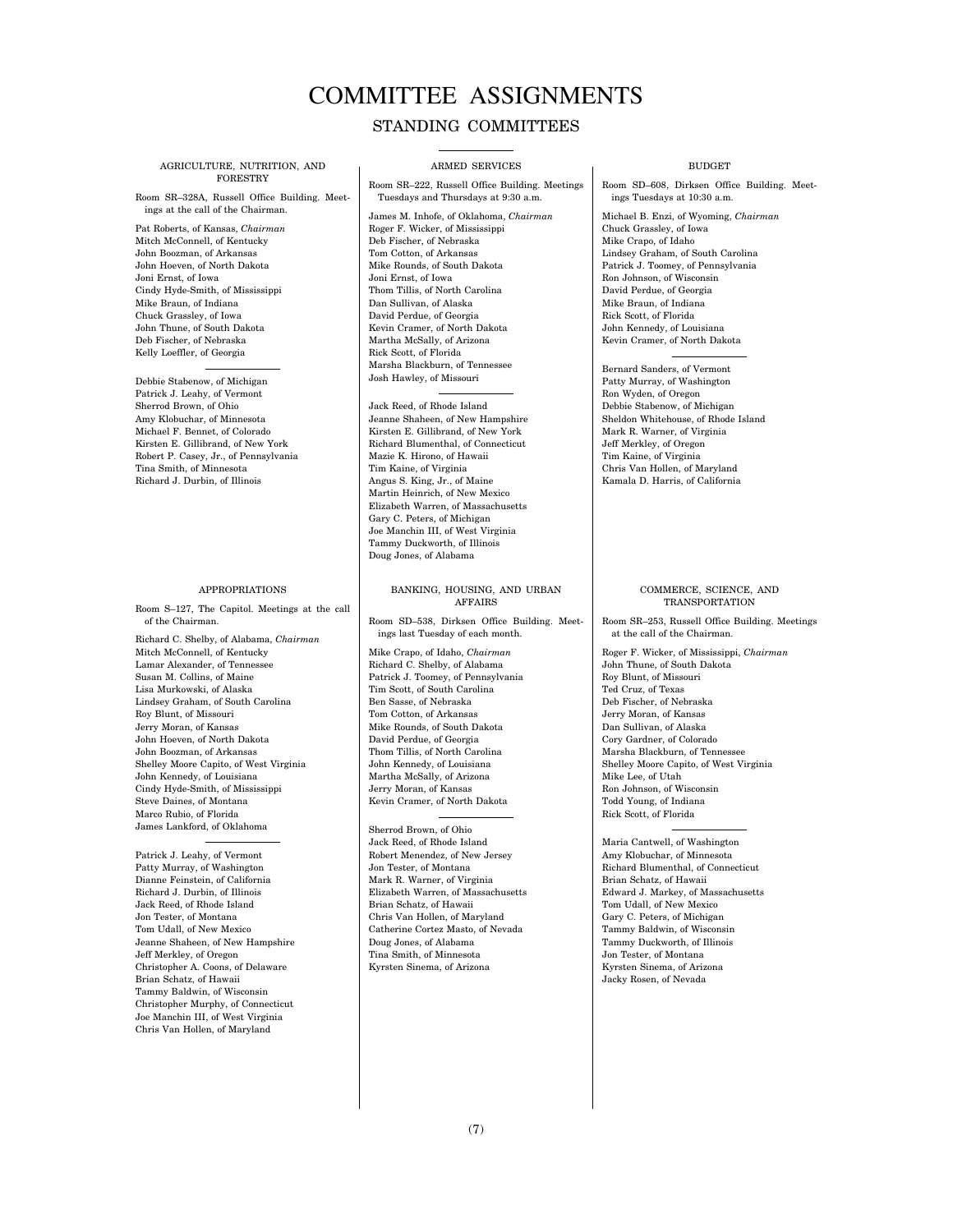### STANDING COMMITTEES—Continued

#### ENERGY AND NATURAL RESOURCES

Room SD–366, Dirksen Office Building. Meetings third Wednesday of each month.

Lisa Murkowski, of Alaska, *Chairman*  John Barrasso, of Wyoming James E. Risch, of Idaho Mike Lee, of Utah Steve Daines, of Montana Bill Cassidy, of Louisiana Cory Gardner, of Colorado Cindy Hyde-Smith, of Mississippi Martha McSally, of Arizona Lamar Alexander, of Tennessee John Hoeven, of North Dakota

Joe Manchin III, of West Virginia Ron Wyden, of Oregon Maria Cantwell, of Washington Bernard Sanders, of Vermont Debbie Stabenow, of Michigan Martin Heinrich, of New Mexico Mazie K. Hirono, of Hawaii Angus S. King, Jr., of Maine Catherine Cortez Masto, of Nevada

#### ENVIRONMENT AND PUBLIC WORKS

Room SD–406, Dirksen Office Building. Meetings at the call of the Chairman.

John Barrasso, of Wyoming, *Chairman*  James M. Inhofe, of Oklahoma Shelley Moore Capito, of West Virginia Kevin Cramer, of North Dakota Mike Braun, of Indiana Mike Rounds, of South Dakota Dan Sullivan, of Alaska John Boozman, of Arkansas Roger F. Wicker, of Mississippi Richard C. Shelby, of Alabama Joni Ernst, of Iowa

Thomas R. Carper, of Delaware Benjamin L. Cardin, of Maryland Bernard Sanders, of Vermont Sheldon Whitehouse, of Rhode Island Jeff Merkley, of Oregon Kirsten E. Gillibrand, of New York Cory A. Booker, of New Jersey Edward J. Markey, of Massachusetts Tammy Duckworth, of Illinois Chris Van Hollen, of Maryland

#### FINANCE

Room SD–215, Dirksen Office Building. Meetings at the call of the Chairman.

Chuck Grassley, of Iowa, *Chairman*  Mike Crapo, of Idaho Pat Roberts, of Kansas Michael B. Enzi, of Wyoming John Cornyn, of Texas John Thune, of South Dakota Richard Burr, of North Carolina Rob Portman, of Ohio Patrick J. Toomey, of Pennsylvania Tim Scott, of South Carolina Bill Cassidy, of Louisiana James Lankford, of Oklahoma Steve Daines, of Montana Todd Young, of Indiana Ben Sasse, of Nebraska

#### Ron Wyden, of Oregon

Debbie Stabenow, of Michigan Maria Cantwell, of Washington Robert Menendez, of New Jersey Thomas R. Carper, of Delaware Benjamin L. Cardin, of Maryland Sherrod Brown, of Ohio Michael F. Bennet, of Colorado Robert P. Casey, Jr., of Pennsylvania Mark R. Warner, of Virginia Sheldon Whitehouse, of Rhode Island Margaret Wood Hassan, of New Hampshire Catherine Cortez Masto, of Nevada

#### FOREIGN RELATIONS

Room SD–419, Dirksen Office Building. Meetings Tuesdays.

James E. Risch, of Idaho, *Chairman*  Marco Rubio, of Florida Ron Johnson, of Wisconsin Cory Gardner, of Colorado Mitt Romney, of Utah Lindsey Graham, of South Carolina John Barrasso, of Wyoming Rob Portman, of Ohio Rand Paul, of Kentucky Todd Young, of Indiana Ted Cruz, of Texas David Perdue, of Georgia

Robert Menendez, of New Jersey Benjamin L. Cardin, of Maryland Jeanne Shaheen, of New Hampshire Christopher A. Coons, of Delaware Tom Udall, of New Mexico Christopher Murphy, of Connecticut Tim Kaine, of Virginia Edward J. Markey, of Massachusetts Jeff Merkley, of Oregon Cory A. Booker, of New Jersey

#### HEALTH, EDUCATION, LABOR, AND PENSIONS

Room SD–430, Dirksen Office Building. Meetings second and fourth Wednesdays at 10 a.m. Lamar Alexander, of Tennessee, *Chairman*  Michael B. Enzi, of Wyoming

Richard Burr, of North Carolina Rand Paul, of Kentucky Susan M. Collins, of Maine Bill Cassidy, of Louisiana Pat Roberts, of Kansas Lisa Murkowski, of Alaska Tim Scott, of South Carolina Mitt Romney, of Utah Mike Braun, of Indiana Kelly Loeffler, of Georgia

Patty Murray, of Washington Bernard Sanders, of Vermont Robert P. Casey, Jr., of Pennsylvania Tammy Baldwin, of Wisconsin Christopher Murphy, of Connecticut Elizabeth Warren, of Massachusetts Tim Kaine, of Virginia Margaret Wood Hassan, of New Hampshire Tina Smith, of Minnesota Doug Jones, of Alabama Jacky Rosen, of Nevada

#### HOMELAND SECURITY AND GOVERNMENTAL AFFAIRS

Room SD–342, Dirksen Office Building. Meetings Wednesdays at 10 a.m.

Ron Johnson, of Wisconsin, *Chairman*  Rob Portman, of Ohio Rand Paul, of Kentucky James Lankford, of Oklahoma Mitt Romney, of Utah Rick Scott, of Florida Michael B. Enzi, of Wyoming Josh Hawley, of Missouri

Gary C. Peters, of Michigan Thomas R. Carper, of Delaware Margaret Wood Hassan, of New Hampshire Kamala D. Harris, of California Kyrsten Sinema, of Arizona Jacky Rosen, of Nevada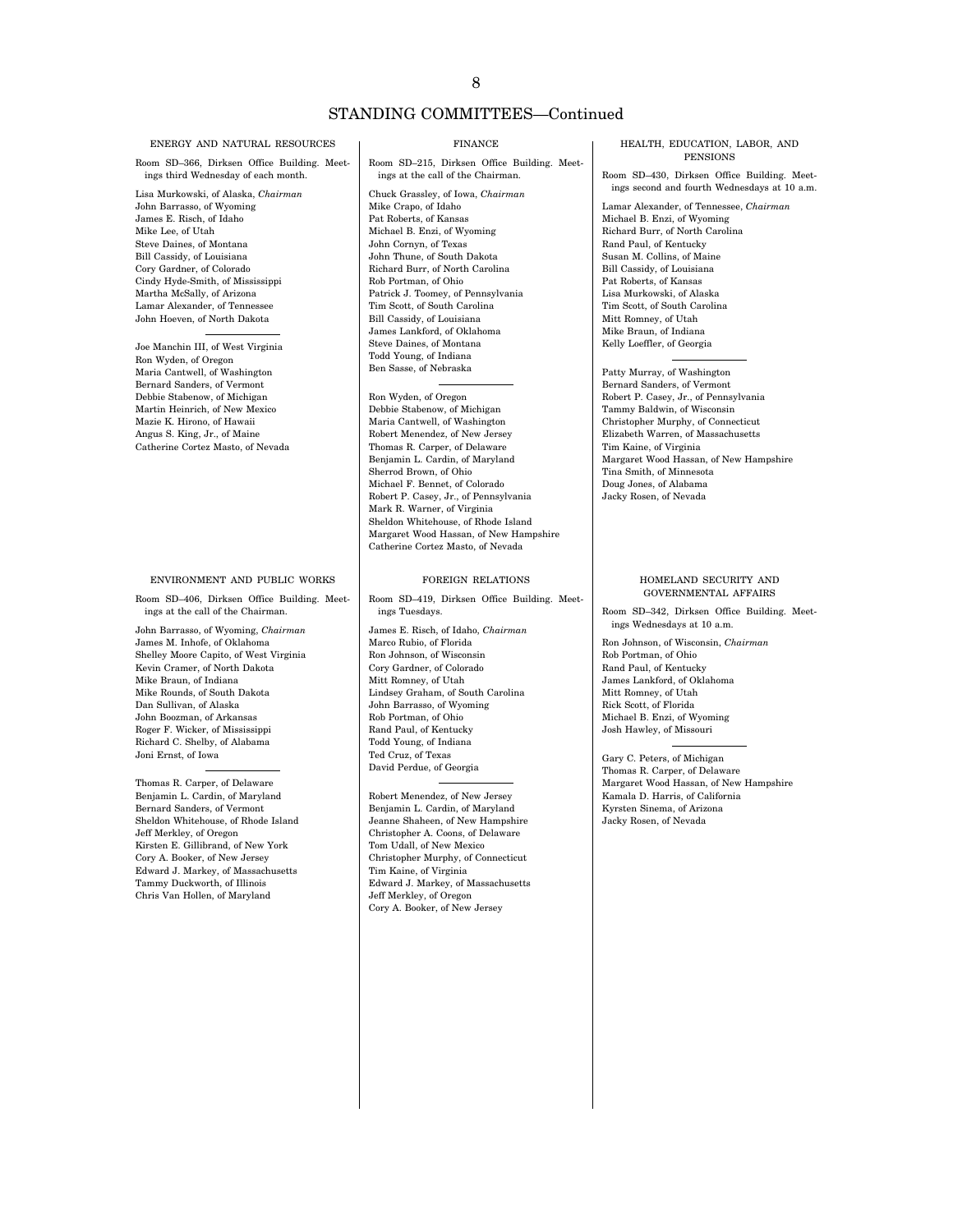### STANDING COMMITTEES—Continued

#### JUDICIARY

Room SD–224, Dirksen Office Building. Meetings at the call of the Chairman.

Lindsey Graham, of South Carolina, *Chairman*  Chuck Grassley, of Iowa John Cornyn, of Texas Mike Lee, of Utah Ted Cruz, of Texas Ben Sasse, of Nebraska Josh Hawley, of Missouri Thom Tillis, of North Carolina Joni Ernst, of Iowa Mike Crapo, of Idaho John Kennedy, of Louisiana Marsha Blackburn, of Tennessee

Dianne Feinstein, of California Patrick J. Leahy, of Vermont Richard J. Durbin, of Illinois Sheldon Whitehouse, of Rhode Island Amy Klobuchar, of Minnesota Christopher A. Coons, of Delaware Richard Blumenthal, of Connecticut Mazie K. Hirono, of Hawaii Cory A. Booker, of New Jersey Kamala D. Harris, of California

#### RULES AND ADMINISTRATION

Room SR–301, Russell Office Building. Meetings at the call of the Chairman.

Roy Blunt, of Missouri, *Chairman*  Mitch McConnell, of Kentucky Lamar Alexander, of Tennessee Pat Roberts, of Kansas Richard C. Shelby, of Alabama Ted Cruz, of Texas Shelley Moore Capito, of West Virginia Roger F. Wicker, of Mississippi Deb Fischer, of Nebraska Cindy Hyde-Smith, of Mississippi

Amy Klobuchar, of Minnesota Dianne Feinstein, of California Charles E. Schumer, of New York Richard J. Durbin, of Illinois Tom Udall, of New Mexico Mark R. Warner, of Virginia Patrick J. Leahy, of Vermont Angus S. King, Jr., of Maine Catherine Cortez Masto, of Nevada

#### SMALL BUSINESS AND ENTREPRENEURSHIP

Room SR–428A, Russell Office Building. Meetings first Thursday of each month.

Marco Rubio, of Florida, *Chairman*  James E. Risch, of Idaho Rand Paul, of Kentucky Tim Scott, of South Carolina Joni Ernst, of Iowa James M. Inhofe, of Oklahoma Todd Young, of Indiana John Kennedy, of Louisiana Mitt Romney, of Utah Josh Hawley, of Missouri

Benjamin L. Cardin, of Maryland Maria Cantwell, of Washington Jeanne Shaheen, of New Hampshire Edward J. Markey, of Massachusetts Cory A. Booker, of New Jersey Christopher A. Coons, of Delaware Mazie K. Hirono, of Hawaii Tammy Duckworth, of Illinois Jacky Rosen, of Nevada

#### VETERANS' AFFAIRS

Room SR–418, Russell Office Building. Meetings at the call of the Chairman.

Jerry Moran, of Kansas, *Chairman*  John Boozman, of Arkansas Bill Cassidy, of Louisiana Mike Rounds, of South Dakota Thom Tillis, of North Carolina Dan Sullivan, of Alaska Marsha Blackburn, of Tennessee Kevin Cramer, of North Dakota Kelly Loeffler, of Georgia

Jon Tester, of Montana Patty Murray, of Washington Bernard Sanders, of Vermont Sherrod Brown, of Ohio Richard Blumenthal, of Connecticut Mazie K. Hirono, of Hawaii Joe Manchin III, of West Virginia Kyrsten Sinema, of Arizona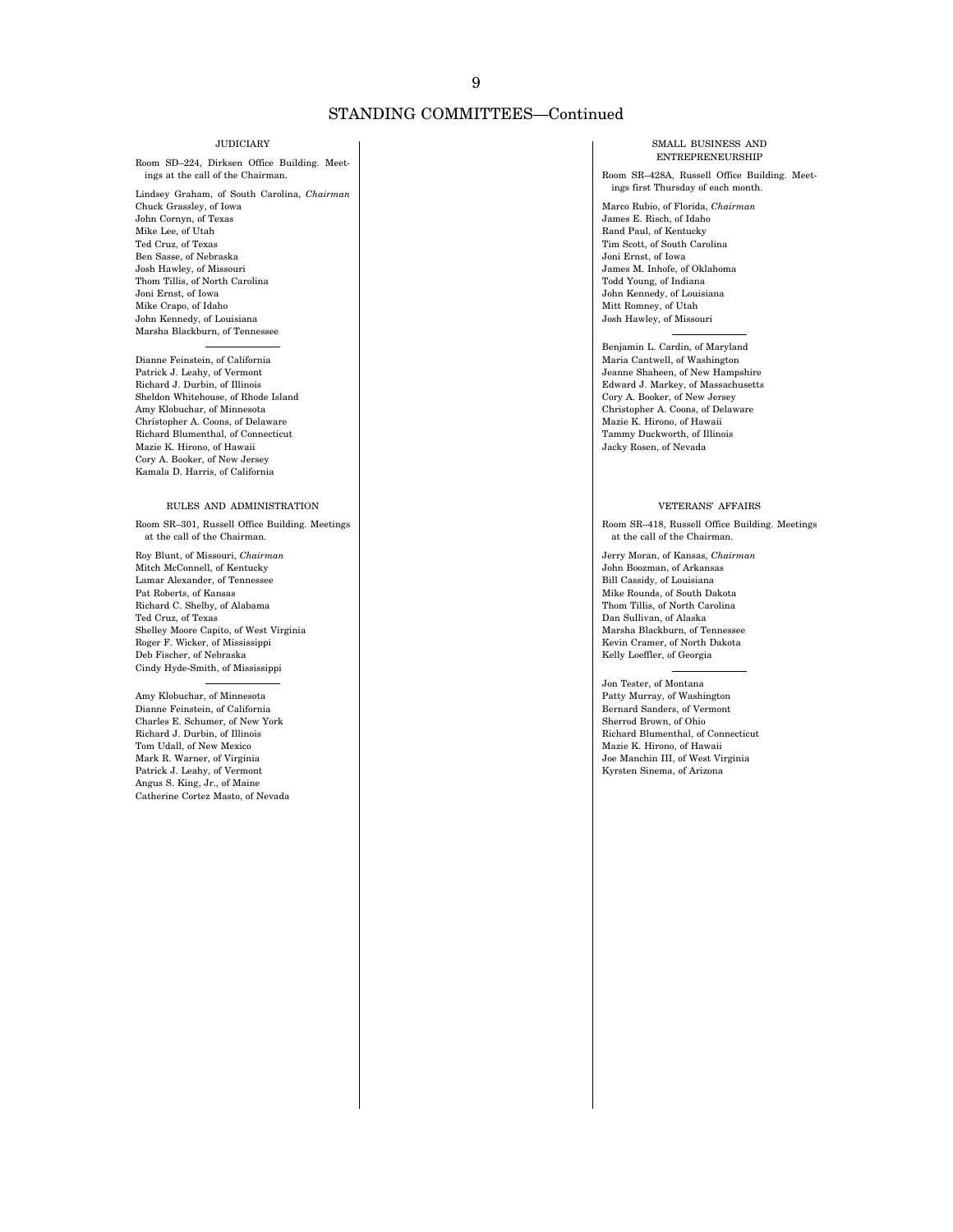### OTHER, SELECT AND SPECIAL COMMITTEES

#### COMMITTEE ON INDIAN AFFAIRS

Room SD–628. Dirksen Office Building.

John Hoeven, of North Dakota, *Chairman*  John Barrasso, of Wyoming Lisa Murkowski, of Alaska James Lankford, of Oklahoma Steve Daines, of Montana Martha McSally, of Arizona Jerry Moran, of Kansas

Tom Udall, of New Mexico, *Vice Chairman*  Maria Cantwell, of Washington Jon Tester, of Montana Brian Schatz, of Hawaii Catherine Cortez Masto, of Nevada Tina Smith, of Minnesota

#### SELECT COMMITTEE ON ETHICS

Room SH–220. Hart Office Building.

James Lankford, of Oklahoma, *Chairman*  Pat Roberts, of Kansas James E. Risch, of Idaho

Christopher A. Coons, of Delaware, *Vice Chairman*  Brian Schatz, of Hawaii Jeanne Shaheen, of New Hampshire

#### SELECT COMMITTEE ON INTELLIGENCE

Room SH–219. Hart Office Building.

Marco Rubio, of Florida, *Chairman*  Richard Burr, of North Carolina James E. Risch, of Idaho Susan M. Collins, of Maine Roy Blunt, of Missouri Tom Cotton, of Arkansas John Cornyn, of Texas Ben Sasse, of Nebraska

Mark R. Warner, of Virginia, *Vice Chairman*  Dianne Feinstein, of California Ron Wyden, of Oregon Martin Heinrich, of New Mexico Angus S. King, Jr., of Maine Kamala D. Harris, of California Michael F. Bennet, of Colorado

#### SPECIAL COMMITTEE ON AGING

Room SD–G31. Dirksen Office Building.

Susan M. Collins, of Maine, *Chairman*  Tim Scott, of South Carolina Richard Burr, of North Carolina Martha McSally, of Arizona Marco Rubio, of Florida Josh Hawley, of Missouri Mike Braun, of Indiana Rick Scott, of Florida

Robert P. Casey, Jr., of Pennsylvania Kirsten E. Gillibrand, of New York Richard Blumenthal, of Connecticut Elizabeth Warren, of Massachusetts Doug Jones, of Alabama Kyrsten Sinema, of Arizona Jacky Rosen, of Nevada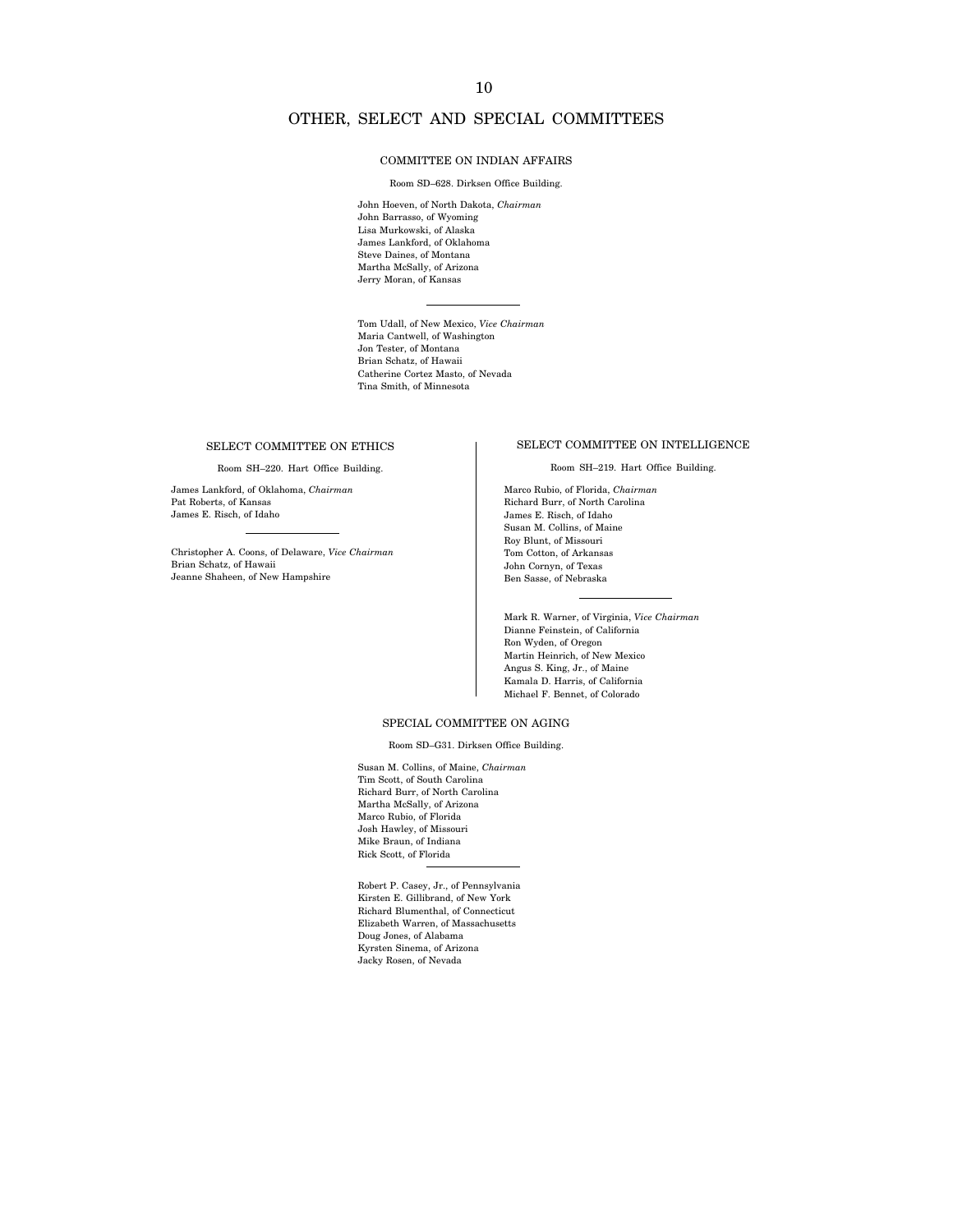### JOINT COMMITTEES OF THE CONGRESS

JOINT ECONOMIC COMMITTEE

Room SD–G01. Dirksen Office Building.

#### SENATE MEMBERS

Mike Lee, of Utah, *Chairman*  Tom Cotton, of Arkansas Rob Portman, of Ohio Bill Cassidy, of Louisiana Ted Cruz, of Texas Kelly Loeffler, of Georgia Martin Heinrich, of New Mexico Amy Klobuchar, of Minnesota Gary C. Peters, of Michigan Margaret Wood Hassan, of New Hampshire

JOINT COMMITTEE ON THE LIBRARY Room SR–305. Russell Office Building.

#### SENATE MEMBERS

Roy Blunt, of Missouri, *Chairman*  Pat Roberts, of Kansas Richard C. Shelby, of Alabama Amy Klobuchar, of Minnesota Patrick J. Leahy, of Vermont

JOINT COMMITTEE ON PRINTING

#### SENATE MEMBERS

Roy Blunt, of Missouri, *Vice Chairman*  Pat Roberts, of Kansas Roger F. Wicker, of Mississippi Amy Klobuchar, of Minnesota Tom Udall, of New Mexico

JOINT COMMITTEE ON TAXATION Room SD–G18. Dirksen Office Building.

#### SENATE MEMBERS

Chuck Grassley, of Iowa, *Chairman*  Mike Crapo, of Idaho Michael B. Enzi, of Wyoming Ron Wyden, of Oregon Debbie Stabenow, of Michigan

JOINT CONGRESSIONAL COMMITTEE ON INAUGURAL CEREMONIES—2020

#### SENATE MEMBERS

Roy Blunt, of Missouri, *Chairman*  Mitch McConnell, of Kentucky Amy Klobuchar, of Minnesota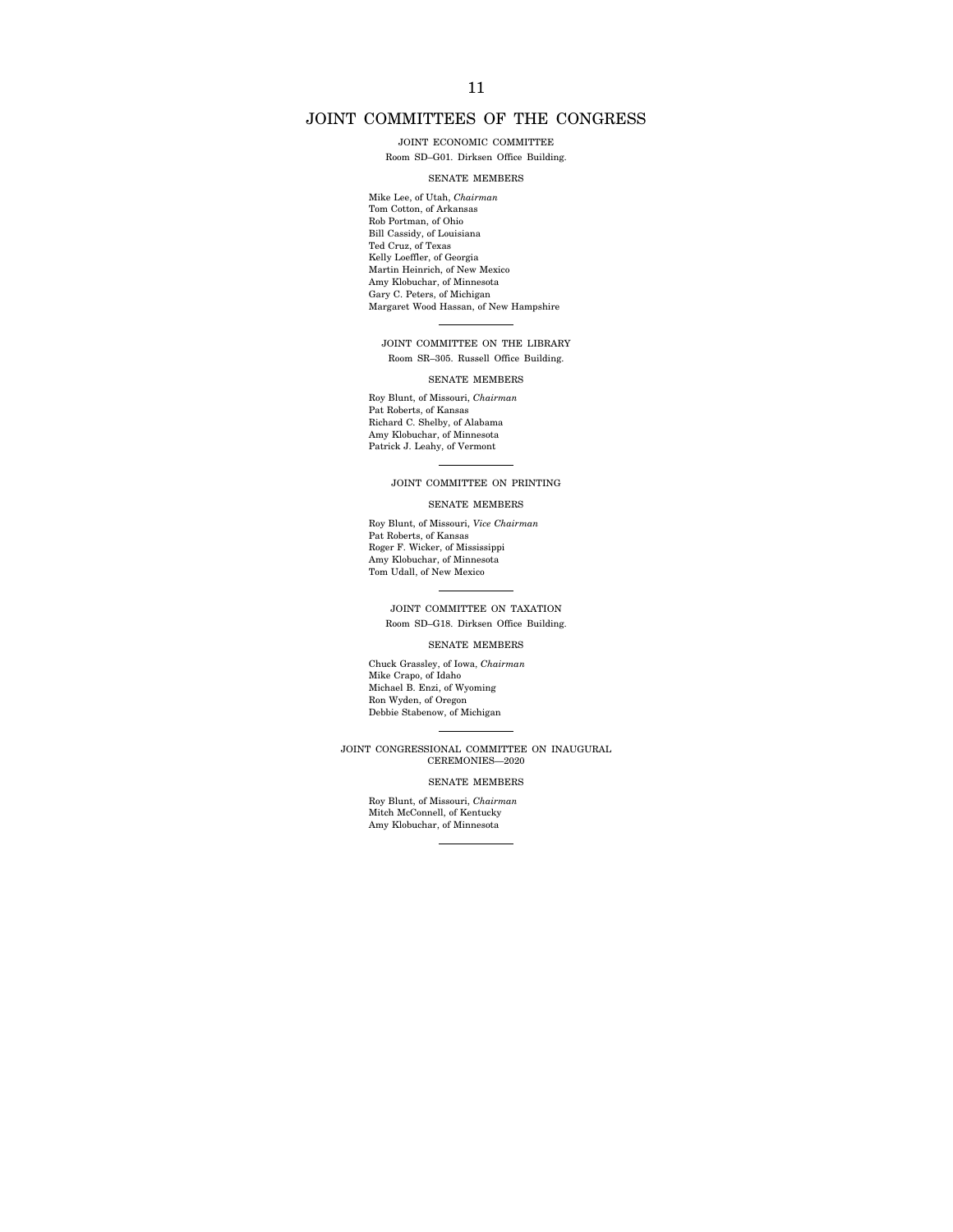| Measure<br>Number | Order<br><b>Number</b> | Measure<br>Number | Order<br>Number | Measure<br>Number | Order<br>Number |
|-------------------|------------------------|-------------------|-----------------|-------------------|-----------------|
|                   |                        |                   |                 |                   | 260             |
|                   | 2                      |                   |                 | S. 1821           | 261             |
|                   | 4                      |                   |                 | S. 1830           | 334             |
|                   |                        |                   |                 | S. 1853           | 476             |
|                   | 11                     |                   |                 | S. 1857           | 222             |
|                   |                        |                   |                 | S. 1867           | 195             |
|                   |                        |                   |                 | S. 1874           | 292             |
|                   | 67                     |                   |                 | S. 1877           | 304             |
|                   | 68                     |                   |                 | S. 1882           | 310             |
|                   | 77                     |                   |                 | S. 1883           | 160             |
|                   | 84                     |                   | 268             | S. 1890           | 383             |
|                   | 65                     |                   |                 | S. 1895           | 133             |
|                   | 461                    |                   |                 | S. 1900           | 115             |
|                   | 207                    |                   |                 | S. 1931           | 262             |
|                   |                        | S. 1061           | 72              | S. 1945           | 145             |
|                   |                        |                   |                 |                   |                 |
|                   | 20                     |                   |                 | S. 1976           | 499<br>168      |
|                   |                        |                   |                 | S. 1992           |                 |
|                   |                        |                   | 429             | S. 2044           | 277             |
|                   | 21                     |                   |                 | S. 2094           | 256             |
|                   | 17                     |                   |                 | S. 2095           | 267             |
|                   | 62                     |                   |                 | S. 2108           | 384             |
|                   |                        |                   |                 | S. 2119           | 273             |
|                   | 22                     |                   |                 |                   | 250             |
|                   | 43                     |                   |                 |                   | 263             |
| S. 383            | 70                     |                   |                 | S. 2159           | 244             |
|                   | 69                     |                   |                 |                   | 396             |
|                   |                        |                   |                 | S. 2169           | 241             |
|                   | 167                    |                   |                 | S. 2177           | 275             |
|                   | - 158                  |                   |                 | S. 2183           | 216             |
|                   |                        |                   |                 | S. 2260           | 224             |
|                   |                        |                   |                 | S. 2297           | 226             |
|                   |                        |                   |                 | S. 2300           | 269             |
|                   | 23                     |                   |                 | S. 2302           | 170             |
|                   | 389                    |                   | 333             | S. 2332           | 270             |
|                   |                        | S. 1317           | - 251           | S. 2333           | 264             |
|                   |                        | S. 1332           | 78              | S. 2334           | 271             |
|                   |                        |                   |                 | S. 2335           | 272             |
|                   |                        |                   | 320             | S. 2353           | 409             |
|                   |                        |                   | 118             | S. 2365           | 388             |
|                   |                        |                   |                 | S. 2368           | 353             |
|                   |                        |                   |                 |                   | 239             |
|                   |                        |                   |                 |                   | 385             |
|                   |                        |                   |                 |                   | 386             |
|                   |                        |                   |                 |                   |                 |
|                   | 128                    |                   |                 | S. 2418           | 430             |
|                   | 254                    | S. 1419           | 192             | S. 2425           | 354             |
|                   | 28                     |                   |                 | S. 2453           | 519             |
|                   | 381                    |                   |                 | S. 2470           | 204             |
|                   | 487                    |                   |                 | S. 2474           | 205             |
|                   | 331                    |                   |                 | S. 2508           | 355             |
| S. 715            | 183                    |                   | 159             | S. 2511           | 282             |
| S. 727            | 155                    | S. 1539           | 193             | S. 2513           | 329             |
| S. 729            | 35                     |                   | 276             | S. 2520           | 209             |
|                   | 202                    | S. 1589           | 97              | S. 2522           | 210             |
| S. 734            | 215                    | S. 1601           | 404             | S. 2524           | 211             |
| S. 747            | 71                     |                   | 255             | S. 2525           | 493             |
| S. 764            | 307                    |                   | 482             | S. 2543           | 225             |
| S. 771            | 51                     |                   |                 | S. 2556           | 356             |
| S. 772            | 52                     |                   |                 | S. 2560           | 436             |
|                   |                        |                   |                 |                   | 227             |
|                   |                        |                   |                 |                   | 228             |

# Cross Index of General Orders Measures With Corresponding Order Numbers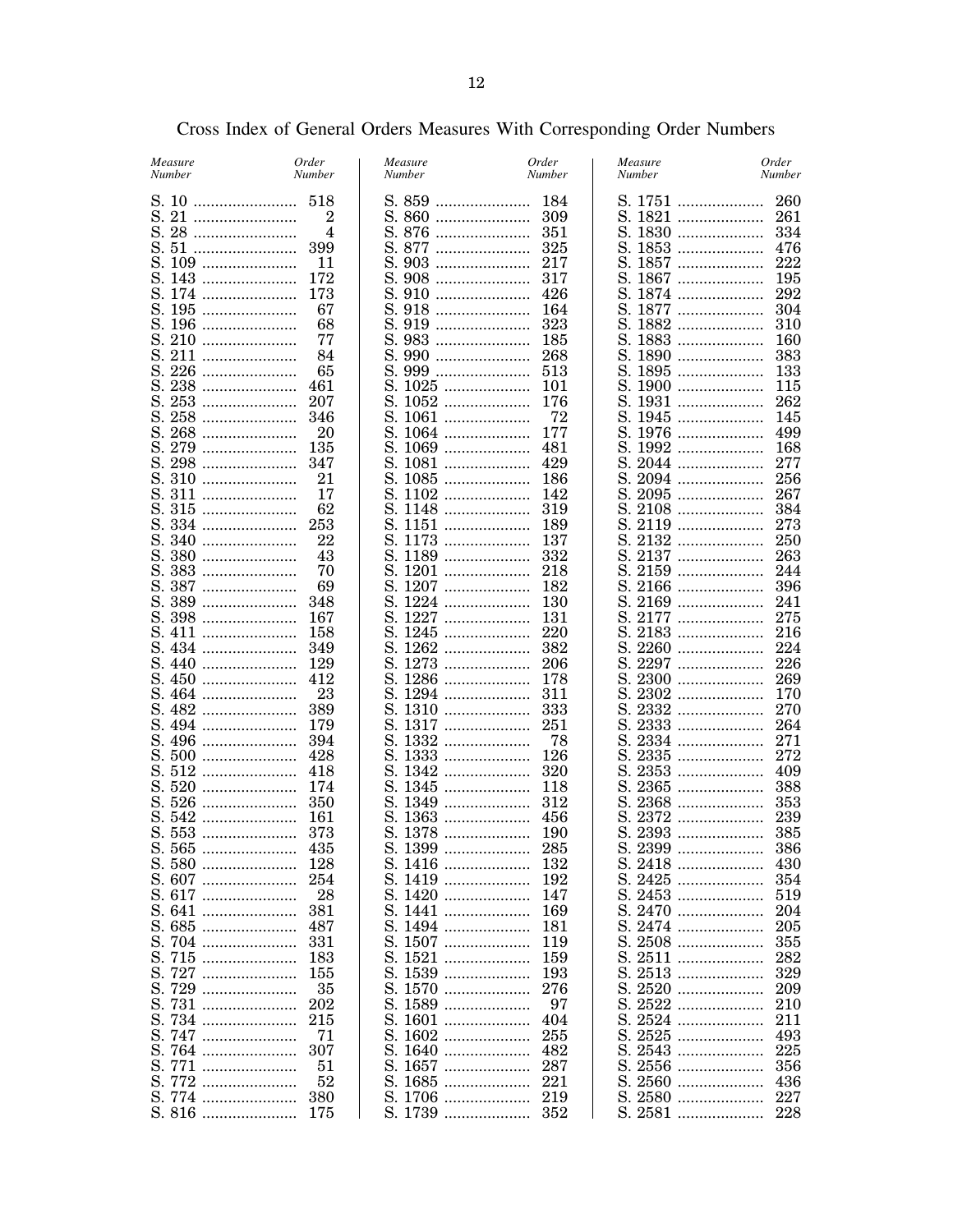|    | Measure<br>Number |   | Order<br>Number |
|----|-------------------|---|-----------------|
| S. | 2582              |   | 229             |
| S. | 2583              | . | 230             |
| S. | 2584              | . | $231\,$         |
| S. | 2593              | . | 242             |
| S. | 2594              | . | 424             |
| S. | 2597              | . | 514             |
| S. | 2618              | . | 478             |
| S. | $2619\,$          |   | 288             |
| S. | 2641              | . | $^{327}$        |
| S. | 2644              | . | 249             |
| S. | 2657              |   | 357             |
| S. | $2660\,$          | . | 387             |
| S. | $2668\,$          | . | $358\,$         |
| S. | 2688              | . | 359             |
| S. | 2693              | . | 492             |
| S. | 2695              |   | $376\,$         |
| S. | 2702              | . | 360             |
| S. | ${2714}$          | . | 361             |
| S. | 2749              |   | 401             |
| S. | $2750\,$          | . | 410             |
| S. | $2755\,$          | . | 281             |
| S. | 2765              |   | 306             |
| S. | 2769              | . | 457             |
| S. | $2775\,$          | . | $515\,$         |
| S. | 2779              |   | 402             |
| S. | 2782              | . | $_{520}$        |
| S. | 2799              |   | 362             |
| S. | 2805              | . | $516\,$         |
| S. | 2840              |   | 305             |
| S. | 2847              | . | 441             |
| S. | 2877              | . | $313\,$         |
| S. | 2909              | . | 324             |
| S. | 2920              | . | 308             |
| S. | 2945              |   | 442             |
| S. | 2964              | . | 434             |
| S. | 2971              | . | 408             |
| S. | 2977              |   | 364             |
| S. | 2997              | . | 372             |
| S. | 3009              | . | $^{321}$        |
| S. | 3045              |   | 500             |
| S. | 3051              | . | $378\,$         |
| S. | 3110              | . | 425             |
| S. | 3132              | . | 517             |
| S. | 3148              | . | 398             |
| S. | 3176              |   | 463             |
| S. | $_{3182}$         | . | 415             |
| S. | 3193              | . | 405             |
| S. | 3207              | . | 458             |
| S. |                   | . |                 |
| S. | $^{3257}$         | . | 443             |
|    | 3275              | . | 420             |
| S. | $_{3332}$         | . | 501             |
| S. | 3339              | . | 431             |
| S. | $_{3365}$         | . | 444             |
| S. | 3398              | . | 491             |
| S. | $_{3418}$         | . | 511             |
| S. | $3422\,$          | . | 438             |
| S. | 3461              | . | 494             |
| S. | 3462              | . | 495             |
| S. | 3590              | . | 452             |
| S. | 3591              | . | 453             |
| S. | 3681              | . | 508             |
| S. | 3833              | . | 454             |
| S. | 3839              | . | 496             |
| S. | 3905              | . | 477             |

| Measure                       | Order       |
|-------------------------------|-------------|
| Number                        | Number      |
| S. 3985                       | 480         |
| S.<br>4054<br>.               | 484         |
| S.<br>4126<br>.               | 497         |
| S.<br>4212<br>.               | 504         |
| S.<br>4461<br>.               | 506         |
|                               |             |
| S.J. Res. 2<br>.              | 13          |
| S.J.<br>Res. 4<br>.           | 335         |
| $\rm S.J.$<br>Res. 8<br>.     | 27          |
| Res. 58<br>S.J.<br>.          | 245         |
| S.J.<br>Res.<br>59<br>.       | 259         |
| 10<br>Con.<br>Res.<br>.       | 136         |
|                               |             |
| S.<br>12<br>Con.<br>Res.<br>. | 50          |
| 27<br>S.<br>Res.<br>.         | 57          |
| 34<br>S.<br>Res.<br>.         | 134         |
| S.<br>Res.<br>50<br>.         | 24          |
| S.<br>Res.<br>148<br>.        | 464         |
| S.<br>Res.<br>206<br>.        | 146         |
| S.<br>297<br>Res.<br>.        | 367         |
|                               |             |
| S.<br>406<br>Res.<br>.        | 466         |
| H.R.<br>1                     | 39          |
| H.R.<br>6                     | 112         |
| H.R.<br>7                     | 53          |
| H.R.<br>8                     | 29          |
| H.R.<br>9                     | 79          |
| H.R.<br>$\overline{21}$       | 5           |
| .<br>31                       |             |
| H.R.<br>.                     | $107\,$     |
| H.R.<br>135<br>.              | 330         |
| H.R.<br>192<br>.              | 475         |
| H.R.<br>264<br>.              | 9           |
| H.R.<br>268<br>.              | 15          |
| H.R.<br>269<br>.              | 10          |
| H.R.<br>297<br>.              | 48          |
| H.R.<br>312<br>.              | 92          |
| H.R.<br>317<br>.              | 400         |
| H.R.<br>347<br>.              | 187         |
| H.R.<br>397<br>.              | 390         |
| H.R.<br>495<br>.              | 411         |
| H.R.<br>582                   | 156         |
| .                             |             |
| H.R.<br>617<br>.              | 344         |
| H.R.<br>648<br>.              | 16          |
| 736<br>H.R.<br>.              | 154         |
| H.R.<br>762<br>.              | 208         |
| H.R.<br>835                   | 509         |
| H.R.<br>986<br>.              | 90          |
| H.R.<br>1112<br>.             | 30          |
| H.R.<br>1271<br>.             | 31          |
| 1381<br>H.R.<br>.             | $^{\rm 32}$ |
| H.R.<br>1388<br>.             | 166         |
| H.R.<br>1420<br>.             | 265         |
| H.R.<br>1492<br>.             | 432         |
| H.R.<br>1585<br>.             | 66          |
| H.R.<br>1589<br>.             | 437         |
| 1617                          | 40          |
| H.R.<br>.                     | 74          |
| H.R.<br>1644<br>.             |             |
| H.R.<br>1649<br>.             | 150         |
| 1654<br>H.R.<br>.             | 149         |
| H.R.<br>1759<br>.             | 391         |
| H.R.<br>1833<br>.             | 445         |
| 1988<br>H.R.<br>.             | 143         |
| H.R.<br>2066<br>.             | 459         |
| H.R.<br>2114<br>.             | 257         |
| $2331\,$<br>H.R.<br>.         | 151         |
|                               |             |

| Measure            | Order    |
|--------------------|----------|
| <b>Number</b>      | Number   |
| H.R. 2426          | 266      |
| H.R.               | 512      |
| 2500               | .        |
| H.R.               | 93       |
| 2578               | .        |
| H.R.               | 201      |
| 2590               | .        |
| H.R.               | 140      |
| 2740               | .        |
| H.R.               | 403      |
| 2881               | .        |
| H.R.               | 248      |
| 3152               | .        |
| H.R.               | 510      |
| 3153               | .        |
| H.R.               | 446      |
| 3207               | .        |
| H.R.               | 243      |
| 3289               | .        |
| H.R.               | 447      |
| 3317               | .        |
| H.R.               | 448      |
| 3329               | .        |
| H.R.               | 485      |
| 3675               | .        |
| H.R.               | 392      |
| 4018               | .        |
| H.R.               | 345      |
| 4229               | .        |
| H.R.               | 460      |
| 4739               | .        |
| H.R.               | 502      |
| 4761               | .        |
| H.R.               | 449      |
| 4794               | .        |
| H.R.               | 291      |
| 4842               | .        |
| H.R.               | 450      |
| 4981               | .        |
| H.R.               | 451      |
| 5037               | .        |
| H.R.               | 416      |
| 5687               | .        |
| H.R.               | 505      |
| 6395               | .        |
| H.R.               | 455      |
| 6800               | .        |
| H.R.               | 486      |
| 7036               | .        |
| H.R.               | 490      |
| 7120               | .        |
| H.R.               | 488      |
| 7259               | .        |
| H.J.               | .        |
| Res. 1             | 6        |
| Res. 30<br>H.J.    | 14       |
| 77<br>H.J.<br>Res. | 246<br>. |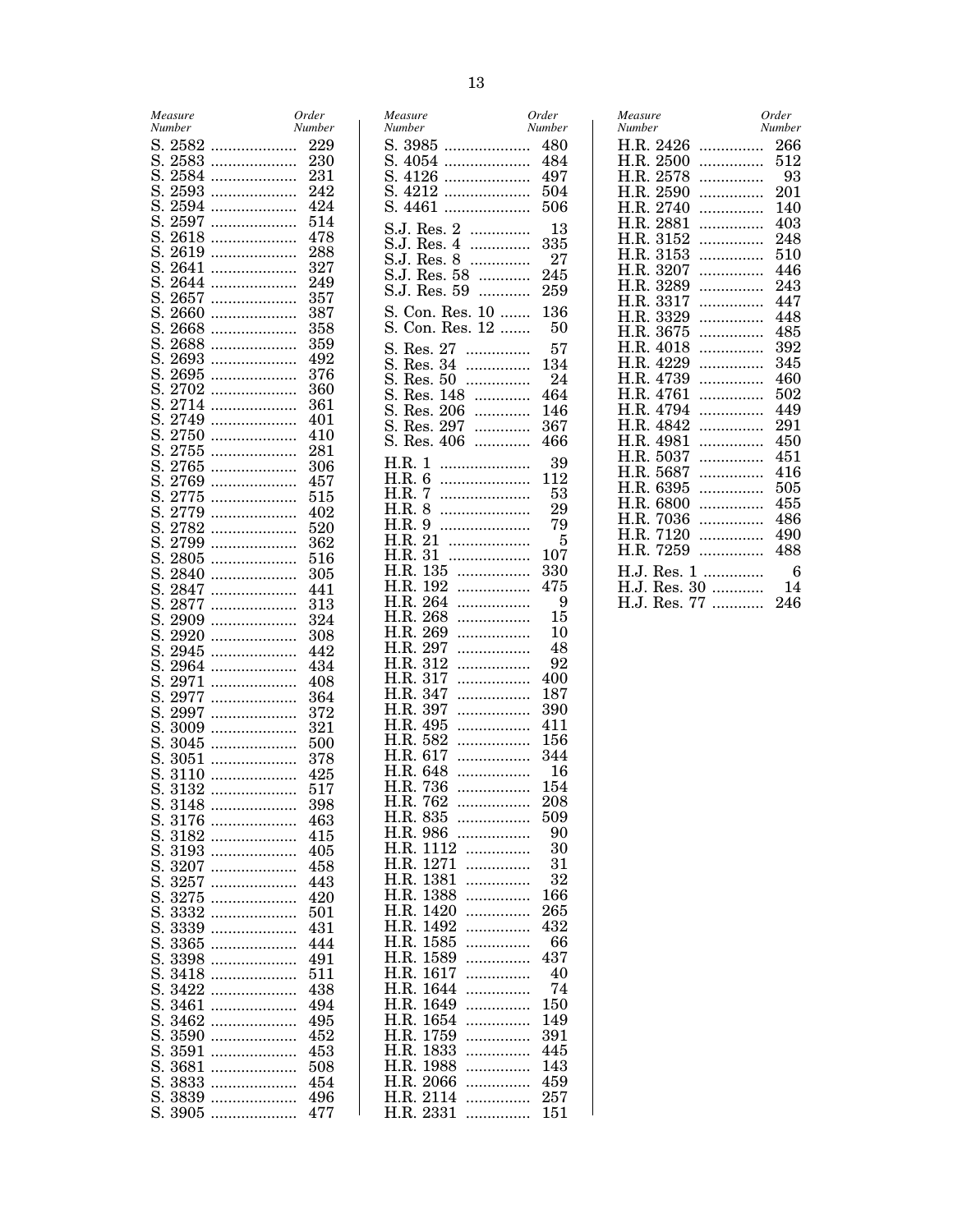# GENERAL ORDERS

# UNDER RULE VIII

| <b>ORDER</b><br>No. | <b>MEASURE NUMBER</b><br>AND AUTHOR | Title                                                                                                                                                                         | REPORTED OR<br>PLACED ON THE CALENDAR                                     |
|---------------------|-------------------------------------|-------------------------------------------------------------------------------------------------------------------------------------------------------------------------------|---------------------------------------------------------------------------|
| $\boldsymbol{2}$    | S. 21<br>Mr. Thune and<br>others    | A bill making continuing appro-<br>priations for Coast Guard pay<br>in the event an appropriations<br>act expires prior to the enact-<br>ment of a new appropriations<br>act. | Jan. 4, 2019.—Read the second<br>time and placed on the cal-<br>endar.    |
| 4                   | S. 28<br>Mr. McConnell              | A bill to reauthorize the United<br>States-Jordan Defense Coopera-<br>tion Act of 2015, and for other<br>purposes.                                                            | Jan. 8, 2019.—Read the second<br>time and placed on the cal-<br>endar.    |
| 5                   | H.R. 21                             | An act making appropriations for<br>the fiscal year ending Sep-<br>tember 30, 2019, and for other<br>purposes.                                                                | Jan. 8, 2019.—Read the second<br>time and placed on the cal-<br>endar.    |
| 6                   | H.J. Res. 1                         | Joint resolution making further<br>continuing appropriations for<br>the Department of Homeland<br>Security for fiscal year 2019,<br>and for other purposes.                   | Jan. 8, 2019.—Read the second<br>time and placed on the cal-<br>endar.    |
| 9                   | H.R. 264                            | An act making appropriations for<br>financial services and general<br>government for the fiscal year<br>ending September 30, 2019,<br>and for other purposes.                 | Jan. 10, $2019$ —Read the sec-<br>ond time and placed on the<br>calendar. |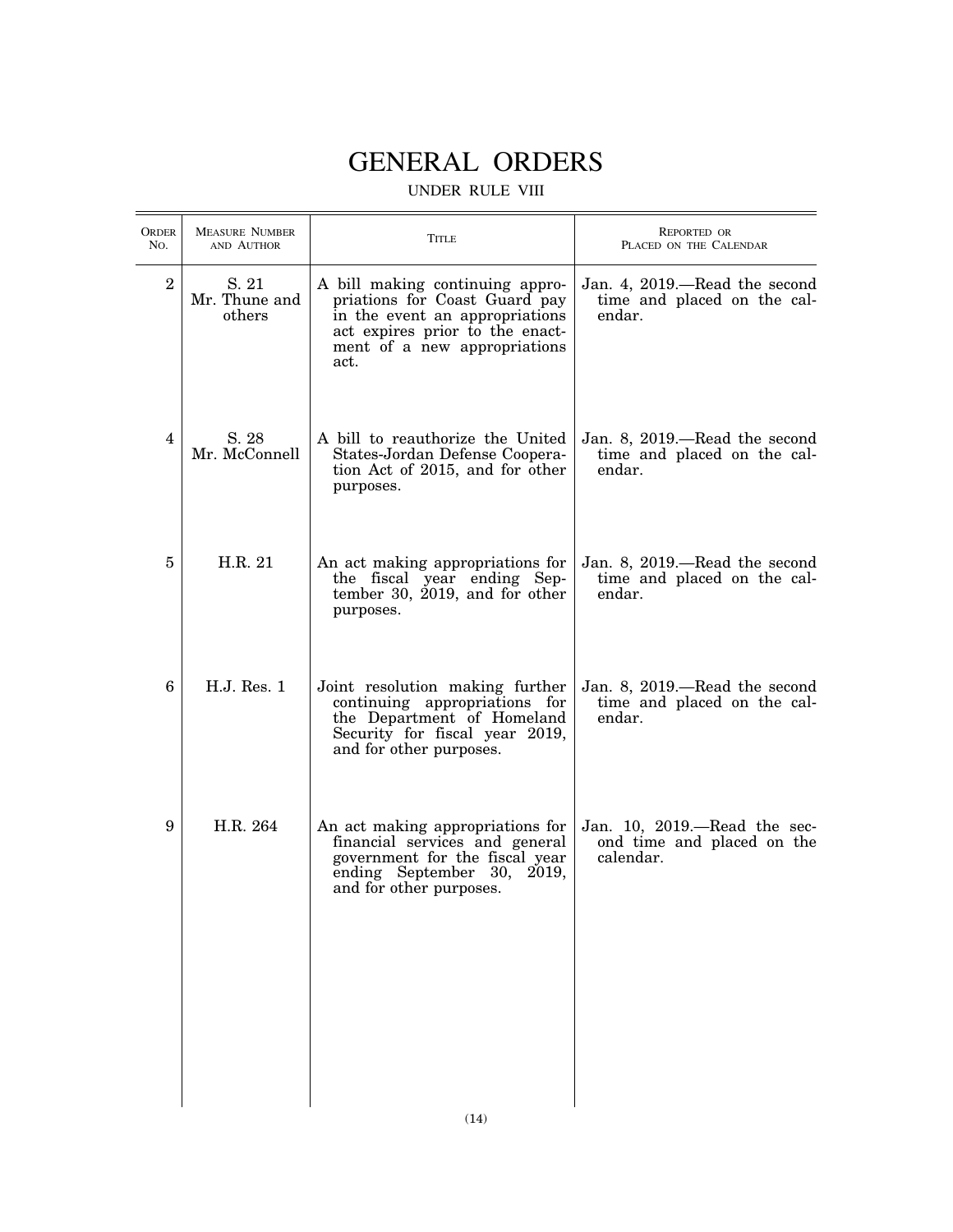| <b>ORDER</b><br>No. | <b>MEASURE NUMBER</b><br>AND AUTHOR | <b>TITLE</b>                                                                                                                                                                                                                                                                                                                                                                                                          | <b>REPORTED OR</b><br>PLACED ON THE CALENDAR                                                                                                                                 |
|---------------------|-------------------------------------|-----------------------------------------------------------------------------------------------------------------------------------------------------------------------------------------------------------------------------------------------------------------------------------------------------------------------------------------------------------------------------------------------------------------------|------------------------------------------------------------------------------------------------------------------------------------------------------------------------------|
| 10                  | H.R. 269                            | An act to reauthorize certain pro-<br>grams under the Public Health<br>Service Act and the Federal<br>Food, Drug, and Cosmetic Act<br>with respect to public health<br>security and all-hazards pre-<br>paredness and response, to<br>clarify the regulatory frame-<br>work with respect to certain<br>nonprescription drugs that are<br>marketed without an approved<br>drug application, and for other<br>purposes. | Jan. 10, 2019.—Read the sec-<br>ond time and placed on the<br>calendar.                                                                                                      |
| 11                  | S. 109<br>Mr. Wicker                | A bill to prohibit taxpayer funded<br>abortions.                                                                                                                                                                                                                                                                                                                                                                      | Jan. 11, 2019.—Read the sec-<br>ond time and placed on the<br>calendar.                                                                                                      |
| 13                  | S.J. Res. 2<br>Mr. Schumer          | Joint resolution disapproving the<br>President's proposal to take an<br>action relating to the applica-<br>tion of certain sanctions with<br>respect to the Russian Federa-<br>tion.                                                                                                                                                                                                                                  | Jan. 15, 2019.—Committee on<br>Banking, Housing, and Urban<br>Affairs, discharged pursuant<br>to Sec. 216 (c) $(5)$ $(B)$ of P.L.<br>115–44 and placed on the cal-<br>endar. |
| 14                  | H.J. Res. 30                        | Joint resolution disapproving the<br>President's proposal to take an<br>action relating to the applica-<br>tion of certain sanctions with<br>respect to the Russian Federa-<br>tion.                                                                                                                                                                                                                                  | Jan. 17, 2019.—Pursuant to<br>Sec. 216 (c) (6) (B) of P.L.<br>115-44. Placed on the cal-<br>endar.                                                                           |
| 15                  | H.R. 268                            | An act making supplemental ap-<br>propriations for the fiscal year<br>ending September 30, 2019,<br>and for other purposes.                                                                                                                                                                                                                                                                                           | Jan. 22, 2019.—Read the sec-<br>ond time and placed on the<br>calendar.                                                                                                      |
| 16                  | H.R. 648                            | An act making appropriations for<br>the fiscal year ending Sep-<br>tember 30, $2019$ , and for other<br>purposes.                                                                                                                                                                                                                                                                                                     | Jan. 28, 2019.—Read the sec-<br>ond time and placed on the<br>calendar.                                                                                                      |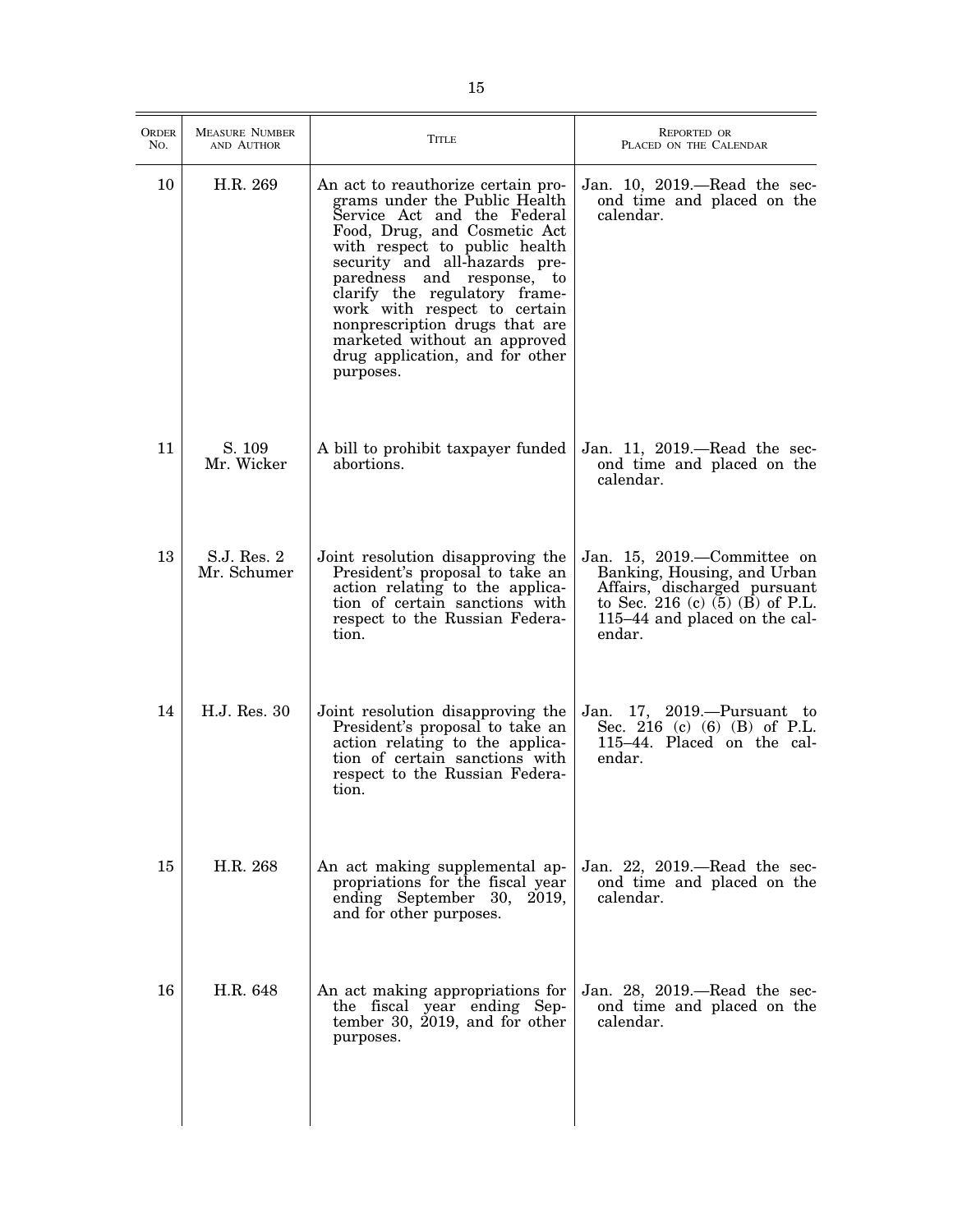| <b>ORDER</b><br>No. | <b>MEASURE NUMBER</b><br>AND AUTHOR            | <b>TITLE</b>                                                                                                                                                                                                                                                                                                                                                                                                                                                                                  | <b>REPORTED OR</b><br>PLACED ON THE CALENDAR                                                                                   |
|---------------------|------------------------------------------------|-----------------------------------------------------------------------------------------------------------------------------------------------------------------------------------------------------------------------------------------------------------------------------------------------------------------------------------------------------------------------------------------------------------------------------------------------------------------------------------------------|--------------------------------------------------------------------------------------------------------------------------------|
| 17                  | S. 311<br>Mr. Sasse and<br>others              | A bill to amend title 18, United<br>Code, to prohibit a<br>States<br>health care practitioner from<br>failing to exercise the proper<br>degree of care in the case of<br>a child who survives an abor-<br>tion or an attempted abortion.                                                                                                                                                                                                                                                      | Feb. 4, 2019.—Read the second<br>time and placed on the cal-<br>endar.                                                         |
| 20                  | S. 268<br>Mr. Barrasso<br>and others           | A bill to reauthorize the Partners<br>for Fish and Wildlife Program<br>and certain wildlife conserva-<br>tion funds, to establish prize<br>competitions relating to the<br>prevention of wildlife poaching<br>and trafficking, wildlife con-<br>servation, the management of<br>invasive species, and the pro-<br>tection of endangered species,<br>to amend the Marine Turtle<br>Conservation Act of 2004 to<br>modify the protections provided<br>by that Act, and for other pur-<br>poses. | Feb. 5, 2019.—Mr. Barrasso,<br>Committee on Environment<br>and Public Works, without<br>amendment. (Rept. 18.)                 |
| 21                  | S. 310<br>Mr. Cardin<br>and others             | A bill to amend the Neotropical<br>Migratory Bird Conservation<br>Act to reauthorize the Act.                                                                                                                                                                                                                                                                                                                                                                                                 | Feb. 5, 2019.—Mr. Barrasso,<br>Committee on Environment<br>and Public Works, without<br>amendment. (Rept. 9.)                  |
| 22                  | S. 340<br>Mr. Leahy and<br>others              | A bill to promote competition in<br>the market for drugs and bio-<br>logical products by facilitating<br>the timely entry of lower-cost<br>generic and biosimilar versions<br>of those drugs and biological<br>products.                                                                                                                                                                                                                                                                      | Feb. 6, 2019.—Read the second<br>time and placed on the cal-<br>endar.                                                         |
| 23                  | S. 464<br>Mr. Cardin<br>and others             | A bill to require the treatment of<br>a lapse in appropriations as a<br>mitigating condition when as-<br>sessing financial considerations<br>for security clearances, and for<br>other purposes.                                                                                                                                                                                                                                                                                              | Feb. 13, $2019$ .—Read the sec-<br>ond time and placed on the<br>calendar.                                                     |
| 24                  | S. Res. 50<br>Messrs.<br>Lankford and<br>Blunt | Resolution improving procedures<br>for the consideration of nomina-<br>tions in the Senate.                                                                                                                                                                                                                                                                                                                                                                                                   | Feb.<br>13,<br>$2019.$ —Mr. Blunt,<br>Committee on Rules and Ad-<br>ministration, without amend-<br>ment. (No written report.) |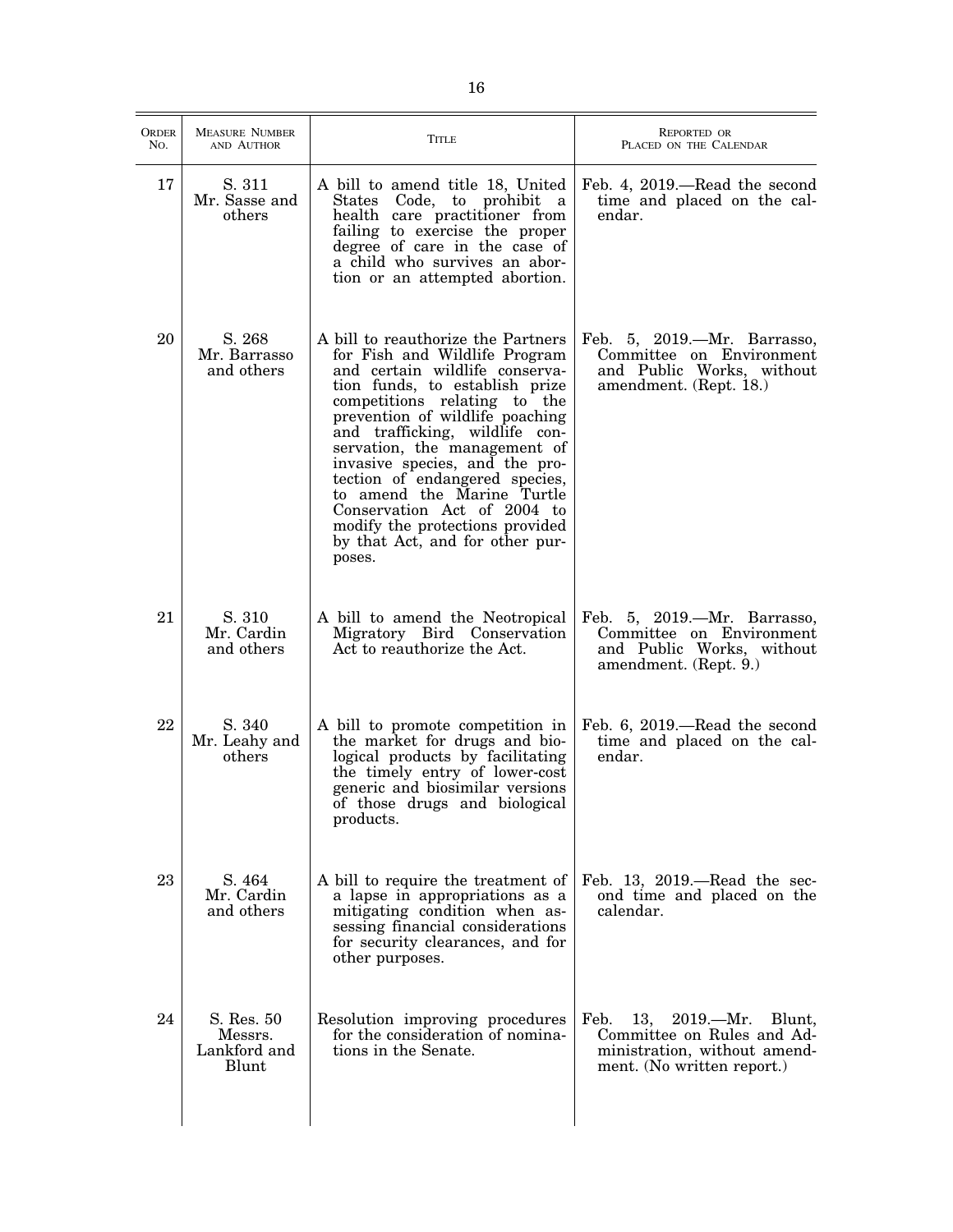| <b>ORDER</b><br>No. | <b>MEASURE NUMBER</b><br>AND AUTHOR        | Title                                                                                                                                                                                                                                                | <b>REPORTED OR</b><br>PLACED ON THE CALENDAR                                  |
|---------------------|--------------------------------------------|------------------------------------------------------------------------------------------------------------------------------------------------------------------------------------------------------------------------------------------------------|-------------------------------------------------------------------------------|
| 27                  | S.J. Res. 8<br>Mr. McConnell               | Joint resolution recognizing the<br>duty of the Federal Govern-<br>ment to create a Green New<br>Deal.                                                                                                                                               | Feb. $14$ , $2019$ .—Read the sec-<br>ond time and placed on the<br>calendar. |
| 28                  | S. 617<br>Messrs.<br>Grassley and<br>Wyden | A bill to amend the Internal Rev-<br>enue Code of 1986 to extend<br>certain expiring provisions, to<br>provide disaster tax relief, and<br>for other purposes.                                                                                       | Mar. 4, 2019.—Read the second<br>time and placed on the cal-<br>endar.        |
| 29                  | H.R. 8                                     | An act to require a background<br>check for every firearm sale.                                                                                                                                                                                      | Mar. 4, 2019.—Read the second<br>time and placed on the cal-<br>endar.        |
| 30                  | H.R. 1112                                  | An act to amend chapter 44 of<br>title 18, United States Code, to<br>strengthen the<br>background<br>check procedures to be followed<br>before a Federal firearms li-<br>censee may transfer a firearm<br>to a person who is not such a<br>licensee. | Mar. 5, 2019.—Read the second<br>time and placed on the cal-<br>endar.        |
| 31                  | H.R. 1271                                  | An act to establish in the Depart-<br>ment of Veterans Affairs a pilot<br>program instituting a clinical<br>observation program for pre-<br>med students preparing to at-<br>tend medical school.                                                    | Mar. 7, 2019.—Read the second<br>time and placed on the cal-<br>endar.        |
| 32                  | H.R. 1381                                  | An act to direct the Secretary of<br>Veterans Affairs to take actions<br>necessary to ensure that cer-<br>tain individuals may update<br>the burn pit registry with a<br>registered individual's cause of<br>death, and for other purposes.          | Mar. 7, 2019.—Read the second<br>time and placed on the cal-<br>endar.        |
| 35                  | S. 729<br>Mr. Schumer<br>and others        | A bill to prohibit the use of funds<br>to Federal agencies to establish<br>a panel, task force, advisory<br>committee, or other effort to<br>challenge the scientific con-<br>sensus on climate change, and<br>for other purposes.                   | Mar. 11, 2019.—Read the sec-<br>ond time and placed on the<br>calendar.       |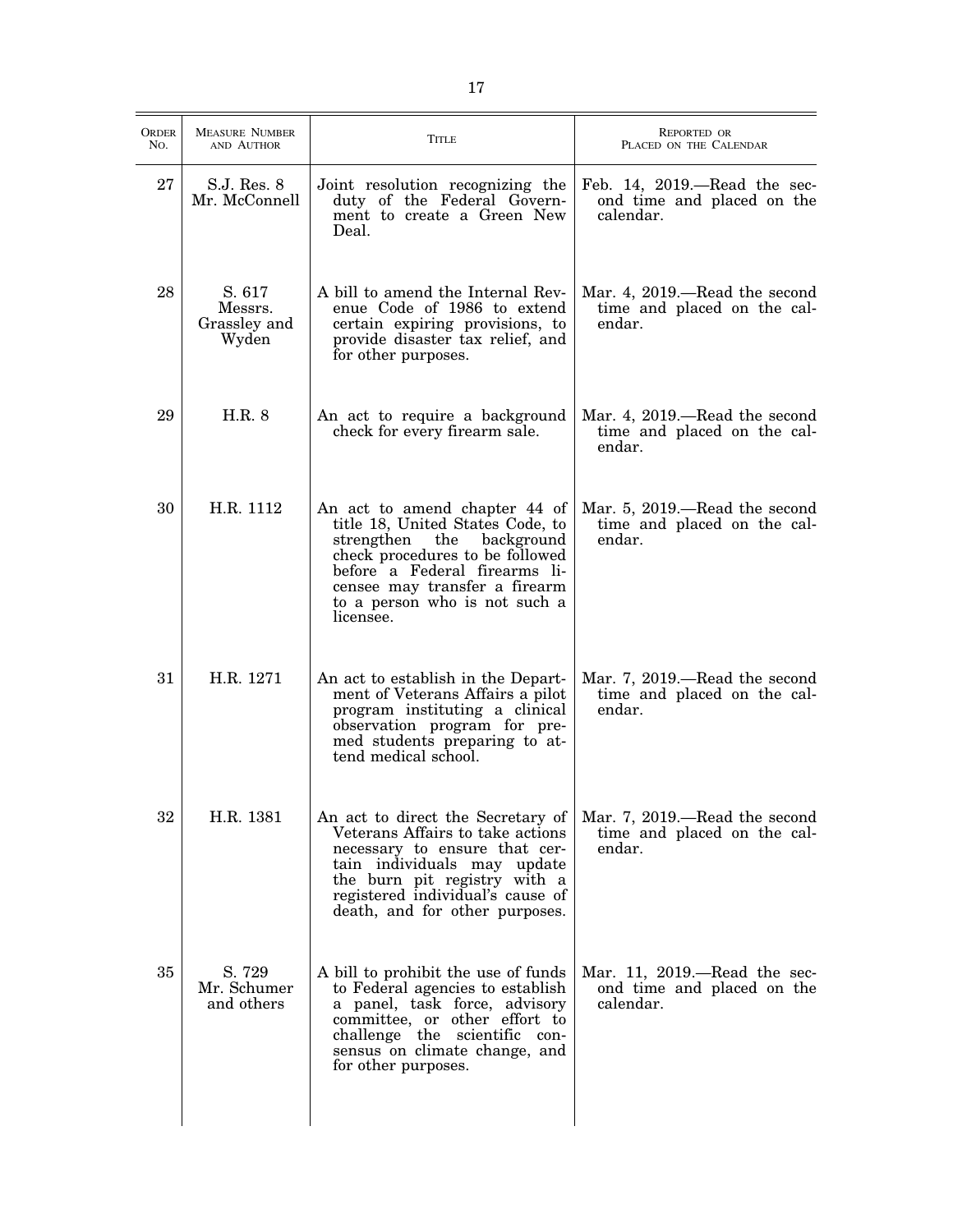| <b>ORDER</b><br>No. | <b>MEASURE NUMBER</b><br>AND AUTHOR | <b>TITLE</b>                                                                                                                                                                                                                        | REPORTED OR<br>PLACED ON THE CALENDAR                                                                                                                                |
|---------------------|-------------------------------------|-------------------------------------------------------------------------------------------------------------------------------------------------------------------------------------------------------------------------------------|----------------------------------------------------------------------------------------------------------------------------------------------------------------------|
| 39                  | H.R. 1                              | An act to expand Americans' ac-<br>cess to the ballot box, reduce<br>the influence of big money in<br>politics, and strengthen ethics<br>rules for public servants, and<br>for other purposes.                                      | Mar. 14, $2019$ —Read the sec-<br>ond time and placed on the<br>calendar.                                                                                            |
| 40                  | H.R. 1617                           | An act to direct the Director of<br>National Intelligence to submit<br>intelligence assessments of the<br>intentions of the political lead-<br>ership of the Russian Federa-<br>tion, and for other purposes.                       | Mar. 14, $2019$ —Read the sec-<br>ond time and placed on the<br>calendar.                                                                                            |
| 43                  | S. 380<br>Mr. Johnson<br>and others | A bill to increase access to agency<br>guidance documents.                                                                                                                                                                          | Mar. 25, 2019.-Mr. Johnson,<br>Committee on Homeland Se-<br>curity and Governmental Af-<br>fairs, with an amendment in<br>the nature of a substitute.<br>(Rept. 12.) |
| 48                  | H.R. 297                            | An act to extend the Federal rec-<br>ognition to the Little Shell<br>Tribe of Chippewa Indians of<br>Montana, and for other pur-<br>poses.                                                                                          | Mar. $28$ , $2019$ .—Read the sec-<br>ond time and placed on the<br>calendar.                                                                                        |
| 50                  | S. Con. Res. 12<br>Mr. Enzi         | Concurrent<br>resolution<br>setting<br>forth the congressional budget<br>for the United States Govern-<br>ment for fiscal year 2020 and<br>setting forth the appropriate<br>budgetary levels for fiscal years<br>2021 through 2024. | Apr. 1, 2019.—Mr. Enzi, Com-<br>mittee on the Budget, with-<br>out amendment. (An original<br>concurrent resolution.) (No<br>written report.)                        |
| 51                  | S. 771<br>Mr. Rubio and<br>others   | A bill to amend section 21 of the<br>Small Business Act to require<br>cyber certification for small<br>business development center<br>counselors, and for other pur-<br>poses.                                                      | Apr. 1, 2019.—Mr. Rubio, Com-<br>mittee on Small Business and<br>Entrepreneurship,<br>without<br>amendment. (No written re-<br>port.)                                |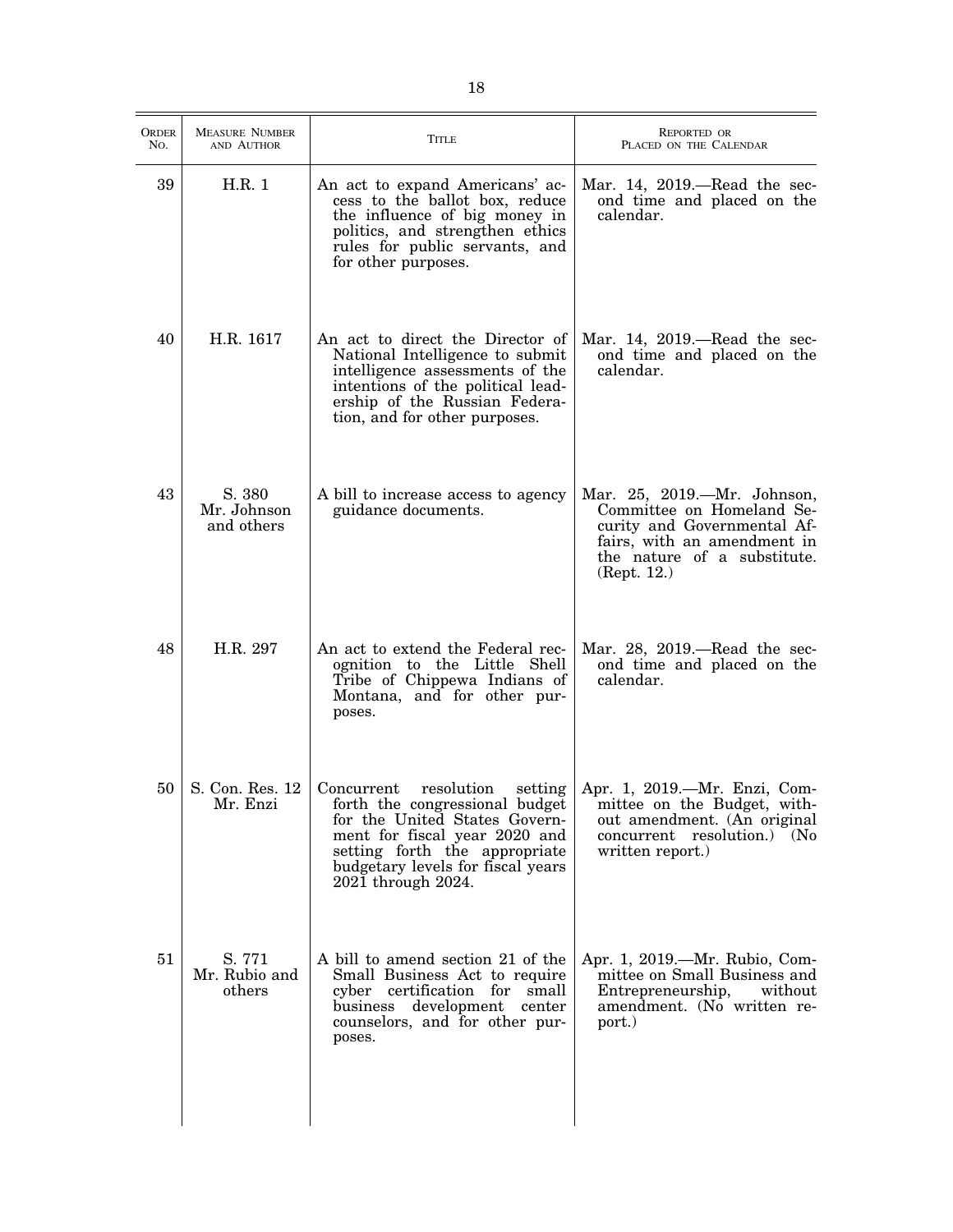| <b>ORDER</b><br>No. | <b>MEASURE NUMBER</b><br>AND AUTHOR     | <b>TITLE</b>                                                                                                                                                                                                                                                                                       | REPORTED OR<br>PLACED ON THE CALENDAR                                                                                                                                                            |
|---------------------|-----------------------------------------|----------------------------------------------------------------------------------------------------------------------------------------------------------------------------------------------------------------------------------------------------------------------------------------------------|--------------------------------------------------------------------------------------------------------------------------------------------------------------------------------------------------|
| 52                  | S. 772<br>Mr. Rubio and<br>others       | A bill to require an annual report<br>on the cybersecurity of the<br>Small Business Administration,<br>and for other purposes.                                                                                                                                                                     | Apr. 1, 2019.—Mr. Rubio, Com-<br>mittee on Small Business and<br>Entrepreneurship, with<br>an<br>amendment in the nature of<br>a substitute. (No written re-<br>port.)                           |
| 53                  | H.R. 7                                  | An act to amend the Fair Labor<br>Standards Act of 1938 to pro-<br>vide more effective remedies to<br>victims of discimination in the<br>payment of wages on the basis<br>of sex, and for other purposes.                                                                                          | Apr. 3, 2019.—Read the second<br>time and placed on the cal-<br>endar.                                                                                                                           |
| 57                  | S. Res. 27<br>Mr. Johnson<br>and others | Resolution calling for a prompt<br>multinational freedom of navi-<br>gation operation in the Black<br>Sea and urging the cancellation<br>of the Nord Stream 2 pipeline.                                                                                                                            | Apr. 4, 2019.—Mr. Risch, Com-<br>mittee on Foreign Relations,<br>without<br>amendment,<br>and<br>with a preamble. (No written<br>report.)                                                        |
| 62                  | S. 315<br>Ms. Hassan<br>and others      | A bill to authorize cyber hunt and<br>incident response teams at the<br>Department of Homeland Secu-<br>rity, and for other purposes.                                                                                                                                                              | Apr. 8, 2019.—Mr. Johnson,<br>Committee on Homeland Se-<br>curity and Governmental Af-<br>fairs, with an amendment in<br>the nature of a substitute.<br>(Rept. 27.) (See also Order<br>No. 113.) |
| 65                  | S. 226<br>Mr. Moran and<br>others       | A bill to clarify the rights of Indi-<br>ans and Indian Tribes on In-<br>dian lands under the National<br>Labor Relations Act.                                                                                                                                                                     | Apr. 9, 2019.—Mr. Hoeven,<br>Committee on Indian Affairs,<br>without amendment. (Rept.)<br>30.)                                                                                                  |
| 66                  | H.R. 1585                               | An act to reauthorize the Vio-<br>lence Against Women Act of<br>1994, and for other purposes.                                                                                                                                                                                                      | Apr. 10, $2019$ .—Read the sec-<br>ond time and placed on the<br>calendar.                                                                                                                       |
| 67                  | S. 195<br>Mr. Portman<br>and others     | A bill to require the Director of<br>the Government Publishing Of-<br>fice to establish and maintain<br>a website accessible to the pub-<br>lic that allows the public to ob-<br>tain electronic copies of all con-<br>gressionally mandated reports<br>in one place, and for other pur-<br>poses. | Apr. 10, 2019.—Mr. Johnson,<br>Committee on Homeland Se-<br>curity and Governmental Af-<br>fairs, with an amendment.<br>(Rept. 31.) (See also Order<br>No. 154.                                  |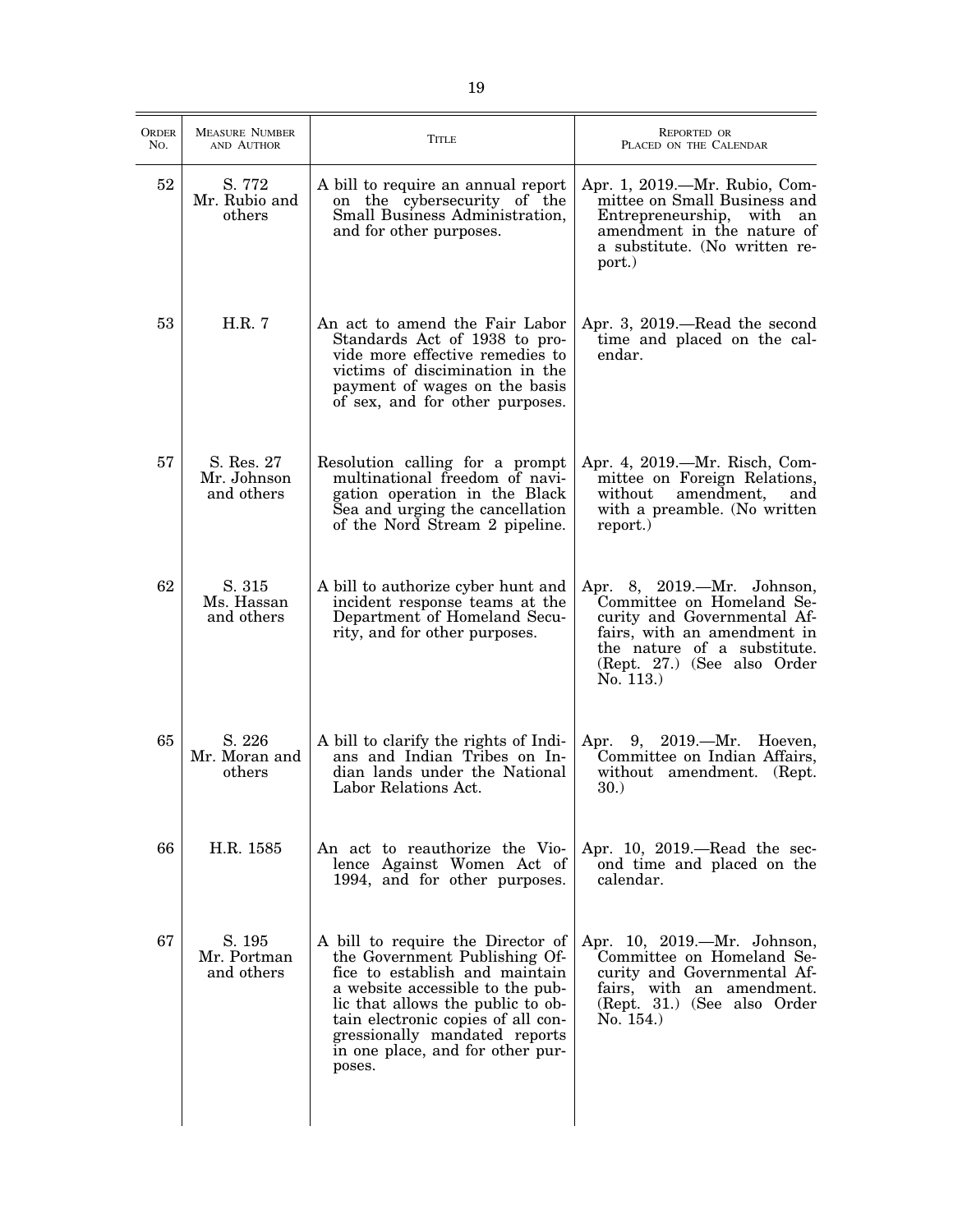| <b>ORDER</b><br>No. | <b>MEASURE NUMBER</b><br>AND AUTHOR   | <b>TITLE</b>                                                                                                                                                                                                                                                         | <b>REPORTED OR</b><br>PLACED ON THE CALENDAR                                                                                            |
|---------------------|---------------------------------------|----------------------------------------------------------------------------------------------------------------------------------------------------------------------------------------------------------------------------------------------------------------------|-----------------------------------------------------------------------------------------------------------------------------------------|
| 68                  | S. 196<br>Mr. Portman<br>and others   | A bill to save taxpayer money<br>and improve the efficiency and<br>speed of intragovernmental cor-<br>respondence, and for other pur-<br>poses.                                                                                                                      | Apr. 10, 2019.—Mr. Johnson,<br>Committee on Homeland Se-<br>curity and Governmental Af-<br>fairs,<br>with<br>amendments.<br>(Rept. 32.) |
| 69                  | S. 387<br>Mr. Booker<br>and others    | A bill to prohibit Federal agencies<br>and Federal contractors from<br>requesting that an applicant for<br>employment disclose criminal<br>history record information be-<br>fore the applicant has received<br>a conditional offer, and for<br>other purposes.      | Apr. 10, 2019.—Mr. Johnson,<br>Committee on Homeland Se-<br>curity and Governmental Af-<br>fairs, with an amendment.<br>(Rept. 33.)     |
| 70                  | S. 383<br>Mr. Barrasso<br>and others  | A bill to support carbon dioxide<br>utilization and direct air cap-<br>ture research, to facilitate the<br>permitting and development of<br>carbon capture, utilization, and<br>sequestration projects and car-<br>bon dioxide pipelines, and for<br>other purposes. | Apr. 10, 2019.—Mr. Barrasso,<br>Committee on Environment<br>and Public Works, without<br>amendment. (Rept. 38.)                         |
| 71                  | S. 747<br>Mr. Carper<br>and others    | A bill to reauthorize the diesel<br>emissions reduction program,<br>and for other purposes.                                                                                                                                                                          | Apr. 10, 2019.—Mr. Barrasso,<br>Committee on Environment<br>and Public Works, without<br>amendment. (Rept. 39.)                         |
| 72                  | S. 1061<br>Mr. Barrasso<br>and others | A bill to amend the John F. Ken-<br>nedy Center Act to authorize<br>appropriations for the John F.<br>Kennedy Center for the Per-<br>forming Arts, and for other pur-<br>poses.                                                                                      | Apr. 10, 2019.—Mr. Barrasso,<br>Committee on Environment<br>and Public Works, without<br>amendment. (Rept. 36.)                         |
| 74                  | H.R. 1644                             | An act to restore the open inter-<br>net order of the Federal Com-<br>munications Commission.                                                                                                                                                                        | Apr. 29, 2019.—Read the sec-<br>ond time and placed on the<br>calendar.                                                                 |
| 77                  | S. 210<br>Mr. Hoeven<br>and others    | A bill to amend the Tribal Law<br>and Order Act of 2010 and the<br>Indian Law Enforcement Re-<br>form Act to provide for ad-<br>vancements in public safety<br>services to Indian communities,<br>and for other purposes.                                            | May 6, 2019.—Mr. Hoeven,<br>Committee on Indian Affairs,<br>without amendment. (Rept.<br>37.)                                           |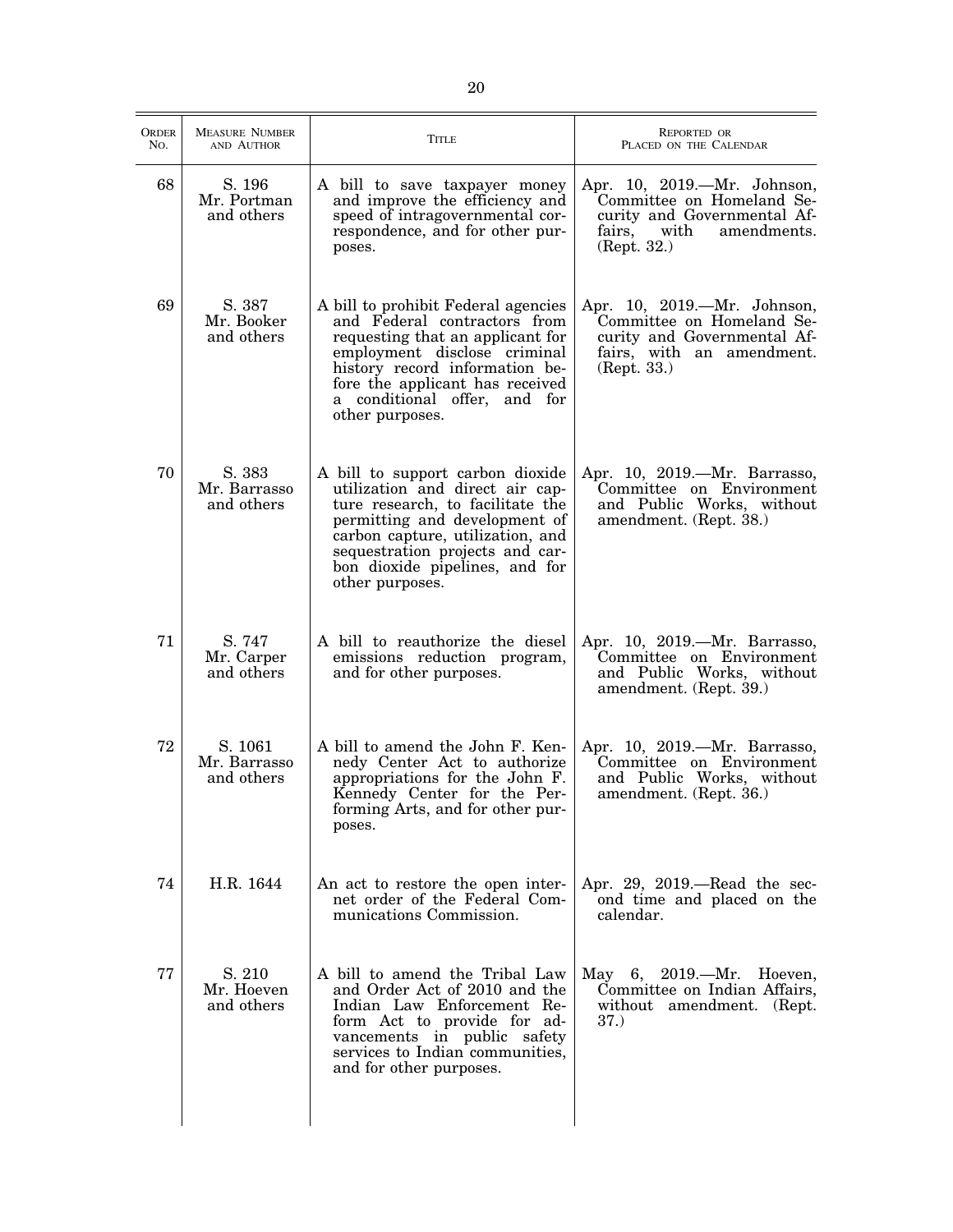| ORDER<br>No. | <b>MEASURE NUMBER</b><br>AND AUTHOR | <b>TITLE</b>                                                                                                                                                                                                                                                                                                                             | <b>REPORTED OR</b><br>PLACED ON THE CALENDAR                                                                                                           |
|--------------|-------------------------------------|------------------------------------------------------------------------------------------------------------------------------------------------------------------------------------------------------------------------------------------------------------------------------------------------------------------------------------------|--------------------------------------------------------------------------------------------------------------------------------------------------------|
| 78           | S. 1332<br>Mr. Paul                 | A bill to set forth the congres-<br>sional budget for the United<br>States Government for fiscal<br>year 2020 and setting forth the<br>appropriate budgetary levels<br>for fiscal years 2021 through<br>2029.                                                                                                                            | May 7, 2019.—Read the second<br>time and placed on the cal-<br>endar.                                                                                  |
| 79           | H.R.9                               | An act to direct the President to<br>develop a plan for the United<br>States to meet its nationally<br>determined contribution under<br>the Paris Agreement, and for<br>other purposes.                                                                                                                                                  | May 7, 2019.—Read the second<br>time and placed on the cal-<br>endar.                                                                                  |
| 84           | S. 211<br>Mr. Hoeven<br>and others  | A bill to amend the Victims of<br>Crime Act of 1984 to secure ur-<br>gent resources vital to Indian<br>victims of crime, and for other<br>purposes.                                                                                                                                                                                      | May 13, 2019.-Mr. Hoeven,<br>Committee on Indian Affairs,<br>without amendment. (Rept.<br>40.                                                          |
| 90           | H.R. 986                            | An act to provide that certain<br>guidance related to waivers for<br>State innovation under the Pa-<br>tient Protection and Affordable<br>Care Act shall have no force or<br>effect.                                                                                                                                                     | May $15, 2019$ .—Read the sec-<br>ond time and placed on the<br>calendar.                                                                              |
| 92           | H.R. 312                            | An act to reaffirm the Mashpee<br>Wampanoag Tribe reservation,<br>and for other purposes.                                                                                                                                                                                                                                                | May 20, $2019$ .—Read the sec-<br>ond time and placed on the<br>calendar.                                                                              |
| 93           | H.R. 2578                           | An act to reauthorize the Na-<br>tional Flood Insurance Pro-<br>gram, and for other purposes.                                                                                                                                                                                                                                            | May $20$ , $2019$ .—Read the sec-<br>ond time and placed on the<br>calendar.                                                                           |
| 97           | S. 1589<br>Mr. Burr                 | A bill to authorize appropriations<br>for fiscal years $2018$ , $2019$ , and<br>2020 for intelligence and intel-<br>ligence-related activities of the<br>United States Government, the<br>Community Management Ac-<br>count, and the Central Intel-<br>ligence Agency Retirement and<br>Disability System,<br>and for<br>other purposes. | May 22, 2019.—Mr. Burr, Se-<br>lect Committee on Intel-<br>ligence, without amendment.<br>(An original bill.) (Rept. 47.)<br>(Additional views filed.) |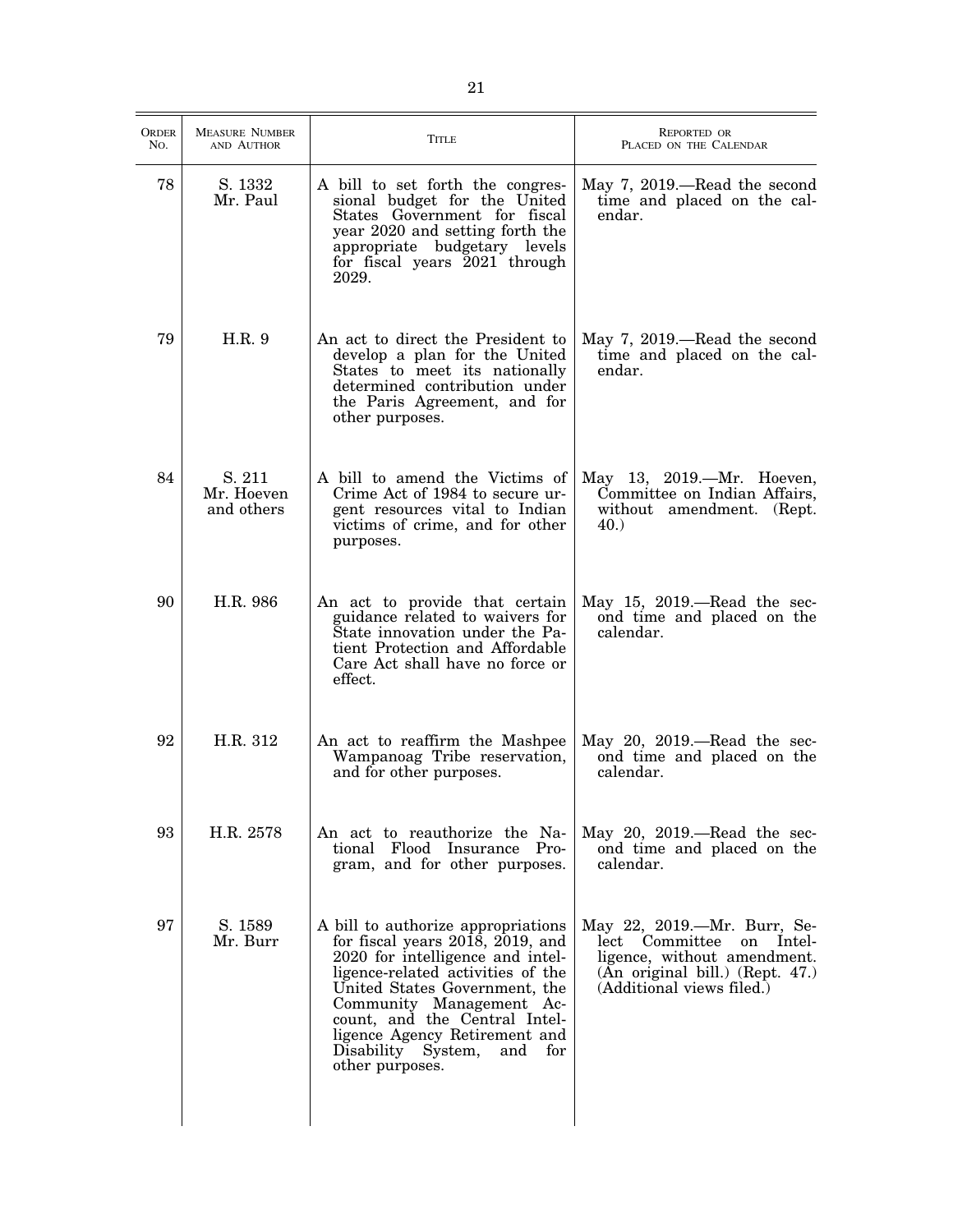| <b>ORDER</b><br>No. | <b>MEASURE NUMBER</b><br>AND AUTHOR   | TITLE                                                                                                                                                                                                                                                                                                                                                                        | <b>REPORTED OR</b><br>PLACED ON THE CALENDAR                                                                                                                   |
|---------------------|---------------------------------------|------------------------------------------------------------------------------------------------------------------------------------------------------------------------------------------------------------------------------------------------------------------------------------------------------------------------------------------------------------------------------|----------------------------------------------------------------------------------------------------------------------------------------------------------------|
| 101                 | S. 1025<br>Mr. Menendez<br>and others | A bill to provide humanitarian re-<br>lief to the Venezuelan people<br>and Venezuelan migrants, to<br>advance a constitutional and<br>democratic solution to Ven-<br>ezuela's political crisis, to ad-<br>dress Venezuela's economic re-<br>construction, to combat public<br>traf-<br>narcotics<br>corruption,<br>ficking, and money laundering,<br>and for other purposes. | June 3, 2019.—Mr. Risch, Com-<br>mittee on Foreign Relations,<br>with an amendment in the<br>nature of a substitute. (No<br>written report.)                   |
| 107                 | H.R. 31                               | An act to require certain addi-<br>tional actions in connection<br>with the national emergency<br>with respect to Syria, and for<br>other purposes.                                                                                                                                                                                                                          | June 3, 2019.—Mr. Risch, Com-<br>mittee on Foreign Relations,<br>with an amendment in the<br>nature of a substitute. (No<br>written report.)                   |
| 112                 | H.R. 6                                | An act to authorize the cancella-<br>tion of removal and adjustment<br>of status of certain aliens, and<br>for other purposes.                                                                                                                                                                                                                                               | June 10, 2019.—Read the sec-<br>ond time and placed on the<br>calendar.                                                                                        |
| 115                 | S. 1900<br>Mr. Shelby                 | A bill making emergency supple-<br>mental appropriations for the<br>fiscal year ending September<br>30, 2019, and for other pur-<br>poses.                                                                                                                                                                                                                                   | June 19, 2019.-Mr. Shelby,<br>Committee<br>Appropria-<br>on<br>tions, without amendment.<br>(An original bill.) (No written<br>report.)                        |
| 118                 | S. 1345<br>Mr. Heinrich<br>and others | A bill to amend and reauthorize<br>the Morris K. Udall and Stew-<br>art L. Udall Foundation Act.                                                                                                                                                                                                                                                                             | June 19, 2019.—Mr. Barrasso,<br>Committee on Environment<br>and Public Works, without<br>amendment. (Rept. 101.)                                               |
| 119                 | S. 1507<br>Mrs. Capito<br>and others  | bill<br>include<br>A<br>to<br>certain<br>perfluoroalkyl<br>and<br>polyfluoroalkyl substances in<br>the toxics release inventory,<br>and for other purposes.                                                                                                                                                                                                                  | June 19, 2019.—Mr. Barrasso,<br>Committee on Environment<br>and Public Works, with an<br>amendment in the nature of<br>a substitute. (No written re-<br>port.) |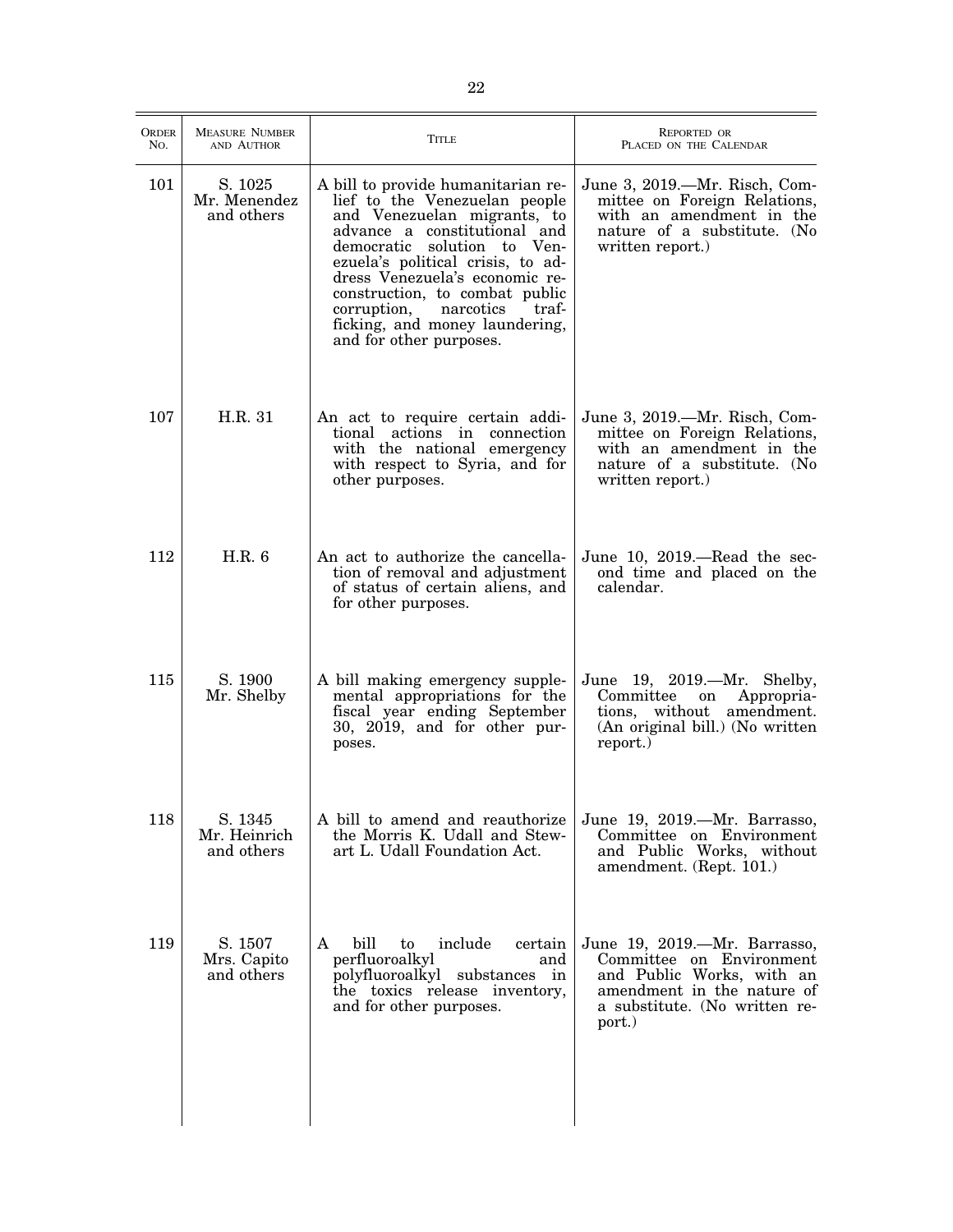| <b>ORDER</b><br>No. | <b>MEASURE NUMBER</b><br>AND AUTHOR             | <b>TITLE</b>                                                                                                                                                                                                                                                                                                                                                                        | REPORTED OR<br>PLACED ON THE CALENDAR                                                                                                                                      |
|---------------------|-------------------------------------------------|-------------------------------------------------------------------------------------------------------------------------------------------------------------------------------------------------------------------------------------------------------------------------------------------------------------------------------------------------------------------------------------|----------------------------------------------------------------------------------------------------------------------------------------------------------------------------|
| 126                 | S. 1333<br>Mr. Carper<br>and others             | A bill to amend the Improper<br>Payments Elimination and Re-<br>Improvement<br>Act of<br>covery<br>including<br>2012,<br>making<br>changes to the Do Not Pay Ini-<br>tiative, for improved detection,<br>prevention, and recovery of im-<br>proper payments to deceased<br>individuals, and for other pur-<br>poses.                                                                | June 25, 2019.—Mr. Johnson,<br>Committee on Homeland Se-<br>curity and Governmental Af-<br>fairs, without amendment.<br>(Rept. 49.)                                        |
| 128                 | S. 580<br>Ms. Ernst and<br>others               | A bill to amend the Act of August<br>25, 1958, commonly known as<br>the "Former Presidents Act of<br>1958", with respect to the mon-<br>etary allowance payable to a<br>former President, and for other<br>purposes.                                                                                                                                                                | June 27, 2019.—Mr. Johnson,<br>Committee on Homeland Se-<br>curity and Governmental Af-<br>fairs, with an amendment in<br>the nature of a substitute.<br>(Rept. 53.)       |
| 129                 | S. 440<br>Mr. Cotton and<br>others              | A bill to amend title 35, United<br>States Code, to provide that a<br>patent owner may not assert<br>sovereign immunity as a de-<br>fense in certain actions before<br>the United States Patent and<br>Trademark Office, and for other<br>purposes.                                                                                                                                 | June 28, 2019.—Mr. Graham,<br>Committee on the Judiciary,<br>with an amendment in the<br>nature of a substitute. (No<br>written report.)                                   |
| 130                 | S. 1224<br>Ms. Klobuchar<br>and Mr.<br>Grassley | A bill to enable the Federal Trade<br>Commission to deter filing of<br>sham citizen petitions to cover<br>an attempt to interfere with ap-<br>proval of a competing generic<br>drug or biosimilar, to foster<br>competition, and facilitate the<br>efficient review of petitions<br>filed in good faith to raise le-<br>gitimate public health concerns,<br>and for other purposes. | June 28, 2019.-Mr. Graham,<br>Committee on the Judiciary,<br>with an amendment in the<br>nature of a substitute, and an<br>amendment to the title. (No<br>written report.) |
| 131                 | S. 1227<br>Mr. Grassley<br>and others           | A bill to require the Federal<br>Trade Commission to study the<br>role of intermediaries in the<br>pharmaceutical supply chain<br>and provide Congress with ap-<br>propriate policy recommenda-<br>tions, and for other purposes.                                                                                                                                                   | June 28, 2019.—Mr. Graham,<br>Committee on the Judiciary,<br>with an amendment in the<br>nature of a substitute. (No<br>written report.)                                   |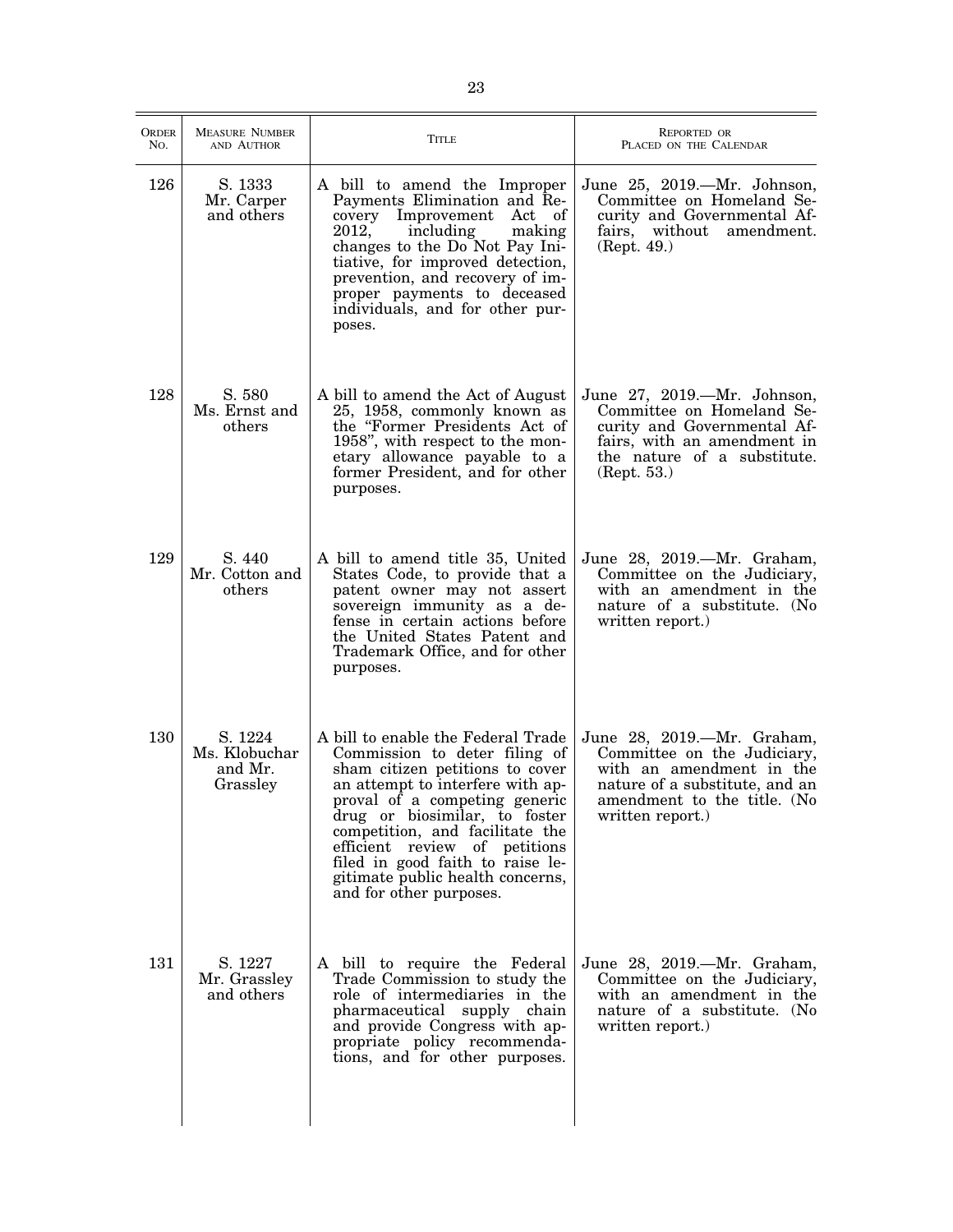| <b>ORDER</b><br>No. | <b>MEASURE NUMBER</b><br>AND AUTHOR            | <b>TITLE</b>                                                                                                                                                                                                                                                                                                                                                                                                           | <b>REPORTED OR</b><br>PLACED ON THE CALENDAR                                                                                                                                                                    |
|---------------------|------------------------------------------------|------------------------------------------------------------------------------------------------------------------------------------------------------------------------------------------------------------------------------------------------------------------------------------------------------------------------------------------------------------------------------------------------------------------------|-----------------------------------------------------------------------------------------------------------------------------------------------------------------------------------------------------------------|
| 132                 | S. 1416<br>Mr. Cornyn<br>and others            | A bill to amend the Federal<br>Trade Commission Act to pro-<br>hibit anticompetitive behaviors<br>by drug product manufacturers,<br>and for other purposes.                                                                                                                                                                                                                                                            | June 28, 2019.—Mr. Graham,<br>Committee on the Judiciary,<br>with an amendment in the<br>nature of a substitute. (No<br>written report.)                                                                        |
| 133                 | S. 1895<br>Mr. Alexander<br>and Mrs.<br>Murray | A bill to lower health care costs.                                                                                                                                                                                                                                                                                                                                                                                     | July 8, 2019.—Mr. Alexander,<br>Committee on Health, Edu-<br>cation, Labor, and Pensions,<br>with an amendment in the<br>nature of a substitute. (No<br>written report.)                                        |
| 134                 | S. Res. 34<br>Mr. Merkley<br>and others        | Resolution expressing the sense<br>of the Senate that the Govern-<br>ments of Burma and Ban-<br>gladesh ensure the safe, dig-<br>nified, voluntary, and sustain-<br>able return of the Rohingya ref-<br>ugees who have been displaced<br>by the campaign of ethnic<br>cleansing conducted by the<br>Burmese military and to imme-<br>diately release unjustly impris-<br>oned journalists, Wa Lone and<br>Kyaw Soe Oo. | July 8, 2019.—Mr. Risch, Com-<br>mittee on Foreign Relations,<br>with an amendment in the<br>nature of a substitute, an<br>amendment to the preamble,<br>and an amendment to the<br>title. (No written report.) |
| 135                 | S. 279<br>Mr. Thune and<br>others              | A bill to allow tribal grant schools<br>to participate in the Federal<br>Employee Health Benefits pro-<br>gram.                                                                                                                                                                                                                                                                                                        | July 9, 2019.—Mr. Hoeven,<br>Committee on Indian Affairs,<br>without amendment. (Rept.<br>54.)                                                                                                                  |
| 136                 | S. Con. Res. 10<br>Mr. Gardner<br>and others   | Concurrent resolution recognizing<br>Chinese<br>telecommuni-<br>that<br>companies<br>cations<br>such<br>as<br>Huawei and ZTE pose serious<br>threats to the national security<br>of the United States and its al-<br>lies.                                                                                                                                                                                             | July 9, 2019.—Mr. Risch, Com-<br>mittee on Foreign Relations,<br>with an amendment in the<br>nature of a substitute, and an<br>amendment to the preamble.<br>(No written report.)                               |
| 137                 | S. 1173<br>Mr. Casey and<br>others             | A bill to amend the Public Health<br>Service Act to reauthorize the<br><b>Emergency Medical Services for</b><br>Children program.                                                                                                                                                                                                                                                                                      | July 9, 2019.—Mr. Alexander,<br>Committee on Health, Edu-<br>cation, Labor, and Pensions,<br>without<br>amendment.<br>(N <sub>0</sub> )<br>written report.)                                                     |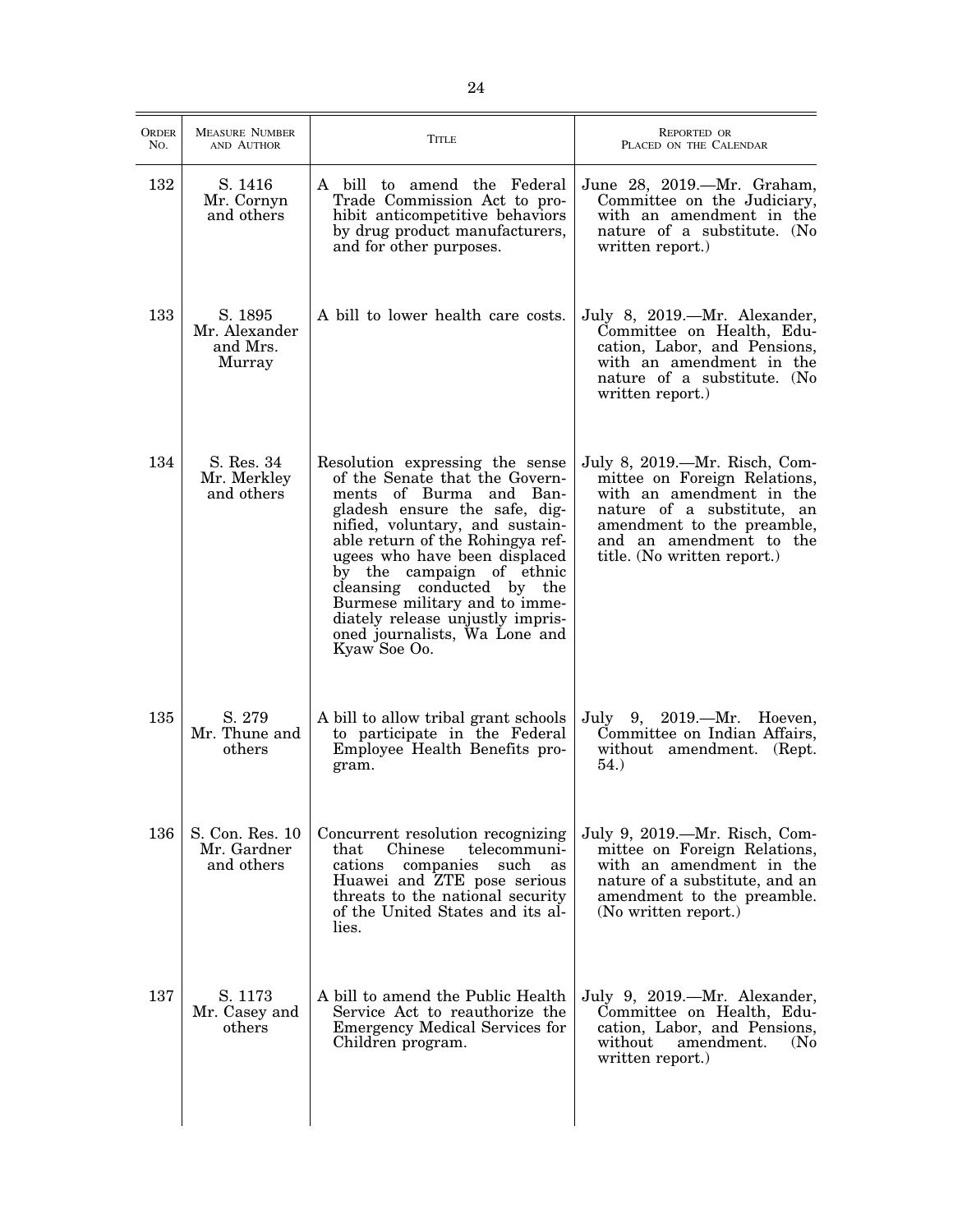| <b>ORDER</b><br>No. | <b>MEASURE NUMBER</b><br>AND AUTHOR          | <b>TITLE</b>                                                                                                                                                                                                                                                                                                                                                                                                            | REPORTED OR<br>PLACED ON THE CALENDAR                                                                                                                                                                            |
|---------------------|----------------------------------------------|-------------------------------------------------------------------------------------------------------------------------------------------------------------------------------------------------------------------------------------------------------------------------------------------------------------------------------------------------------------------------------------------------------------------------|------------------------------------------------------------------------------------------------------------------------------------------------------------------------------------------------------------------|
| 140                 | H.R. 2740                                    | An act making appropriations for<br>Departments of Labor,<br>the<br>Health and Human Services,<br>and Education, and related<br>agencies for the fiscal year end-<br>ing September 30, 2020, and<br>for other purposes.                                                                                                                                                                                                 | July 10, $2019$ .—Read the sec-<br>ond time and placed on the<br>calendar.                                                                                                                                       |
| 142                 | S. 1102<br>Mr. Menendez<br>and others        | A bill to promote security and en-<br>ergy partnerships in the East-<br>ern Mediterranean,<br>and for<br>other purposes.                                                                                                                                                                                                                                                                                                | July 10, 2019.—Mr. Risch,<br>Committee on Foreign Rela-<br>tions, with an amendment in<br>the nature of a substitute.<br>(No written report.)                                                                    |
| 143                 | H.R. 1988                                    | An act to clarify seasoning re-<br>quirements for certain refi-<br>nanced mortgage loans, and for<br>other purposes.                                                                                                                                                                                                                                                                                                    | July 10, 2019.—Placed on the<br>calendar.                                                                                                                                                                        |
| 145                 | S. 1945<br>Mr. Menendez<br>and others        | A bill to amend section 36 of the<br>Arms Export Control Act (22<br>U.S.C. 2776) to preserve con-<br>gressional review and oversight<br>of foreign arms sales, and for<br>other purposes.                                                                                                                                                                                                                               | July 15, 2019.—Mr.<br>Risch,<br>Committee on Foreign Rela-<br>tions, without amendment.<br>(No written report.)                                                                                                  |
| 146                 | S. Res. 206<br>Messrs. Booker<br>and Young   | Resolution marking the 70th an-<br>niversary of the four Geneva<br>Conventions of 1949, express-<br>ing concern about significant<br>violations of international hu-<br>manitarian<br>law on<br>contem-<br>porary battlefields, and encour-<br>aging United States leadership<br>in ensuring greater respect for<br>international humanitarian law<br>in current conflicts, particularly<br>with its security partners. | July 15, 2019.—Mr. Risch,<br>Committee on Foreign Rela-<br>tions, with an amendment in<br>the nature of a substitute, an<br>amendment to the preamble,<br>and an amendment to the<br>title. (No written report.) |
| 147                 | S. 1420<br>Ms. Sinema<br>and Mr.<br>Lankford | A bill to amend title 5, United<br>States Code, to improve the ef-<br>fectiveness of major rules in ac-<br>complishing their regulatory<br>objectives by promoting retro-<br>spective review, and for other<br>purposes.                                                                                                                                                                                                | July 15, 2019.—Mr. Johnson,<br>Committee on Homeland Se-<br>curity and Governmental Af-<br>fairs, without<br>amendment.<br>(Rept. 55.)                                                                           |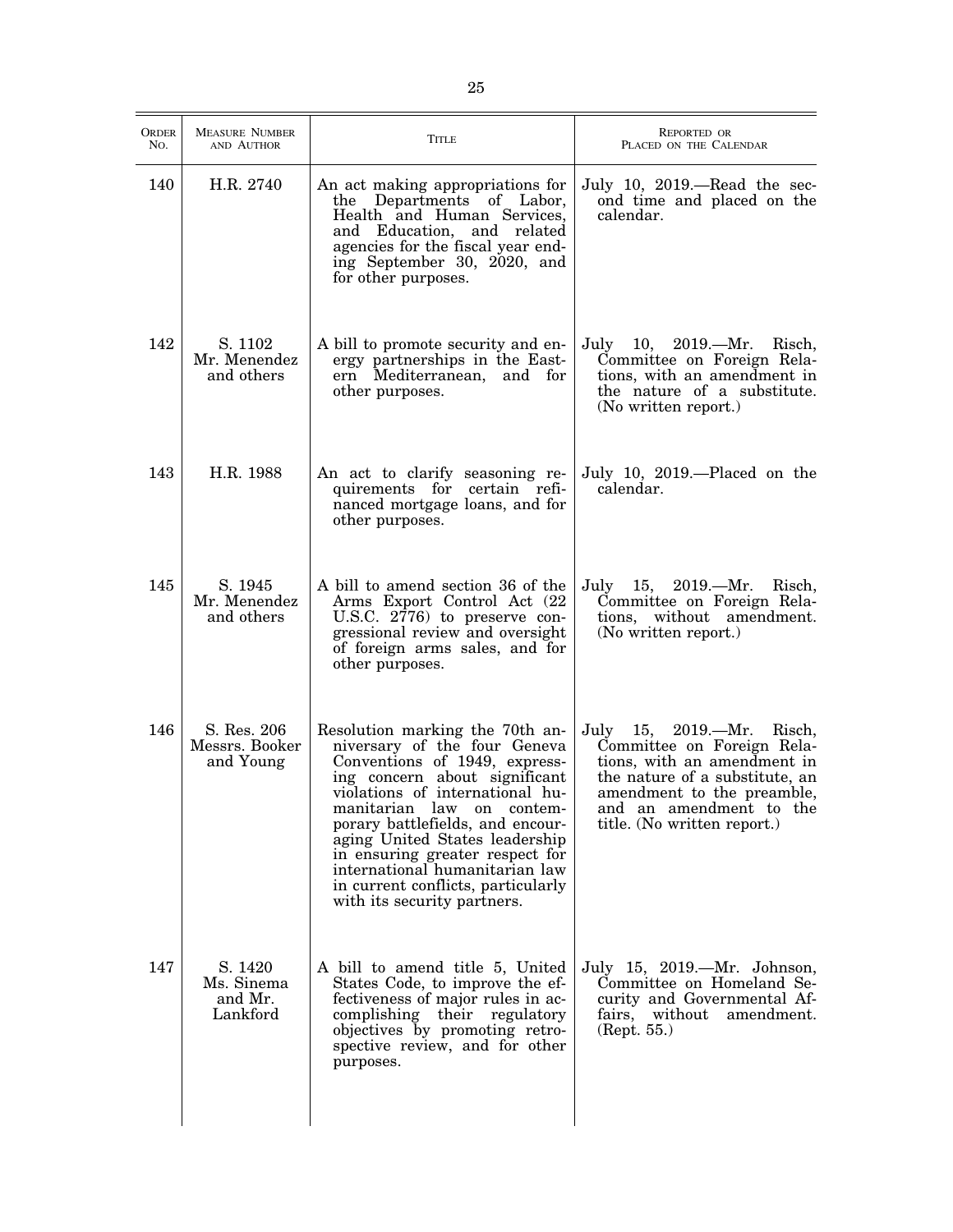| <b>ORDER</b><br>No. | <b>MEASURE NUMBER</b><br>AND AUTHOR   | Title                                                                                                                                                                                                                                                                                               | <b>REPORTED OR</b><br>PLACED ON THE CALENDAR                                                                                                                                                                     |
|---------------------|---------------------------------------|-----------------------------------------------------------------------------------------------------------------------------------------------------------------------------------------------------------------------------------------------------------------------------------------------------|------------------------------------------------------------------------------------------------------------------------------------------------------------------------------------------------------------------|
| 149                 | H.R. 1654                             | An act to amend title 44, United<br>States Code, to modernize the<br>Federal Register, and for other<br>purposes.                                                                                                                                                                                   | July 15, 2019.—Mr. Johnson,<br>Committee on Homeland Se-<br>curity and Governmental Af-<br>fairs, without amendment.<br>(Rept. 57.)                                                                              |
| 150                 | H.R. 1649                             | An act to amend the Small Busi-<br>ness Act to require cyber cer-<br>tification for small business de-<br>velopment center counselors,<br>and for other purposes.                                                                                                                                   | July 16, 2019.—Placed on the<br>calendar.                                                                                                                                                                        |
| 151                 | H.R. 2331                             | An act to require an annual re-<br>port on the cybersecurity of the<br>Small Business Administration,<br>and for other purposes.                                                                                                                                                                    | July 16, 2019.—Placed on the<br>calendar.                                                                                                                                                                        |
| 154                 | H.R. 736                              | An act to require the Director of<br>the Government Publishing Of-<br>fice to establish and maintain<br>an online portal accessible to<br>the public that allows the pub-<br>lic to obtain electronic copies of<br>all congressionally mandated<br>reports in one place, and for<br>other purposes. | July 18, 2019.—Placed on the<br>calendar. (See also Order No.<br>67.)                                                                                                                                            |
| 155                 | S. 727<br>Mr. Coons and<br>others     | A bill to combat international ex-<br>tremism by addressing global<br>fragility and violence and stabi-<br>lizing conflict-affected<br>areas,<br>and for other purposes.                                                                                                                            | 18, 2019.—Mr.<br>July<br>Risch,<br>Committee on Foreign Rela-<br>tions, with an amendment in<br>the nature of a substitute.<br>(No written report.)                                                              |
| 156                 | H.R. 582                              | An act to provide for increases in<br>the Federal minimum wage,<br>and for other purposes.                                                                                                                                                                                                          | July 22, $2019$ .—Read the sec-<br>ond time and placed on the<br>calendar.                                                                                                                                       |
| 158                 | S. 411<br>Ms. Hassan<br>and Mr. Rubio | A bill to establish a Counterter-<br>rorism Advisory Board, and for<br>other purposes.                                                                                                                                                                                                              | July 22, 2019.—Mr. Johnson,<br>Committee on Homeland Se-<br>curity and Governmental Af-<br>fairs, with an amendment in<br>the nature of a substitute,<br>and an amendment to the<br>title. $(\text{Rept. } 59.)$ |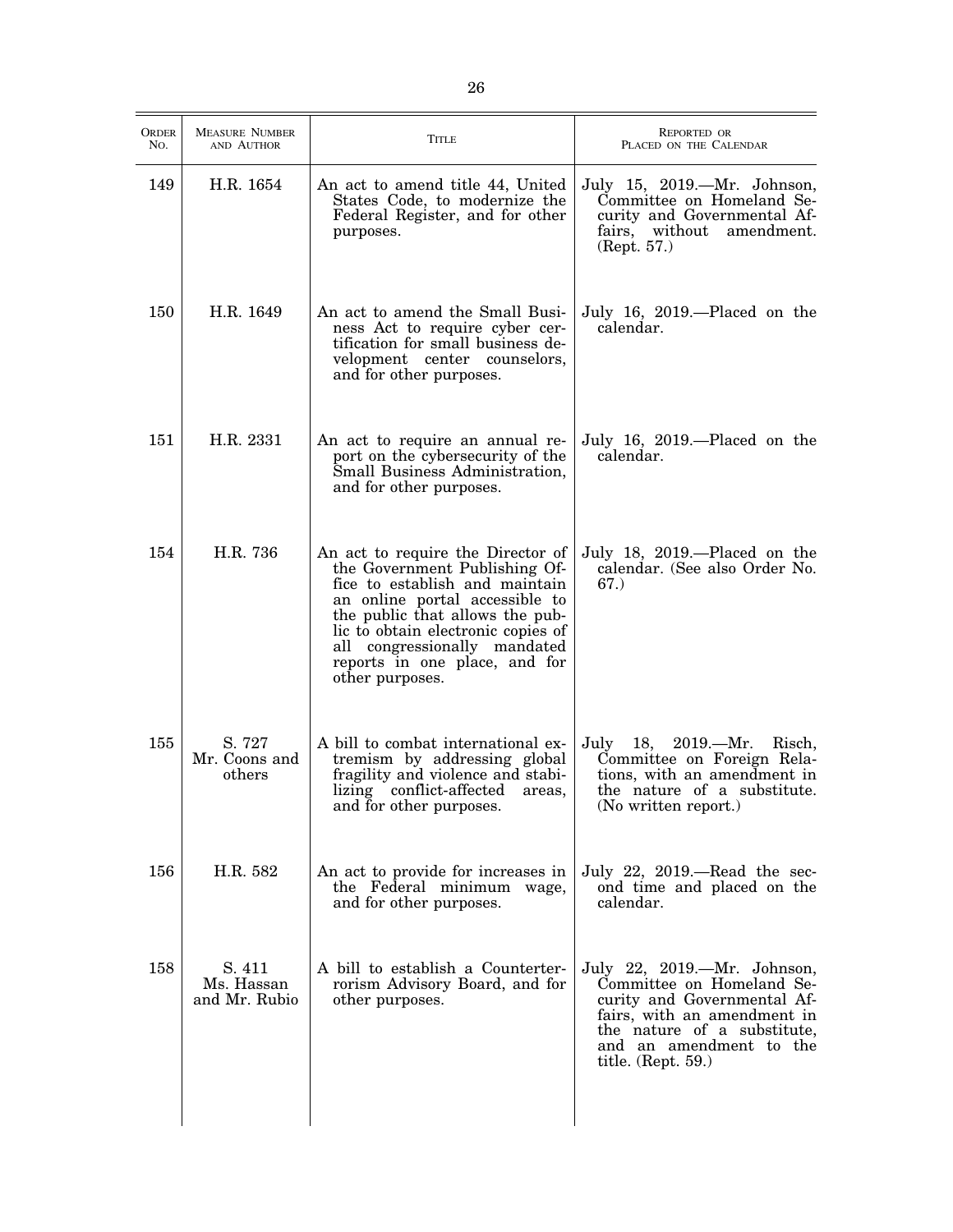| <b>ORDER</b><br>No. | <b>MEASURE NUMBER</b><br>AND AUTHOR            | <b>TITLE</b>                                                                                                                                                                                                                         | REPORTED OR<br>PLACED ON THE CALENDAR                                                                                                    |
|---------------------|------------------------------------------------|--------------------------------------------------------------------------------------------------------------------------------------------------------------------------------------------------------------------------------------|------------------------------------------------------------------------------------------------------------------------------------------|
| 159                 | S. 1521<br>Mr. Hawley<br>and others            | A bill to amend section 327 of the<br>Robert T. Stafford Disaster Re-<br>lief and Emergency Assistance<br>Act to clarify that National<br>Urban Search and Rescue Re-<br>sponse System task forces may<br>include Federal employees. | July 22, 2019. - Mr. Johnson,<br>Committee on Homeland Se-<br>curity and Governmental Af-<br>fairs, without amendment.<br>(Rept. 60.)    |
| 160                 | S. 1883<br>Mr. Grassley<br>and others          | A bill to improve the prohibitions<br>on money laundering, and for<br>other purposes.                                                                                                                                                | July 23, 2019.—Mr. Graham,<br>Committee on the Judiciary,<br>with an amendment in the<br>nature of a substitute. (No<br>written report.) |
| 161                 | S. 542<br>Mr. Enzi and<br>others               | A bill to protect the right of law-<br>abiding citizens to transport<br>interstate,<br>notwith-<br>knives<br>standing a patchwork of local<br>and State prohibitions.                                                                | July 24, 2019.—Mr. Wicker,<br>Committee<br>on Commerce,<br>Science, and Transportation,<br>without amendment. (Rept.<br>65.)             |
| 164                 | S. 918<br>Mr. Cruz and<br>Ms. Cortez-<br>Masto | A bill to prohibit the President<br>or a Federal agency from con-<br>structing, operating, or offering<br>wholesale or retail services on<br>broadband networks without<br>authorization from Congress,<br>and for other purposes.   | July 25, 2019.—Mr. Wicker,<br>Committee on Commerce,<br>Science, and Transportation,<br>with amendments. (Rept. 66.)                     |
| 166                 | H.R. 1388                                      | An act to take lands in Sonoma<br>County, California, into trust<br>as part of the reservation of the<br>Lytton Rancheria of California,<br>and for other purposes.                                                                  | July 29, 2019.—Mr. Hoeven,<br>Committee on Indian Affairs,<br>without amendment. (Rept.<br>67.)                                          |
| 167                 | S. 398<br>Mr. Menendez<br>and others           | A bill to support the peaceful res-<br>olution of the civil war in<br>Yemen, to address the resulting<br>humanitarian crisis, and to<br>hold the perpetrators respon-<br>sible for murdering a Saudi dis-<br>sident.                 | July 30, 2019.—Mr.<br>Risch,<br>Committee on Foreign Rela-<br>tions, without amendment.<br>(No written report.)                          |
| 168                 | S. 1992<br>Mr. Barrasso<br>and others          | A bill to amend the FAST Act to<br>repeal a rescission of funds.                                                                                                                                                                     | July 31, 2019.—Mr. Barrasso,<br>Committee on Environment<br>and Public Works, without<br>amendment. (No written re-<br>port.)            |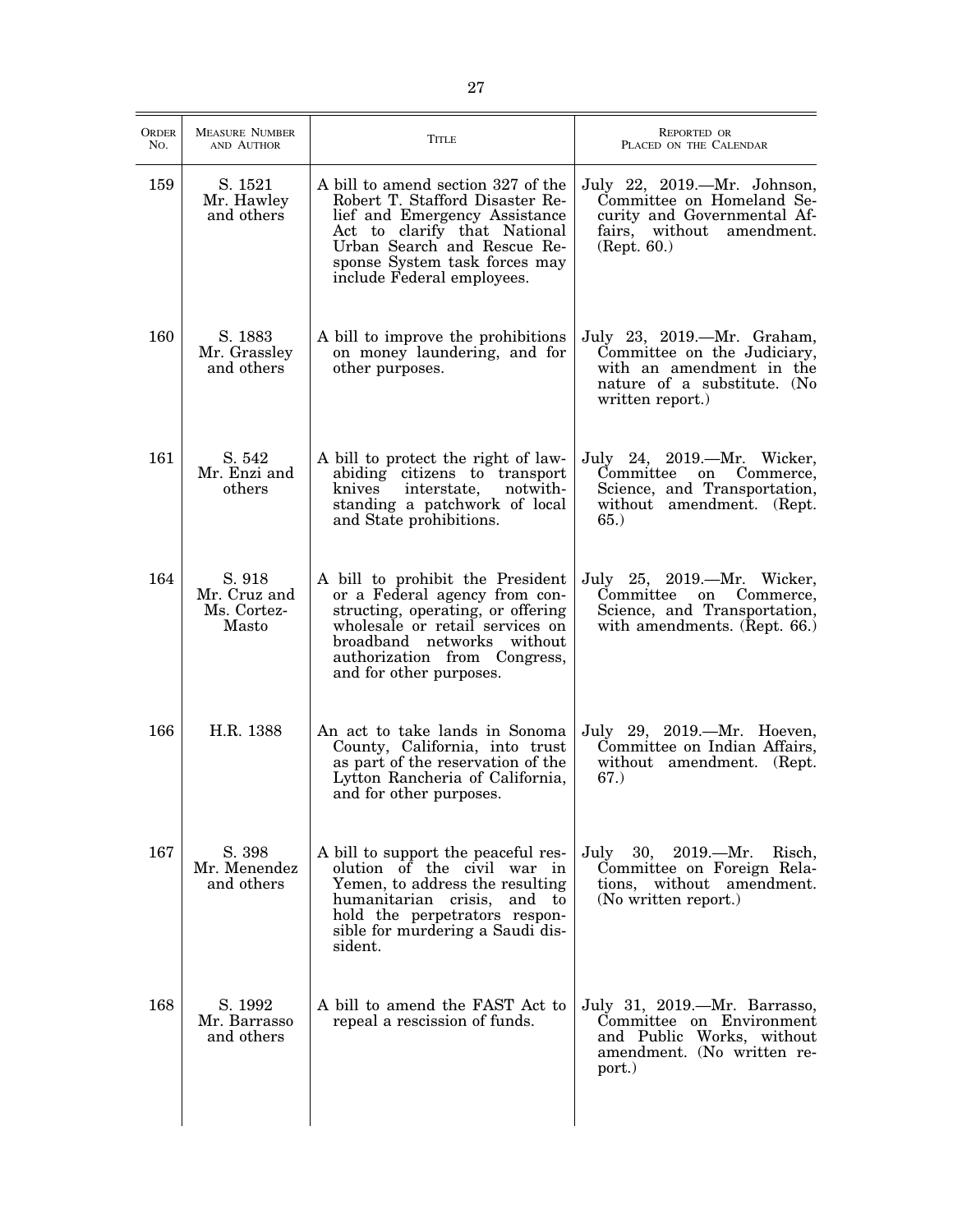| ORDER<br>No. | <b>MEASURE NUMBER</b><br>AND AUTHOR   | Title                                                                                                                                                                                                                                              | <b>REPORTED OR</b><br>PLACED ON THE CALENDAR                                                                                                                     |
|--------------|---------------------------------------|----------------------------------------------------------------------------------------------------------------------------------------------------------------------------------------------------------------------------------------------------|------------------------------------------------------------------------------------------------------------------------------------------------------------------|
| 169          | S. 1441<br>Mr. Cruz and<br>others     | A bill to impose sanctions with<br>respect to the provision of cer-<br>tain vessels for the construction<br>of Russian energy export pipe-<br>lines, and for other purposes.                                                                       | July<br>31,<br>$2019. - Mr.$<br>Risch,<br>Committee on Foreign Rela-<br>tions, with an amendment in<br>the nature of a substitute.<br>(No written report.)       |
| 170          | S. 2302<br>Mr. Barrasso<br>and others | A bill to amend title 23, United<br>States Code, to authorize funds<br>for Federal-aid highways and<br>safety construction<br>highway<br>programs, and for other pur-<br>poses.                                                                    | Aug. 1, 2019.-Mr. Barrasso,<br>Committee on Environment<br>and Public Works, with an<br>amendment in the nature of<br>a substitute. (Rept. 200.)                 |
| 172          | S. 143<br>Ms. Ernst and<br>others     | A bill to authorize the Depart-<br>ment of Energy to conduct col-<br>laborative research with the<br>Department of Veterans Affairs<br>in order to improve healthcare<br>services for veterans in the<br>United States, and for other<br>purposes. | $16, \quad 2019. - Ms.$<br>Aug.<br>Mur-<br>kowski, Committee on Energy<br>and Natural Resources, with-<br>out amendment. (Rept. 70.)                             |
| 173          | S. 174<br>Mr. King and<br>others      | A bill to provide for the establish-<br>ment of a pilot program to<br>identify security vulnerabilities<br>of certain entities in the energy<br>sector.                                                                                            | 16, $2019.-Ms.$<br>Aug.<br>Mur-<br>kowski, Committee on Energy<br>and Natural Resources, with<br>an amendment. (Rept. 71.)                                       |
| 174          | S. 520<br>Ms. Klobuchar<br>and others | A bill to require the Secretary of<br>Energy to establish an energy<br>efficiency materials pilot pro-<br>gram.                                                                                                                                    | Mur-<br>Aug.<br>16,<br>$2019. - Ms.$<br>kowski, Committee on Energy<br>and Natural Resources, with<br>an amendment. (Rept. 72.)                                  |
| 175          | S. 816<br>Mr. Cassidy<br>and others   | A bill to amend the Natural Gas<br>Act to expedite approval of ex-<br>ports of small volumes of nat-<br>ural gas, and for other pur-<br>poses.                                                                                                     | 16, $2019 - Ms.$<br>Aug.<br>Mur-<br>kowski, Committee on Energy<br>and Natural Resources, with-<br>out amendment. (Rept. 73.)                                    |
| 176          | S. 1052<br>Mr. Manchin<br>and others  | A bill to authorize the Office of<br>Fossil Energy to develop ad-<br>vanced separation technologies<br>for the extraction and recovery<br>of rare earth elements and min-<br>erals from coal and coal byprod-<br>ucts, and for other purposes.     | 16,<br>$2019. - Ms.$<br>Mur-<br>Aug.<br>kowski, Committee on Energy<br>and Natural Resources, with<br>an amendment in the nature<br>of a substitute. (Rept. 74.) |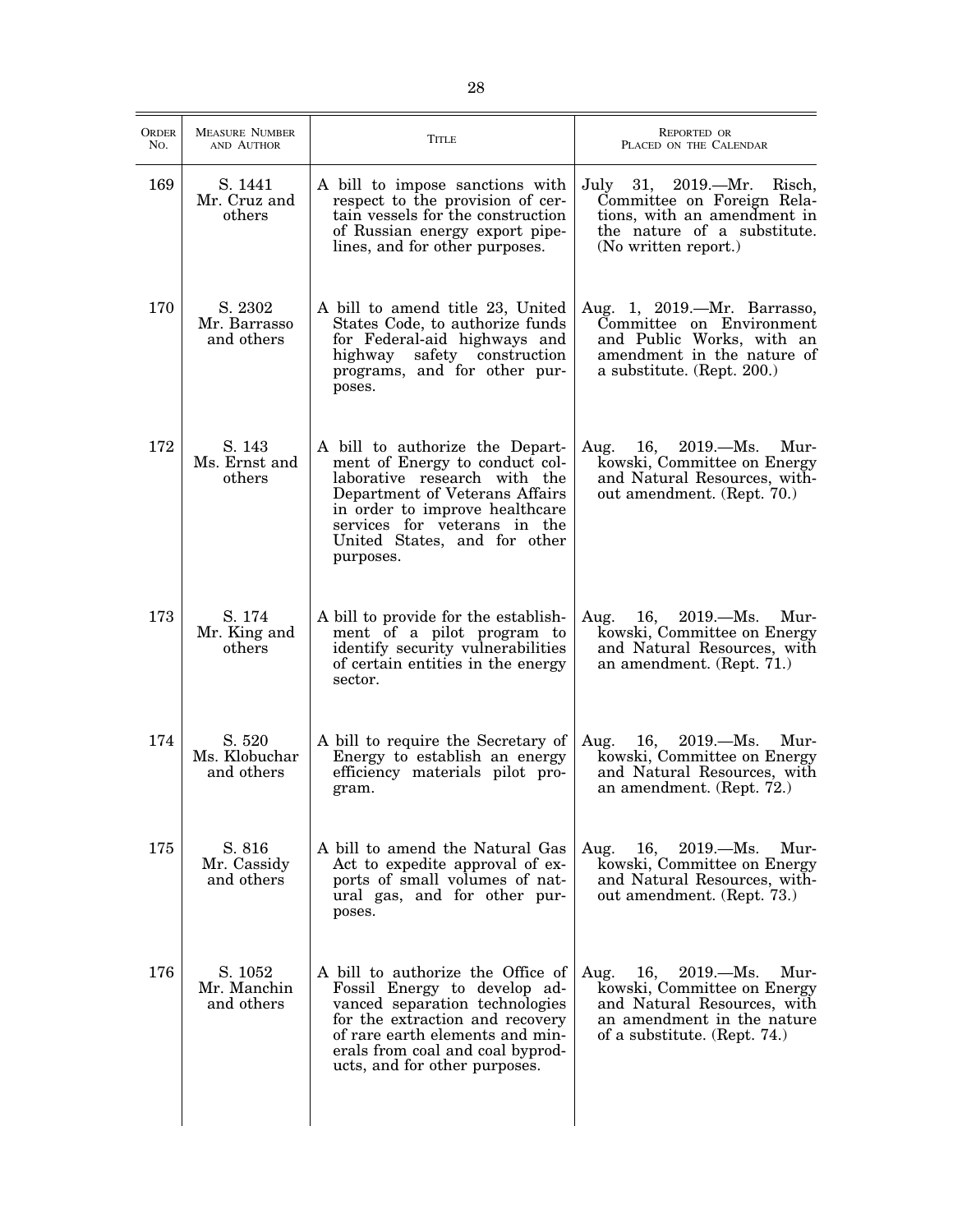| <b>ORDER</b><br>No. | <b>MEASURE NUMBER</b><br>AND AUTHOR         | TITLE                                                                                                                                                                                                                                                                                                                                                            | <b>REPORTED OR</b><br>PLACED ON THE CALENDAR                                                                                             |
|---------------------|---------------------------------------------|------------------------------------------------------------------------------------------------------------------------------------------------------------------------------------------------------------------------------------------------------------------------------------------------------------------------------------------------------------------|------------------------------------------------------------------------------------------------------------------------------------------|
| 177                 | S. 1064<br>Mr. Manchin                      | A bill to require the Secretary of<br>Energy to conduct a study on<br>the national security implica-<br>tions of building ethane and<br>other<br>natural-gas-liquids-re-<br>lated petrochemical infrastruc-<br>ture in the United States, and<br>for other purposes.                                                                                             | Aug. 16, 2019.—Ms. Mur-<br>kowski, Committee on Energy<br>and Natural Resources, with<br>an amendment. (Rept. 75.)                       |
| 178                 | S. 1286<br>Mr. Heinrich<br>and others       | A bill to amend the Energy Policy<br>Act of 2005 to facilitate the<br>commercialization of energy<br>and related technologies devel-<br>oped at Department of Energy<br>facilities with promising com-<br>mercial potential.                                                                                                                                     | Aug. $16, 2019$ . Ms.<br>Mur-<br>kowski, Committee on Energy<br>and Natural Resources, with-<br>out amendment. (Rept. 76.)               |
| 179                 | S. 494<br>Mr. Sullivan<br>and others        | A bill to establish the American<br>Fisheries Advisory Committee<br>to assist in the awarding of<br>fisheries research and develop-<br>ment grants, and for other pur-<br>poses.                                                                                                                                                                                 | Aug. 16, 2019.—Mr. Wicker,<br>Committee<br>Commerce,<br>on<br>Science, and Transportation,<br>without amendment. (Rept.<br>77.)          |
| 181                 | S. 1494<br>Mr. Graham<br>and Ms.<br>McSally | A bill to amend the William Wil-<br>berforce<br>Trafficking Victims<br>Protection Reauthorization Act<br>of 2008 to protect alien minors<br>and to amend the Immigration<br>and Nationality Act to end<br>abuse of the asylum system<br>and establish refugee applica-<br>tion and processing centers out-<br>side the United States, and for<br>other purposes. | Aug. 16, 2019.—Mr. Graham,<br>Committee on the Judiciary,<br>with an amendment in the<br>nature of a substitute. (No<br>written report.) |
| 182                 | S. 1207<br>Mr. Romney<br>and others         | A bill to approve the settlement<br>of the water rights claims of<br>the Navajo Nation in Utah, and<br>for other purposes.                                                                                                                                                                                                                                       | Sept. 9, 2019.—Mr. Hoeven,<br>Committee on Indian Affairs,<br>without amendment. (Rept.<br>79.)                                          |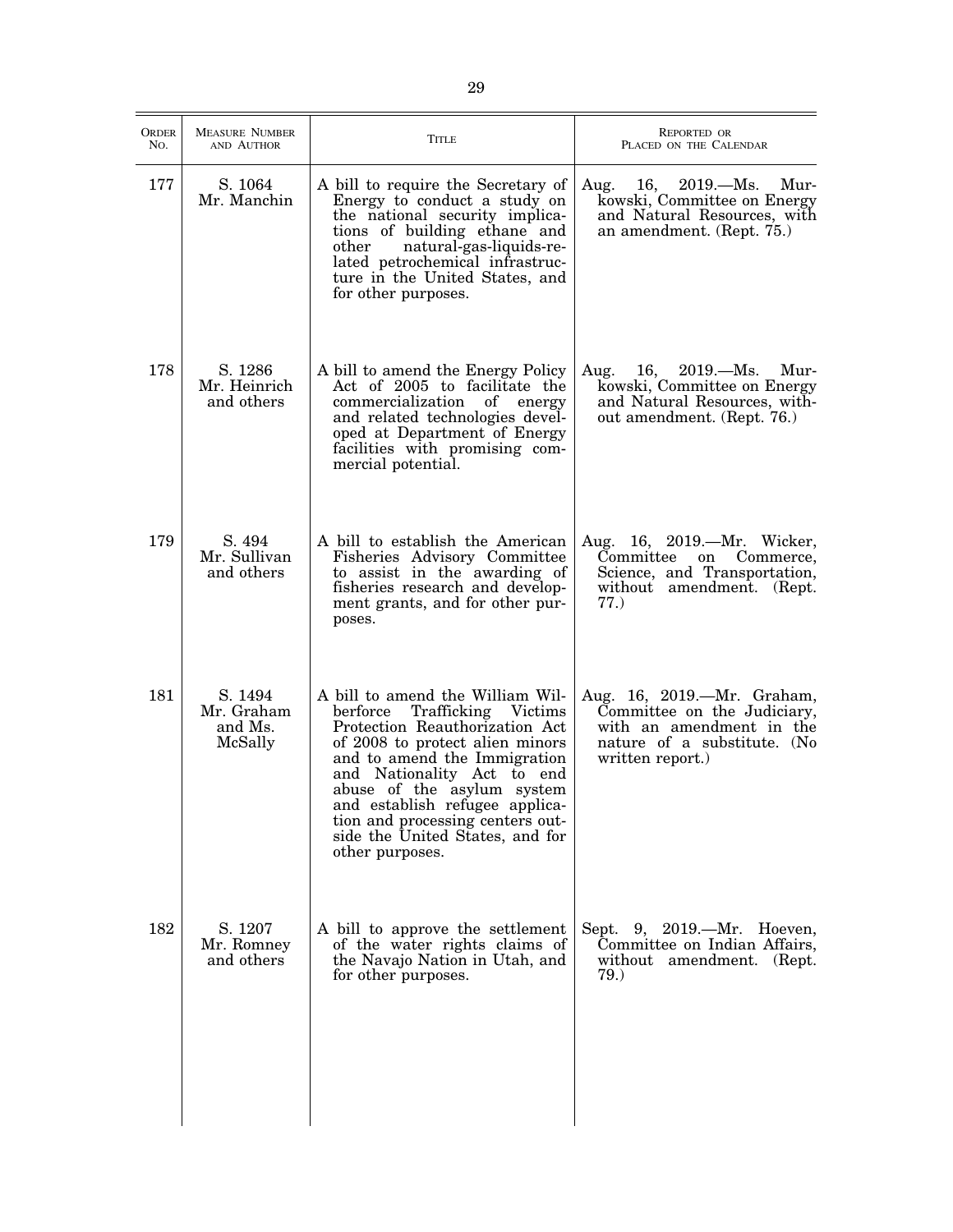| ORDER<br>No. | <b>MEASURE NUMBER</b><br>AND AUTHOR              | Title                                                                                                                                                                                                                                                                                                                                                                                                                                                     | <b>REPORTED OR</b><br>PLACED ON THE CALENDAR                                                                                                                          |
|--------------|--------------------------------------------------|-----------------------------------------------------------------------------------------------------------------------------------------------------------------------------------------------------------------------------------------------------------------------------------------------------------------------------------------------------------------------------------------------------------------------------------------------------------|-----------------------------------------------------------------------------------------------------------------------------------------------------------------------|
| 183          | S. 715<br>Mrs. Shaheen<br>and others             | A bill to improve the productivity<br>and energy efficiency of the<br>manufacturing sector by direct-<br>ing the Secretary of Energy, in<br>coordination with the National<br>Academies and other appro-<br>priate Federal agencies, to de-<br>velop a national smart manu-<br>facturing plan and to provide<br>assistance to small- and me-<br>dium-sized manufacturers in<br>implementing smart manufac-<br>turing programs, and for other<br>purposes. | Sept.<br>$10, 2019$ Ms.<br>Mur-<br>kowski, Committee on Energy<br>and Natural Resources, with-<br>out amendment. (Rept. 80.)                                          |
| 184          | S. 859<br>Mr. Gardner                            | A bill to amend the Energy Policy<br>Act of 2005 to reauthorize hy-<br>droelectric production incen-<br>tives and hydroelectric effi-<br>ciency improvement incentives,<br>and for other purposes.                                                                                                                                                                                                                                                        | $10, \quad 2019. - Ms.$<br>Mur-<br>Sept.<br>kowski, Committee on Energy<br>and Natural Resources, with<br>an amendment in the nature<br>of a substitute. (Rept. 81.)  |
| 185          | S. 983<br>Mr. Coons and<br>others                | A bill to amend the Energy Con-<br>servation and Production Act to<br>reauthorize the weatherization<br>assistance program, and for<br>other purposes.                                                                                                                                                                                                                                                                                                    | $10, 2019. - Ms.$<br>Sept.<br>-Mur<br>kowski, Committee on Energy<br>and Natural Resources, with-<br>out amendment. (Rept. 82.)                                       |
| 186          | S. 1085<br>Mr. Peters and<br>others              | A bill to support research, devel-<br>opment, and other activities to<br>develop innovative vehicle tech-<br>nologies, and for other pur-<br>poses.                                                                                                                                                                                                                                                                                                       | 10, 2019.—Ms. Mur-<br>Sept.<br>kowski, Committee on Energy<br>and Natural Resources, with-<br>out amendment. (Rept. 83.)                                              |
| 187          | H.R. 347                                         | An act to extend the authoriza-<br>Uranium Mill<br>tion of the<br>Tailings Radiation Control Act<br>of 1978 relating to the disposal<br>site in Mesa County, Colorado.                                                                                                                                                                                                                                                                                    | Sept.<br>10,<br>$2019. - Ms.$<br>Mur-<br>kowski, Committee on Energy<br>and Natural Resources, with-<br>out amendment. (Rept. 98.)                                    |
| 189          | S. 1151<br>Mr. Scott of<br>Florida and<br>others | A bill to prohibit contracting with<br>persons that have business op-<br>erations with the Maduro re-<br>gime, and for other purposes.                                                                                                                                                                                                                                                                                                                    | Sept. 10, 2019.—Mr. Johnson,<br>Committee on Homeland Se-<br>curity and Governmental Af-<br>fairs, with an amendment in<br>the nature of a substitute.<br>(Rept. 85.) |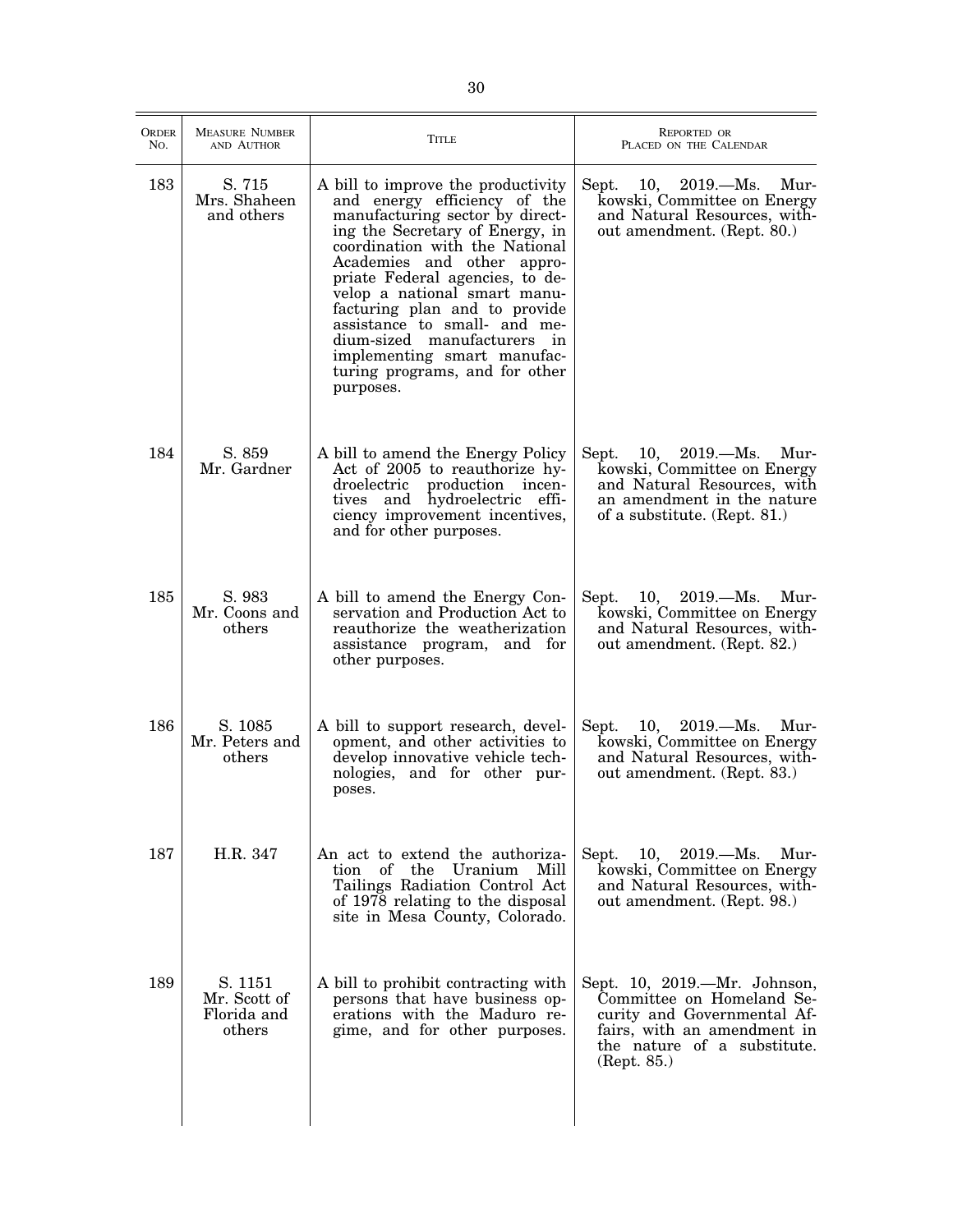| ORDER<br>No. | <b>MEASURE NUMBER</b><br>AND AUTHOR          | Title                                                                                                                                                                                    | <b>REPORTED OR</b><br>PLACED ON THE CALENDAR                                                                                                                          |
|--------------|----------------------------------------------|------------------------------------------------------------------------------------------------------------------------------------------------------------------------------------------|-----------------------------------------------------------------------------------------------------------------------------------------------------------------------|
| 190          | S. 1378<br>Mr. Johnson<br>and others         | A bill to repeal the multi-State<br>plan program.                                                                                                                                        | Sept. 10, 2019.—Mr. Johnson,<br>Committee on Homeland Se-<br>curity and Governmental Af-<br>fairs, with an amendment in<br>the nature of a substitute.<br>(Rept. 86.) |
| 192          | S. 1419<br>Mr. Lankford<br>and Ms.<br>Sinema | A bill to require agencies to pub-<br>lish an advance notice of pro-<br>posed rulemaking for major<br>rules.                                                                             | Sept. 10, 2019.—Mr. Johnson,<br>Committee on Homeland Se-<br>curity and Governmental Af-<br>fairs, with an amendment in<br>the nature of a substitute.<br>(Rept. 88.) |
| 193          | S. 1539<br>Mr. Portman<br>and others         | A bill to amend the Homeland Se-<br>curity Act of 2002 to provide<br>funding to secure nonprofit fa-<br>cilities from terrorist attacks,<br>and for other purposes.                      | Sept. 10, 2019.—Mr. Johnson,<br>Committee on Homeland Se-<br>curity and Governmental Af-<br>fairs,<br>without amendment.<br>(Rept. 89.)                               |
| 195          | S. 1867<br>Mr. Johnson<br>and others         | A bill to amend the Homeland Se-<br>curity Act of 2002 to establish<br>in the Department of Homeland<br>Security an Unmanned Aircraft<br>Systems Coordinator, and for<br>other purposes. | Sept. 10, 2019.—Mr. Johnson,<br>Committee on Homeland Se-<br>curity and Governmental Af-<br>fairs, without amendment.<br>(Rept. 91.)                                  |
| 201          | H.R. 2590                                    | An act to require a Department<br>of Homeland Security overseas<br>personnel enhancement plan,<br>and for other purposes.                                                                | Sept. 10, 2019.—Mr. Johnson,<br>Committee on Homeland Se-<br>curity and Governmental Af-<br>fairs, with an amendment in<br>the nature of a substitute.<br>(Rept. 97.) |
| 202          | S. 731<br>Ms. McSally<br>and Mr. Braun       | A bill to amend the Anti-Border<br>Corruption Act of 2010 to au-<br>thorize certain polygraph waiv-<br>er authority, and for other pur-<br>poses.                                        | Sept. 10, 2019.—Mr. Johnson,<br>Committee on Homeland Se-<br>curity and Governmental Af-<br>fairs, with an amendment.<br>(Rept. 99.)                                  |
| 204          | S. 2470<br>Mr. Alexander                     | A bill making appropriations for<br>energy and water development<br>and related agencies for the fis-<br>cal year ending September 30,<br>2020, and for other purposes.                  | Sept. 12, 2019.—Mr. Alexander,<br>Committee<br>Appropria-<br>on<br>tions, without<br>amendment.<br>(An original bill.) (Rept. 102.)                                   |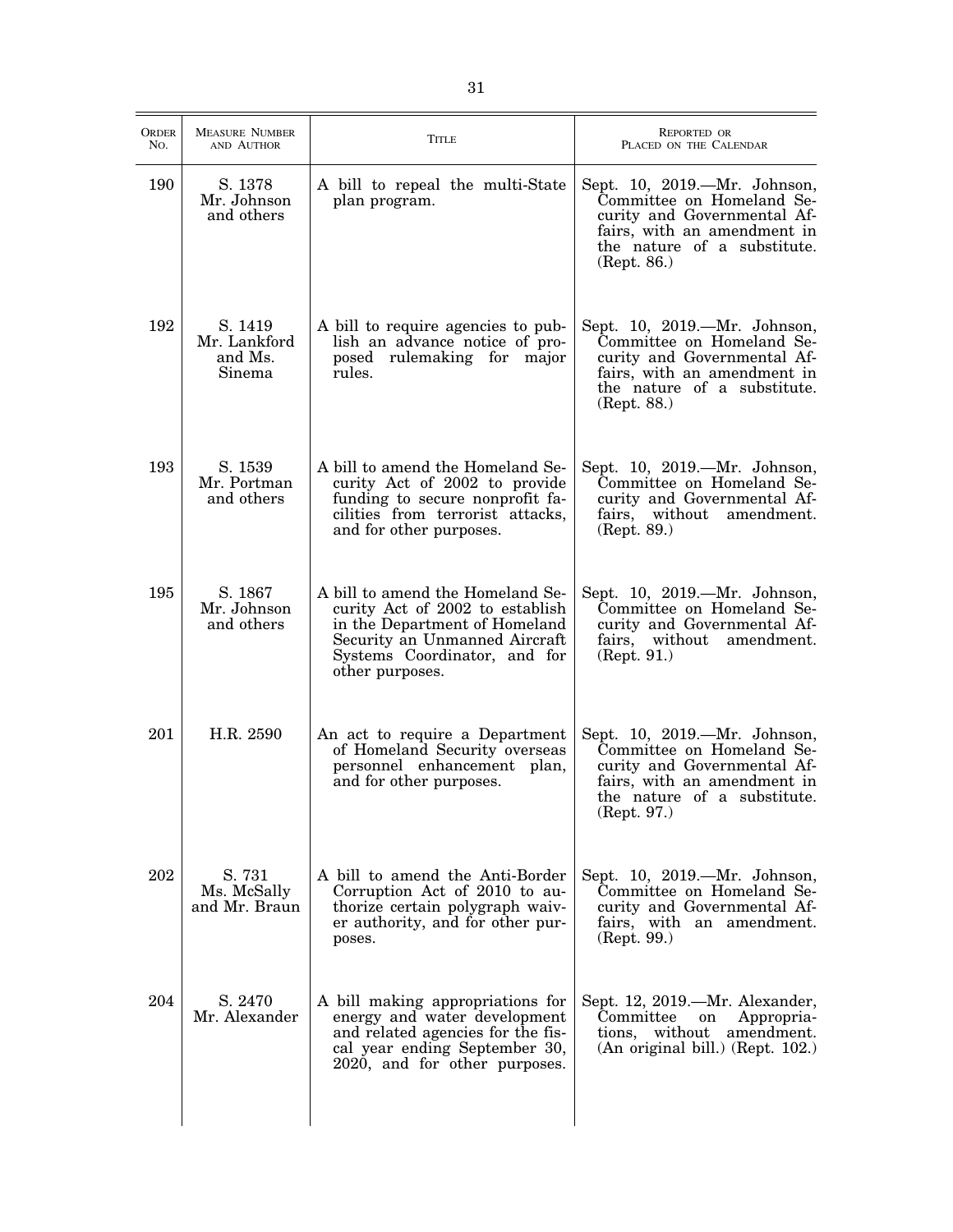| <b>ORDER</b><br>No. | <b>MEASURE NUMBER</b><br>AND AUTHOR  | Title                                                                                                                                                                                                                                       | <b>REPORTED OR</b><br>PLACED ON THE CALENDAR                                                                                                             |
|---------------------|--------------------------------------|---------------------------------------------------------------------------------------------------------------------------------------------------------------------------------------------------------------------------------------------|----------------------------------------------------------------------------------------------------------------------------------------------------------|
| 205                 | S. 2474<br>Mr. Shelby                | A bill making appropriations for<br>the Department of Defense for<br>the fiscal year ending Sep-<br>tember 30, $2020$ , and for other<br>purposes.                                                                                          | Sept. 12, 2019.—Mr. Shelby,<br>Committee<br>Appropria-<br>on<br>tions, without<br>amendment.<br>(An original bill.) (Rept. 103.)                         |
| 206                 | S. 1273<br>Mr. Kennedy<br>and others | A bill to amend title 17, United<br>States Code, to establish an al-<br>ternative<br>dispute<br>resolution<br>program for copyright small<br>claims, and for other purposes.                                                                | Sept. 12, 2019.—Mr. Graham,<br>Committee on the Judiciary,<br>without amendment. (Rept.<br>105.) (See also Order No.<br>266.                             |
| 207                 | S. 253<br>Ms. Collins<br>and others  | A bill to coordinate the provision<br>of energy retrofitting assistance<br>to schools.                                                                                                                                                      | 19, $2019.-Ms.$<br>Sept.<br>Mur-<br>kowski, Committee on Energy<br>and Natural Resources, with<br>amendments. (Rept. 107.)                               |
| 208                 | H.R. 762                             | An act to amend the Energy Pol-<br>icy and Conservation Act to<br>provide for the dissemination of<br>information regarding available<br>Federal programs relating to<br>energy efficiency projects for<br>schools, and for other purposes. | Sept. 19, 2019.—Ms.<br>Mur-<br>kowski, Committee on Energy<br>and Natural Resources, with<br>an amendment in the nature<br>of a substitute. (Rept. 108.) |
| 209                 | S. 2520<br>Ms. Collins               | A bill making appropriations for<br>the Departments of Transpor-<br>tation, and Housing and Urban<br>Development, and related agen-<br>cies for the fiscal year ending<br>September 30, 2020, and for<br>other purposes.                    | Sept. 19, 2019.—Ms. Collins,<br>Committee<br>Appropria-<br>on<br>tions, without amendment.<br>(An original bill.) (Rept. 109.)                           |
| 210                 | S. 2522<br>Mr. Hoeven                | A bill making appropriations for<br>Agriculture, Rural<br>Develop-<br>ment, Food and Drug Adminis-<br>tration, and Related Agencies<br>for the fiscal year ending Sep-<br>tember 30, 2020, and for other<br>purposes.                       | Sept. 19, 2019.—Mr. Hoeven,<br>Committee<br>Appropria-<br>on<br>tions, without amendment.<br>(An original bill.) (Rept. 110.)                            |
| 211                 | S. 2524<br>Mr. Kennedy               | A bill making appropriations for<br>financial services and general<br>government for the fiscal year<br>ending September 30, 2020,<br>and for other purposes.                                                                               | Sept. 19, 2019.—Mr. Kennedy,<br>Committee<br>Appropria-<br>on<br>tions, without<br>amendment.<br>(An original bill.) (Rept. 111.)                        |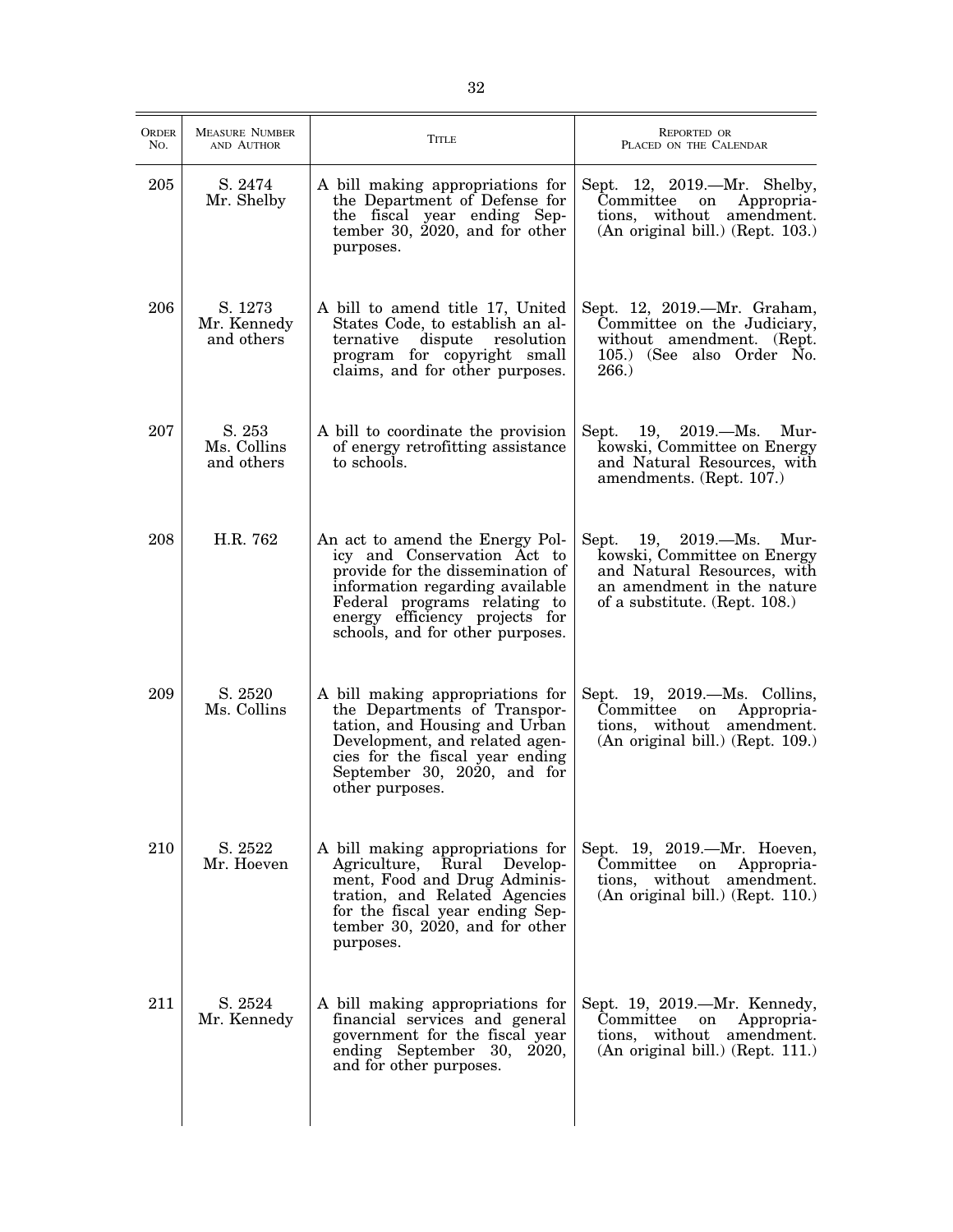| <b>ORDER</b><br>No. | <b>MEASURE NUMBER</b><br>AND AUTHOR         | TITLE                                                                                                                                                                                                                                                                                                                                      | REPORTED OR<br>PLACED ON THE CALENDAR                                                                                                                                  |
|---------------------|---------------------------------------------|--------------------------------------------------------------------------------------------------------------------------------------------------------------------------------------------------------------------------------------------------------------------------------------------------------------------------------------------|------------------------------------------------------------------------------------------------------------------------------------------------------------------------|
| 215                 | S. 734<br>Mr. Warner<br>and others          | A bill to leverage Federal Govern-<br>ment procurement power to en-<br>courage increased cybersecurity<br>for Internet of Things devices,<br>and for other purposes.                                                                                                                                                                       | Sept. 23, 2019.—Mr. Johnson,<br>Committee on Homeland Se-<br>curity and Governmental Af-<br>fairs, with an amendment in<br>the nature of a substitute.<br>(Rept. 112.) |
| 216                 | S. 2183<br>Mr. Paul and<br>others           | A bill to require the Comptroller<br>General of the United States to<br>analyze certain legislation in<br>order to prevent duplication of<br>and overlap with existing Fed-<br>eral programs, offices, and ini-<br>tiatives.                                                                                                               | Sept. 23, 2019.—Mr. Johnson,<br>Committee on Homeland Se-<br>curity and Governmental Af-<br>fairs, with amendments, and<br>an amendment to the title.<br>(Rept. 113.)  |
| 217                 | S. 903<br>Ms.<br>Murkowski<br>and others    | A bill to direct the Secretary of<br>Energy to establish advanced<br>nuclear goals, provide for a<br>versatile, reactor-based<br>fast<br>neutron source, make available<br>high-assay, low-enriched ura-<br>nium for research, develop-<br>ment, and demonstration of ad-<br>vanced nuclear reactor con-<br>cepts, and for other purposes. | Sept.<br>24,<br>$2019. - Ms.$<br>Mur-<br>kowski, Committee on Energy<br>and Natural Resources, with<br>an amendment in the nature<br>of a substitute. (Rept. 114.)     |
| 218                 | S. 1201<br>Mr. Manchin<br>and others        | A bill to amend the fossil energy<br>research and development pro-<br>visions of the Energy Policy Act<br>of 2005 to enhance fossil fuel<br>technology, and for other pur-<br>poses.                                                                                                                                                       | Sept. 24, 2019.—Ms. Mur-<br>kowski, Committee on Energy<br>and Natural Resources, with<br>an amendment in the nature<br>of a substitute. (Rept. 115.)                  |
| 219                 | S. 1706<br>Mr. Gardner<br>and others        | A bill to amend the National En-<br>ergy Conservation Policy Act to<br>encourage the increased use of<br>performance<br>contracting<br>in<br>Federal facilities, and for other<br>purposes.                                                                                                                                                | Sept.<br>24,<br>$2019. - Ms.$<br>Mur-<br>kowski, Committee on Energy<br>and Natural Resources, with-<br>out amendment. (Rept. 116.)                                    |
| 220                 | S. 1245<br>Messrs.<br>Hoeven and<br>Manchin | A bill to improve energy perform-<br>ance in Federal buildings, and<br>for other purposes.                                                                                                                                                                                                                                                 | $25, \quad 2019. - Ms.$<br>Mur-<br>Sept.<br>kowski, Committee on Energy<br>and Natural Resources, with<br>amendments. (Rept. 117.)                                     |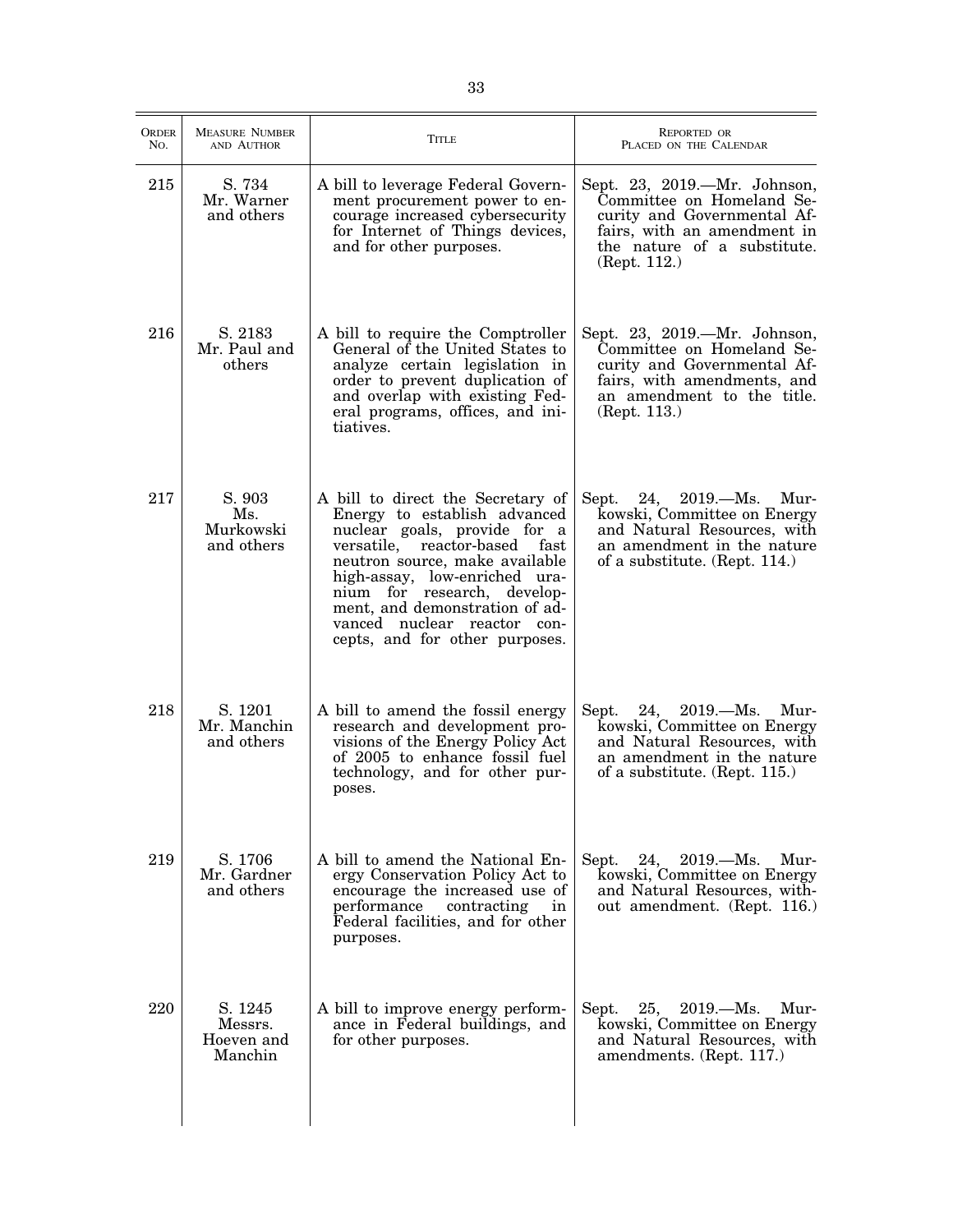| <b>ORDER</b><br>No. | <b>MEASURE NUMBER</b><br>AND AUTHOR       | TITLE                                                                                                                                                                                                                                                                                                                                                                  | <b>REPORTED OR</b><br>PLACED ON THE CALENDAR                                                                                                                       |
|---------------------|-------------------------------------------|------------------------------------------------------------------------------------------------------------------------------------------------------------------------------------------------------------------------------------------------------------------------------------------------------------------------------------------------------------------------|--------------------------------------------------------------------------------------------------------------------------------------------------------------------|
| 221                 | S. 1685<br>Mr. Cornyn<br>and others       | A bill to require the Secretary of<br>Energy to establish a program<br>for the research, development,<br>and demonstration of commer-<br>cially viable technologies for<br>the capture of carbon dioxide<br>produced during the generation<br>of natural gas-generated power.                                                                                          | $2019. - Ms.$<br>Sept.<br>25,<br>Mur-<br>kowski, Committee on Energy<br>and Natural Resources, with<br>an amendment in the nature<br>of a substitute. (Rept. 118.) |
| 222                 | S. 1857<br>Ms.<br>Murkowski<br>and others | A bill to amend the National En-<br>ergy Conservation Policy Act to<br>improve Federal energy and<br>performance<br>require-<br>water<br>ments for Federal buildings<br>and establish a Federal Energy<br>Management Program.                                                                                                                                          | Sept.<br>$25, \quad 2019. - Ms.$<br>Mur-<br>kowski, Committee on Energy<br>and Natural Resources, with<br>amendments. (Rept. 119.)                                 |
| 224                 | S. 2260<br>Mr. Sullivan<br>and others     | A bill to provide for the improve-<br>ment of domestic infrastructure<br>in order to prevent marine de-<br>bris, and for other purposes.                                                                                                                                                                                                                               | Sept. 25, 2019.—Mr. Barrasso,<br>Committee on Environment<br>and Public Works, with an<br>amendment in the nature of<br>a substitute. (No written re-<br>port.)    |
| 225                 | S. 2543<br>Mr. Grassley                   | A bill to amend titles XI, XVIII,<br>and XIX of the Social Security<br>Act to lower prescription drug<br>prices in the Medicare and<br>Medicaid programs, to improve<br>transparency related to phar-<br>maceutical prices and trans-<br>actions, to lower patients' out-<br>of-pocket costs, and to ensure<br>accountability to taxpayers, and<br>for other purposes. | Sept. 25, 2019.—Mr. Grassley,<br>Committee on Finance, with-<br>out amendment. (An original<br>bill.) (Rept. 120.)                                                 |
| 226                 | S. 2297<br>Mr. Sullivan<br>and others     | A bill to authorize appropriations<br>for the Coast Guard, and for<br>other purposes.                                                                                                                                                                                                                                                                                  | Sept. 26, 2019.—Mr. Wicker,<br>Committee<br>Commerce,<br>on<br>Science, and Transportation,<br>with amendments. (No writ-<br>ten report.)                          |
| 227                 | S. 2580<br>Ms.<br>Murkowski               | A bill making appropriations for<br>the Department of the Interior,<br>environment, and related agen-<br>cies for the fiscal year ending<br>September 30, 2020, and for<br>other purposes.                                                                                                                                                                             | 26,<br>$2019. - Ms.$<br>Mur-<br>Sept.<br>kowski, Committee on Appro-<br>priations,<br>without<br>amend-<br>bill.<br>ment.<br>(An)<br>original<br>(Rept. 123.)      |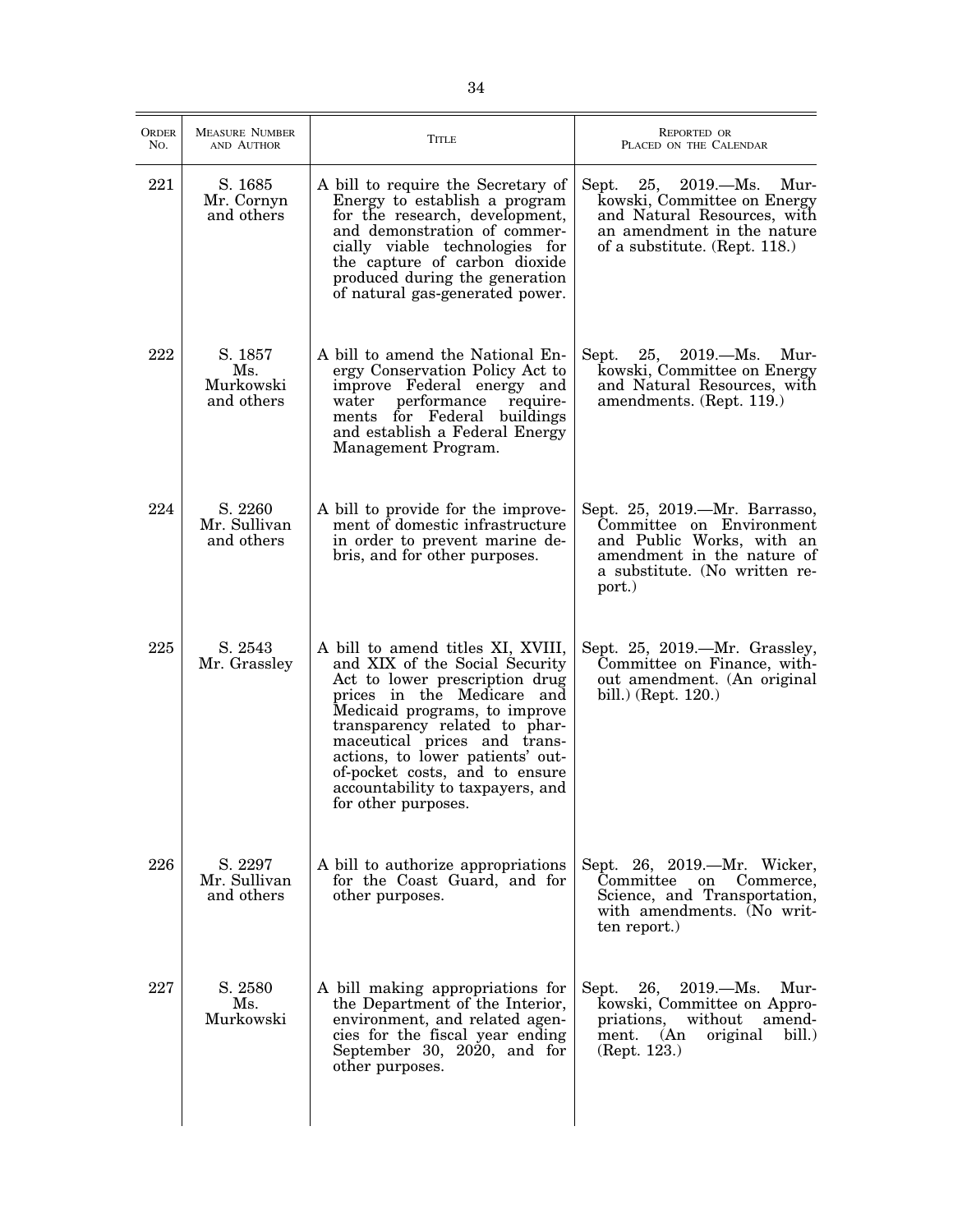| <b>ORDER</b><br>No. | <b>MEASURE NUMBER</b><br>AND AUTHOR   | <b>TITLE</b>                                                                                                                                                                                                                           | <b>REPORTED OR</b><br>PLACED ON THE CALENDAR                                                                                                     |
|---------------------|---------------------------------------|----------------------------------------------------------------------------------------------------------------------------------------------------------------------------------------------------------------------------------------|--------------------------------------------------------------------------------------------------------------------------------------------------|
| 228                 | S. 2581<br>Mrs. Hyde-<br>Smith        | A bill making appropriations for<br>the Legislative Branch for the<br>fiscal year ending September<br>30, 2020, and for other pur-<br>poses.                                                                                           | Sept. 26, 2019.—Mrs. Hyde-<br>Smith, Committee on Appro-<br>priations,<br>without<br>amend-<br>ment. (An<br>original<br>bill.)<br>(Rept. 124.)   |
| 229                 | S. 2582<br>Mrs. Capito                | A bill making appropriations for<br>the Department of Homeland<br>Security for the fiscal year end-<br>ing September 30, 2020, and<br>for other purposes.                                                                              | Sept. 26, 2019.—Mrs. Capito,<br>Committee<br>Appropria-<br>on<br>tions, without amendment.<br>(An original bill.) (Rept. 125.)                   |
| 230                 | S. 2583<br>Mr. Graham                 | A bill making appropriations for<br>the Department of State, for-<br>eign operations, and related<br>programs for the fiscal year<br>ending September 30, 2020,<br>and for other purposes.                                             | Sept. 26, 2019.—Mr. Graham,<br>Committee<br>Appropria-<br>on<br>tions, without amendment.<br>(An original bill.) (Rept. 126.)                    |
| 231                 | S. 2584<br>Mr. Moran                  | A bill making appropriations for<br>the Departments of Commerce<br>and Justice, Science, and Re-<br>lated Agencies for the fiscal<br>year ending September<br>30,<br>2020, and for other purposes.                                     | Sept. 26, 2019.—Mr. Moran,<br>Committee<br>Appropria-<br>on<br>tions, without amendment.<br>(An original bill.) (Rept. 127.)                     |
| 239                 | S. 2372<br>Mr. Menendez<br>and others | A bill to enhance global engage-<br>ment to combat marine debris,<br>and for other purposes.                                                                                                                                           | Sept. 26, 2019. - Mr. Risch,<br>Committee on Foreign Rela-<br>tions, with an amendment in<br>the nature of a substitute.<br>(No written report.) |
| 241                 | S. 2169<br>Mr. Lankford<br>and others | A bill to amend section 3116 of<br>title 5, United States Code, to<br>clarify the applicability of the<br>appointment limitations<br>for<br>students appointed under the<br>expedited hiring authority for<br>post-secondary students. | Oct. 15, 2019.—Mr. Johnson,<br>Committee on Homeland Se-<br>curity and Governmental Af-<br>fairs, with an amendment.<br>(Rept. 129.)             |
| 242                 | S. 2593<br>Mr. Portman                | A bill to amend title 31, United<br>States Code, to provide for<br>automatic continuing resolu-<br>tions.                                                                                                                              | Oct. 15, 2019.—Read the second<br>time and placed on the cal-<br>endar.                                                                          |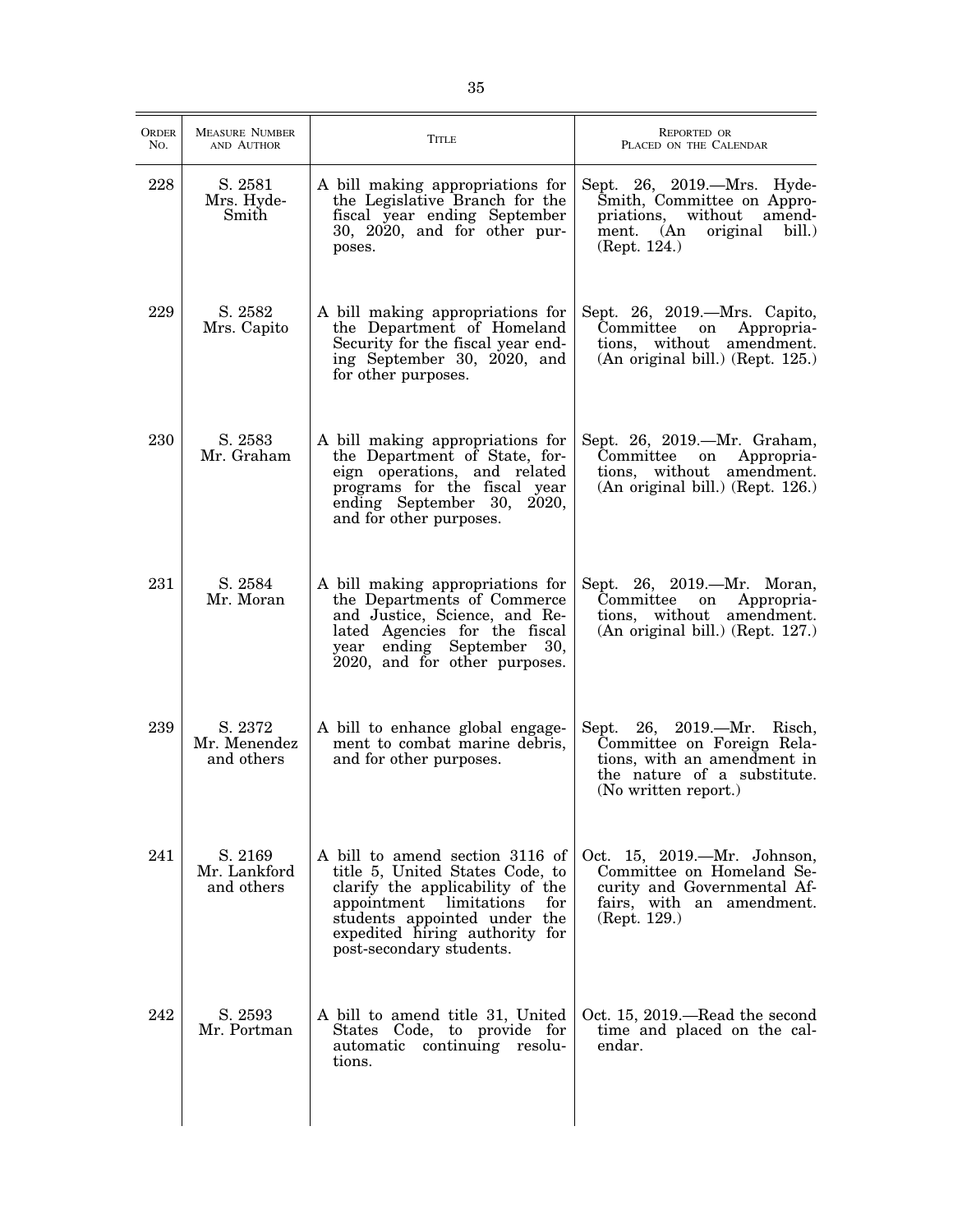| <b>ORDER</b><br>No. | <b>MEASURE NUMBER</b><br>AND AUTHOR        | TITLE                                                                                                                                                                                                                       | <b>REPORTED OR</b><br>PLACED ON THE CALENDAR                                                                                                       |
|---------------------|--------------------------------------------|-----------------------------------------------------------------------------------------------------------------------------------------------------------------------------------------------------------------------------|----------------------------------------------------------------------------------------------------------------------------------------------------|
| 243                 | H.R. 3289                                  | An act to amend the Hong Kong<br>Policy Act of 1992, and for<br>other purposes.                                                                                                                                             | Oct. 16, 2019.—Placed on the<br>calendar. (See also Order No.<br>238.)                                                                             |
| 244                 | S. 2159<br>Messrs.<br>Hoeven and<br>Cramer | A bill to repeal the Act entitled<br>"An Act to confer jurisdiction<br>on the State of North Dakota<br>over offenses committed by or<br>against Indians on the Devils<br>Lake Indian Reservation".                          | Oct. 16, 2019.—Mr. Hoeven,<br>Committee on Indian Affairs,<br>without amendment. (Rept.<br>130.                                                    |
| 245                 | S.J. Res. 58<br>Mr. Sasse                  | Joint resolution expressing sup-<br>port for freedom of conscience.                                                                                                                                                         | Oct. 17, 2019.—Read the second<br>time and placed on the cal-<br>endar.                                                                            |
| 246                 | H.J. Res. 77                               | Joint resolution opposing the de-<br>cision to end certain United<br>States efforts to prevent Turk-<br>ish military operations against<br>Syrian Kurdish forces in North-<br>east Syria.                                   | Oct. 17, 2019.—Read the second<br>time and placed on the cal-<br>endar.                                                                            |
| 248                 | H.R. 3152                                  | An act to designate the facility<br>of the United States Postal<br>Service located at 456 North<br>Meridian Street in Indianap-<br>olis, Indiana, as the "Richard<br>G. Lugar Post Office".                                 | Oct. 17, 2019.—Placed on the<br>calendar.                                                                                                          |
| 249                 | S. 2644<br>Mr. Graham<br>and others        | A bill to impose sanctions with<br>respect to Turkey, and for other<br>purposes.                                                                                                                                            | Oct. 21, 2019.—Read the second<br>time and placed on the cal-<br>endar.                                                                            |
| 250                 | S. 2132<br>Mr. Lankford<br>and others      | A bill to promote security and to<br>provide justice<br>for United<br>States victims of international<br>terrorism.                                                                                                         | Oct. 21, 2019.—Mr. Graham,<br>Committee on the Judiciary,<br>with amendments. (No writ-<br>ten report.)                                            |
| 251                 | S. 1317<br>Ms.<br>Murkowski<br>and others  | A bill to facilitate the availability,<br>development,<br>and<br>environ-<br>mentally responsible production<br>of domestic resources to meet<br>national material or critical<br>mineral needs, and for other<br>purposes. | Oct. 22, 2019.—Ms. Murkowski,<br>Committee on Energy and<br>Natural Resources, with an<br>amendment in the nature of<br>a substitute. (Rept. 131.) |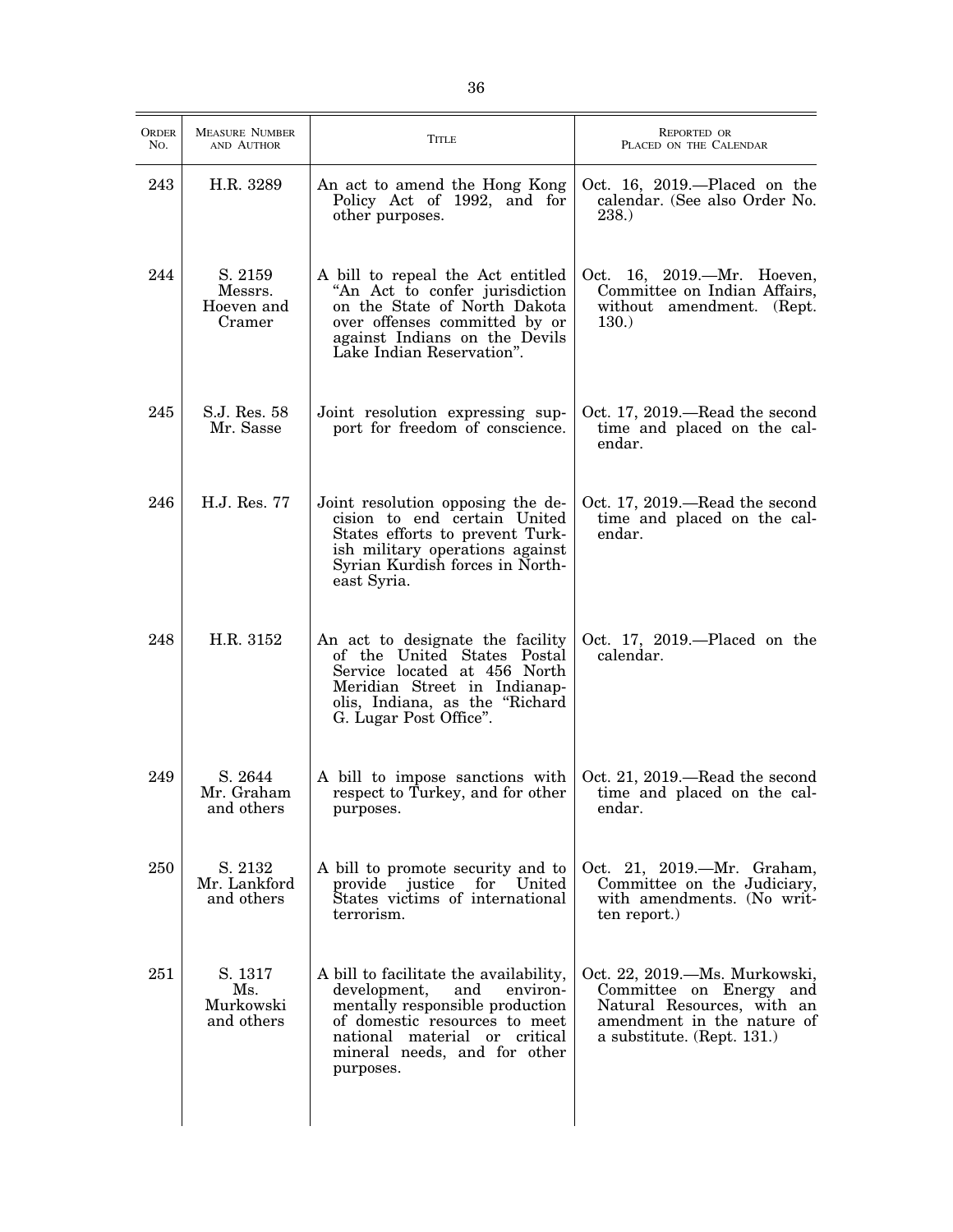| ORDER<br>No. | <b>MEASURE NUMBER</b><br>AND AUTHOR                | Title                                                                                                                                                                                                                                  | <b>REPORTED OR</b><br>PLACED ON THE CALENDAR                                                                                                                                           |
|--------------|----------------------------------------------------|----------------------------------------------------------------------------------------------------------------------------------------------------------------------------------------------------------------------------------------|----------------------------------------------------------------------------------------------------------------------------------------------------------------------------------------|
| 253          | S. 334<br>Messrs. Daines<br>and Tester             | A bill to authorize the construc-<br>tion of the Musselshell-Judith<br>Rural Water System and study<br>of the Dry-Redwater Regional<br>Water Authority System in the<br>States of Montana and North<br>Dakota, and for other purposes. | Oct. 22, 2019.—Ms. Murkowski,<br>Committee on Energy and<br>Natural Resources, without<br>amendment. (Rept. 133.)                                                                      |
| 254          | S. 607<br>Mr. Cassidy<br>and others                | A bill to amend the Department<br>of Energy Organization Act to<br>address insufficient compensa-<br>tion of employees and other<br>personnel of the Federal En-<br>ergy Regulatory Commission,<br>and for other purposes.             | Oct. 22, 2019.—Ms. Murkowski,<br>Committee on Energy and<br>Natural Resources, with an<br>amendment. (Rept. 134.)                                                                      |
| 255          | S. 1602<br>Ms. Collins<br>and others               | A bill to amend the United States<br>Energy Storage Competitive-<br>ness Act of 2007 to establish<br>a research, development, and<br>for<br>demonstration program<br>grid-scale energy storage sys-<br>tems, and for other purposes.   | Oct. 22, 2019.—Ms. Murkowski,<br>Committee on Energy and<br>Natural Resources, with an<br>amendment in the nature of<br>a substitute, and an amend-<br>ment to the title. (Rept. 135.) |
| 256          | S. 2094<br>Messrs.<br>Gardner and<br><b>Bennet</b> | A bill to amend the Energy Policy<br>and Conservation Act to pro-<br>vide Federal financial assist-<br>ance to States to implement<br>State energy security plans,<br>and for other purposes.                                          | Oct. 22, 2019.—Ms. Murkowski,<br>Committee on Energy and<br>Natural Resources, with an<br>amendment in the nature of<br>a substitute. (Rept. 136.)                                     |
| 257          | H.R. 2114                                          | An act to amend the Energy Pol-<br>icy and Conservation Act to<br>provide Federal financial as-<br>sistance to States to imple-<br>ment, review, and revise State<br>energy security plans, and for<br>other purposes.                 | Oct. 22, 2019. - Ms. Murkowski,<br>Committee on Energy and<br>Natural Resources, with an<br>amendment in the nature of<br>a substitute. (Rept. 137.)                                   |
| 259          | S.J. Res. 59<br>Mr. McConnell<br>and others        | Joint resolution expressing the<br>sense of Congress on the pre-<br>cipitous withdrawal of United<br>States Armed Forces from<br>Syria and Afghanistan, and<br>Turkey's unprovoked incursion<br>into Syria.                            | Oct. 23, 2019.—Read the second<br>time and placed on the cal-<br>endar.                                                                                                                |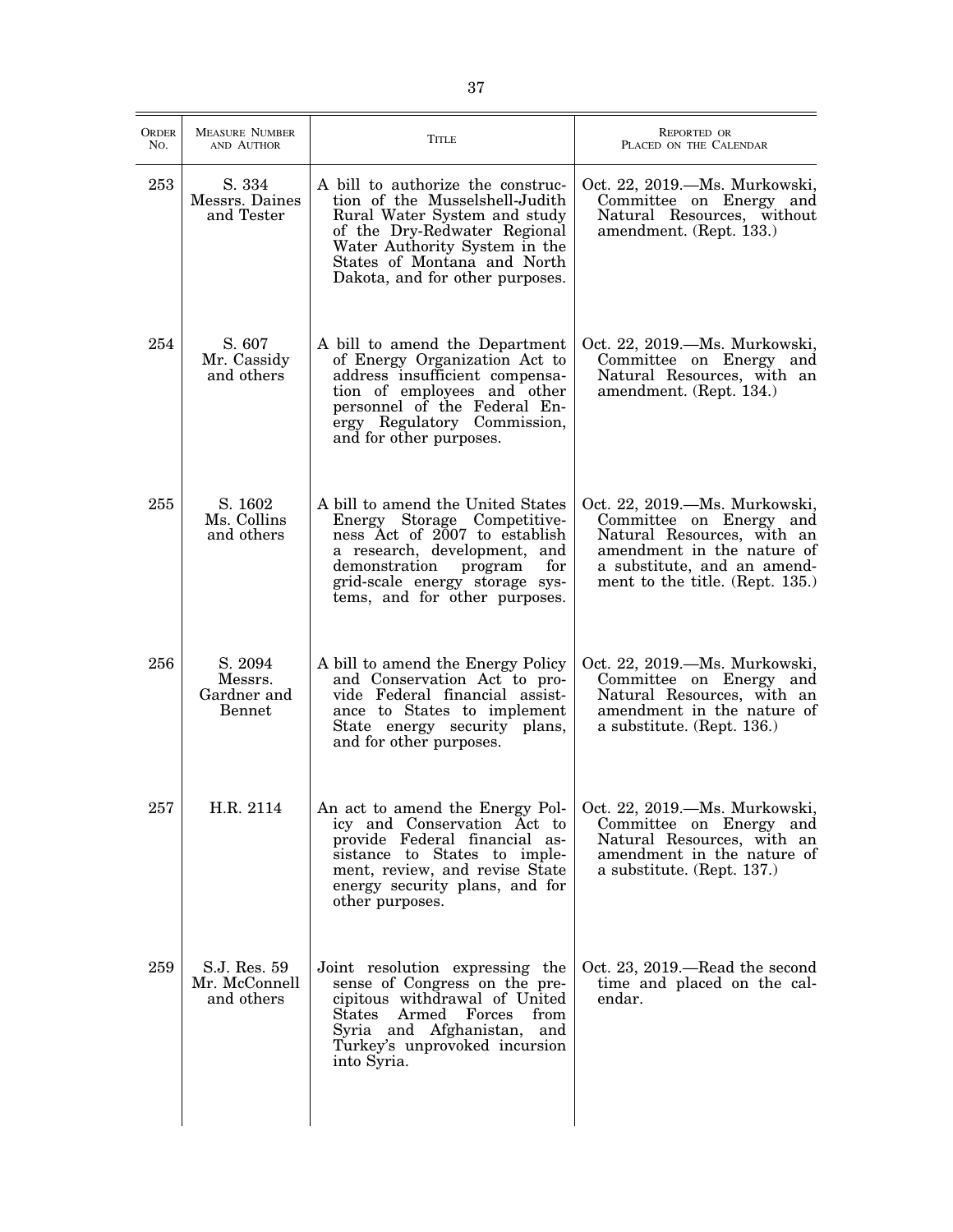| <b>ORDER</b><br>No. | <b>MEASURE NUMBER</b><br>AND AUTHOR            | <b>TITLE</b>                                                                                                                                                                                            | <b>REPORTED OR</b><br>PLACED ON THE CALENDAR                                                                          |
|---------------------|------------------------------------------------|---------------------------------------------------------------------------------------------------------------------------------------------------------------------------------------------------------|-----------------------------------------------------------------------------------------------------------------------|
| 260                 | S. 1751<br>Ms. Cantwell                        | A bill to amend the Reclamation<br>Project Act of 1939 to authorize<br>pumped storage hydropower de-<br>velopment utilizing multiple<br>Bureau of Reclamation res-<br>ervoirs.                          | Oct. 23, 2019.—Ms. Murkowski,<br>Committee on Energy and<br>Natural Resources, with an<br>amendment. (Rept. 140.)     |
| 261                 | S. 1821<br>Mr. Wyden<br>and others             | A bill to amend the Energy Inde-<br>pendence and Security Act of<br>2007 to provide for research on,<br>and the development and de-<br>ployment of, marine energy,<br>and for other purposes.           | Oct. 23, 2019. - Ms. Murkowski,<br>Committee on Energy and<br>Resources, with<br>Natural<br>amendments. (Rept. 141.)  |
| 262                 | S. 1931<br>Mses. McSally<br>and Sinema         | A bill to require the Adminis-<br>trator of the Western Area<br>Power Administration to estab-<br>lish a pilot project to provide<br>increased transparency for cus-<br>tomers, and for other purposes. | Oct. 23, 2019.—Ms. Murkowski,<br>Committee on Energy and<br>Natural Resources, without<br>amendment. (Rept. 142.)     |
| 263                 | S. 2137<br>Mr. Portman<br>and others           | A bill to promote energy savings<br>in residential buildings and in-<br>dustry, and for other purposes.                                                                                                 | Oct. 23, 2019.—Ms. Murkowski,<br>Committee on Energy and<br>Resources,<br>with<br>Natural<br>amendments. (Rept. 143.) |
| 264                 | S. 2333<br>Ms. Cantwell<br>and Mr.<br>Heinrich | A bill to provide for enhanced en-<br>ergy grid security.                                                                                                                                               | Oct. 23, 2019.—Ms. Murkowski,<br>Committee on Energy and<br>Natural Resources, without<br>amendment. (Rept. 144.)     |
| 265                 | H.R. 1420                                      | An act to amend the Energy Inde-<br>pendence and Security Act of<br>2007 to promote energy effi-<br>ciency via information and com-<br>puting technologies, and for<br>other purposes.                  | Oct. 23, 2019.—Ms. Murkowski,<br>Committee on Energy and<br>Natural Resources, without<br>amendment. (Rept. 145.)     |
| 266                 | H.R. 2426                                      | An act to amend title 17, United<br>States Code, to establish an al-<br>ternative<br>dispute resolution<br>program for copyright small<br>claims, and for other purposes.                               | Oct. 23, 2019.—Placed on the<br>calendar. (See also Order No.<br>206.                                                 |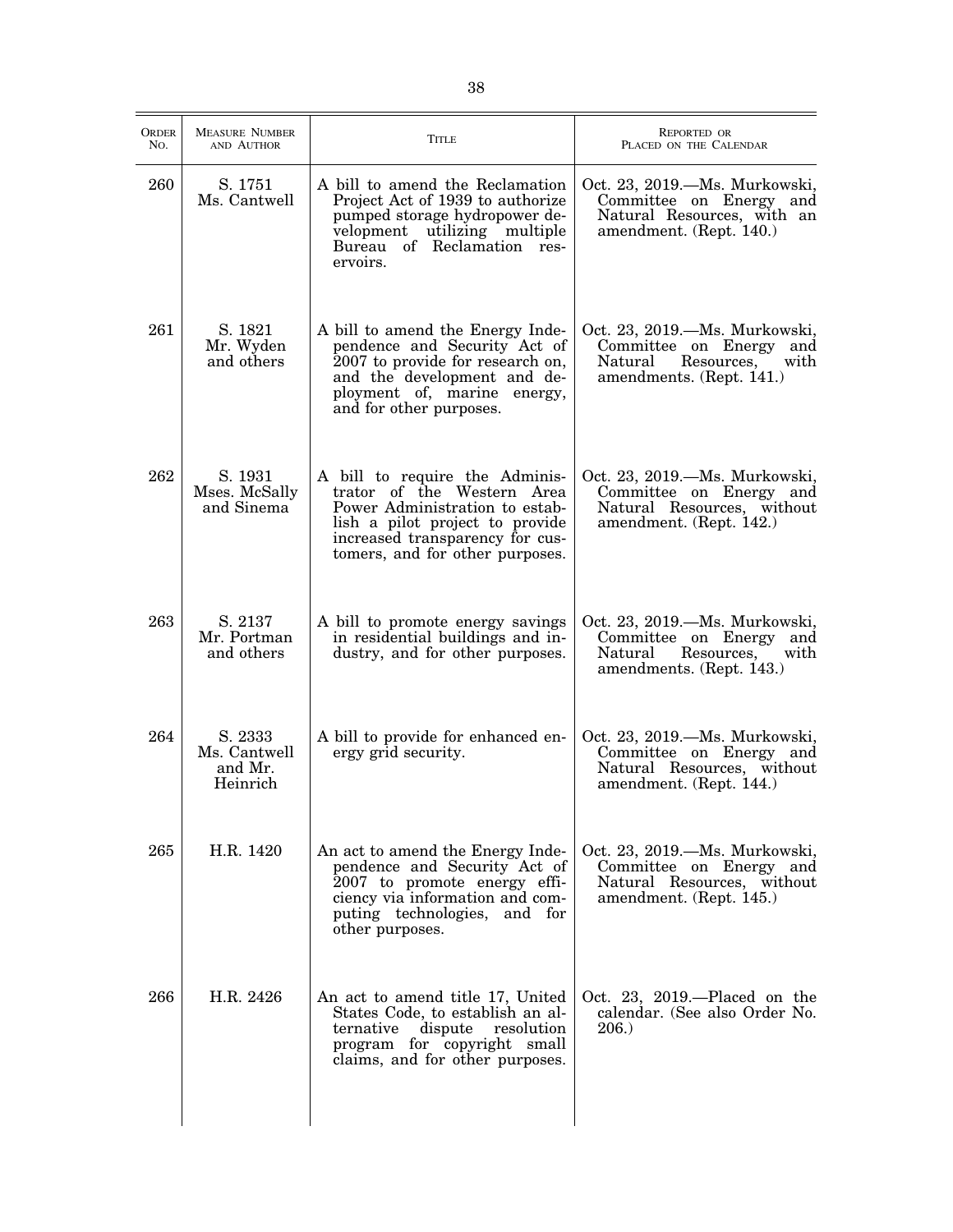| <b>ORDER</b><br>No. | <b>MEASURE NUMBER</b><br>AND AUTHOR          | <b>TITLE</b>                                                                                                                                                                                                                                                                                                                   | <b>REPORTED OR</b><br>PLACED ON THE CALENDAR                                                                                                       |
|---------------------|----------------------------------------------|--------------------------------------------------------------------------------------------------------------------------------------------------------------------------------------------------------------------------------------------------------------------------------------------------------------------------------|----------------------------------------------------------------------------------------------------------------------------------------------------|
| 267                 | S. 2095<br>Messrs.<br>Gardner and<br>Bennett | A bill to provide for certain pro-<br>grams and developments in the<br>Department of Energy con-<br>cerning the cybersecurity and<br>vulnerabilities of, and physical<br>threats to, the electric grid, and<br>for other purposes.                                                                                             | Oct. 24, 2019.—Ms. Murkowski,<br>Committee on Energy and<br>Natural Resources, without<br>amendment. (Rept. 147.)                                  |
| 268                 | S. 990<br>Mr. Barrasso<br>and others         | A bill to authorize the Secretary<br>of the Interior to participate in<br>implementation of the<br>the<br>Platte River Recovery Imple-<br>mentation Program First Incre-<br>ment Extension for threatened<br>and endangered species in the<br>Central and Lower Platte River<br>Basin, and for other purposes.                 | Oct. 24, 2019.—Ms. Murkowski,<br>Committee on Energy and<br>Natural Resources, without<br>amendment. (Rept. 146.)                                  |
| 269                 | S. 2300<br>Mr.<br>Whitehouse<br>and others   | A bill to amend the Energy Inde-<br>pendence and Security Act of<br>2007 to establish a program to<br>incentivize innovation and to<br>enhance the industrial competi-<br>tiveness of the United States by<br>developing technologies to re-<br>duce emissions of nonpower in-<br>dustrial sectors, and for other<br>purposes. | Oct. 24, 2019.—Ms. Murkowski,<br>Committee on Energy and<br>Natural Resources, with an<br>amendment in the nature of<br>a substitute. (Rept. 148.) |
| 270                 | S. 2332<br>Ms. Cantwell<br>and others        | A bill to provide for the mod-<br>ernization of the electric grid,<br>and for other purposes.                                                                                                                                                                                                                                  | Oct. 24, 2019.—Ms. Murkowski,<br>Committee on Energy and<br>Natural Resources, without<br>amendment. (Rept. 149.)                                  |
| 271                 | S. 2334<br>Mses. Cantwell<br>and Hirono      | A bill to require the Secretary of<br>Energy to establish the 21st<br>Century Energy Workforce Ad-<br>visory Board, and for other pur-<br>poses.                                                                                                                                                                               | Oct. 24, 2019.—Ms. Murkowski,<br>Committee on Energy and<br>Natural Resources, without<br>amendment. (Rept. 150.)                                  |
| 272                 | S. 2335<br>Mses. Cantwell<br>and Smith       | A bill to accelerate smart building<br>development, and for other pur-<br>poses.                                                                                                                                                                                                                                               | Oct. 24, 2019.—Ms. Murkowski,<br>Committee on Energy and<br>Natural Resources, without<br>amendment. (Rept. 151.)                                  |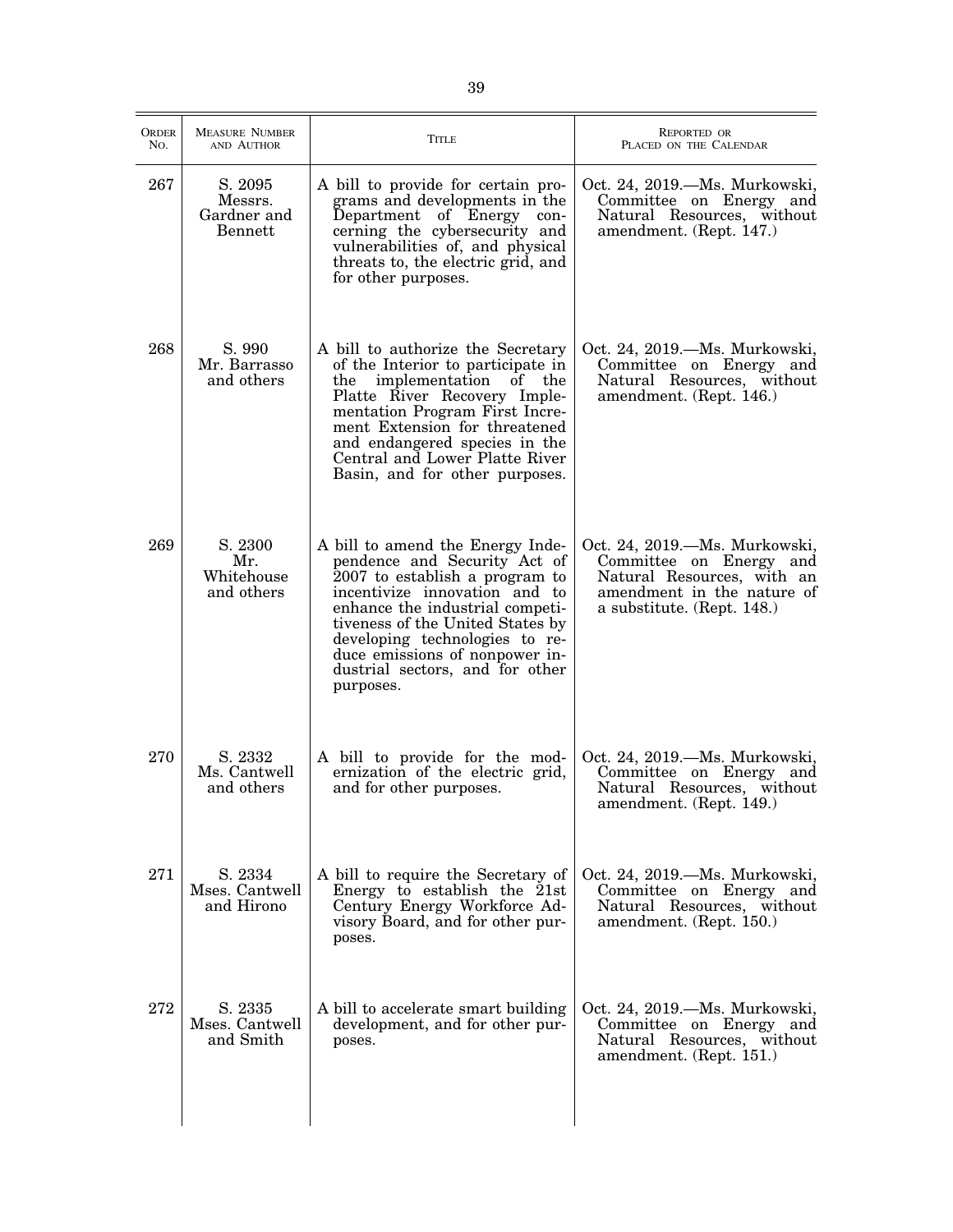| ORDER<br>N <sub>O</sub> . | <b>MEASURE NUMBER</b><br>AND AUTHOR    | TITLE                                                                                                                                                                                                                                                                                                                                                                            | <b>REPORTED OR</b><br>PLACED ON THE CALENDAR                                                                                                         |
|---------------------------|----------------------------------------|----------------------------------------------------------------------------------------------------------------------------------------------------------------------------------------------------------------------------------------------------------------------------------------------------------------------------------------------------------------------------------|------------------------------------------------------------------------------------------------------------------------------------------------------|
| 273                       | S. 2119<br>Mrs. Fischer                | A bill to amend title 5, United<br>States Code, to appropriately<br>limit the authority to award bo-<br>nuses to Federal employees.                                                                                                                                                                                                                                              | Oct. 24, 2019.—Mr. Johnson,<br>Committee on Homeland Se-<br>curity and Governmental Af-<br>fairs, without<br>amendment.<br>(Rept. 152.)              |
| 275                       | S. 2177<br>Mr. Lankford<br>and others  | A bill to provide taxpayers with<br>an improved understanding of<br>Government programs through<br>the disclosure of cost, perform-<br>ance, and areas of duplication<br>among them, leverage existing<br>data to achieve a functional<br>Federal program inventory, and<br>for other purposes.                                                                                  | Oct. 28, 2019. - Mr. Johnson,<br>Committee on Homeland Se-<br>curity and Governmental Af-<br>fairs,<br>with<br>amendments.<br>(Rept. 154.)           |
| 276                       | S. 1570<br>Mr. Risch                   | A bill to provide flexibility to<br>allow greater aquifer recharge,<br>and for other purposes.                                                                                                                                                                                                                                                                                   | Oct. 29, 2019. - Ms. Murkowski,<br>Committee on Energy and<br>Natural Resources, with an<br>amendment in the nature of<br>a substitute. (Rept. 155.) |
| 277                       | S. 2044<br>Mses. McSally<br>and Sinema | A bill to amend the Omnibus<br>Public Land Management Act<br>of 2009 to establish an Aging<br>Infrastructure<br>Account,<br>to<br>amend the Reclamation Safety<br>of Dams Act of 1978 to provide<br>additional funds under that<br>Act, to establish a review of<br>flood control rule curves pilot<br>project within the Bureau of<br>Reclamation, and for other pur-<br>poses. | Oct. 29, 2019.—Ms. Murkowski,<br>Committee on Energy and<br>Natural Resources, with an<br>amendment in the nature of<br>a substitute. (Rept. 156.)   |
| 281                       | S. 2755<br>Mr. Schumer<br>and others   | A bill to require a report on the<br>plan to secure the enduring de-<br>feat of the Islamic State of Iraq<br>and Syria.                                                                                                                                                                                                                                                          | Oct. 31, 2019.—Read the second<br>time and placed on the cal-<br>endar.                                                                              |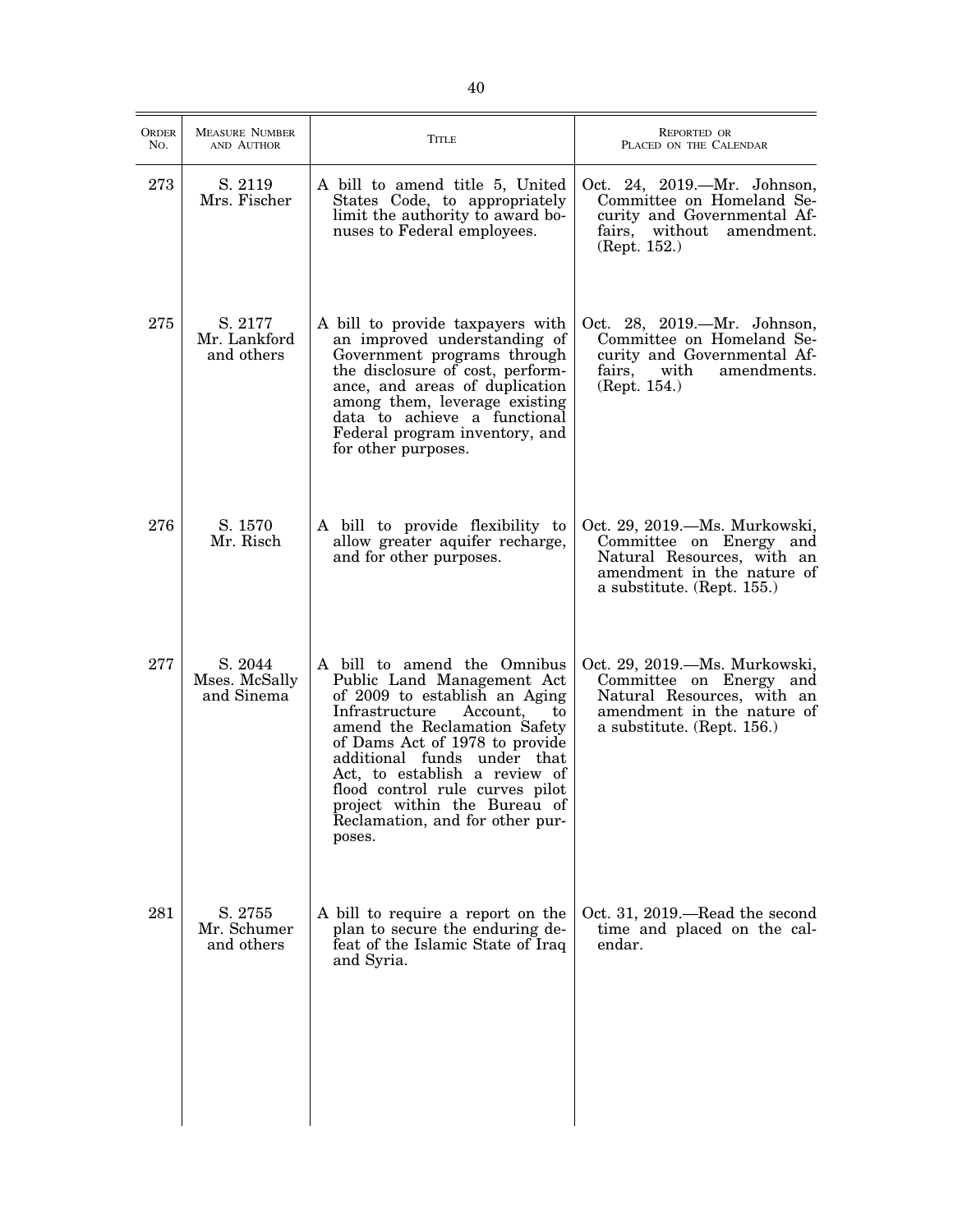| ORDER<br>No. | <b>MEASURE NUMBER</b><br>AND AUTHOR        | <b>TITLE</b>                                                                                                                                                                                                                                                                                                                                                 | <b>REPORTED OR</b><br>PLACED ON THE CALENDAR                                                                                                                             |
|--------------|--------------------------------------------|--------------------------------------------------------------------------------------------------------------------------------------------------------------------------------------------------------------------------------------------------------------------------------------------------------------------------------------------------------------|--------------------------------------------------------------------------------------------------------------------------------------------------------------------------|
| 282          | S. 2511<br>Mr. Graham<br>and Ms.<br>Sinema | A bill to amend title 40, United<br>States Code, to provide the<br>Marshal of the Supreme Court<br>of the United States and Su-<br>preme Court Police with the<br>authority to protect the Chief<br>Justice of the United States,<br>any Associate Justice of the Su-<br>preme Court, and other individ-<br>uals in any location, and for<br>other purposes. | Nov. 5, 2019.—Mr. Graham,<br>Committee on the Judiciary,<br>with an amendment in the<br>nature of a substitute. (No<br>written report.)                                  |
| 285          | S. 1399<br>Mr. Merkley<br>and others       | A bill to amend title VIII of the<br>Public Health Services Act to<br>and extend<br>nursing<br>revise<br>workforce<br>development<br>pro-<br>grams.                                                                                                                                                                                                          | Nov. 5, 2019.—Mr. Alexander,<br>Committee on Health, Edu-<br>cation, Labor, and Pensions,<br>with an amendment in the<br>nature of a substitute. (No<br>written report.) |
| 287          | S. 1657<br>Ms. Collins<br>and others       | A bill to provide assistance to<br>combat the escalating burden of<br>Lyme disease and other tick<br>and vector-borne diseases and<br>disorders.                                                                                                                                                                                                             | Nov. 5, 2019.—Mr. Alexander,<br>Committee on Health, Edu-<br>cation, Labor, and Pensions,<br>with an amendment in the<br>nature of a substitute. (No<br>written report.) |
| 288          | S. 2619<br>Mr. Brown and<br>others         | A bill to amend the Public Health<br>Service Act to reauthorize the<br>Healthy Start program.                                                                                                                                                                                                                                                                | Nov. 5, 2019.—Mr. Alexander,<br>Committee on Health, Edu-<br>cation, Labor, and Pensions,<br>with an amendment in the<br>nature of a substitute. (No<br>written report.) |
| 291          | H.R. 4842                                  | An act to authorize the Secretary<br>of State to provide funds for a<br>United States pavilion at Expo<br>2020 Dubai, and for other pur-<br>poses.                                                                                                                                                                                                           | Nov. 6, 2019.—Read the second<br>time and placed on the cal-<br>endar.                                                                                                   |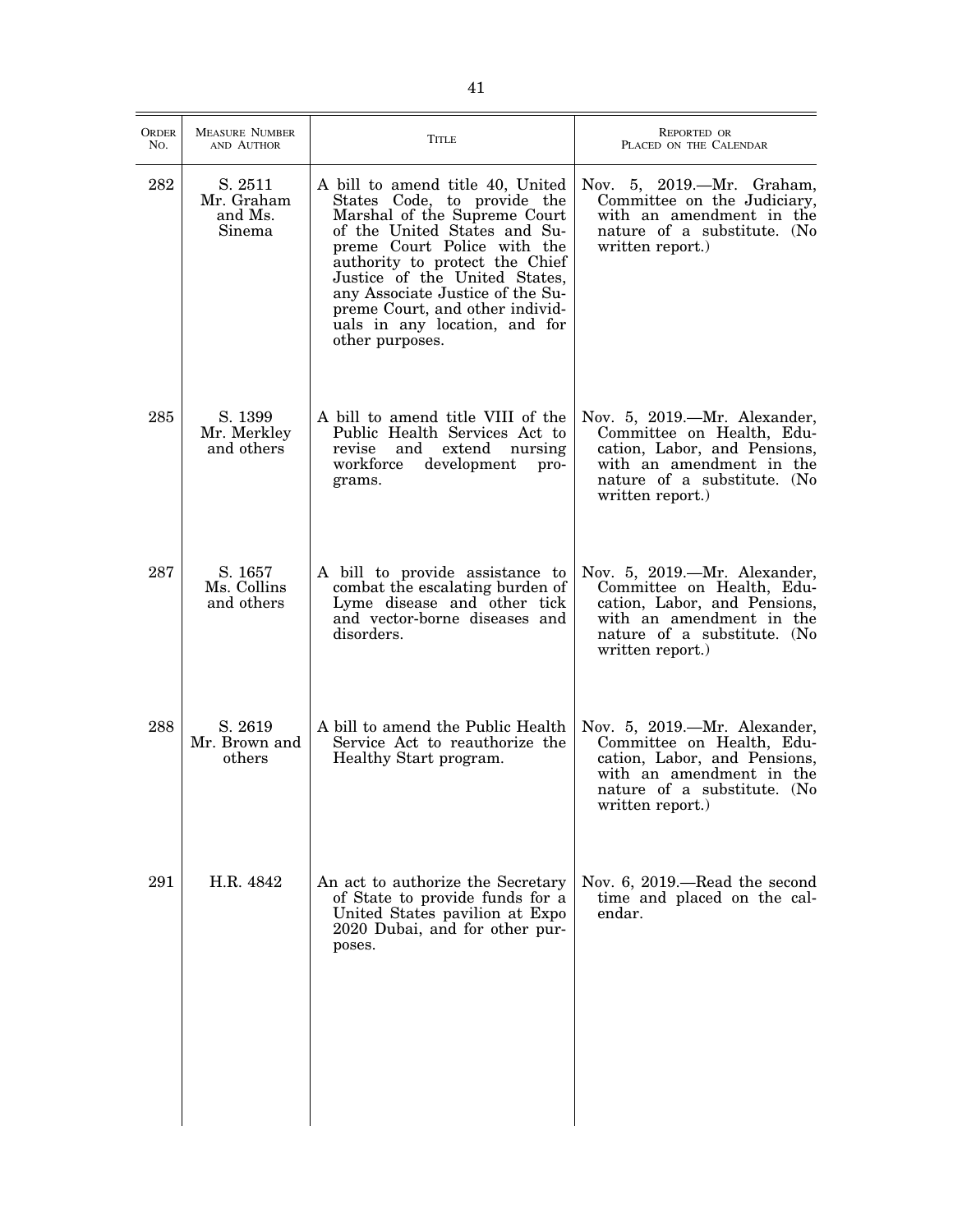| <b>ORDER</b><br>No. | <b>MEASURE NUMBER</b><br>AND AUTHOR   | Title                                                                                                                                                                                                                                                                                                                                 | <b>REPORTED OR</b><br>PLACED ON THE CALENDAR                                                                                                                          |
|---------------------|---------------------------------------|---------------------------------------------------------------------------------------------------------------------------------------------------------------------------------------------------------------------------------------------------------------------------------------------------------------------------------------|-----------------------------------------------------------------------------------------------------------------------------------------------------------------------|
| 292                 | S. 1874<br>Mr. Peters and<br>others   | A bill to amend title 40, United<br>States Code, to require the Ad-<br>ministrator of General Services<br>to procure the most life-cycle<br>cost effective and energy effi-<br>cient lighting products and to<br>issue guidance on the effi-<br>ciency, effectiveness, and econ-<br>omy of those products, and for<br>other purposes. | Nov. 6, 2019.—Mr. Johnson,<br>Committee on Homeland Se-<br>curity and Governmental Af-<br>fairs, with an amendment in<br>the nature of a substitute.<br>(Rept. 157.)  |
| 304                 | S. 1877<br>Mr. Lankford<br>and others | A bill to establish procedures and<br>consequences in the event of a<br>failure to complete regular ap-<br>propriations.                                                                                                                                                                                                              | Nov. 12, 2019.—Mr. Johnson,<br>Committee on Homeland Se-<br>curity and Governmental Af-<br>fairs, with an amendment in<br>the nature of a substitute.<br>(Rept. 158.) |
| 305                 | S. 2840<br>Mr. Inhofe                 | A bill to authorize appropriations<br>for fiscal year 2020 for military<br>activities of the Department of<br>Defense, for military construc-<br>tion, and for defense activities<br>of the Department of Energy,<br>and for other purposes.                                                                                          | Nov. 13, $2019$ —Read the sec-<br>ond time and placed on the<br>calendar.                                                                                             |
| 306                 | S. 2765<br>Mr. Enzi and<br>others     | A bill to improve Federal fiscal<br>controls and the congressional<br>budget process.                                                                                                                                                                                                                                                 | Nov. 13, 2019.—Mr. Enzi, Com-<br>mittee on the Budget, with<br>an amendment in the nature<br>of a substitute. (No written<br>report.)                                 |
| 307                 | S. 764<br>Mr. Lee and<br>others       | A bill to provide for congressional<br>approval of national emergency<br>declarations, and for other pur-<br>poses.                                                                                                                                                                                                                   | Nov. 18, 2019.—Mr. Johnson,<br>Committee on Homeland Se-<br>curity and Governmental Af-<br>fairs, with an amendment in<br>the nature of a substitute.<br>(Rept. 159.) |
| 308                 | S. 2920<br>Ms. Ernst and<br>others    | A bill to reauthorize the Violence<br>Against Women Act of 1994,<br>and for other purposes.                                                                                                                                                                                                                                           | Nov. 21, 2019.—Read the sec-<br>ond time and placed on the<br>calendar.                                                                                               |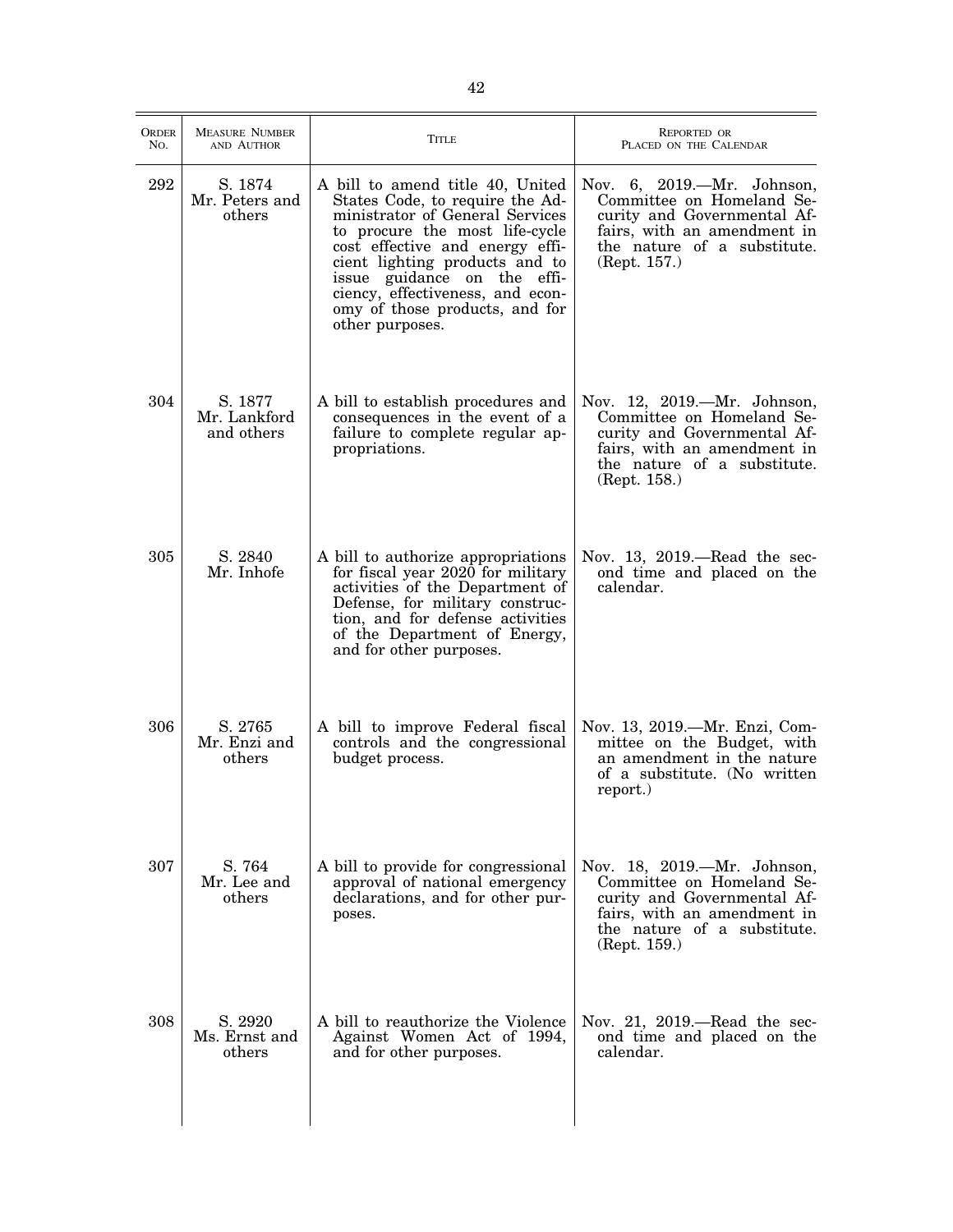| <b>ORDER</b><br>No. | <b>MEASURE NUMBER</b><br>AND AUTHOR             | <b>TITLE</b>                                                                                                                                                                                                                       | REPORTED OR<br>PLACED ON THE CALENDAR                                                                                                                             |
|---------------------|-------------------------------------------------|------------------------------------------------------------------------------------------------------------------------------------------------------------------------------------------------------------------------------------|-------------------------------------------------------------------------------------------------------------------------------------------------------------------|
| 309                 | S. 860<br>Mr. Gardner                           | A bill to amend the Omnibus<br>Public Land Management Act<br>of 2009 to modify the terms of<br>the Jackson Gulch rehabilita-<br>tion project in Colorado, and for<br>other purposes.                                               | Nov.<br>21,<br>2019. Ms. Mur-<br>kowski, Committee on Energy<br>and Natural Resources, with<br>an amendment. (Rept. 160.)                                         |
| 310                 | S. 1882<br>Mr. Daines                           | A bill to make available the con-<br>tinued use of Pick-Sloan Mis-<br>souri Basin Program project<br>use power by the Kinsey Irriga-<br>tion Company and the Sidney<br>Water Users Irrigation District,<br>and for other purposes. | Nov.<br>$2019. - Ms.$<br>21,<br>Mur-<br>kowski, Committee on Energy<br>and Natural Resources, with<br>an amendment in the nature<br>of a substitute. (Rept. 161.) |
| 311                 | S. 1294<br>Mr. Wicker<br>and others             | A bill to require Federal agencies<br>jurisdiction<br>with<br>over<br>broadband deployment to enter<br>into an interagency agreement<br>related to certain types of fund-<br>ing for broadband deployment.                         | Nov. 21, 2019.—Mr. Wicker,<br>Committee<br>on<br>Commerce,<br>Science, and Transportation,<br>without amendment. (Rept.<br>162.)                                  |
| 312                 | S. 1349<br>Mr. Thune and<br>others              | A bill to expand enrollment in<br>TSA PreCheck to expedite com-<br>mercial travel screening and<br>improve airport security.                                                                                                       | 2, 2019.—Mr. Wicker,<br>Dec.<br>Committee<br>on Commerce,<br>Science, and Transportation,<br>without amendment. (Rept.<br>163.)                                   |
| 313                 | S. 2877<br>Mr. Tillis and<br>others             | A bill to reauthorize the Ter-<br>rorism Risk Insurance Act of<br>2002, and for other purposes.                                                                                                                                    | Dec. 3, 2019.—Mr. Crapo, Com-<br>mittee on Banking, Housing,<br>and Urban Affairs, without<br>amendment. (No written re-<br>port.)                                |
| 317                 | S. 908<br>Mr. Schumer<br>and Mrs.<br>Gillibrand | A bill to provide for an equitable<br>management of summer floun-<br>der based on geographic, sci-<br>entific, and economic data and<br>for other purposes.                                                                        | 5, 2019.—Mr. Wicker,<br>Dec.<br>Committee<br>on<br>Commerce,<br>Science, and Transportation,<br>without amendment. (Rept.<br>167.)                                |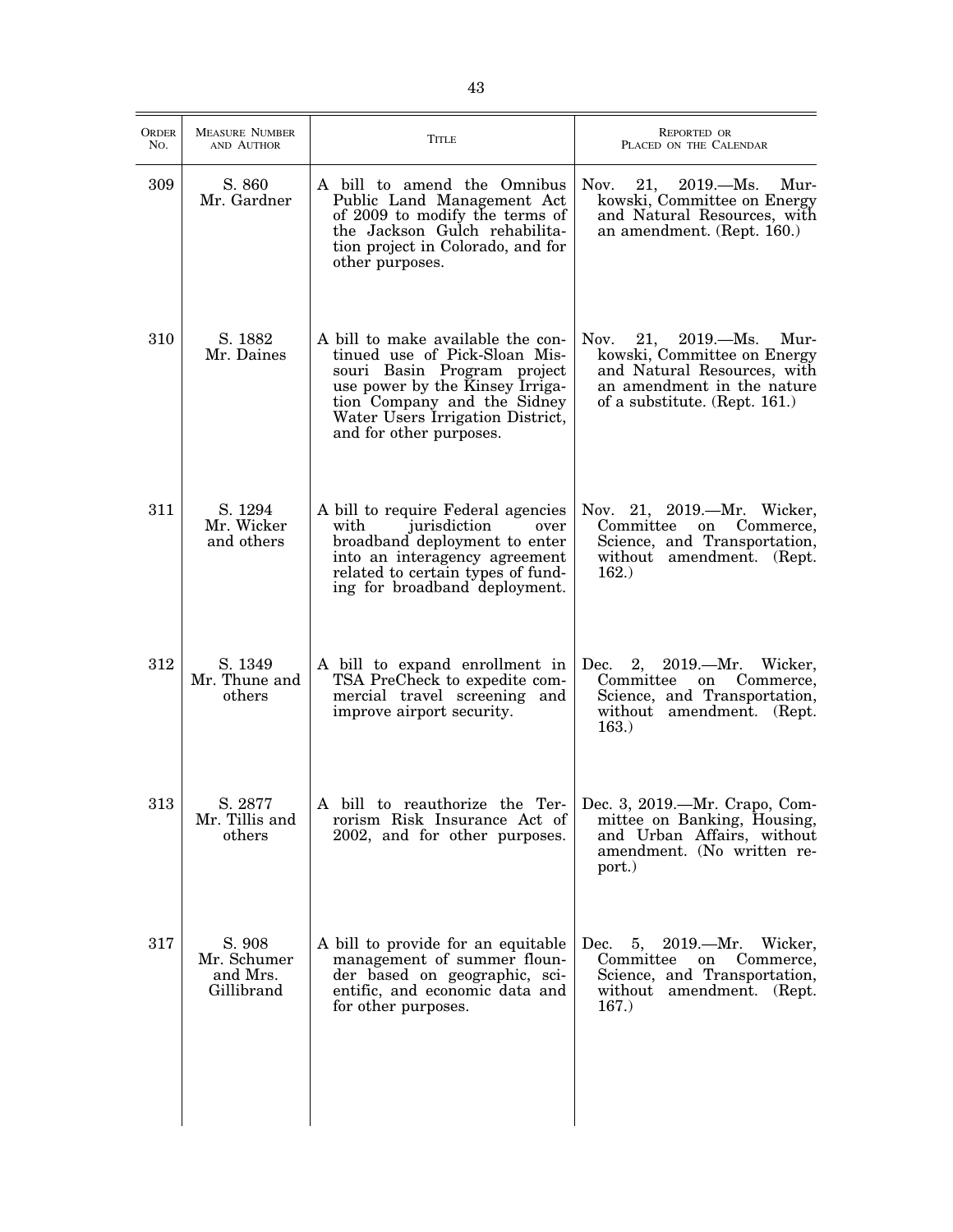| <b>ORDER</b><br>No. | <b>MEASURE NUMBER</b><br>AND AUTHOR    | <b>TITLE</b>                                                                                                                                                                                                                                                                                                                     | REPORTED OR<br>PLACED ON THE CALENDAR                                                                                             |
|---------------------|----------------------------------------|----------------------------------------------------------------------------------------------------------------------------------------------------------------------------------------------------------------------------------------------------------------------------------------------------------------------------------|-----------------------------------------------------------------------------------------------------------------------------------|
| 319                 | S. 1148<br>Mr. Hoeven<br>and others    | A bill to amend title 49, United<br>States Code, to require the Ad-<br>ministrator of the Federal Avia-<br>tion Administration to give<br>preferential consideration to in-<br>dividuals who have successfully<br>completed air traffic controller<br>training and veterans when<br>hiring air traffic control special-<br>ists. | Dec.<br>5, 2019.—Mr. Wicker,<br>Committee<br>Commerce,<br>on<br>Science, and Transportation,<br>with an amendment. (Rept.<br>169. |
| 320                 | S. 1342<br>Messrs. Peters<br>and Young | A bill to require the Under Sec-<br>retary for Oceans and Atmos-<br>phere to update periodically the<br>environmental sensitivity index<br>products of the National Oce-<br>anic and Atmospheric Adminis-<br>tration for each coastal area of<br>the Great Lakes, and for other<br>purposes.                                     | Dec. 10, 2019.—Mr. Wicker,<br>Committee<br>on Commerce,<br>Science, and Transportation,<br>with an amendment. (Rept.<br>170.      |
| 321                 | S. 3009<br>Mr. Lankford<br>and others  | A bill to provide for a period of<br>continuing appropriations in<br>the event of a lapse in appro-<br>priations under the normal ap-<br>propriations process, and estab-<br>lish<br>procedures<br>and<br>con-<br>sequences in the event of a fail-<br>ure to enact appropriations.                                              | Dec. 11, $2019$ .—Read the sec-<br>ond time and placed on the<br>calendar.                                                        |
| 323                 | S. 919<br>Mr. Cruz and<br>others       | A bill to reduce regulatory bur-<br>dens and streamline processes<br>related to commercial space ac-<br>tivities, and for other purposes.                                                                                                                                                                                        | Dec. 11, 2019.—Mr. Wicker,<br>Committee<br>on<br>Commerce,<br>Science, and Transportation,<br>without amendment. (Rept.<br>172.)  |
| 324                 | S. 2909<br>Mr. Wicker<br>and others    | A bill to extend the authority of<br>the National Aeronautics and<br>Space Administration to enter<br>into leases of non-excess prop-<br>erty of the Administration.                                                                                                                                                             | Dec. 11, 2019.—Mr. Wicker,<br>Committee<br>Commerce,<br>on<br>Science, and Transportation,<br>without amendment. (Rept.<br>260.   |
| 325                 | S. 877<br>Mr. Booker<br>and others     | A bill to prohibit sale of shark<br>fins, and for other purposes.                                                                                                                                                                                                                                                                | Dec. 12, 2019.—Mr. Wicker,<br>Committee<br>on<br>Commerce,<br>Science, and Transportation,<br>without amendment. (Rept.<br>173.   |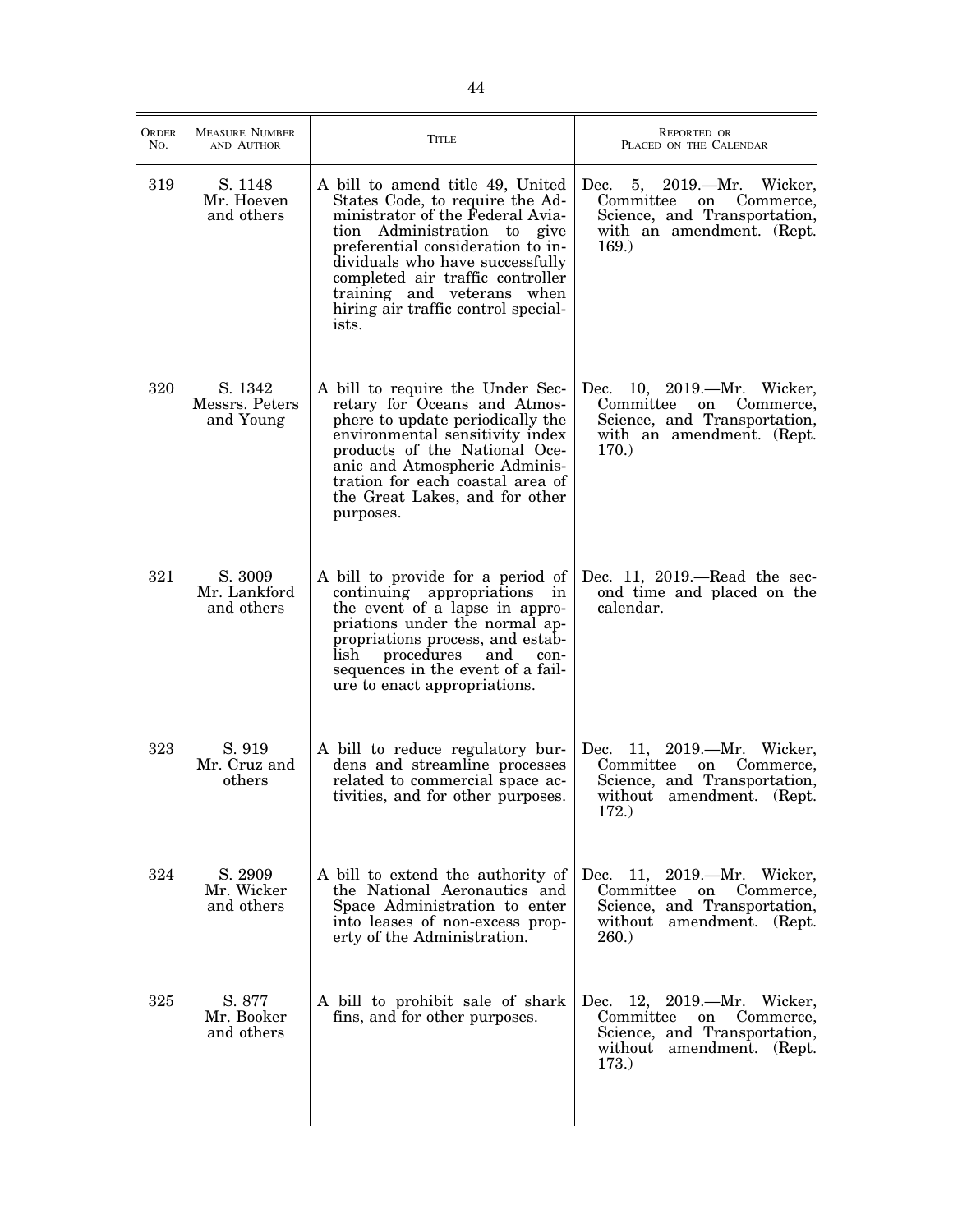| <b>ORDER</b><br>No. | <b>MEASURE NUMBER</b><br>AND AUTHOR           | <b>TITLE</b>                                                                                                                                                                                                                                                                                                                                                                | <b>REPORTED OR</b><br>PLACED ON THE CALENDAR                                                                                                                                              |
|---------------------|-----------------------------------------------|-----------------------------------------------------------------------------------------------------------------------------------------------------------------------------------------------------------------------------------------------------------------------------------------------------------------------------------------------------------------------------|-------------------------------------------------------------------------------------------------------------------------------------------------------------------------------------------|
| 327                 | S. 2641<br>Mr. Risch and<br>others            | A bill to promote United States<br>national security and prevent<br>the resurgence of ISIS, and for<br>other purposes.                                                                                                                                                                                                                                                      | 12, 2019.—Mr. Risch,<br>Dec.<br>Committee on Foreign Rela-<br>tions, with an amendment in<br>the nature of a substitute.<br>(No written report.)                                          |
| 329                 | S. 2513<br>Ms. Hassan<br>and Mr. Lee          | A bill to provide for joint reports<br>by relevant Federal agencies to<br>Congress regarding incidents of<br>terrorism, and for other pur-<br>poses.                                                                                                                                                                                                                        | Dec. 16, 2019.—Mr. Johnson,<br>Committee on Homeland Se-<br>curity and Governmental Af-<br>fairs, with an amendment.<br>(Rept. 175.)                                                      |
| 330                 | H.R. 135                                      | An act to amend the Notification<br>and Federal Employee Anti-<br>discrimination and Retaliation<br>Act of 2002 to strengthen Fed-<br>eral antidiscrimination laws en-<br>forced by the Equal Employ-<br>ment Opportunity Commission<br>expand<br>accountability<br>and<br>within the Federal Govern-<br>ment, and for other purposes.                                      | Dec. 16, 2019.—Mr. Johnson,<br>Committee on Homeland Se-<br>curity and Governmental Af-<br>fairs, with an amendment in<br>the nature of a substitute.<br>(Rept. 176.)                     |
| 331                 | S. 704<br>Mr. Murphy<br>and others            | A bill to prioritize the efforts of<br>enhance<br>coordination<br>and<br>among United States agencies<br>to encourage countries in Cen-<br>tral and Eastern Europe to di-<br>versify their energy sources and<br>supply routes, increase Eu-<br>rope's energy security, and help<br>the United States reach its<br>global energy security goals,<br>and for other purposes. | 17, $2019. - Mr.$<br>Dec.<br>Risch,<br>Committee on Foreign Rela-<br>tions, with an amendment in<br>the nature of a substitute,<br>and an amendment to the<br>title. (No written report.) |
| 332                 | S. 1189<br>Messrs.<br>Gardner and<br>Menendez | A bill to require the Secretary of<br>State to determine whether the<br>Russian Federation should be<br>designated as a state sponsor<br>of terrorism and whether Rus-<br>sian-sponsored armed entities<br>in Ukraine should be des-<br>ignated as foreign terrorist or-<br>ganizations.                                                                                    | 17, 2019. - Mr.<br>Dec.<br>Risch,<br>Committee on Foreign Rela-<br>tions, with an amendment in<br>the nature of a substitute.<br>(No written report.)                                     |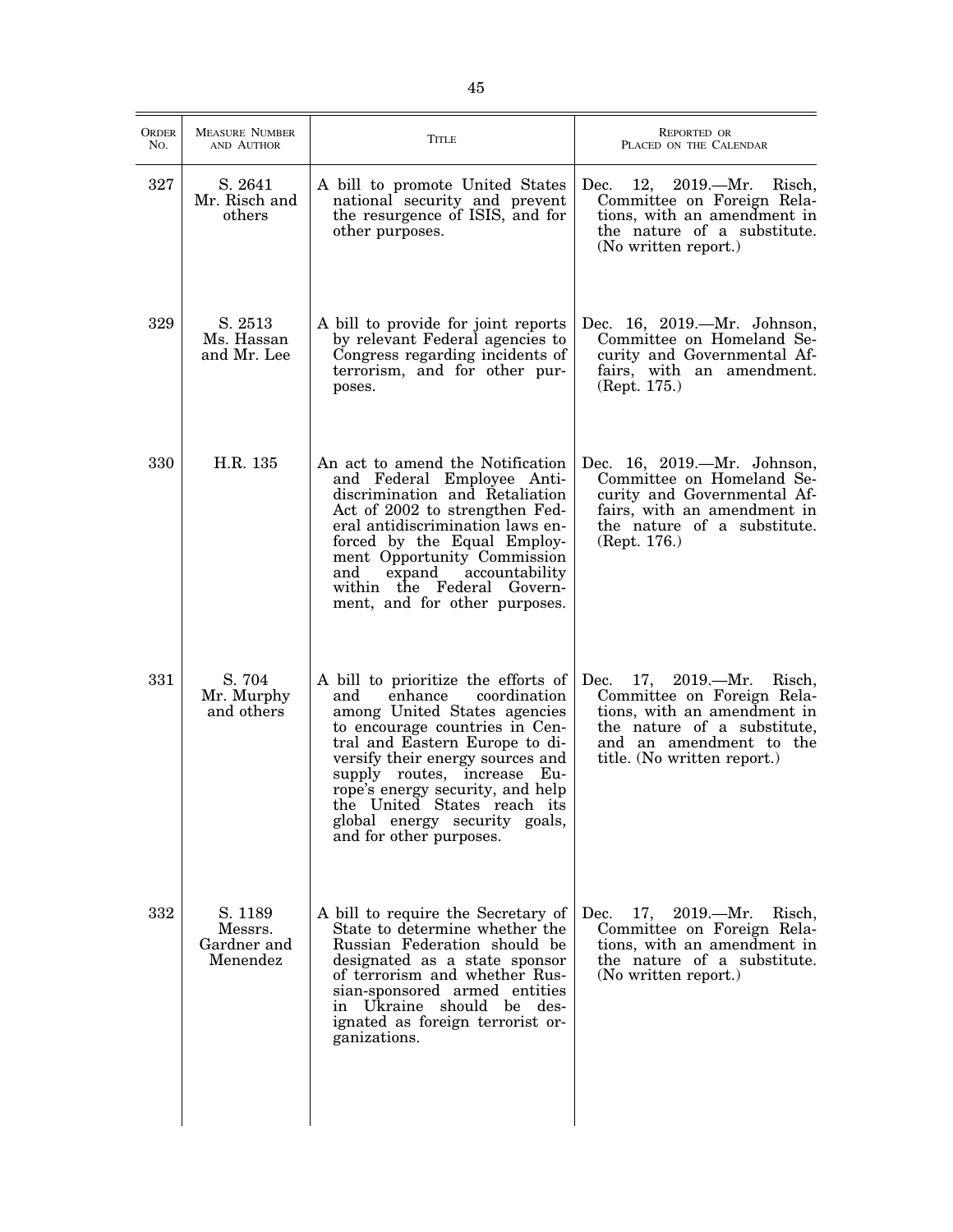| <b>ORDER</b><br>No. | <b>MEASURE NUMBER</b><br>AND AUTHOR    | TITLE                                                                                                                                                                                                                                                                                                          | REPORTED OR<br>PLACED ON THE CALENDAR                                                                                                                      |
|---------------------|----------------------------------------|----------------------------------------------------------------------------------------------------------------------------------------------------------------------------------------------------------------------------------------------------------------------------------------------------------------|------------------------------------------------------------------------------------------------------------------------------------------------------------|
| 333                 | S. 1310<br>Mr. Cardin<br>and others    | A bill to strengthen the participa-<br>tion of elected national legisla-<br>tors in the activities of the Or-<br>ganization of American States<br>and reaffirm United States sup-<br>port for Organization of Amer-<br>ican States human rights and<br>anti-corruption initiatives, and<br>for other purposes. | Dec.<br>$2019. - Mr.$<br>17,<br>Risch,<br>Committee on Foreign Rela-<br>tions, with an amendment in<br>the nature of a substitute.<br>(No written report.) |
| 334                 | S. 1830<br>Mr. Barrasso<br>and others  | A bill to enhance the security of<br>the United States and its allies,<br>and for other purposes.                                                                                                                                                                                                              | 17, 2019.—Mr. Risch,<br>Dec.<br>Committee on Foreign Rela-<br>tions, with an amendment in<br>the nature of a substitute.<br>(No written report.)           |
| 335                 | S.J. Res. 4<br>Mr. Kaine and<br>others | Joint resolution requiring the ad-<br>vice and consent of the Senate<br>or an Act of Congress to sus-<br>pend, terminate, or withdraw<br>the United States from the<br>North Atlantic Treaty and au-<br>thorizing related litigation, and<br>for other purposes.                                               | 17, 2019.—Mr. Risch,<br>Dec.<br>Committee on Foreign Rela-<br>tions, with an amendment in<br>the nature of a substitute.<br>(No written report.)           |
| 344                 | H.R. 617                               | An act to authorize the Depart-<br>ment of Energy to conduct col-<br>laborative research with the<br>Department of Veterans Affairs<br>in order to improve healthcare<br>services for veterans in the<br>United States, and for other<br>purposes.                                                             | Dec. 17, 2019.—Ms. Murkowski,<br>Committee on Energy and<br>Natural Resources, without<br>amendment. (No written re-<br>port.)                             |
| 345                 | H.R. 4229                              | An act to require the Federal<br>Communications<br>Commission<br>to issue rules relating to the<br>collection of data with respect<br>to the availability of broadband<br>services, and for other pur-<br>poses.                                                                                               | Dec. 17, 2019.—Placed on the<br>calendar. (See also Order No.<br>328.                                                                                      |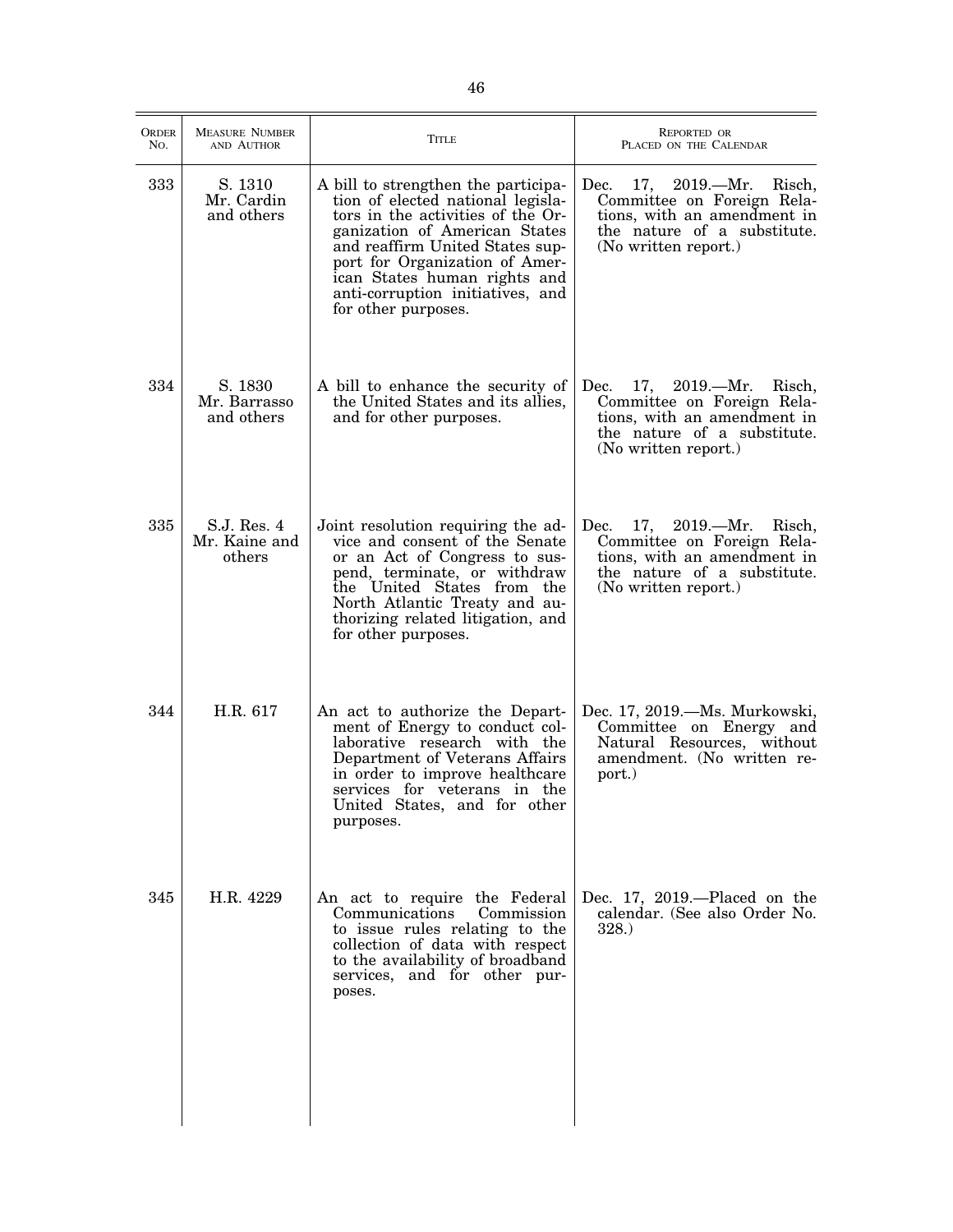| <b>ORDER</b><br>No. | <b>MEASURE NUMBER</b><br>AND AUTHOR          | TITLE                                                                                                                                                                                                                                                     | <b>REPORTED OR</b><br>PLACED ON THE CALENDAR                                                                                                                                                      |
|---------------------|----------------------------------------------|-----------------------------------------------------------------------------------------------------------------------------------------------------------------------------------------------------------------------------------------------------------|---------------------------------------------------------------------------------------------------------------------------------------------------------------------------------------------------|
| 346                 | S. 258<br>Mses. Cortez<br>Masto and<br>Rosen | A bill to prohibit oil and gas leas-<br>ing on the National Forest Sys-<br>tem land in the Ruby Moun-<br>tains Ranger District located in<br>the Humboldt-Toiyabe National<br>Forest, Elko and White Pine<br>Counties, Nevada, and for other<br>purposes. | Dec. 17, 2019.—Ms. Murkowski,<br>Committee on Energy and<br>Natural Resources, with an<br>amendment in the nature of<br>a substitute, and an amend-<br>ment to the title. (No written<br>report.) |
| 347                 | S. 298<br>Ms. Duckworth<br>and Mr.<br>Durbin | A bill to establish the Springfield<br>Race Riot National Historic<br>Monument in the State of Illi-<br>nois, and for other purposes.                                                                                                                     | Dec. 17, 2019.—Ms. Murkowski,<br>Committee on Energy and<br>Natural Resources, with an<br>amendment in the nature of<br>a substitute, and an amend-<br>ment to the title. (No written<br>report.) |
| 348                 | S. 389<br>Messrs. Moran<br>and Roberts       | A bill to authorize the Society of<br>the First Infantry Division to<br>make modifications to the First<br>Division Monument located on<br>Federal land in Presidential<br>Park in the District of Colum-<br>bia, and for other purposes.                 | Dec. 17, 2019.—Ms. Murkowski,<br>Committee on Energy and<br>Natural Resources, with an<br>amendment in the nature of<br>a substitute, and an amend-<br>ment to the title. (No written<br>report.) |
| 349                 | S. 434<br>Mr. Braun and<br>others            | A bill to provide for a report on<br>the maintenance of Federal<br>land holdings under the juris-<br>diction of the Secretary of the<br>Interior.                                                                                                         | Dec. 17, 2019.—Ms. Murkowski,<br>Committee on Energy and<br>Natural Resources, with an<br>amendment in the nature of<br>a substitute, and an amend-<br>ment to the title. (No written<br>report.) |
| 350                 | S. 526<br>Messrs.<br>Heinrich and<br>Udall   | A bill to withdraw certain Bureau<br>of Land Management land from<br>mineral development.                                                                                                                                                                 | Dec. 17, 2019.—Ms. Murkowski,<br>Committee on Energy and<br>Natural Resources, with an<br>amendment in the nature of<br>a substitute. (No written re-<br>port.)                                   |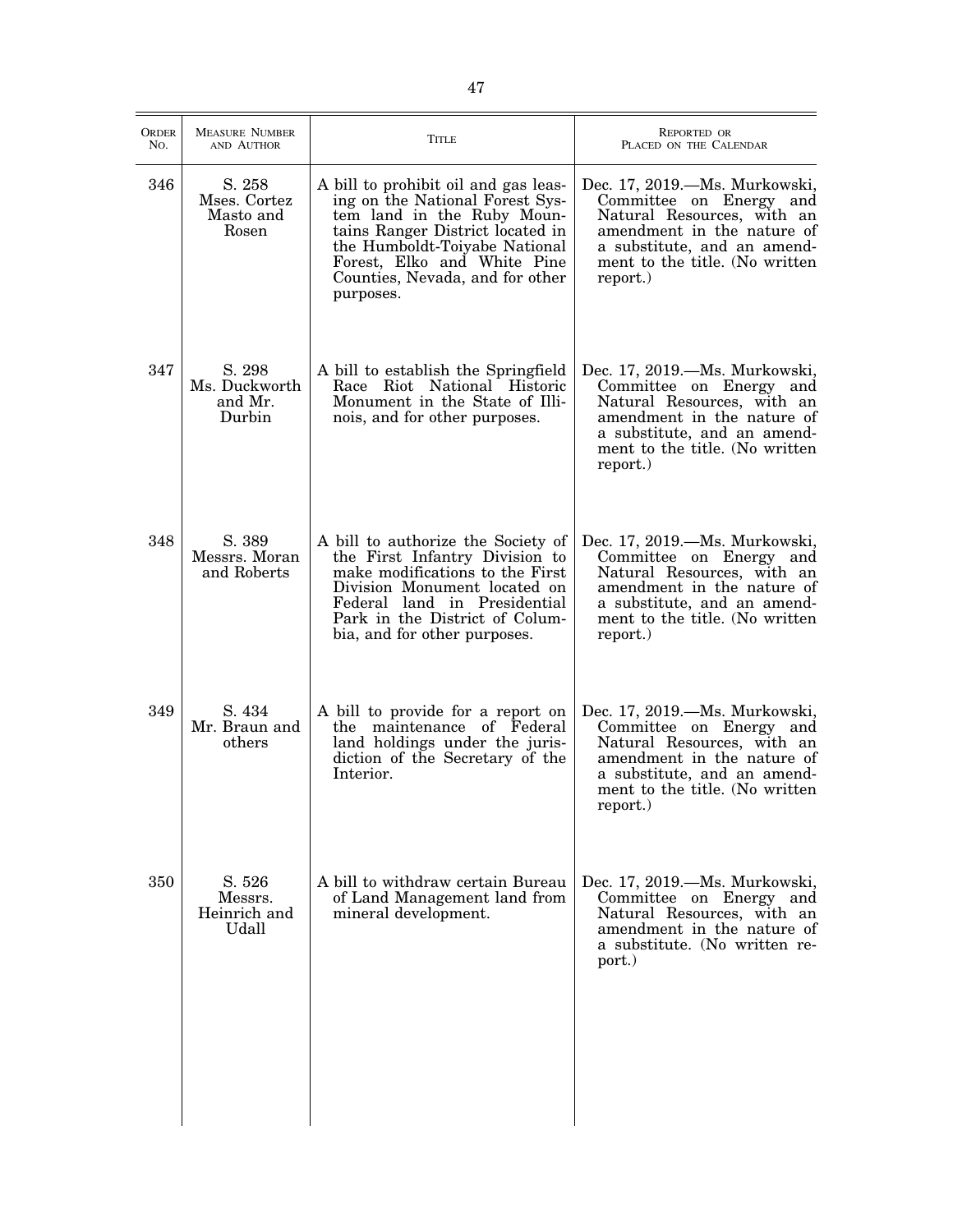| <b>ORDER</b><br>No. | <b>MEASURE NUMBER</b><br>AND AUTHOR           | <b>TITLE</b>                                                                                                                                                                                                                                                                                                                                                                                                | REPORTED OR<br>PLACED ON THE CALENDAR                                                                                                                                                  |
|---------------------|-----------------------------------------------|-------------------------------------------------------------------------------------------------------------------------------------------------------------------------------------------------------------------------------------------------------------------------------------------------------------------------------------------------------------------------------------------------------------|----------------------------------------------------------------------------------------------------------------------------------------------------------------------------------------|
| 351                 | S. 876<br>Ms. Duckworth<br>and others         | A bill to amend the Energy Policy<br>Act of 2005 to require the Sec-<br>retary of Energy to establish a<br>program to prepare veterans<br>for careers in the energy indus-<br>try, including the solar, wind,<br>cybersecurity, and other low-<br>carbon emissions sectors or<br>zero-emissions sectors of the<br>energy industry, and for other<br>purposes.                                               | Dec. 17, 2019.—Ms. Murkowski,<br>Committee on Energy and<br>Resources,<br>with<br>Natural<br>amendments. (Rept. 201.)                                                                  |
| 352                 | S. 1739<br>Ms. Duckworth<br>and others        | A bill to enable projects that will<br>aid in the development and de-<br>livery of related instruction as-<br>with apprenticeship<br>sociated<br>and<br>preapprenticeship<br>pro-<br>grams that are focused on serv-<br>ing the skilled technical work-<br>force at the National Labora-<br>tories and certain facilities of<br>the National Nuclear Security<br>Administration, and for other<br>purposes. | Dec. 17, 2019.—Ms. Murkowski,<br>Committee on Energy and<br>Natural Resources, without<br>amendment. (Rept. 205.)                                                                      |
| 353                 | S. 2368<br>Mr. Coons and<br>Ms. McSally       | A bill to amend the Atomic En-<br>ergy Act of 1954 and the En-<br>ergy Policy Act of 2005 to sup-<br>port licensing and relicensing of<br>certain nuclear facilities and<br>nuclear energy research, dem-<br>onstration, and development,<br>and for other purposes.                                                                                                                                        | Dec. 17, 2019.—Ms. Murkowski,<br>Committee on Energy and<br>Natural Resources, with an<br>amendment in the nature of<br>a substitute, and an amend-<br>ment to the title. (Rept. 203.) |
| 354                 | S. 2425<br>Mr. King and<br>Ms. Collins        | A bill to amend the Energy Policy<br>and Conservation Act to estab-<br>lish the CHP Technical Assist-<br>ance Partnership Program, and<br>for other purposes.                                                                                                                                                                                                                                               | Dec. 17, 2019.—Ms. Murkowski,<br>Committee on Energy<br>and<br>Natural<br>Resources,<br>with<br>amendments. (Rept. 209.)                                                               |
| 355                 | S. 2508<br>Mrs. Shaheen<br>and Ms.<br>McSally | A bill to require the Secretary of<br>Energy to establish a council to<br>conduct a survey and analysis<br>of the employment figures and<br>demographics in the energy, en-<br>ergy efficiency, and motor vehi-<br>cle sectors of the United States,<br>and for other purposes.                                                                                                                             | Dec. 17, 2019.—Ms. Murkowski,<br>Committee on Energy and<br>Natural Resources, with an<br>amendment. (Rept. 210.)                                                                      |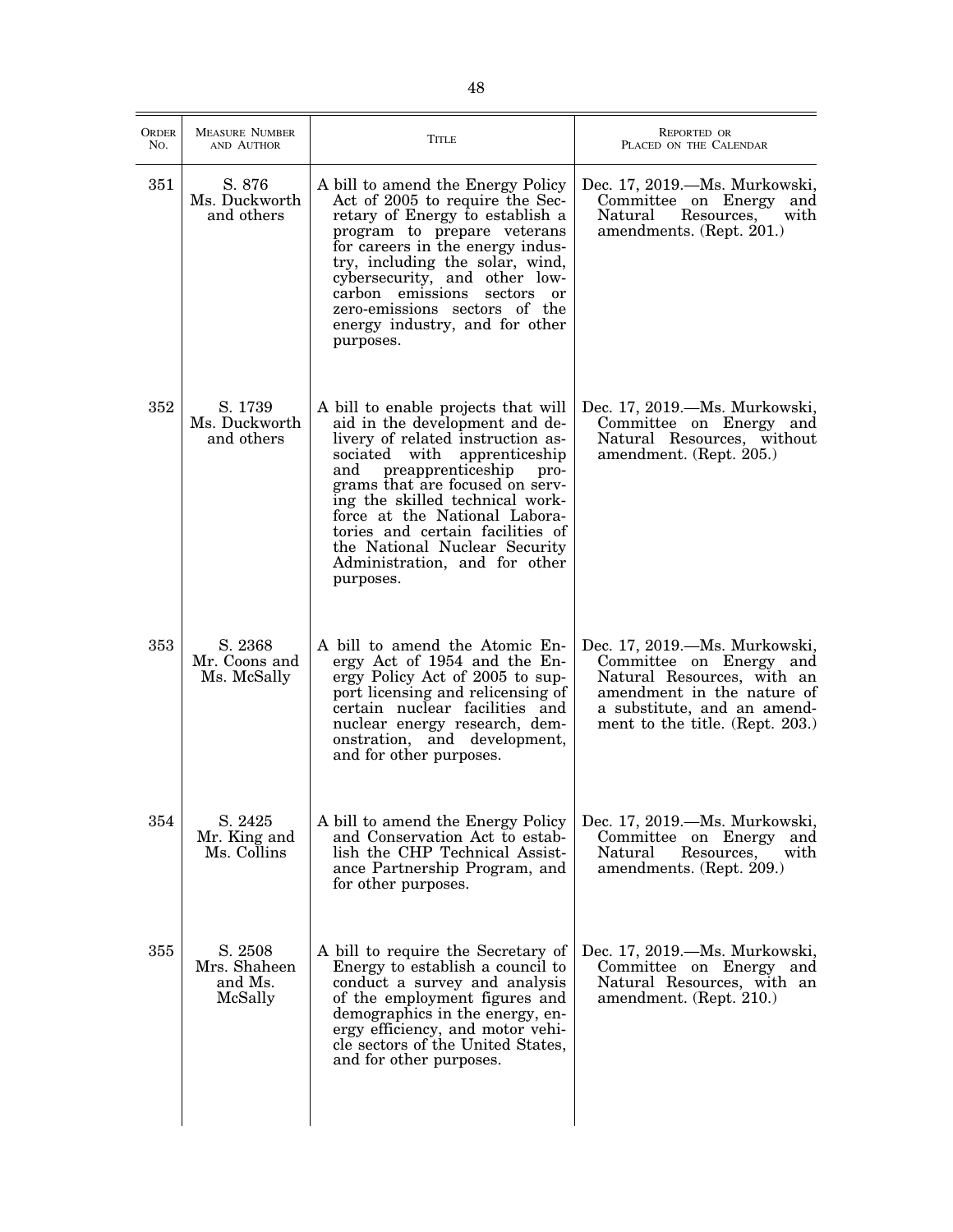| ORDER<br>No. | <b>MEASURE NUMBER</b><br>AND AUTHOR               | <b>TITLE</b>                                                                                                                                                                                                                    | <b>REPORTED OR</b><br>PLACED ON THE CALENDAR                                                                                                       |
|--------------|---------------------------------------------------|---------------------------------------------------------------------------------------------------------------------------------------------------------------------------------------------------------------------------------|----------------------------------------------------------------------------------------------------------------------------------------------------|
| 356          | S. 2556<br>Ms.<br>Murkowski<br>and others         | A bill to amend the Federal<br>Power Act to provide energy cy-<br>bersecurity investment incen-<br>tives, to establish a grant and<br>technical assistance program<br>for cybersecurity investments,<br>and for other purposes. | Dec. 17, 2019.—Ms. Murkowski,<br>Committee on Energy and<br>Natural Resources, with an<br>amendment in the nature of<br>a substitute. (Rept. 196.) |
| 357          | S. 2657<br>Ms.<br>Murkowski<br>and Mr.<br>Manchin | A bill to support innovation in ad-<br>vanced geothermal research<br>and development, and for other<br>purposes.                                                                                                                | Dec. 17, 2019.—Ms. Murkowski,<br>Committee on Energy and<br>Natural Resources, with an<br>amendment in the nature of<br>a substitute. (Rept. 197.) |
| 358          | S. 2668<br>Mses. Sinema<br>and McSally            | A bill to establish a program for<br>development,<br>research,<br>and<br>demonstration of solar energy<br>technologies, and for other pur-<br>poses.                                                                            | Dec. 17, 2019.—Ms. Murkowski,<br>Committee on Energy and<br>Natural Resources, with an<br>amendment in the nature of<br>a substitute. (Rept. 202.) |
| 359          | S. 2688<br>Messrs.<br>Cassidy and<br>Whitehouse   | A bill to amend the Energy Policy<br>Act of 2005 to establish an Of-<br>fice of Technology Transitions,<br>and for other purposes.                                                                                              | Dec. 17, 2019.—Ms. Murkowski,<br>Committee on Energy<br>and<br>Resources,<br>with<br>Natural<br>amendments. (No written re-<br>port.)              |
| 360          | S. 2702<br>Messrs. Risch<br>and Manchin           | A bill to require the Secretary of<br>Energy to establish an inte-<br>systems<br>grated<br>energy<br>re-<br>search, development, and dem-<br>onstration program, and for<br>other purposes.                                     | Dec. 17, 2019.—Ms. Murkowski,<br>Committee on Energy and<br>Natural Resources, with an<br>amendment in the nature of<br>a substitute. (Rept. 199.) |
| 361          | S. 2714<br>Messrs. Van<br>Hollen and<br>Alexander | A bill to amend the America<br><b>COMPETES</b> Act to reauthorize<br>the ARPA-E program, and for<br>other purposes.                                                                                                             | Dec. 17, 2019. - Ms. Murkowski,<br>Committee on Energy<br>and<br>Resources,<br>with<br>Natural<br>amendments. (Rept. 195.)                         |
| 362          | S. 2799<br>Ms.<br>Murkowski                       | A bill to require the Secretary of<br>Energy and the Secretary of<br>the Interior to establish a joint<br>Nexus of Energy and Water<br>Sustainability Office, and for<br>other purposes.                                        | Dec. 17, 2019.—Ms. Murkowski,<br>Committee on Energy and<br>Natural Resources, with an<br>amendment. (Rept. 198.)                                  |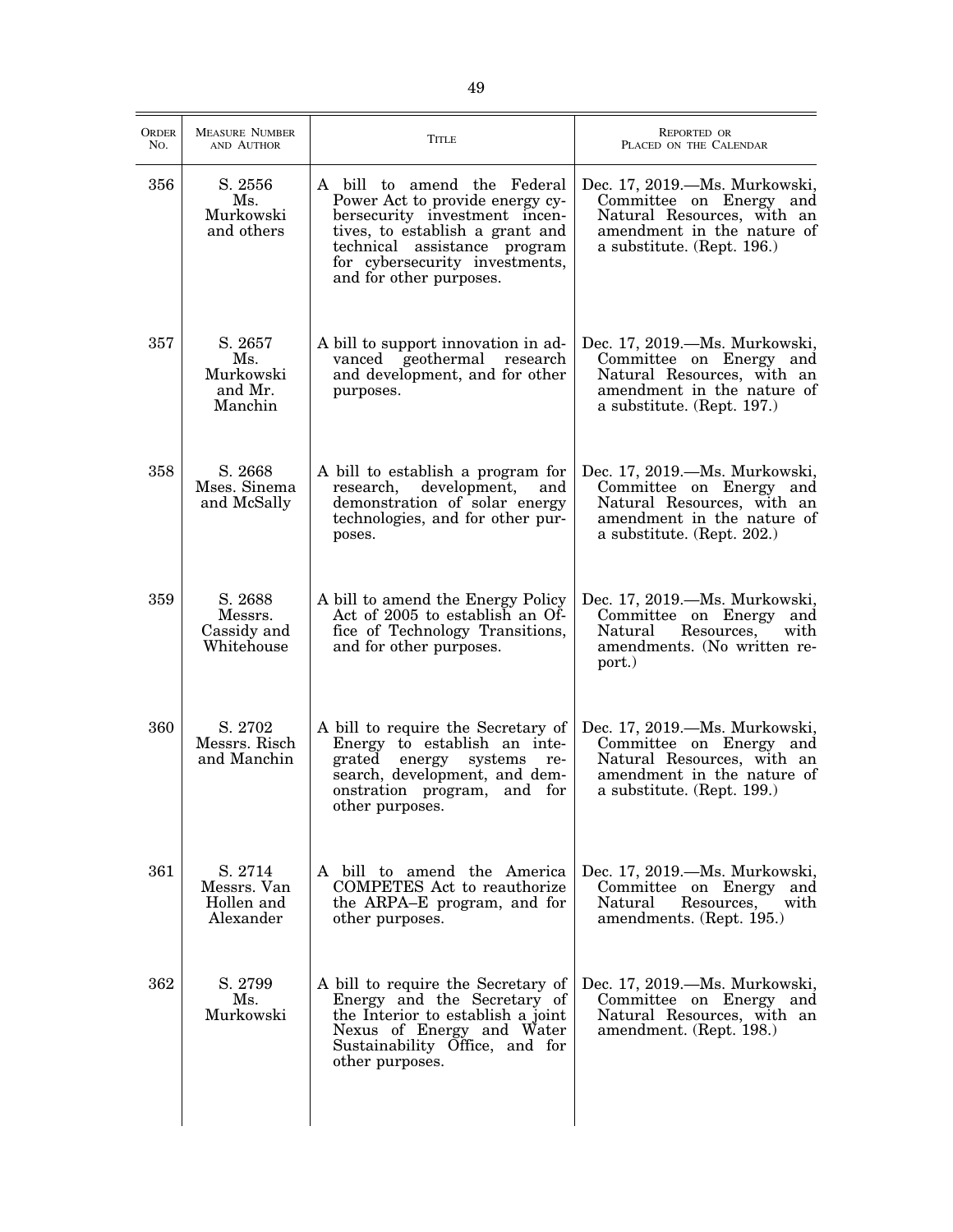| <b>ORDER</b><br>No. | <b>MEASURE NUMBER</b><br>AND AUTHOR         | <b>TITLE</b>                                                                                                                                                                                                                             | REPORTED OR<br>PLACED ON THE CALENDAR                                                                                                                                     |
|---------------------|---------------------------------------------|------------------------------------------------------------------------------------------------------------------------------------------------------------------------------------------------------------------------------------------|---------------------------------------------------------------------------------------------------------------------------------------------------------------------------|
| 364                 | S. 2977<br>Messrs.<br>Menendez and<br>Rubio | A bill to extend the termination<br>of sanctions with respect to<br>Venezuela under the Venezuela<br>Defense of Human Rights and<br>Civil Society Act of 2014.                                                                           | Dec. 17, 2019.—Mr. Risch,<br>Committee on Foreign Rela-<br>tions, without amendment.<br>(No written report.)                                                              |
| 367                 | S. Res. 297<br>Mr. Menendez<br>and others   | Resolution commending the Inter-<br>American Foundation (IAF) on<br>the occasion of its 50th anniver-<br>sary for its significant accom-<br>plishments and contributions to<br>the economic and social devel-<br>opment of the Americas. | 17, 2019.—Mr. Risch,<br>Dec.<br>Committee on Foreign Rela-<br>tions, without amendment,<br>and with a preamble. (No<br>written report.)                                   |
| 372                 | S. 2997<br>Messrs. Reed<br>and Enzi         | A bill to revise and extend health<br>workforce programs under title<br>VII of the Public Health Service<br>Act.                                                                                                                         | Dec. 17, 2019.—Mr. Alexander,<br>Committee on Health, Edu-<br>cation, Labor, and Pensions,<br>with an amendment in the<br>nature of a substitute. (No<br>written report.) |
| 373                 | S. 553<br>Messrs. Young<br>and Markey       | A bill to direct the Secretary of<br>Commerce to establish a work-<br>ing group to recommend to<br>Congress<br>definition<br>οf<br>a<br>blockchain technology, and for<br>other purposes.                                                | Dec. 17, 2019.—Mr. Wicker,<br>Committee<br>on<br>Commerce,<br>Science, and Transportation,<br>amendments.<br>with<br>(Rept.)<br>177.                                      |
| 376                 | S. 2695<br>Mr. Roberts<br>and others        | A bill to authorize the Secretary<br>of Agriculture to provide for the<br>defense of United States agri-<br>culture and food through the<br>National Bio and Agro-Defense<br>Facility, and for other pur-<br>poses.                      | Dec. 17, 2019.-Mr. Roberts,<br>Committee on Agriculture,<br>Nutrition, and Forestry, with<br>amendments. (No written re-<br>port.)                                        |
| 378                 | S. 3051<br>Mr. Barrasso<br>and others       | A bill to improve protections for<br>wildlife, and for other purposes.                                                                                                                                                                   | Dec. 17, 2019.—Mr. Barrasso,<br>Committee on Environment<br>and Public Works, with an<br>amendment in the nature of<br>a substitute. (Rept. 239.)                         |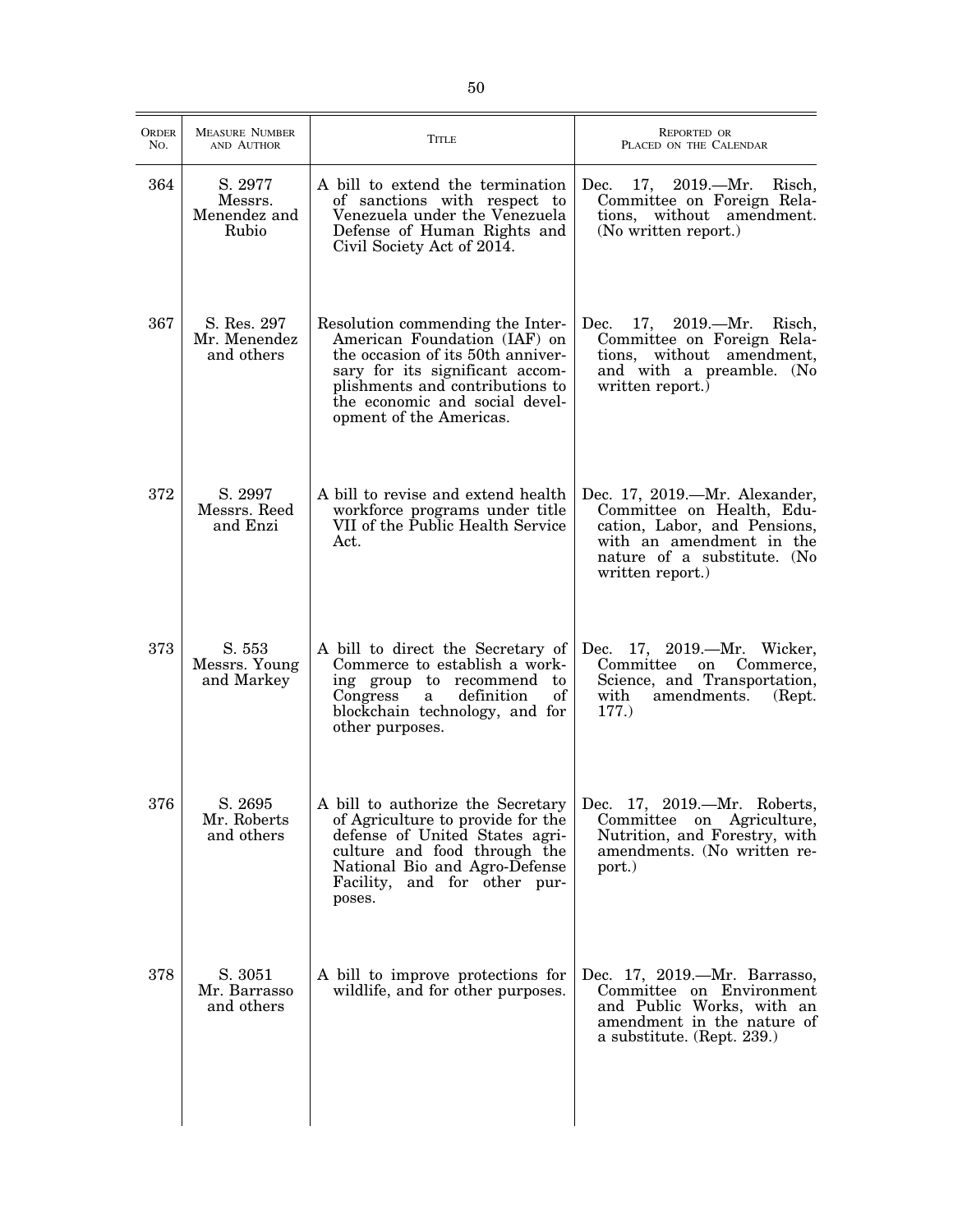| <b>ORDER</b><br>No. | <b>MEASURE NUMBER</b><br>AND AUTHOR          | <b>TITLE</b>                                                                                                                                                                                                                                                                                                                                                                                                                                                                                                                                  | <b>REPORTED OR</b><br>PLACED ON THE CALENDAR                                                                                                                                                                                  |
|---------------------|----------------------------------------------|-----------------------------------------------------------------------------------------------------------------------------------------------------------------------------------------------------------------------------------------------------------------------------------------------------------------------------------------------------------------------------------------------------------------------------------------------------------------------------------------------------------------------------------------------|-------------------------------------------------------------------------------------------------------------------------------------------------------------------------------------------------------------------------------|
| 380                 | S. 774<br>Mrs. Feinstein<br>and Ms. Harris   | A bill to adjust the boundary of<br>the Santa Monica Mountains<br>National Recreation Area to in-<br>clude the Rim of the Valley<br>Corridor, and for other pur-<br>poses.                                                                                                                                                                                                                                                                                                                                                                    | Dec. 18, 2019.—Ms. Murkowski,<br>Committee on Energy and<br>Resources,<br>with<br>Natural<br>amendments. (No written re-<br>port.)                                                                                            |
| 381                 | S. 641<br>Mr. Gardner                        | A bill to update the map of, and<br>modify the maximum acreage<br>available for inclusion in, the<br>Yucca House National Monu-<br>ment.                                                                                                                                                                                                                                                                                                                                                                                                      | Dec. 18, 2019.—Ms. Murkowski,<br>Committee on Energy and<br>Natural Resources, with an<br>amendment in the nature of<br>a substitute, and an amend-<br>ment to the title. (No written<br>report.) (See also Order No.<br>432. |
| 382                 | S. 1262<br>Messrs. Wyden<br>and Merkley      | A bill to designate certain land<br>administered by the Bureau of<br>Land Management and the<br>Forest Service in the State of<br>Oregon as wilderness and na-<br>tional recreation areas, to with-<br>draw certain land located in<br>Curry County and Josephine<br>County, Oregon, from all forms<br>of entry, appropriation, or dis-<br>posal under the public land<br>laws, location, entry, and pat-<br>ent under the mining laws, and<br>operation under the mineral<br>leasing and geothermal leasing<br>laws, and for other purposes. | Dec. 18, 2019.—Ms. Murkowski,<br>Committee on Energy and<br>Natural<br>Resources,<br>with<br>amendments. (No written re-<br>port.)                                                                                            |
| 383                 | S. 1890<br>Ms. Cortez<br>Masto and<br>others | A bill to provide for grants for<br>energy efficiency improvements<br>and renewable energy improve-<br>ments at public school facilities.                                                                                                                                                                                                                                                                                                                                                                                                     | Dec. 18, 2019.—Ms. Murkowski,<br>Committee on Energy and<br>Natural Resources, without<br>amendment. (No written re-<br>port.)                                                                                                |
| 384                 | S. 2108<br>Mr. Daines<br>and others          | A bill to amend section 6903 of<br>title 31, United States Code, to<br>provide for additional popu-<br>lation tiers, and other purposes.                                                                                                                                                                                                                                                                                                                                                                                                      | Dec. 18, 2019.—Ms. Murkowski,<br>Committee on Energy and<br>Natural Resources, without<br>amendment. (No written re-<br>port.)                                                                                                |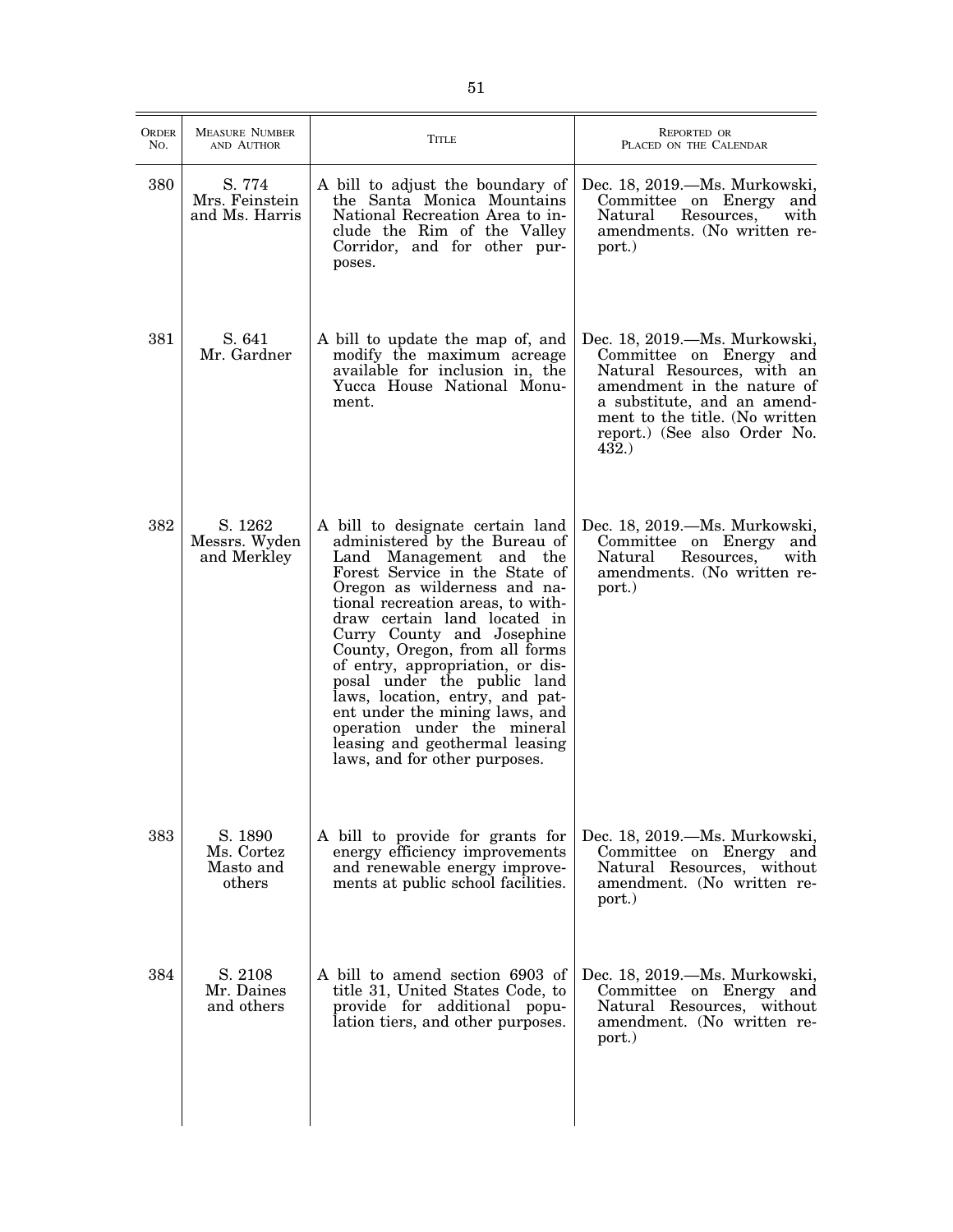| ORDER<br>No. | <b>MEASURE NUMBER</b><br>AND AUTHOR   | <b>TITLE</b>                                                                                                                                                                                                                                                                                                          | <b>REPORTED OR</b><br>PLACED ON THE CALENDAR                                                                                                                            |
|--------------|---------------------------------------|-----------------------------------------------------------------------------------------------------------------------------------------------------------------------------------------------------------------------------------------------------------------------------------------------------------------------|-------------------------------------------------------------------------------------------------------------------------------------------------------------------------|
| 385          | S. 2393<br>Mr. Heinrich<br>and others | A bill to promote a 21st century<br>energy workforce, and for other<br>purposes.                                                                                                                                                                                                                                      | Dec. 18, 2019.—Ms. Murkowski,<br>Committee on Energy and<br>Natural Resources, with an<br>amendment in the nature of<br>a substitute. (Rept. 208.)                      |
| 386          | S. 2399<br>Ms.<br>Murkowski           | A bill to amend the Energy Policy<br>Act of 2005 to improve State<br>loan eligibility for projects for<br>innovative technologies.                                                                                                                                                                                    | Dec. 18, 2019.—Ms. Murkowski,<br>Committee on Energy and<br>Resources,<br>Natural<br>with<br>amendments. (No written re-<br>port.)                                      |
| 387          | S. 2660<br>Mses. Smith<br>and Collins | A bill to establish a grant pro-<br>gram for wind energy research,<br>development, and demonstra-<br>tion, and for other purposes.                                                                                                                                                                                    | Dec. 18, 2019.—Ms. Murkowski,<br>Committee on Energy<br>and<br>Resources,<br>Natural<br>with<br>amendments, and an amend-<br>ment to the title. (No written<br>report.) |
| 388          | S. 2365<br>Mr. Udall and<br>others    | A bill to amend the Indian Health<br>Care Improvement Act to au-<br>thorize urban Indian organiza-<br>tions to enter into arrange-<br>ments for the sharing of med-<br>ical services and facilities, and<br>for other purposes.                                                                                       | Dec. 18, 2019.—Mr. Hoeven,<br>Committee on Indian Affairs,<br>without amendment. (Rept.<br>180.                                                                         |
| 389          | S. 482<br>Mr. Graham<br>and others    | A bill to strengthen the North At-<br>lantic Treaty Organization, to<br>combat international<br>cybercrime, and to impose addi-<br>tional sanctions with respect to<br>the Russian Federation, and for<br>other purposes.                                                                                             | 18, 2019. - Mr.<br>Dec.<br>Risch,<br>Committee on Foreign Rela-<br>tions, with an amendment in<br>the nature of a substitute.<br>(No written report.)                   |
| 390          | H.R. 397                              | An act to amend the Internal<br>Revenue Code of 1986 to create<br>a Pension Rehabilitation Trust<br>Fund, to establish a Pension<br>Administration<br>Rehabilitation<br>within the Department of the<br>Treasury to make loans to mul-<br>$\bold{defined}$<br>tiemployer<br>benefit<br>plans, and for other purposes. | Dec. $19, 2019$ .—Read the sec-<br>ond time and placed on the<br>calendar.                                                                                              |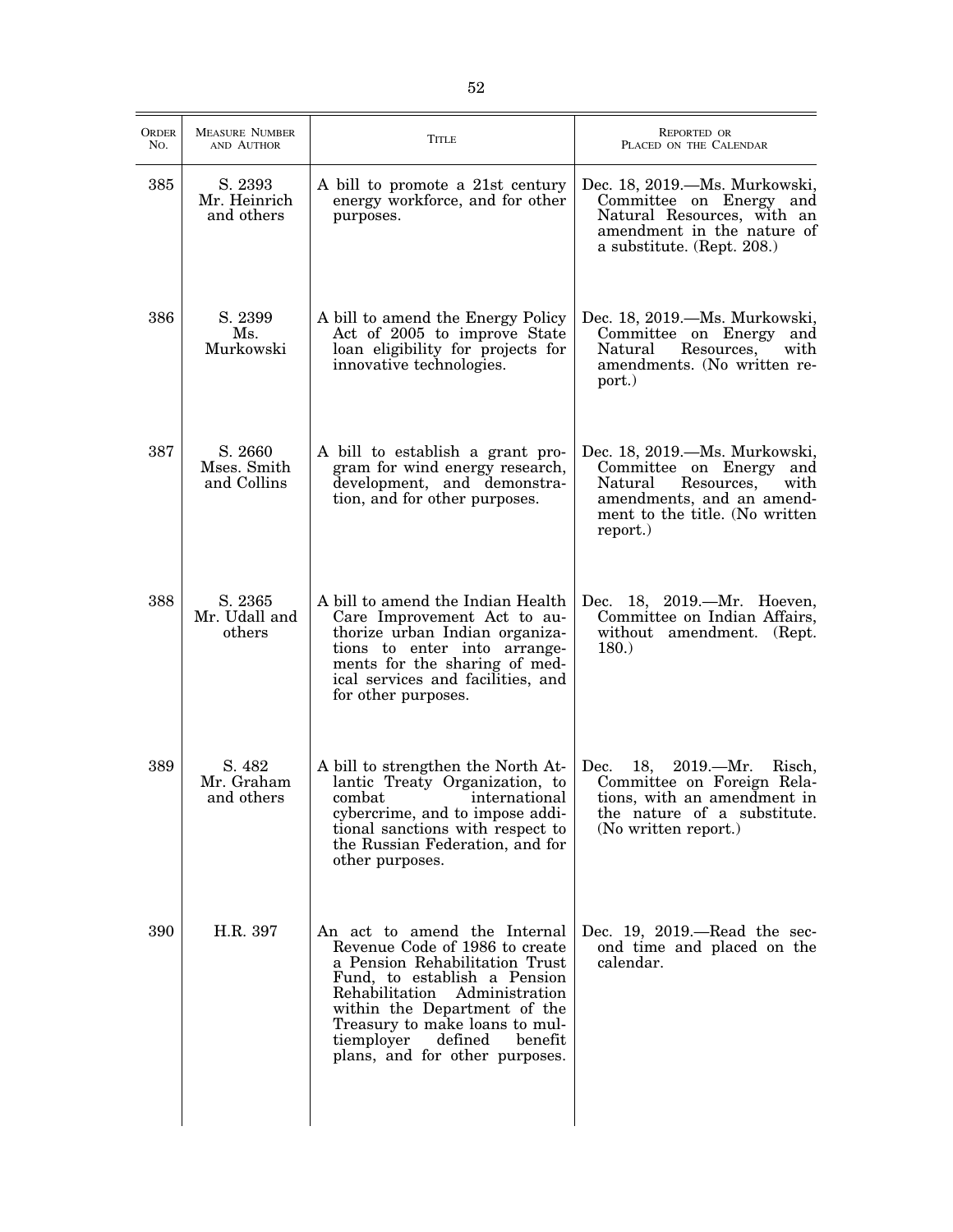| <b>ORDER</b><br>No. | <b>MEASURE NUMBER</b><br>AND AUTHOR   | <b>TITLE</b>                                                                                                                                                                                                                                                       | <b>REPORTED OR</b><br>PLACED ON THE CALENDAR                                                                                                               |
|---------------------|---------------------------------------|--------------------------------------------------------------------------------------------------------------------------------------------------------------------------------------------------------------------------------------------------------------------|------------------------------------------------------------------------------------------------------------------------------------------------------------|
| 391                 | H.R. 1759                             | An act to amend title III of the<br>Social Security Act to extend<br>reemployment services and eli-<br>gibility assessments to<br>all<br>claimants for unemployment<br>benefits, and for other pur-<br>poses.                                                      | Dec. 19, $2019$ .—Read the sec-<br>ond time and placed on the<br>calendar.                                                                                 |
| 392                 | H.R. 4018                             | An act to provide that the<br>amount of time that an elderly<br>offender must<br>before<br>serve<br>being eligible for placement in<br>home detention is to be reduced<br>by the amount of good time<br>credits earned by the prisoner,<br>and for other purposes. | Dec. $19, 2019$ .—Read the sec-<br>ond time and placed on the<br>calendar.                                                                                 |
| 394                 | S. 496<br>Mr. Sullivan<br>and others  | A bill to preserve United States<br>fishing heritage through a na-<br>tional program dedicated to<br>training and assisting the next<br>generation of commercial fish-<br>ermen, and for other purposes.                                                           | Dec. 19, 2019.-Mr. Wicker,<br>Committee on<br>Commerce,<br>Science, and Transportation,<br>without amendment. (Rept.<br>183.)                              |
| 396                 | S. 2166<br>Mr. Wicker<br>and others   | A bill to designate Regional<br>Ocean Partnerships of the Na-<br>tional Oceanic and Atmospheric<br>Administration, and for other<br>purposes.                                                                                                                      | Dec. 19, 2019.-Mr. Wicker,<br>Committee on Commerce,<br>Science, and Transportation,<br>with an amendment in the<br>nature of a substitute. (Rept.<br>185. |
| 398                 | S. 3148<br>Mr. Johnson<br>and others  | A bill to amend the Controlled<br>Substances Act to list fentanyl-<br>related substances as schedule<br>I controlled substances.                                                                                                                                   | Jan. 3, 2020.—Read the second<br>time and placed on the cal-<br>endar.                                                                                     |
| 399                 | S. 51<br>Messrs. Tester<br>and Daines | A bill to extend the Federal rec-<br>ognition to the Little Shell<br>Tribe of Chippewa Indians of<br>Montana, and for other pur-<br>poses.                                                                                                                         | Jan.<br>6, 2020.—Mr. Hoeven,<br>Committee on Indian Affairs,<br>without amendment. (Rept.<br>190.                                                          |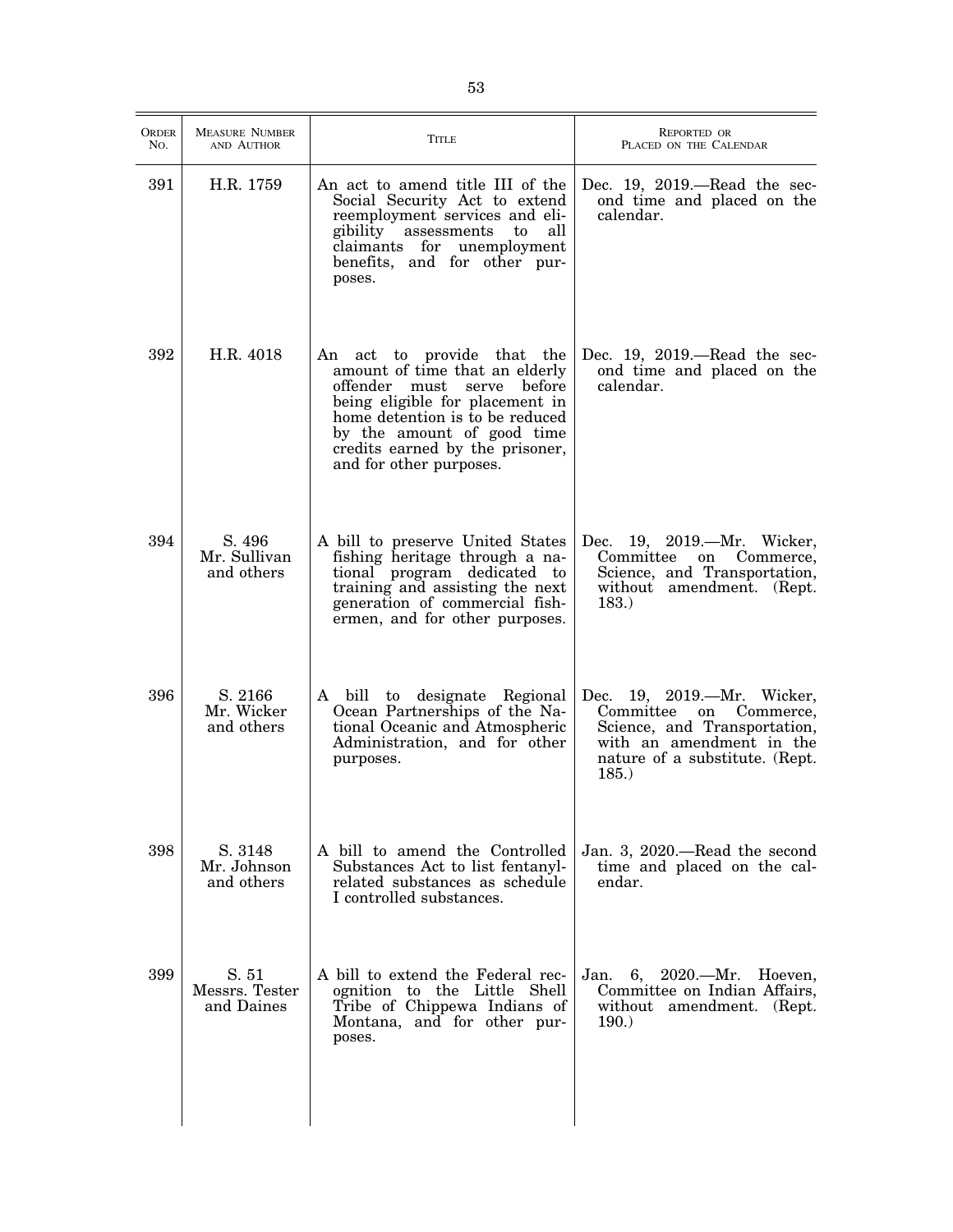| <b>ORDER</b><br>No. | <b>MEASURE NUMBER</b><br>AND AUTHOR  | Title                                                                                                                                                                                                                                                                                                                                                                                               | <b>REPORTED OR</b><br>PLACED ON THE CALENDAR                                                                                            |
|---------------------|--------------------------------------|-----------------------------------------------------------------------------------------------------------------------------------------------------------------------------------------------------------------------------------------------------------------------------------------------------------------------------------------------------------------------------------------------------|-----------------------------------------------------------------------------------------------------------------------------------------|
| 400                 | H.R. 317                             | An act to reaffirm the action of<br>the Secretary of the Interior to<br>take land into trust for the ben-<br>efit of the Santa Ynez Band of<br>Chumash Mission Indians, and<br>for other purposes.                                                                                                                                                                                                  | Jan. 6, 2020.—Mr. Hoeven,<br>Committee on Indian Affairs,<br>with an amendment in the<br>nature of a substitute. (Rept.<br>191.)        |
| 401                 | S. 2749<br>Mr. Peters and<br>others  | A bill to provide requirements for<br>the .gov domain, and for other<br>purposes.                                                                                                                                                                                                                                                                                                                   | Jan. 6, 2020.—Mr. Johnson,<br>Committee on Homeland Se-<br>curity and Governmental Af-<br>fairs,<br>with<br>amendments.<br>(Rept. 192.) |
| 402                 | S. 2779<br>Mr. Johnson<br>and others | A bill to establish the Federal<br>Clearinghouse on School Safety<br>Best Practices, and for other<br>purposes.                                                                                                                                                                                                                                                                                     | Jan. 6, 2020.—Mr. Johnson,<br>Committee on Homeland Se-<br>curity and Governmental Af-<br>fairs,<br>with<br>amendments.<br>(Rept. 193.) |
| 403                 | H.R. 2881                            | An act to require the President<br>to develop a strategy to ensure<br>the security of next generation<br>mobile telecommunications sys-<br>tems and infrastructure in the<br>United States and to assist al-<br>lies and strategic partners in<br>maximizing the security of next<br>generation mobile telecommuni-<br>cations systems, infrastructure,<br>and software, and for other<br>purposes. | Jan. 9, 2020.—Placed on the<br>calendar. (See also Order No.<br>$395.$ )                                                                |
| 404                 | S. 1601<br>Mr. Wicker<br>and others  | A bill to direct the Secretary of<br>Transportation to issue a rule<br>requiring all new passenger<br>motor vehicles to be equipped<br>with a child safety alert sys-<br>tem, and for other purposes.                                                                                                                                                                                               | Jan. 13, 2020.—Mr. Wicker,<br>Committee<br>on<br>Commerce,<br>Science, and Transportation,<br>without amendment. (Rept.<br>204.         |
| 405                 | S. 3193<br>Mr. Portman<br>and others | A bill to amend the Controlled<br>Substances Act to list fentanyl-<br>related substances as schedule<br>I controlled substances, and for<br>other purposes.                                                                                                                                                                                                                                         | Jan. 15, 2020.—Mr. Portman,<br>Read the second time and<br>placed on the calendar.                                                      |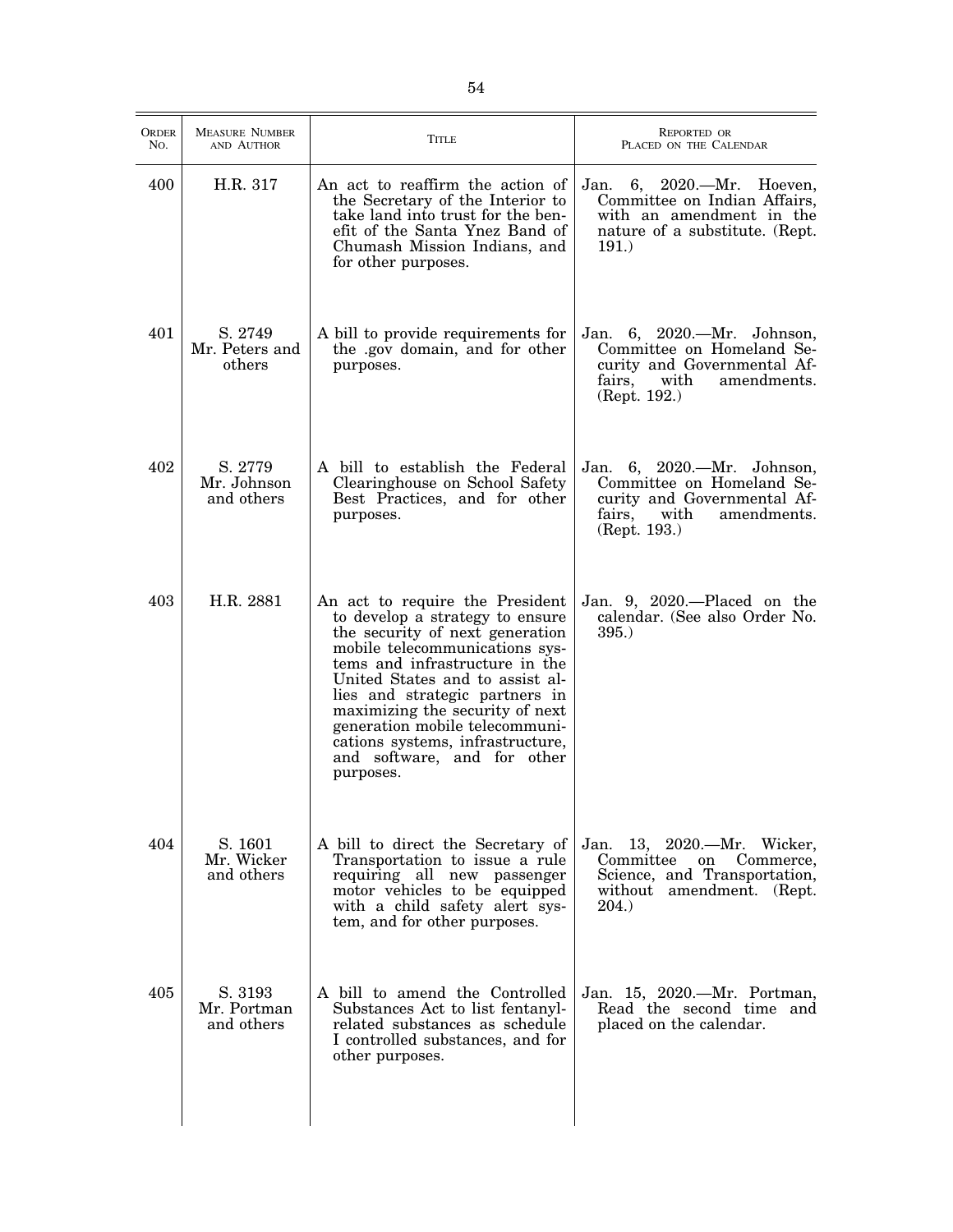| <b>ORDER</b><br>No. | <b>MEASURE NUMBER</b><br>AND AUTHOR        | <b>TITLE</b>                                                                                                                                                                                                                                                                                                                                       | <b>REPORTED OR</b><br>PLACED ON THE CALENDAR                                                                                                                                   |
|---------------------|--------------------------------------------|----------------------------------------------------------------------------------------------------------------------------------------------------------------------------------------------------------------------------------------------------------------------------------------------------------------------------------------------------|--------------------------------------------------------------------------------------------------------------------------------------------------------------------------------|
| 408                 | S. 2971<br>Messrs.<br>Isakson and<br>Jones | A bill to amend and reauthorize<br>the Child Abuse Prevention<br>and Treatment Act, and for<br>other purposes.                                                                                                                                                                                                                                     | Jan. 15, 2020.—Mr. Alexander,<br>Committee on Health, Edu-<br>cation, Labor, and Pensions,<br>with an amendment in the<br>nature of a substitute. (No<br>written report.)      |
| 409                 | S. 2353<br>Mr. Peters and<br>others        | A bill to direct the Administrator<br>of the Federal Emergency Man-<br>agement Agency to develop<br>guidance for firefighters and<br>other emergency response per-<br>sonnel on best practices to pro-<br>tect them from exposure to<br>PFAS and to limit and prevent<br>the release of PFAS into the<br>environment, and for other pur-<br>poses. | Feb. 3, 2020.—Mr. Johnson,<br>Committee on Homeland Se-<br>curity and Governmental Af-<br>fairs, without<br>amendment.<br>(Rept. 211.)                                         |
| 410                 | S. 2750<br>Ms. McSally<br>and others       | A bill to amend the Homeland Se-<br>curity Act of 2002 to authorize<br>Operation<br>Stonegarden<br>the<br>grant program, and for other<br>purposes.                                                                                                                                                                                                | 4, 2020. Mr. Johnson,<br>Feb.<br>Committee on Homeland Se-<br>curity and Governmental Af-<br>fairs, with an amendment in<br>the nature of a substitute.<br>(Rept. 212.)        |
| 411                 | H.R. 495                                   | An act to amend the Homeland<br>Security Act of 2002 to require<br>an annual report on the Office<br>for State and Local Law En-<br>forcement.                                                                                                                                                                                                     | Feb. 4, 2020.—Mr. Johnson,<br>Committee on Homeland Se-<br>curity and Governmental Af-<br>fairs,<br>with<br>amendments.<br>(Rept. 213.)                                        |
| 412                 | S. 450<br>Messrs.<br>Gardner and<br>Peters | A bill to require the Secretary of<br>Veterans Affairs to carry out a<br>pilot program to expedite the<br>onboarding process for new<br>medical providers of the De-<br>partment of Veterans Affairs,<br>to reduce the duration of the<br>hiring process for such medical<br>providers, and for other pur-<br>poses.                               | Feb. 5, 2020.—Mr. Moran, Com-<br>mittee on Veterans' Affairs,<br>with an amendment in the<br>nature of a substitute, and an<br>amendment to the title. (No<br>written report.) |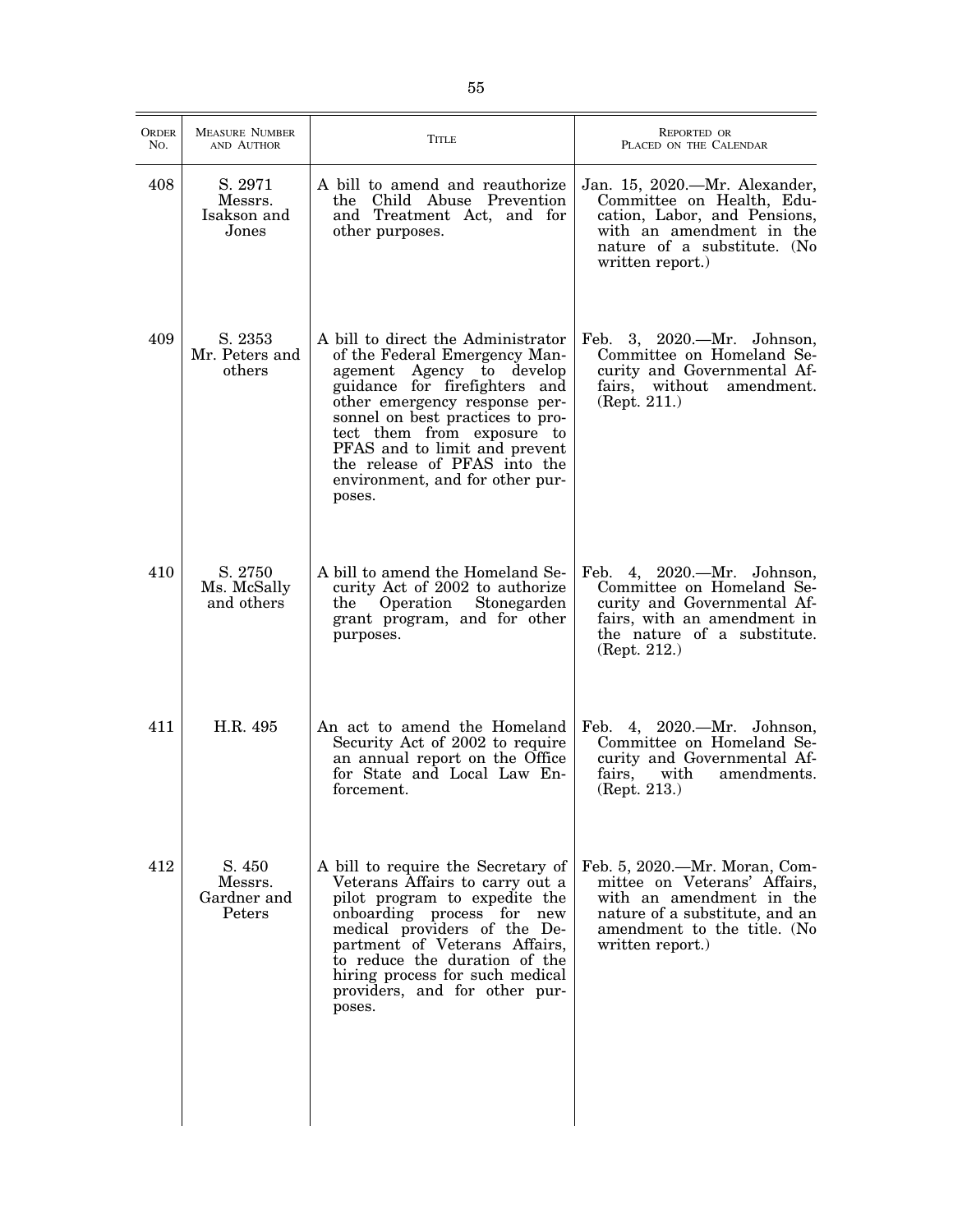| ORDER<br>No. | <b>MEASURE NUMBER</b><br>AND AUTHOR              | <b>TITLE</b>                                                                                                                                                                                                                                                                                                     | REPORTED OR<br>PLACED ON THE CALENDAR                                                                                                         |
|--------------|--------------------------------------------------|------------------------------------------------------------------------------------------------------------------------------------------------------------------------------------------------------------------------------------------------------------------------------------------------------------------|-----------------------------------------------------------------------------------------------------------------------------------------------|
| 415          | S. 3182<br>Messrs.<br>Sullivan and<br>Blumenthal | A bill to direct the Secretary of<br>Veterans Affairs to carry out<br>the Women's Health Transition<br>Training pilot program through<br>at least fiscal year 2020, and<br>for other purposes.                                                                                                                   | Feb. 5, 2020.—Mr. Moran, Com-<br>mittee on Veterans' Affairs,<br>with an amendment, and an<br>amendment to the title. (No<br>written report.) |
| 416          | H.R. 5687                                        | An act making emergency supple-<br>mental appropriations for the<br>fiscal year ending September<br>30, 2020, and for other pur-<br>poses.                                                                                                                                                                       | Feb. 11, $2020$ .—Read the sec-<br>ond time and placed on the<br>calendar.                                                                    |
| 418          | S. 512<br>Ms. Klobuchar<br>and others            | A bill to establish an advisory of-<br>fice within the Bureau of Con-<br>sumer Protection of the Federal<br>Trade Commission to prevent<br>fraud targeting seniors, and for<br>other purposes.                                                                                                                   | Feb. 11, 2020.—Mr. Wicker,<br>Committee<br>Commerce,<br>on<br>Science, and Transportation,<br>without amendment. (Rept.<br>215.               |
| 420          | S. 3275<br>Mr. Graham<br>and others              | A bill to amend title 18, United<br>States Code, to protect pain-ca-<br>pable unborn children, and for<br>other purposes.                                                                                                                                                                                        | Feb. $12$ , $2020$ .—Read the sec-<br>ond time and placed on the<br>calendar.                                                                 |
| 424          | S. 2594<br>Messrs.<br>Sullivan and<br>Peters     | A bill to amend title 5, United<br>States Code, to modify certain<br>requirements with respect to<br>service and retirement for the<br>purposes of veterans'<br>pref-<br>erence for Federal hiring.                                                                                                              | Feb.<br>13, $2020$ . - Mr.<br>Moran,<br>Committee on Veterans' Af-<br>fairs, with amendments. (No<br>written report.)                         |
| 425          | S. 3110<br>Mr. Tillis                            | A bill to direct the Comptroller<br>General of the United States to<br>conduct a study on disability<br>and pension benefits provided<br>to members of the National<br>Guard and members of reserve<br>components of the<br>Armed<br>Forces by the Department of<br>Veterans Affairs, and for other<br>purposes. | 13, 2020.—Mr. Moran,<br>Feb.<br>Committee on Veterans' Af-<br>fairs, without amendment.<br>(No written report.)                               |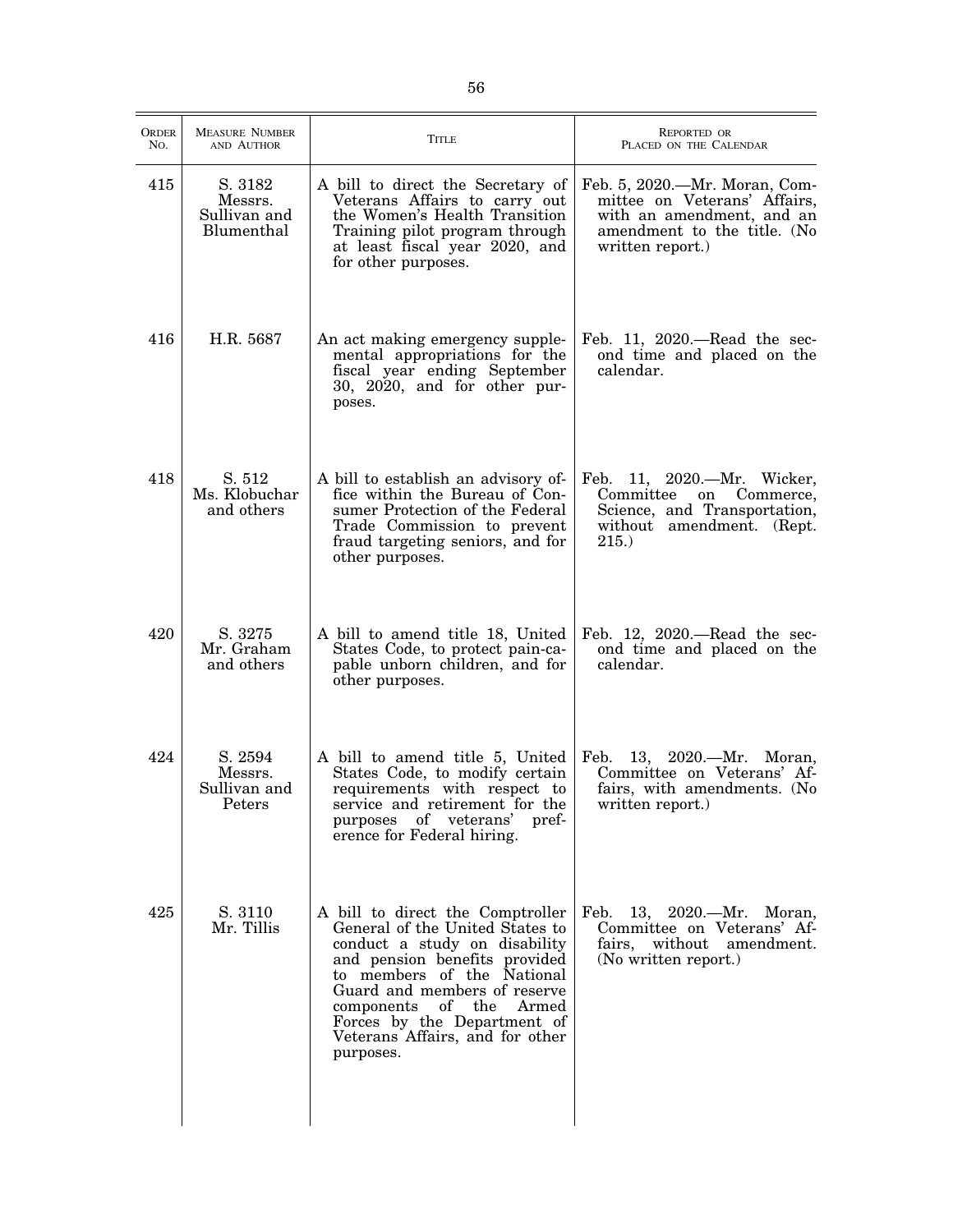| <b>ORDER</b><br>No. | <b>MEASURE NUMBER</b><br>AND AUTHOR  | Title                                                                                                                                                                                                                                                                                                                                                                                                                                   | <b>REPORTED OR</b><br>PLACED ON THE CALENDAR                                                                                                                              |
|---------------------|--------------------------------------|-----------------------------------------------------------------------------------------------------------------------------------------------------------------------------------------------------------------------------------------------------------------------------------------------------------------------------------------------------------------------------------------------------------------------------------------|---------------------------------------------------------------------------------------------------------------------------------------------------------------------------|
| 426                 | S. 910<br>Mr. Wicker<br>and others   | A bill to reauthorize and amend<br>the National Sea Grant College<br>Program Act, and for other pur-<br>poses.                                                                                                                                                                                                                                                                                                                          | Feb. 13, 2020.—Mr. Wicker,<br>Committee<br>Commerce,<br>on<br>Science, and Transportation,<br>with an amendment in the<br>nature of a substitute. (Rept.<br><b>216.</b> ) |
| 428                 | S. 500<br>Mr. Portman<br>and others  | A bill to amend title 54, United<br>States Code, to establish, fund,<br>and provide for the use of<br>amounts in a National Park<br>Service<br>Legacy<br>Restoration<br>Fund to address the mainte-<br>nance backlog of the National<br>Park Service, and for other pur-<br>poses.                                                                                                                                                      | Feb. 25, 2020.—Ms. Murkowski,<br>Committee on Energy and<br>Natural Resources, with an<br>amendment in the nature of<br>a substitute. (No written re-<br>port.)           |
| 429                 | S. 1081<br>Mr. Manchin<br>and others | A bill to amend title 54, United<br>States Code, to provide perma-<br>nent, dedicated funding for the<br>Land and Water Conservation<br>Fund, and for other purposes.                                                                                                                                                                                                                                                                   | Feb. 25, 2020.—Ms. Murkowski,<br>Committee on Energy<br>and<br>with<br>Natural<br>Resources,<br>amendments. (No written re-<br>port.)                                     |
| 430                 | S. 2418<br>Mr. Cassidy<br>and others | A bill to amend the Gulf of Mex-<br>ico Energy Security Act of 2006<br>to modify a definition and the<br>disposition and authorized uses<br>of qualified outer Continental<br>Shelf revenues under that Act<br>and to exempt State and county<br>payments under that Act from<br>sequestration, to provide for<br>the distribution of certain outer<br>Continental Shelf revenues to<br>the State of Alaska, and for<br>other purposes. | Feb. 25, 2020. - Ms. Murkowski,<br>Committee on Energy<br>and<br>Natural<br>Resources,<br>with<br>amendments. (No written re-<br>port.)                                   |
| 431                 | S. 3339<br>Mr. Durbin<br>and others  | A bill to restore military prior-<br>ities, and for other purposes.                                                                                                                                                                                                                                                                                                                                                                     | Feb. $27, 2020$ . Read the sec-<br>ond time and placed on the<br>calendar.                                                                                                |
| 432                 | H.R. 1492                            | An act to update the map of, and<br>modify the maximum acreage<br>available for inclusion in, the<br>Yucca House National Monu-<br>ment.                                                                                                                                                                                                                                                                                                | Feb. $27, 2020$ . - Placed on the<br>calendar. (See also Order No.<br>381.                                                                                                |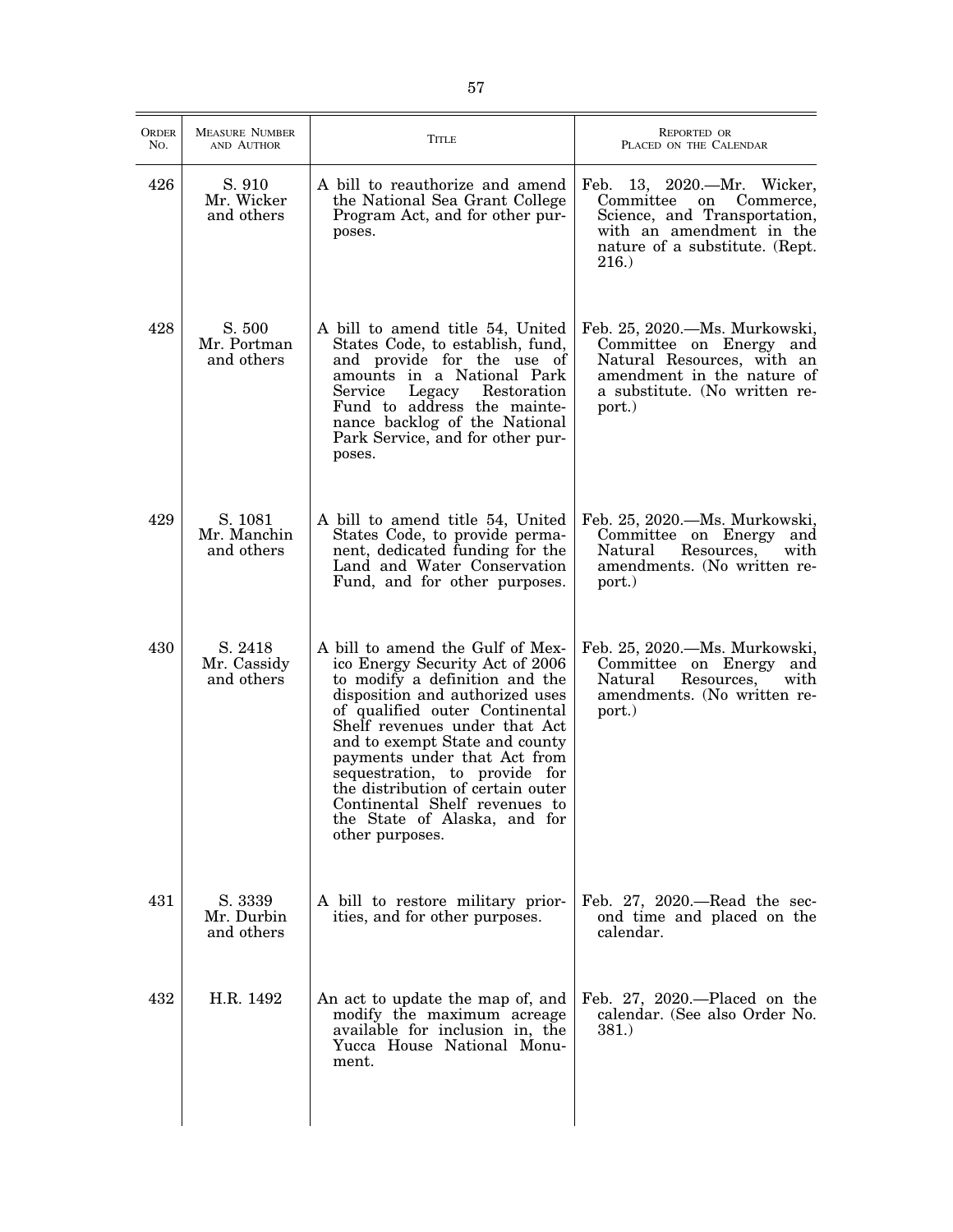| ORDER<br>No. | <b>MEASURE NUMBER</b><br>AND AUTHOR          | <b>TITLE</b>                                                                                                                                                                                                                                                                                                                                                                                                                                                         | REPORTED OR<br>PLACED ON THE CALENDAR                                                                                                                                |
|--------------|----------------------------------------------|----------------------------------------------------------------------------------------------------------------------------------------------------------------------------------------------------------------------------------------------------------------------------------------------------------------------------------------------------------------------------------------------------------------------------------------------------------------------|----------------------------------------------------------------------------------------------------------------------------------------------------------------------|
| 434          | S. 2964<br>Mr. Wicker<br>and Ms.<br>Cantwell | A bill to amend title 49, United<br>States Code, to extend the au-<br>thority of the Secretary of<br>Transportation to issue non-<br>premium aviation insurance.                                                                                                                                                                                                                                                                                                     | Feb. 27, 2020.—Mr. Wicker,<br>Committee<br>on<br>Commerce,<br>Science, and Transportation,<br>without amendment. (Rept.<br><b>219.</b>                               |
| 435          | S. 565<br>Ms. Ernst and<br>others            | A bill to require the Director of<br>the Office of Management and<br>Budget to submit to Congress<br>an annual report on projects<br>that are over budget and be-<br>hind schedule, and for other<br>purposes.                                                                                                                                                                                                                                                       | Mar. 2, 2020.—Mr. Johnson,<br>Committee on Homeland Se-<br>curity and Governmental Af-<br>fairs, with an amendment in<br>the nature of a substitute.<br>(Rept. 220.) |
| 436          | S. 2560<br>Messrs. Peters<br>and Portman     | A bill to amend the Federal<br>Funding<br>Accountability and<br>Transparency Act of 2006, to<br>require the budget justifica-<br>tions and appropriation re-<br>quests of agencies be made<br>publicly available.                                                                                                                                                                                                                                                    | Mar. 2, 2020. - Mr. Johnson,<br>Committee on Homeland Se-<br>curity and Governmental Af-<br>fairs, with an amendment.<br>(Rept. 221.)                                |
| 437          | H.R. 1589                                    | An act to amend the Homeland<br>Security Act of 2002 to estab-<br>lish chemical, biological, radio-<br>logical, and nuclear intelligence<br>and information sharing func-<br>tions of the Office of Intel-<br>ligence and Analysis of the De-<br>partment of Homeland Security<br>and to require dissemination of<br>information analyzed by the<br>Department to entities with re-<br>sponsibilities relating to home-<br>land security, and for other<br>purposes. | Mar. 2, 2020.—Mr. Johnson,<br>Committee on Homeland Se-<br>curity and Governmental Af-<br>fairs, with an amendment in<br>the nature of a substitute.<br>(Rept. 222.) |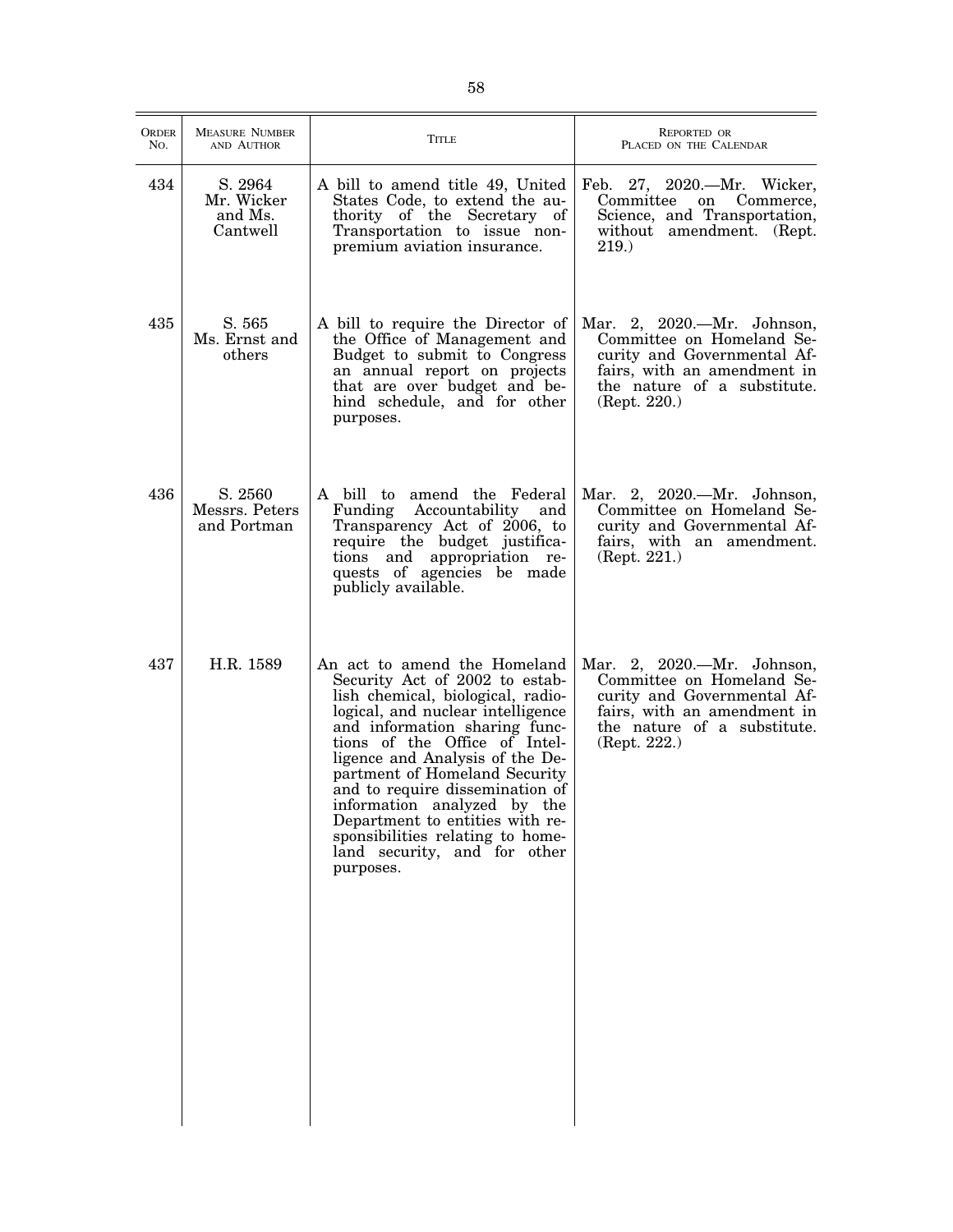| <b>ORDER</b><br>No. | <b>MEASURE NUMBER</b><br>AND AUTHOR          | TITLE                                                                                                                                                                                                                                                                                                                                                                                                                                                                                                                                        | <b>REPORTED OR</b><br>PLACED ON THE CALENDAR                                                                                                 |
|---------------------|----------------------------------------------|----------------------------------------------------------------------------------------------------------------------------------------------------------------------------------------------------------------------------------------------------------------------------------------------------------------------------------------------------------------------------------------------------------------------------------------------------------------------------------------------------------------------------------------------|----------------------------------------------------------------------------------------------------------------------------------------------|
| 438                 | S. 3422<br>Mr. Gardner<br>and others         | A bill to amend title 54, United<br>States Code, to establish, fund,<br>and provide for the use of<br>amounts in a National Parks<br>and Public Land Legacy Res-<br>toration Fund to address the<br>maintenance backlog of the Na-<br>tional Park Service, the United<br>States Fish and Wildlife Serv-<br>ice, the Bureau of Land Man-<br>agement, the Forest Service,<br>and the Bureau of Indian Edu-<br>cation, and to provide perma-<br>nent, dedicated funding for the<br>Land and Water Conservation<br>Fund, and for other purposes. | Mar. 10, 2020.—Read the sec-<br>ond time and placed on the<br>calendar.                                                                      |
| 441                 | S. 2847<br>Messrs. Reed<br>and<br>Whitehouse | A bill to designate the facility of<br>the United States Postal Serv-<br>ice located at 42 Main Street<br>in Slatersville, Rhode Island, as<br>the "Specialist Matthew R.<br>Turcotte Post Office".                                                                                                                                                                                                                                                                                                                                          | Mar. 12, 2020.—Mr. Johnson,<br>Committee on Homeland Se-<br>curity and Governmental Af-<br>fairs, without amendment.<br>(No written report.) |
| 442                 | S. 2945<br>Messrs. Young<br>and Braun        | A bill to designate the facility of<br>the United States Postal Serv-<br>ice located at 171 South Maple<br>Street in Dana, Indiana, as the<br>Ernest "Ernie" T. Pyle Post Of-<br>fice.                                                                                                                                                                                                                                                                                                                                                       | Mar. 12, 2020.—Mr. Johnson,<br>Committee on Homeland Se-<br>curity and Governmental Af-<br>fairs, without amendment.<br>(No written report.) |
| 443                 | S. 3257<br>Mr. Johnson<br>and Ms.<br>Baldwin | A bill to designate the facility of<br>the United States Postal Serv-<br>ice located at 311 West Wis-<br>consin Avenue in Tomahawk,<br>Wisconsin, as the "Einar 'Sarge'<br>H. Ingman, Jr. Post Office<br>Building".                                                                                                                                                                                                                                                                                                                          | Mar. 12, 2020.—Mr. Johnson,<br>Committee on Homeland Se-<br>curity and Governmental Af-<br>fairs, without amendment.<br>(No written report.) |
| 444                 | S. 3365<br>Messrs.<br>Cassidy and<br>Kennedy | A bill to designate the facility of<br>the United States Postal Serv-<br>ice located at 100 Crosby Street<br>in Mansfield, Louisiana, as the<br>"Dr. C.O. Simpkins, Sr., Post<br>Office".                                                                                                                                                                                                                                                                                                                                                    | Mar. 12, 2020.—Mr. Johnson,<br>Committee on Homeland Se-<br>curity and Governmental Af-<br>fairs, without amendment.<br>(No written report.) |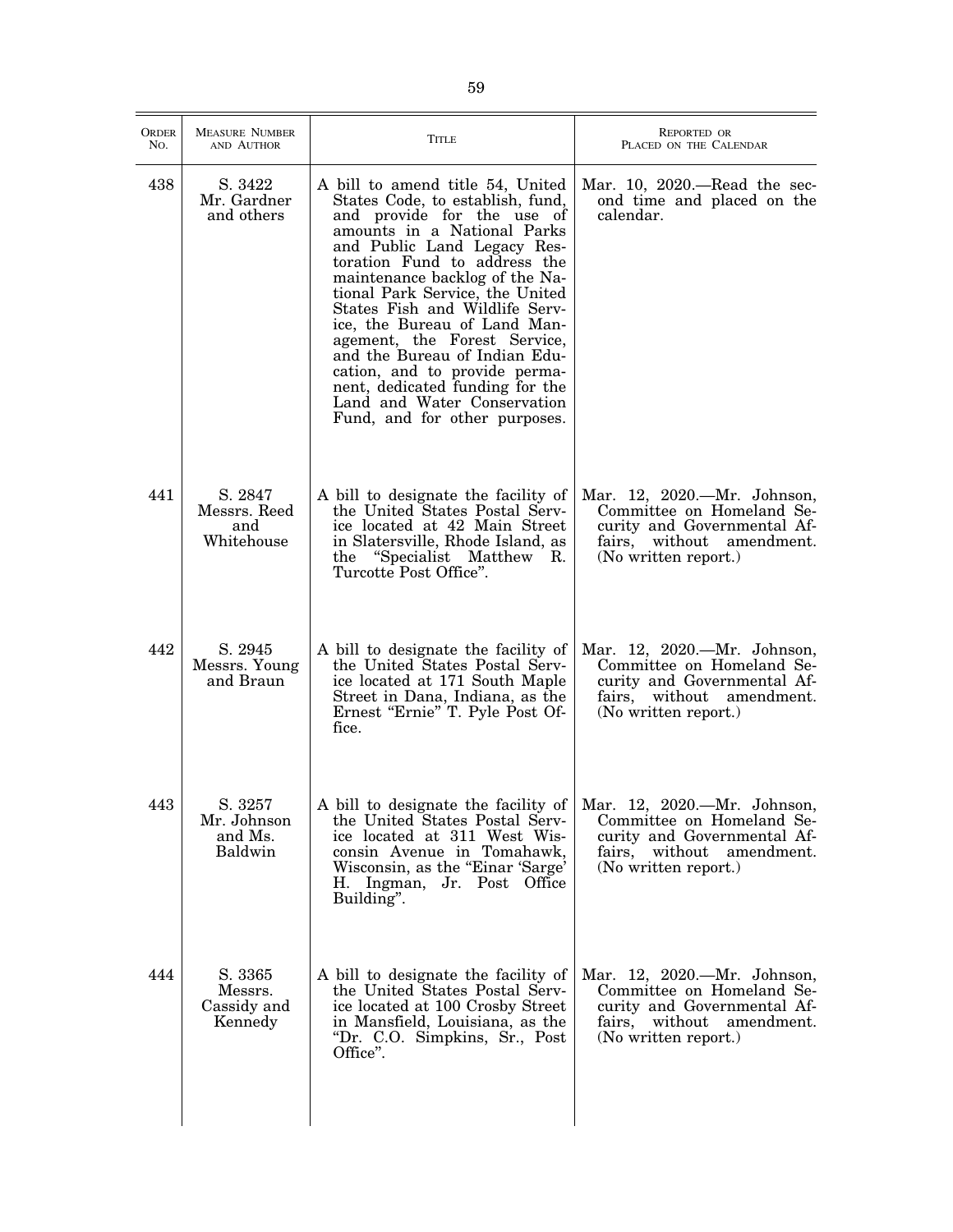| <b>ORDER</b><br>No. | <b>MEASURE NUMBER</b><br>AND AUTHOR | <b>TITLE</b>                                                                                                                                                                                                        | <b>REPORTED OR</b><br>PLACED ON THE CALENDAR                                                                                                 |
|---------------------|-------------------------------------|---------------------------------------------------------------------------------------------------------------------------------------------------------------------------------------------------------------------|----------------------------------------------------------------------------------------------------------------------------------------------|
| 445                 | H.R. 1833                           | An act to designate the facility<br>of the United States Postal<br>Service located at 35 Tulip Ave-<br>nue in Floral Park, New York,<br>as the "Lieutenant Michael R.<br>Davidson Post Office Building".            | Mar. 12, 2020.—Mr. Johnson,<br>Committee on Homeland Se-<br>curity and Governmental Af-<br>fairs, without amendment.<br>(No written report.) |
| 446                 | H.R. 3207                           | An act to designate the facility<br>of the United States Postal<br>Service located at 114 Mill<br>Street in Hookstown, Pennsyl-<br>vania, as the "Staff Sergeant<br>Dylan Elchin Post Office Build-<br>ing".        | Mar. 12, 2020.-Mr. Johnson,<br>Committee on Homeland Se-<br>curity and Governmental Af-<br>fairs, without amendment.<br>(No written report.) |
| 447                 | H.R. 3317                           | An act to permit the Scipio A.<br>Jones Post Office in Little<br>Rock, Arkansas, to accept and<br>display a portrait of Scipio A.<br>Jones, and for other purposes.                                                 | Mar. 12, 2020.—Mr. Johnson,<br>Committee on Homeland Se-<br>curity and Governmental Af-<br>fairs, without amendment.<br>(No written report.) |
| 448                 | H.R. 3329                           | An act to designate the facility<br>of the United States Postal<br>Service located at 5186 Benito<br>Street in Montclair, California,<br>as the "Paul Eaton Post Office<br>Building".                               | Mar. 12, 2020.—Mr. Johnson,<br>Committee on Homeland Se-<br>curity and Governmental Af-<br>fairs, without amendment.<br>(No written report.) |
| 449                 | H.R. 4794                           | An act to designate the facility<br>of the United States Postal<br>Service located at 8320 13th<br>Avenue in Brooklyn, New York,<br>as the "Mother Frances Xavier"<br>Cabrini Post Office Building".                | Mar. 12, 2020.-Mr. Johnson,<br>Committee on Homeland Se-<br>curity and Governmental Af-<br>fairs, without amendment.<br>(No written report.) |
| 450                 | H.R. 4981                           | An act to designate the facility<br>of the United States Postal<br>Service located at 2505 Derita<br>Avenue in Charlotte, North<br>Carolina, as the "Julius L.<br>Chambers Civil Rights Memo-<br>rial Post Office". | Mar. 12, 2020.—Mr. Johnson,<br>Committee on Homeland Se-<br>curity and Governmental Af-<br>fairs, without amendment.<br>(No written report.) |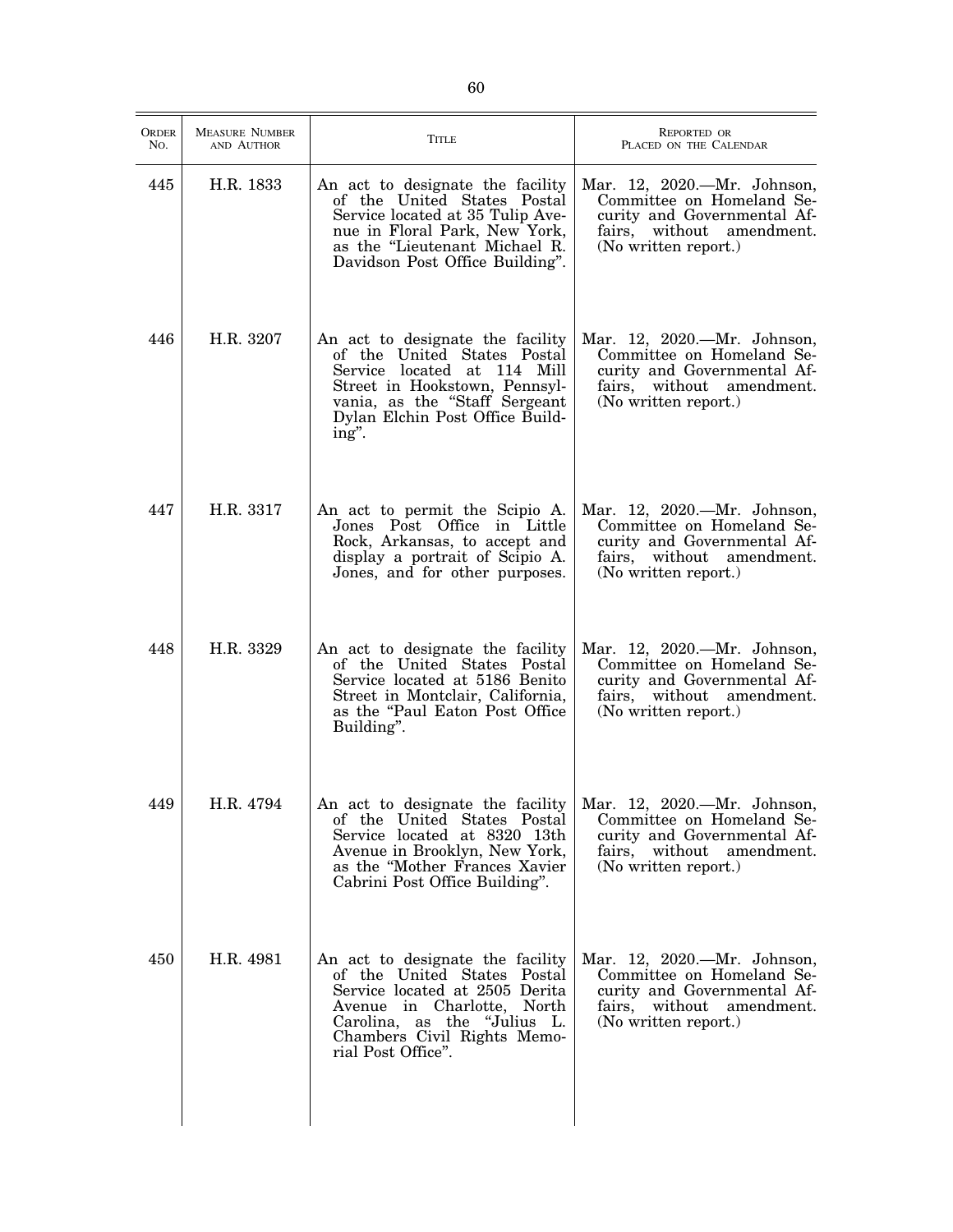| ORDER<br>No. | <b>MEASURE NUMBER</b><br>AND AUTHOR         | Title                                                                                                                                                                                                                                                                    | <b>REPORTED OR</b><br>PLACED ON THE CALENDAR                                                                                                                         |
|--------------|---------------------------------------------|--------------------------------------------------------------------------------------------------------------------------------------------------------------------------------------------------------------------------------------------------------------------------|----------------------------------------------------------------------------------------------------------------------------------------------------------------------|
| 451          | H.R. 5037                                   | An act to designate the facility<br>of the United States Postal<br>Service located at 3703 North<br>Street in Farmville,<br>Main<br>North Carolina, as the "Walter<br>B. Jones, Jr. Post Office".                                                                        | Mar. 12, 2020.—Mr. Johnson,<br>Committee on Homeland Se-<br>curity and Governmental Af-<br>fairs, without amendment.<br>(No written report.)                         |
| 452          | S. 3590<br>Mr. Barrasso<br>and others       | A bill to amend the Safe Drinking<br>Water Act to reauthorize cer-<br>tain provisions, and for other<br>purposes.                                                                                                                                                        | May 11, 2020.—Mr. Barrasso,<br>Committee on Environment<br>and Public Works, with an<br>amendment in the nature of<br>a substitute. (No written re-<br>port.)        |
| 453          | S. 3591<br>Mr. Barrasso<br>and others       | A bill to provide for improve-<br>ments to the rivers and harbors<br>of the United States, to provide<br>for the conservation and devel-<br>opment of water and related re-<br>sources, to provide for water<br>pollution control activities, and<br>for other purposes. | May 11, 2020.—Mr. Barrasso,<br>Committee on Environment<br>and Public Works, with an<br>amendment in the nature of<br>a substitute. (No written re-<br>port.)        |
| 454          | S. 3833<br>Mr. Rubio and<br>others          | A bill to extend the loan forgive-<br>ness period for the paycheck<br>protection program, and for<br>other purposes.                                                                                                                                                     | June 1, 2020.—Read the second<br>time and placed on the cal-<br>endar.                                                                                               |
| 455          | H.R. 6800                                   | An act making emergency supple-<br>mental appropriations for the<br>fiscal year ending September<br>30, 2020, and for other pur-<br>poses.                                                                                                                               | June 1, 2020.—Read the second<br>time and placed on the cal-<br>endar.                                                                                               |
| 456          | S. 1363<br>Mr. Schatz and<br>others         | A bill to authorize an AI Center<br>of Excellence within the Gen-<br>eral Services Administration,<br>and for other purposes.                                                                                                                                            | June 1, 2020.-Mr. Johnson,<br>Committee on Homeland Se-<br>curity and Governmental Af-<br>fairs, with an amendment in<br>the nature of a substitute.<br>(Rept. 225.) |
| 457          | S. 2769<br>Messrs.<br>Johnson and<br>Peters | A bill to eliminate or modify cer-<br>tain Federal agency reporting<br>requirements, and for other<br>purposes.                                                                                                                                                          | June 1, 2020.-Mr. Johnson,<br>Committee on Homeland Se-<br>curity and Governmental Af-<br>fairs,<br>with<br>amendments.<br>(Rept. 226.)                              |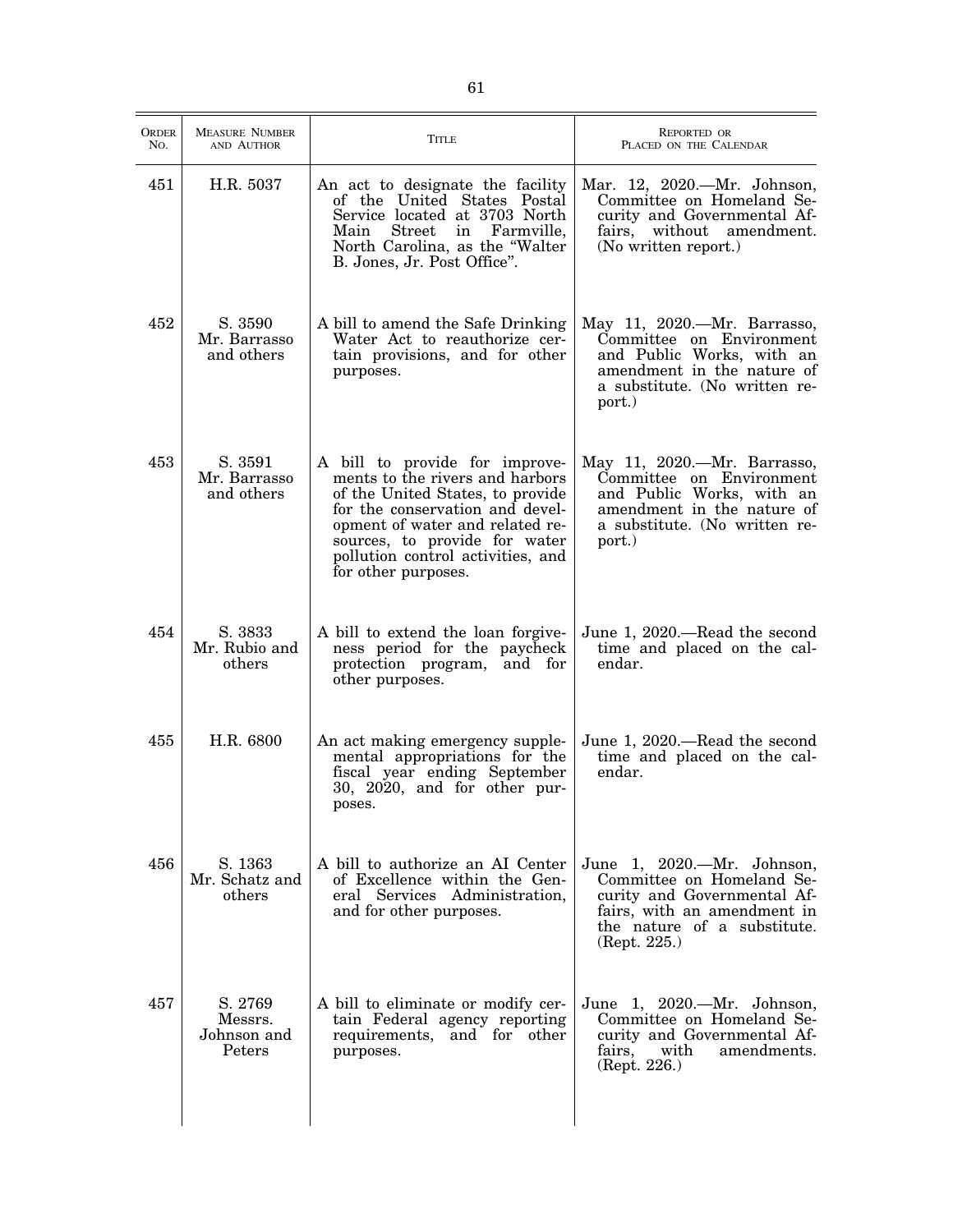| <b>ORDER</b><br>No. | <b>MEASURE NUMBER</b><br>AND AUTHOR        | Title                                                                                                                                                                                                                                                                                                     | <b>REPORTED OR</b><br>PLACED ON THE CALENDAR                                                                                                                                      |
|---------------------|--------------------------------------------|-----------------------------------------------------------------------------------------------------------------------------------------------------------------------------------------------------------------------------------------------------------------------------------------------------------|-----------------------------------------------------------------------------------------------------------------------------------------------------------------------------------|
| 458                 | S. 3207<br>Ms. Hassan<br>and others        | A bill to require the Director of<br>the Cybersecurity and Infra-<br>structure Security Agency to<br>establish a Cybersecurity State<br>Coordinator in each State, and<br>for other purposes.                                                                                                             | June 1, 2020.—Mr. Johnson,<br>Committee on Homeland Se-<br>curity and Governmental Af-<br>fairs, with an amendment in<br>the nature of a substitute.<br>(Rept. 227.)              |
| 459                 | H.R. 2066                                  | An act to amend the Homeland<br>Security Act of 2002 to estab-<br>lish the Intelligence Rotational<br>Assignment Program in the De-<br>partment of Homeland Secu-<br>rity, and for other purposes.                                                                                                        | June 1, 2020.—Mr. Johnson,<br>Committee on Homeland Se-<br>curity and Governmental Af-<br>fairs, with an amendment in<br>the nature of a substitute.<br>(Rept. 228.)              |
| 460                 | H.R. 4739                                  | An act to amend the Homeland<br>Security Act of 2002 to protect<br>U.S. Customs and Border Pro-<br>tection officers, agents, other<br>personnel, and canines against<br>potential synthetic opioid expo-<br>sure, and for other purposes.                                                                 | June 1, 2020.—Mr. Johnson,<br>Committee on Homeland Se-<br>curity and Governmental Af-<br>fairs, with an amendment in<br>the nature of a substitute.<br>(Rept. 229.)              |
| 461                 | S. 238<br>Mr. Rubio and<br>others          | A bill to amend the State Depart-<br>ment Basic Authorities Act of<br>1956 to monitor and combat<br>anti-Semitism globally, and for<br>other purposes.                                                                                                                                                    | June 3, 2020.—Mr. Risch, Com-<br>mittee on Foreign Relations,<br>with an amendment in the<br>nature of a substitute. (No<br>written report.)                                      |
| 463                 | S. 3176<br>Mr. Rubio and<br>others         | A bill to amend the Foreign As-<br>sistance Act of 1961 and the<br>United States-Israel Strategic<br>Partnership Act of 2014 to<br>make improvements to certain<br>defense and security assistance<br>provisions and to authorize the<br>appropriations of funds<br>to<br>Israel, and for other purposes. | June 3, 2020.—Mr. Risch, Com-<br>mittee on Foreign Relations,<br>with an amendment in the<br>nature of a substitute. (No<br>written report.)                                      |
| 464                 | S. Res. 148<br>Messrs. Cardin<br>and Blunt | Resolution supporting efforts by<br>the Government of Colombia to<br>pursue peace and regional sta-<br>bility.                                                                                                                                                                                            | June 3, 2020.—Mr. Risch, Com-<br>mittee on Foreign Relations,<br>with an amendment in the<br>nature of a substitute, and an<br>amendment to the preamble.<br>(No written report.) |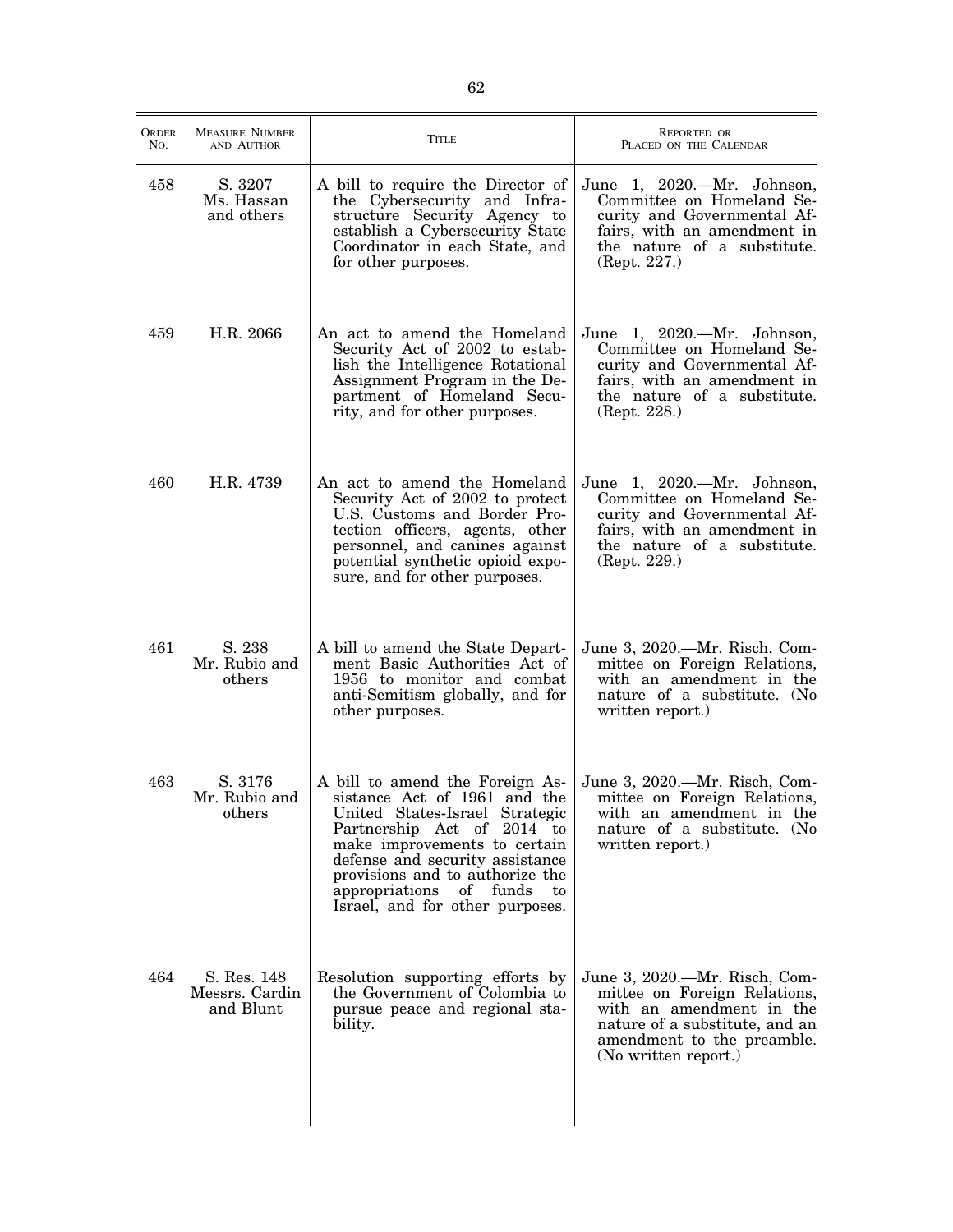| <b>ORDER</b><br>No. | <b>MEASURE NUMBER</b><br>AND AUTHOR       | TITLE                                                                                                                                                                                                                                                                                                                                                                                                                                                                                                                              | REPORTED OR<br>PLACED ON THE CALENDAR                                                                                                                                             |
|---------------------|-------------------------------------------|------------------------------------------------------------------------------------------------------------------------------------------------------------------------------------------------------------------------------------------------------------------------------------------------------------------------------------------------------------------------------------------------------------------------------------------------------------------------------------------------------------------------------------|-----------------------------------------------------------------------------------------------------------------------------------------------------------------------------------|
| 466                 | S. Res. 406<br>Mr. Menendez<br>and others | Resolution recognizing that for 50<br>years, the Association of South<br>East Asian Nations (ASEAN)<br>and its ten members, Brunei,<br>Cambodia, Indonesia,<br>Laos,<br>Malaysia, Myanmar, the Phil-<br>ippines, Singapore, Thailand,<br>and Vietnam, have worked<br>with the United States toward<br>stability, prosperity, and peace<br>in Southeast Asia, and express-<br>ing the sense of the Senate that<br>the United States will continue<br>to remain a strong, reliable,<br>and active partner in<br>the<br>ASEAN region. | June 3, 2020.—Mr. Risch, Com-<br>mittee on Foreign Relations,<br>with an amendment in the<br>nature of a substitute, and an<br>amendment to the preamble.<br>(No written report.) |
| 475                 | H.R. 192                                  | An act to establish an inter-<br>agency program to assist coun-<br>tries in North and West Africa<br>to improve immediate and long-<br>term capabilities to counter ter-<br>rorist threats, and for other<br>purposes.                                                                                                                                                                                                                                                                                                             | June 3, 2020.—Mr. Risch, Com-<br>mittee on Foreign Relations,<br>with an amendment in the<br>nature of a substitute. (No<br>written report.)                                      |
| 476                 | S. 1853<br>Mr. Udall and<br>others        | A bill to require Federal law en-<br>forcement agencies to report on<br>cases of missing or murdered<br>Indians, and for other purposes.                                                                                                                                                                                                                                                                                                                                                                                           | June 4, 2020.—Mr. Hoeven,<br>Committee on Indian Affairs,<br>with an amendment in the<br>nature of a substitute. (Rept.<br><b>230.</b> )                                          |
| 477                 | S. 3905<br>Mr. Rubio                      | A bill to authorize appropriations<br>for fiscal year 2021 for intel-<br>ligence and intelligence-related<br>activities of the United States<br>Government, the Intelligence<br>Community Management Ac-<br>count, and the Central Intel-<br>ligence Agency Retirement and<br>Disability System,<br>and for<br>other purposes.                                                                                                                                                                                                     | June 8, 2020.—Mr. Rubio, Se-<br>lect Committee<br>on Intel-<br>ligence, without amendment.<br>(An original bill.) (Rept. 233.)<br>(Minority views filed.)                         |
| 478                 | S. 2618<br>Mr. Paul and<br>others         | A bill to strengthen employee cost<br>savings suggestions programs<br>within the Federal Govern-<br>ment.                                                                                                                                                                                                                                                                                                                                                                                                                          | June 9, 2020.—Mr. Johnson,<br>Committee on Homeland Se-<br>curity and Governmental Af-<br>$\quad$ with<br>fairs,<br>amendments.<br>(Rept. 231.) (Minority views)<br>filed.)       |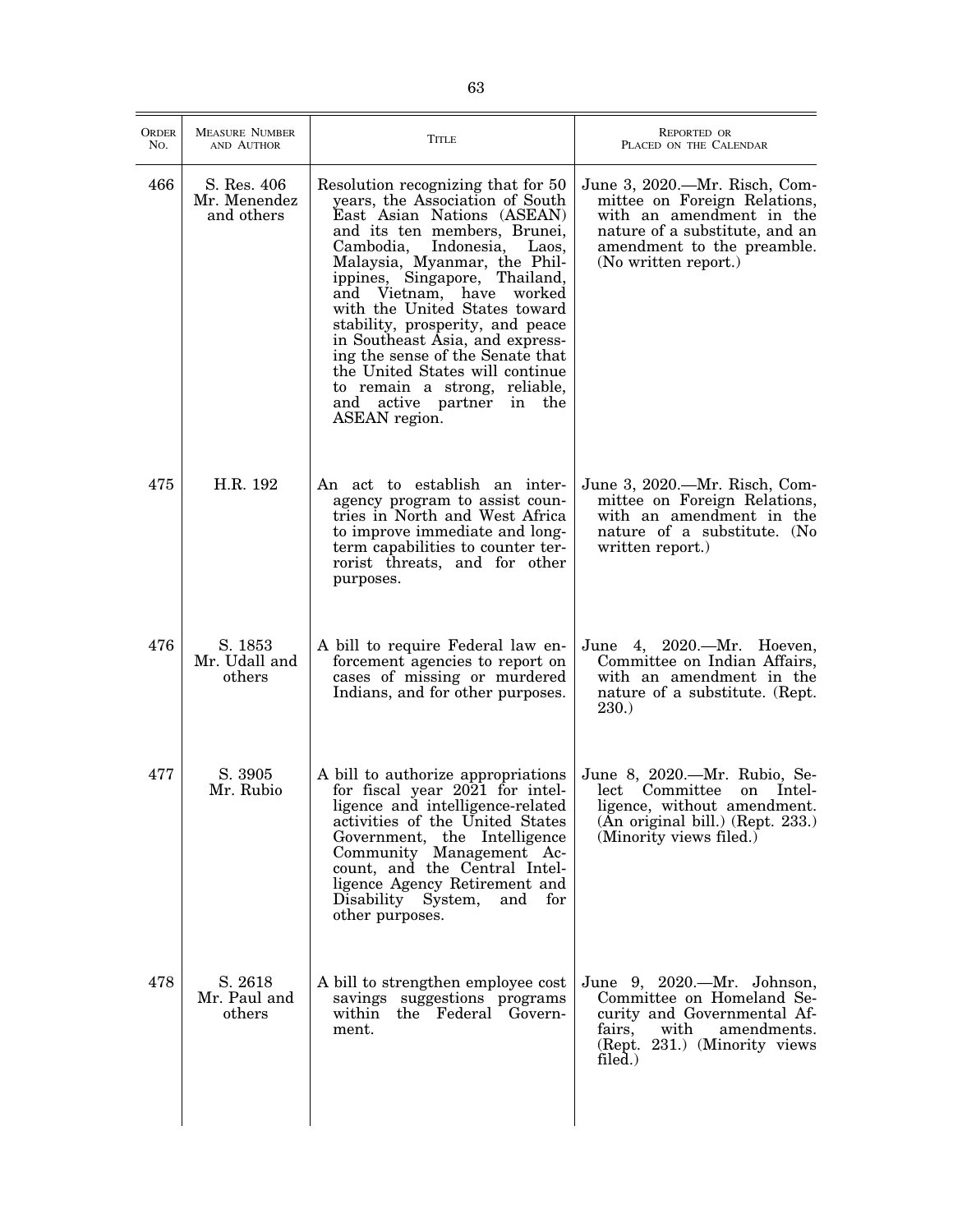| <b>MEASURE NUMBER</b><br>ORDER<br>REPORTED OR<br>Title<br>No.<br>AND AUTHOR<br>PLACED ON THE CALENDAR<br>480<br>S. 3985<br>A bill to improve and reform po-<br>June 18, 2020.—Read the sec-<br>Mr. Scott of<br>licing practices, accountability<br>ond time and placed on the<br>South Carolina<br>calendar.<br>and transparency.<br>and others<br>481<br>S. 1069<br>A bill to require the Secretary of<br>Ms. Baldwin<br>Commerce, acting through the<br>Committee<br>Commerce,<br>on<br>and others<br>Administrator of the National<br>Oceanic and Atmospheric Ad-<br>amendment. (Rept.<br>without<br>234.)<br>ministration, to establish a con-<br>stituent-driven program to pro-<br>vide a digital information plat-<br>form capable of efficiently inte-<br>grating coastal data with deci-<br>sion-support<br>tools,<br>training,<br>and best practices and to sup-<br>port collection of priority coast-<br>al geospatial data to inform<br>and improve local, State, re-<br>gional, and Federal capacities<br>to manage the coastal region,<br>and for other purposes.<br>482<br>S. 1640<br>A bill to require compliant flame<br>Ms. Klobuchar<br>mitigation devices to be used on<br>Committee<br>on<br>and Mr. Moran<br>portable fuel containers for<br>Science, and Transportation,<br>flammable liquid fuels, and for<br>with an amendment in the<br>nature of a substitute. (Rept.<br>other purposes.<br>235.<br>484<br>S. 4054<br>A bill to reauthorize the United<br>Mr. Roberts<br>States Grain Standards Act,<br>Committee on Agriculture,<br>and for other purposes.<br>Nutrition, and Forestry, with-<br>out amendment. (An original<br>bill.) (No written report.)<br>485<br>H.R. 3675<br>An act to require a review of De-<br>partment of Homeland Security<br>Committee on Homeland Se-<br>trusted traveler programs, and<br>curity and Governmental Af-<br>for other purposes.<br>fairs, without amendment.<br>(Rept. 237.)<br>H.R. 7036<br>486<br>An act to amend the Antitrust<br>June 29, 2020.—Placed on the<br>Criminal Penalty Enhancement<br>calendar.<br>and Reform Act of 2004 to re-<br>peal the sunset provision. |  |  |
|------------------------------------------------------------------------------------------------------------------------------------------------------------------------------------------------------------------------------------------------------------------------------------------------------------------------------------------------------------------------------------------------------------------------------------------------------------------------------------------------------------------------------------------------------------------------------------------------------------------------------------------------------------------------------------------------------------------------------------------------------------------------------------------------------------------------------------------------------------------------------------------------------------------------------------------------------------------------------------------------------------------------------------------------------------------------------------------------------------------------------------------------------------------------------------------------------------------------------------------------------------------------------------------------------------------------------------------------------------------------------------------------------------------------------------------------------------------------------------------------------------------------------------------------------------------------------------------------------------------------------------------------------------------------------------------------------------------------------------------------------------------------------------------------------------------------------------------------------------------------------------------------------------------------------------------------------------------------------------------------------------------------------------------------------------------------------------------------------------------------------------------------------|--|--|
| June 18, 2020.—Mr. Wicker,<br>Science, and Transportation,<br>June 23, 2020.—Mr. Wicker,<br>Commerce,<br>June 24, 2020.—Mr. Roberts,<br>June 25, 2020.—Mr. Johnson,                                                                                                                                                                                                                                                                                                                                                                                                                                                                                                                                                                                                                                                                                                                                                                                                                                                                                                                                                                                                                                                                                                                                                                                                                                                                                                                                                                                                                                                                                                                                                                                                                                                                                                                                                                                                                                                                                                                                                                                  |  |  |
|                                                                                                                                                                                                                                                                                                                                                                                                                                                                                                                                                                                                                                                                                                                                                                                                                                                                                                                                                                                                                                                                                                                                                                                                                                                                                                                                                                                                                                                                                                                                                                                                                                                                                                                                                                                                                                                                                                                                                                                                                                                                                                                                                      |  |  |
|                                                                                                                                                                                                                                                                                                                                                                                                                                                                                                                                                                                                                                                                                                                                                                                                                                                                                                                                                                                                                                                                                                                                                                                                                                                                                                                                                                                                                                                                                                                                                                                                                                                                                                                                                                                                                                                                                                                                                                                                                                                                                                                                                      |  |  |
|                                                                                                                                                                                                                                                                                                                                                                                                                                                                                                                                                                                                                                                                                                                                                                                                                                                                                                                                                                                                                                                                                                                                                                                                                                                                                                                                                                                                                                                                                                                                                                                                                                                                                                                                                                                                                                                                                                                                                                                                                                                                                                                                                      |  |  |
|                                                                                                                                                                                                                                                                                                                                                                                                                                                                                                                                                                                                                                                                                                                                                                                                                                                                                                                                                                                                                                                                                                                                                                                                                                                                                                                                                                                                                                                                                                                                                                                                                                                                                                                                                                                                                                                                                                                                                                                                                                                                                                                                                      |  |  |
|                                                                                                                                                                                                                                                                                                                                                                                                                                                                                                                                                                                                                                                                                                                                                                                                                                                                                                                                                                                                                                                                                                                                                                                                                                                                                                                                                                                                                                                                                                                                                                                                                                                                                                                                                                                                                                                                                                                                                                                                                                                                                                                                                      |  |  |
|                                                                                                                                                                                                                                                                                                                                                                                                                                                                                                                                                                                                                                                                                                                                                                                                                                                                                                                                                                                                                                                                                                                                                                                                                                                                                                                                                                                                                                                                                                                                                                                                                                                                                                                                                                                                                                                                                                                                                                                                                                                                                                                                                      |  |  |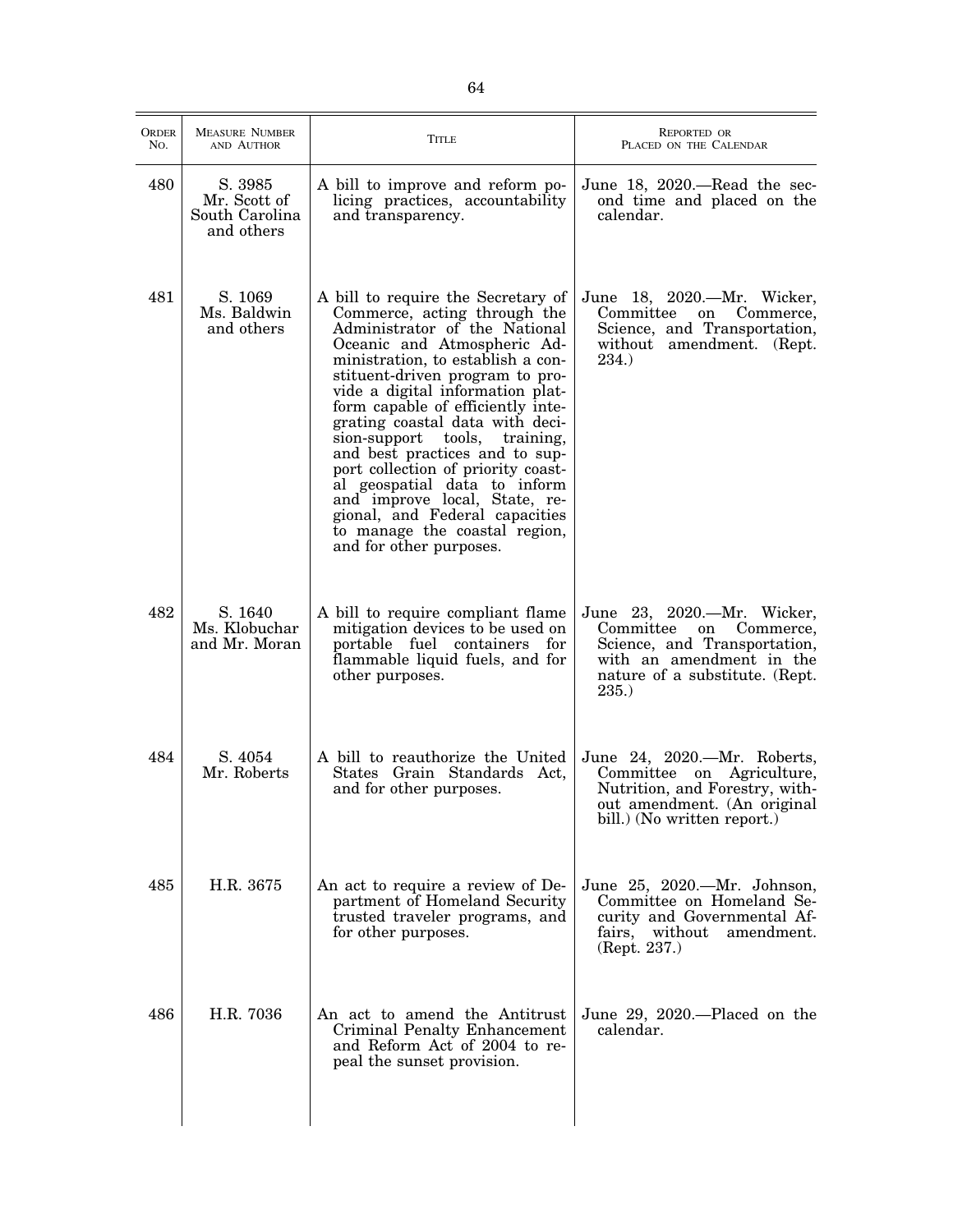| ORDER<br>No. | <b>MEASURE NUMBER</b><br>AND AUTHOR           | Title                                                                                                                                                                                                                                                                                                                            | <b>REPORTED OR</b><br>PLACED ON THE CALENDAR                                                                                                 |
|--------------|-----------------------------------------------|----------------------------------------------------------------------------------------------------------------------------------------------------------------------------------------------------------------------------------------------------------------------------------------------------------------------------------|----------------------------------------------------------------------------------------------------------------------------------------------|
| 487          | S. 685<br>Mr. Lee and<br>others               | A bill to amend the Inspector<br>General Act of 1978 relative to<br>the powers of the Department<br>of Justice Inspector General.                                                                                                                                                                                                | June 29, 2020.—Mr. Graham,<br>Committee on the Judiciary,<br>without<br>amendment.<br>(N <sub>0</sub> )<br>written report.)                  |
| 488          | H.R. 7259                                     | An act to allow acceleration cer-<br>tificates awarded under the<br>Patents for Humanity Program<br>to be transferable.                                                                                                                                                                                                          | June 30, 2020.—Read the sec-<br>ond time and placed on the<br>calendar.                                                                      |
| 490          | H.R. 7120                                     | An act to hold law enforcement<br>accountable for misconduct in<br>court, improve transparency<br>through data collection, and re-<br>form police training and poli-<br>cies.                                                                                                                                                    | July 20, 2020.—Read the sec-<br>ond time and placed on the<br>calendar.                                                                      |
| 491          | S. 3398<br>Mr. Graham<br>and others           | A bill to establish a National<br>Commission on Online Child<br>Sexual Exploitation Prevention,<br>and for other purposes.                                                                                                                                                                                                       | July 20, 2020.—Mr. Graham,<br>Committee on the Judiciary,<br>with an amendment in the<br>nature of a substitute. (No<br>written report.)     |
| 492          | S. 2693<br>Mr. Schatz and<br>others           | A bill to improve oversight by the<br>Federal Communications Com-<br>mission of the wireless and<br>broadcast emergency alert sys-<br>tems.                                                                                                                                                                                      | July 21, 2020.—Mr. Wicker,<br>Committee on Commerce,<br>Science, and Transportation,<br>without amendment. (Rept.<br><b>240.</b>             |
| 493          | S. 2525<br>Mrs. Shaheen<br>and Mr.<br>Gardner | A bill to require the Director of July 22, 2020.—Mr. Wicker,<br>the National Institute of Stand-<br>ards and Technology to conduct<br>a study of personal protective<br>equipment worn by firefighters<br>to determine the prevalence<br>and concentration of per- and<br>polyfluoroalkyl substances, and<br>for other purposes. | Committee on Commerce,<br>Science, and Transportation,<br>with an amendment in the<br>nature of a substitute. (Rept.<br>252.)                |
| 494          | S. 3461<br>Messrs.<br>Cornyn and<br>Cruz      | A bill to designate the facility of<br>the United States Postal Serv-<br>ice located at 2600 Wesley<br>Street in Greenville, Texas, as<br>the "Audie Murphy Post Office"<br>Building".                                                                                                                                           | July 23, 2020.—Mr. Johnson,<br>Committee on Homeland Se-<br>curity and Governmental Af-<br>fairs, without amendment.<br>(No written report.) |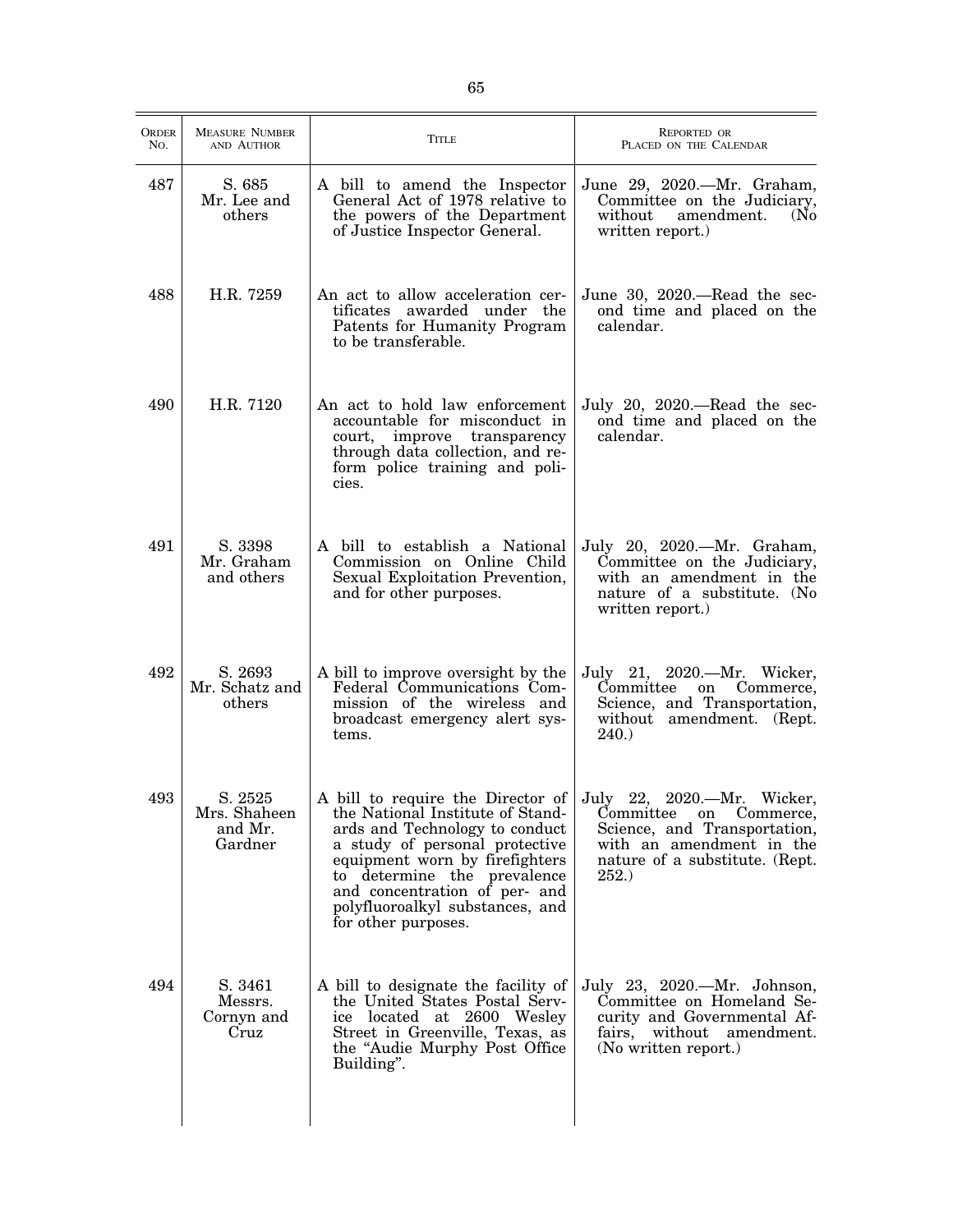| <b>ORDER</b><br>No. | <b>MEASURE NUMBER</b><br>AND AUTHOR                 | <b>TITLE</b>                                                                                                                                                                                                                                                                                                                                                                                                              | <b>REPORTED OR</b><br>PLACED ON THE CALENDAR                                                                                                                          |
|---------------------|-----------------------------------------------------|---------------------------------------------------------------------------------------------------------------------------------------------------------------------------------------------------------------------------------------------------------------------------------------------------------------------------------------------------------------------------------------------------------------------------|-----------------------------------------------------------------------------------------------------------------------------------------------------------------------|
| 495                 | S. 3462<br>Messrs.<br>Cornyn and<br>Cruz            | A bill to designate the facility of<br>the United States Postal Serv-<br>ice located at 909 West Holiday<br>Drive in Fate, Texas, as the<br>"Ralph Hall Post Office".                                                                                                                                                                                                                                                     | July 23, 2020.—Mr. Johnson,<br>Committee on Homeland Se-<br>curity and Governmental Af-<br>fairs, without amendment.<br>(No written report.)                          |
| 496                 | S. 3839<br>Messrs. Young<br>and Braun               | A bill to designate the facility of<br>the United States Postal Serv-<br>ice located at 2719 South Web-<br>ster Street in Kokomo, Indiana,<br>as the "Opha May Johnson Post<br>Office".                                                                                                                                                                                                                                   | July 23, 2020.—Mr. Johnson,<br>Committee on Homeland Se-<br>curity and Governmental Af-<br>fairs, without amendment.<br>(No written report.)                          |
| 497                 | S. 4126<br>Mr. Johnson<br>and Ms.<br>Baldwin        | A bill to designate the facility of<br>the United States Postal Serv-<br>ice located at 104 East Main<br>Street in Port Washington,<br>Wisconsin, as the "Joseph G.<br>Demler Post Office".                                                                                                                                                                                                                               | July 23, 2020.—Mr. Johnson,<br>Committee on Homeland Se-<br>curity and Governmental Af-<br>fairs, without amendment.<br>(No written report.)                          |
| 499                 | S. 1976<br>Mr. Portman                              | A bill to amend the FAST Act to<br>improve the Federal permitting<br>process, and for other purposes.                                                                                                                                                                                                                                                                                                                     | July 29, 2020.—Mr. Johnson,<br>Committee on Homeland Se-<br>curity and Governmental Af-<br>fairs, with an amendment in<br>the nature of a substitute.<br>(Rept. 241.) |
| 500                 | S. 3045<br>Mr. Johnson<br>and Ms.<br>Hassan         | A bill to amend the Homeland Se-<br>curity Act of 2002 to protect<br>United States critical infra-<br>structure by ensuring that the<br>Cybersecurity and Infrastruc-<br>ture Security Agency has the<br>legal tools it needs to notify pri-<br>vate and public sector entities<br>put at risk by cybersecurity<br>vulnerabilities in the networks<br>and systems that control crit-<br>ical assets of the United States. | July 29, 2020.—Mr. Johnson,<br>Committee on Homeland Se-<br>curity and Governmental Af-<br>fairs, with an amendment in<br>the nature of a substitute.<br>(Rept. 242.) |
| 501                 | S. 3332<br>Ms. Rosen and<br>Mr. Scott of<br>Florida | A bill to amend title 5, United<br>States Code, to provide for the<br>halt in pension payments for<br>Members of Congress sentenced<br>for certain offenses, and for<br>other purposes.                                                                                                                                                                                                                                   | July 29, 2020.—Mr. Johnson,<br>Committee on Homeland Se-<br>curity and Governmental Af-<br>fairs,<br>without<br>amendment.<br>(Rept. 243.)                            |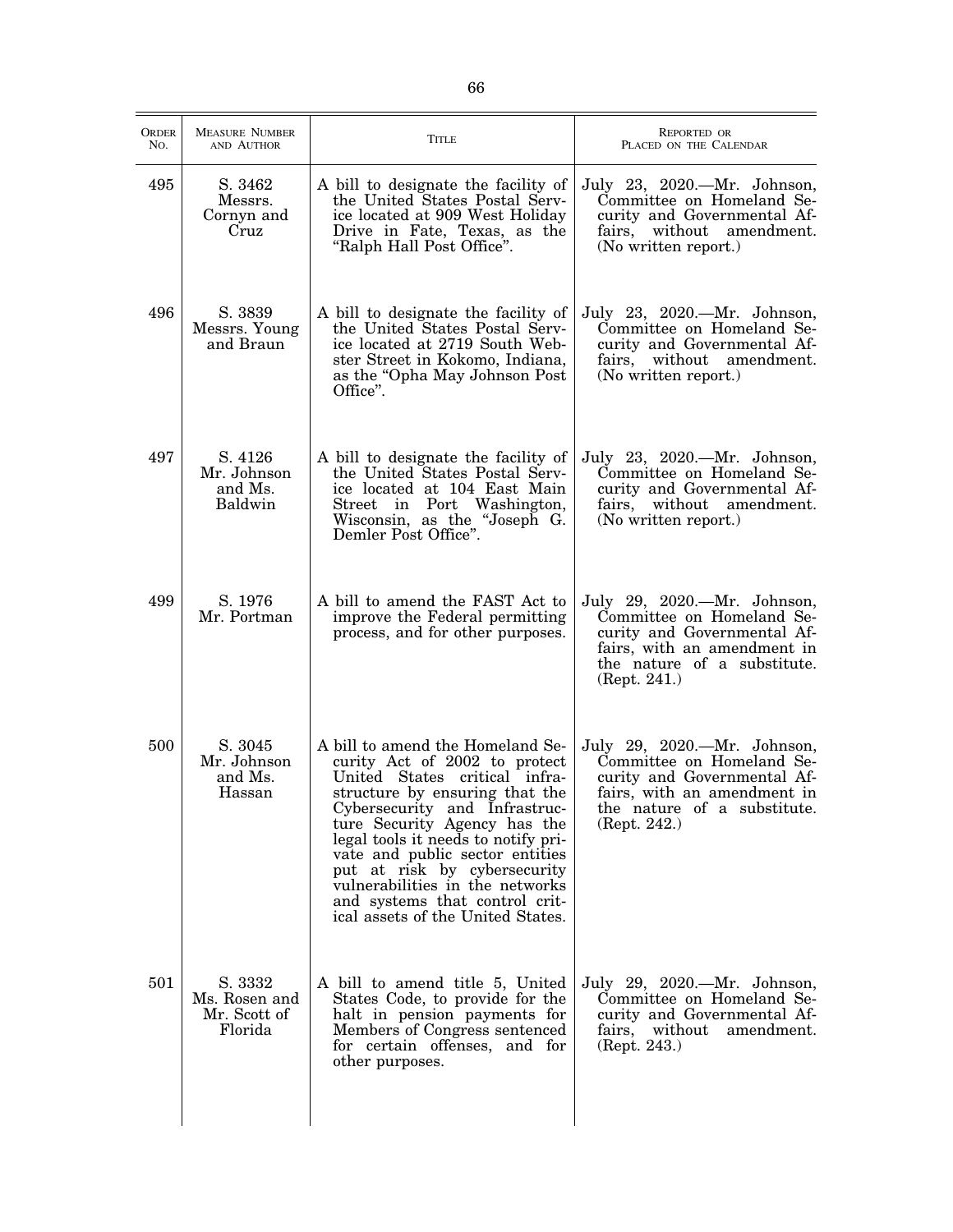| <b>ORDER</b><br>No. | <b>MEASURE NUMBER</b><br>AND AUTHOR            | Title                                                                                                                                                                                                                                                                                                                         | <b>REPORTED OR</b><br>PLACED ON THE CALENDAR                                                                                                                                                                   |
|---------------------|------------------------------------------------|-------------------------------------------------------------------------------------------------------------------------------------------------------------------------------------------------------------------------------------------------------------------------------------------------------------------------------|----------------------------------------------------------------------------------------------------------------------------------------------------------------------------------------------------------------|
| 502                 | H.R. 4761                                      | An act to ensure U.S. Customs<br>and Border Protection officers,<br>agents, and other personnel<br>have adequate synthetic opioid<br>detection equipment, that the<br>Department of Homeland Secu-<br>rity has a process to update<br>synthetic opioid detection capa-<br>bility, and for other purposes.                     | July 29, 2020.—Mr. Johnson,<br>Committee on Homeland Se-<br>curity and Governmental Af-<br>fairs, without<br>amendment.<br>(Rept. 244.)                                                                        |
| 504                 | S. 4212<br>Ms. McSally<br>and others           | A bill to amend title 28, United<br>States Code, to strip foreign<br>sovereign immunity of certain<br>foreign states to secure justice<br>for victims of novel coronavirus<br>in the United States.                                                                                                                           | July 30, 2020.—Mr. Graham,<br>Committee on the Judiciary,<br>without<br>amendment.<br>(N <sub>0</sub> )<br>written report.)                                                                                    |
| 505                 | H.R. 6395                                      | An act to authorize appropria-<br>tions for fiscal year 2021 for<br>military activities of the De-<br>partment of Defense, for mili-<br>tary construction, and for de-<br>fense activities of the Depart-<br>ment of Energy, to prescribe<br>military personnel strengths for<br>such fiscal year, and for other<br>purposes. | Aug. 5, 2020.-Placed on the<br>calendar.                                                                                                                                                                       |
| 506                 | S. 4461<br>Mr. Lankford<br>and Ms.<br>Hassan   | A bill to provide for a period of<br>continuing appropriations in<br>the event of a lapse in appro-<br>priations under the normal ap-<br>propriations process, and estab-<br>lish<br>procedures<br>and<br>con-<br>sequences in the event of a fail-<br>ure to enact appropriations.                                           | Aug. 6, 2020.—Read the second<br>time and placed on the cal-<br>endar.                                                                                                                                         |
| 508                 | S. 3681<br>Messrs.<br>Markey and<br>Blumenthal | A bill to require a joint task force<br>on the operation of air travel<br>during and after the COVID-19<br>pandemic, and for other pur-<br>poses.                                                                                                                                                                             | 6, 2020.—Mr. Wicker,<br>Aug.<br>Committee<br>Commerce,<br>on<br>Science, and Transportation,<br>with an amendment in the<br>nature of a substitute, and an<br>amendment<br>the<br>title.<br>to<br>(Rept. 246.) |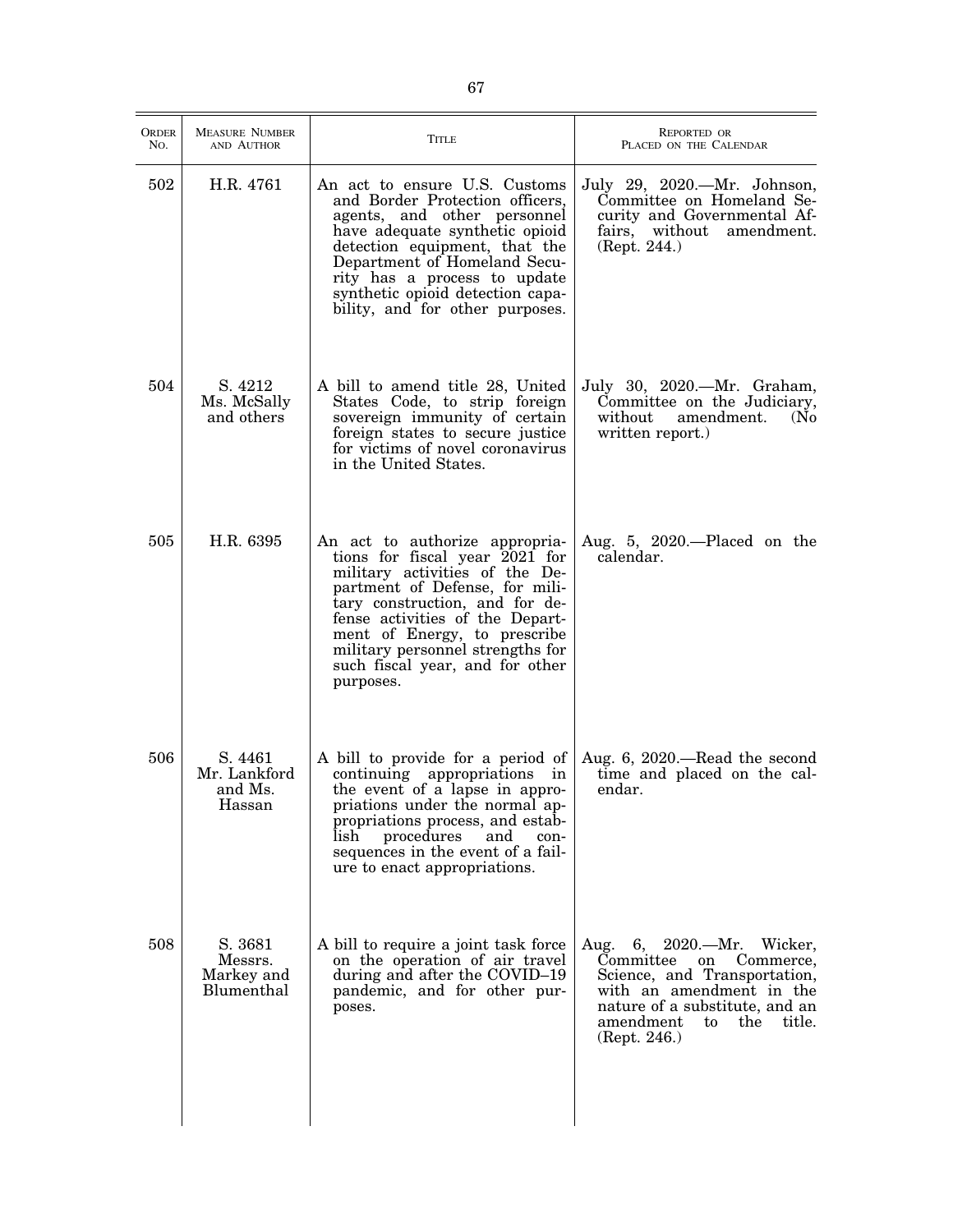| <b>ORDER</b><br>No. | <b>MEASURE NUMBER</b><br>AND AUTHOR | <b>TITLE</b>                                                                                                                                                                                                                                                                                                                                                                                                              | <b>REPORTED OR</b><br>PLACED ON THE CALENDAR                                                                                                                       |
|---------------------|-------------------------------------|---------------------------------------------------------------------------------------------------------------------------------------------------------------------------------------------------------------------------------------------------------------------------------------------------------------------------------------------------------------------------------------------------------------------------|--------------------------------------------------------------------------------------------------------------------------------------------------------------------|
| 509                 | H.R. 835                            | An act to impose criminal sanc-<br>tions on certain persons in-<br>volved in international doping<br>fraud conspiracies, to provide<br>restitution for victims of such<br>conspiracies, and to require<br>sharing of information with the<br>United States<br>Anti-Doping<br>Agency to assist its fight<br>against doping, and for other<br>purposes.                                                                     | Aug. 6, 2020.—Mr. Wicker,<br>Committee<br>on Commerce,<br>Science, and Transportation,<br>without amendment. (Rept.<br>247.)                                       |
| 510                 | H.R. 3153                           | An act to direct the Director of<br>the National Science Founda-<br>tion to support research on<br>opioid addiction, and for other<br>purposes.                                                                                                                                                                                                                                                                           | Aug. 6, 2020.—Mr. Wicker,<br>Committee on Commerce,<br>Science, and Transportation,<br>with an amendment in the<br>nature of a substitute. (Rept.<br><b>248.</b> ) |
| 511                 | S. 3418<br>Mr. Peters and<br>others | A bill to amend the Robert T.<br>Stafford Disaster Relief and<br>Emergency Assistance Act to<br>allow the Administrator of the<br>Federal Emergency Manage-<br>ment Agency to provide capital-<br>ization grants to States to es-<br>tablish revolving funds to pro-<br>vide hazard mitigation assist-<br>ance to reduce risks from disas-<br>ters and natural hazards, and<br>other<br>environmental<br>related<br>harm. | Aug. 10, 2020.—Mr. Johnson,<br>Committee on Homeland Se-<br>curity and Governmental Af-<br>fairs,<br>with<br>amendments.<br>(Rept. 249.)                           |
| 512                 | H.R. 2500                           | An act to authorize appropria- Aug. 11, 2020.—Placed on the<br>tions for fiscal year 2020 for<br>military activities of the De-<br>partment of Defense, for mili-<br>tary construction, and for de-<br>fense activities of the Depart-<br>ment of Energy, to prescribe<br>military personnel strengths for<br>such fiscal year, and for other<br>purposes.                                                                | calendar.                                                                                                                                                          |
| 513                 | S. 999<br>Mr. Coons and<br>others   | A bill to provide for Federal co-<br>ordination of activities sup-<br>porting sustainable chemistry,<br>and for other purposes.                                                                                                                                                                                                                                                                                           | Aug. 12, 2020.—Mr. Wicker,<br>Committee<br>on Commerce,<br>Science, and Transportation,<br>with an amendment in the<br>nature of a substitute. (Rept.<br>251.)     |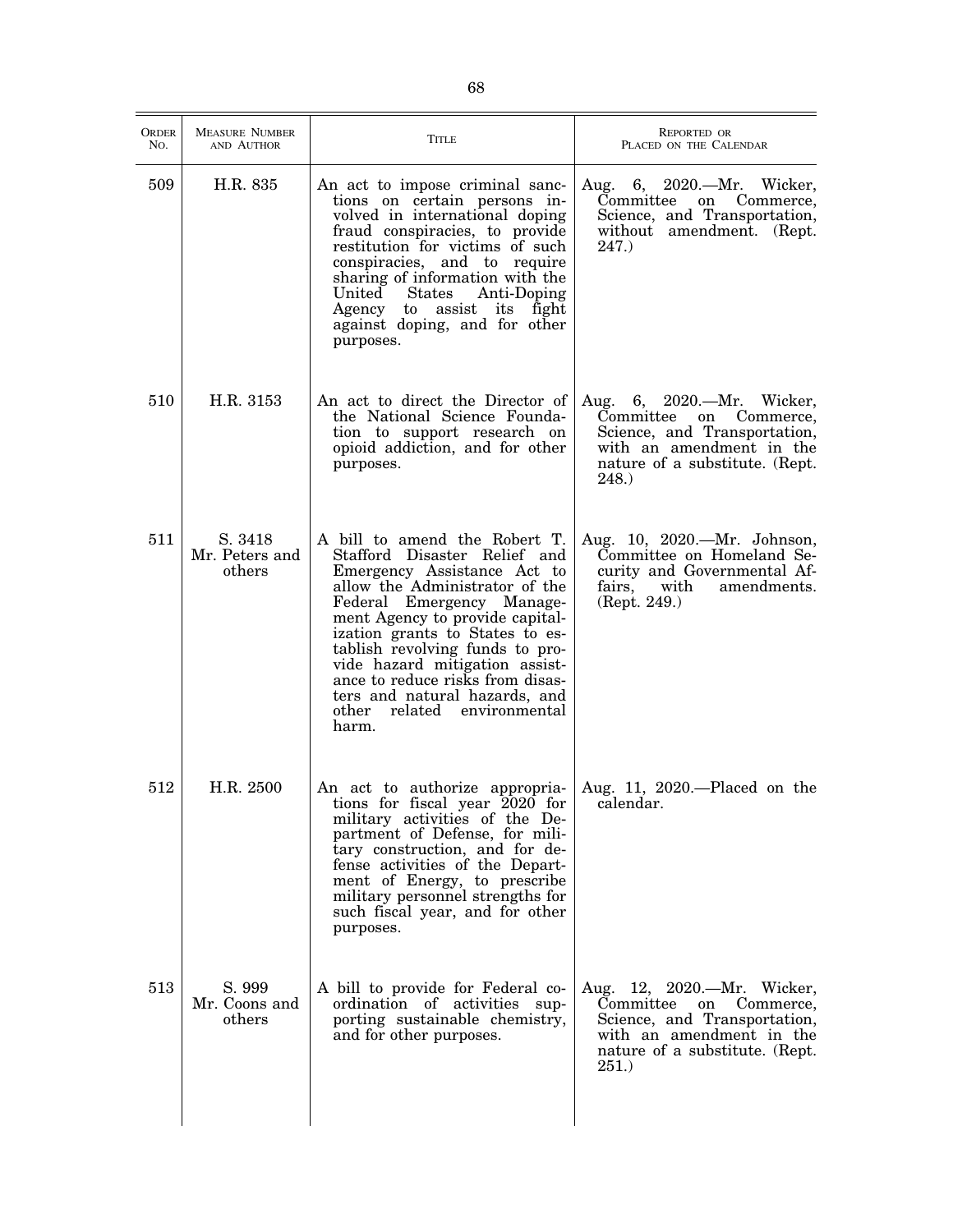| <b>ORDER</b><br>No. | <b>MEASURE NUMBER</b><br>AND AUTHOR               | <b>TITLE</b>                                                                                                                                                                                                                                                                                                                                        | REPORTED OR<br>PLACED ON THE CALENDAR                                                                                                                                   |
|---------------------|---------------------------------------------------|-----------------------------------------------------------------------------------------------------------------------------------------------------------------------------------------------------------------------------------------------------------------------------------------------------------------------------------------------------|-------------------------------------------------------------------------------------------------------------------------------------------------------------------------|
| 514                 | S. 2597<br>Messrs. Thune<br>and Schatz            | A bill to require the National<br>Oceanic and Atmospheric Ad-<br>ministration to make certain<br>operational models available to<br>the public, and for other pur-<br>poses.                                                                                                                                                                        | Aug. 12, 2020.—Mr. Wicker,<br>Commerce,<br>Committee<br>on<br>Science, and Transportation,<br>with an amendment. (Rept.<br><b>253.</b>                                  |
| 515                 | S. 2775<br>Mr. Wicker<br>and others               | A bill to improve the cyber work-<br>force of the United States, and<br>for other purposes.                                                                                                                                                                                                                                                         | Aug. 12, 2020.—Mr. Wicker,<br>Committee<br>Commerce,<br>on<br>Science, and Transportation,<br>with<br>amendments.<br>(Rept.)<br>254.)                                   |
| 516                 | S. 2805<br>Mr. Wicker<br>and others               | A bill to improve transit-oriented<br>development financing, and for<br>other purposes.                                                                                                                                                                                                                                                             | Aug. 12, 2020.—Mr. Wicker,<br>Commerce,<br>Committee<br>on<br>Science, and Transportation,<br>with<br>amendments.<br>(Rept.)<br>255.                                    |
| 517                 | S. 3132<br>Messrs. Moran<br>and<br>Blumenthal     | A bill to extend the Undertaking<br>Spam, Spyware, And Fraud En-<br>forcement With Enforcers be-<br>yond Borders Act of 2006, and<br>for other purposes.                                                                                                                                                                                            | Aug. 12, 2020.—Mr. Wicker,<br>Committee<br>Commerce,<br>on<br>Science, and Transportation,<br>without amendment. (Rept.<br>256.                                         |
| 518                 | S. 10<br>Messrs. Rubio<br>and Scott of<br>Florida | A bill to require the Inter-Agency<br>Task Force on Harmful Algal<br>Blooms and Hypoxia to develop<br>a plan for reducing, mitigating,<br>and controlling harmful algal<br>blooms and hypoxia in South<br>Florida, and for other purposes.                                                                                                          | Aug. 13, 2020.—Mr. Wicker,<br>Committee<br>Commerce,<br>on<br>Science, and Transportation,<br>without amendment. (Rept.<br>257.                                         |
| 519                 | S. 2453<br>Mr. Booker<br>and others               | A bill to assist in the conserva-<br>tion of the North Atlantic right<br>whale by supporting and pro-<br>viding financial resources for<br>North Atlantic right whale con-<br>servation<br>and<br>programs<br>projects of persons with exper-<br>tise required for the conserva-<br>tion of North American right<br>whales, and for other purposes. | Aug. 13, 2020.—Mr. Wicker,<br>Committee<br>Commerce,<br>on<br>Science, and Transportation,<br>with an amendment in the<br>nature of a substitute. (Rept.<br><b>258.</b> |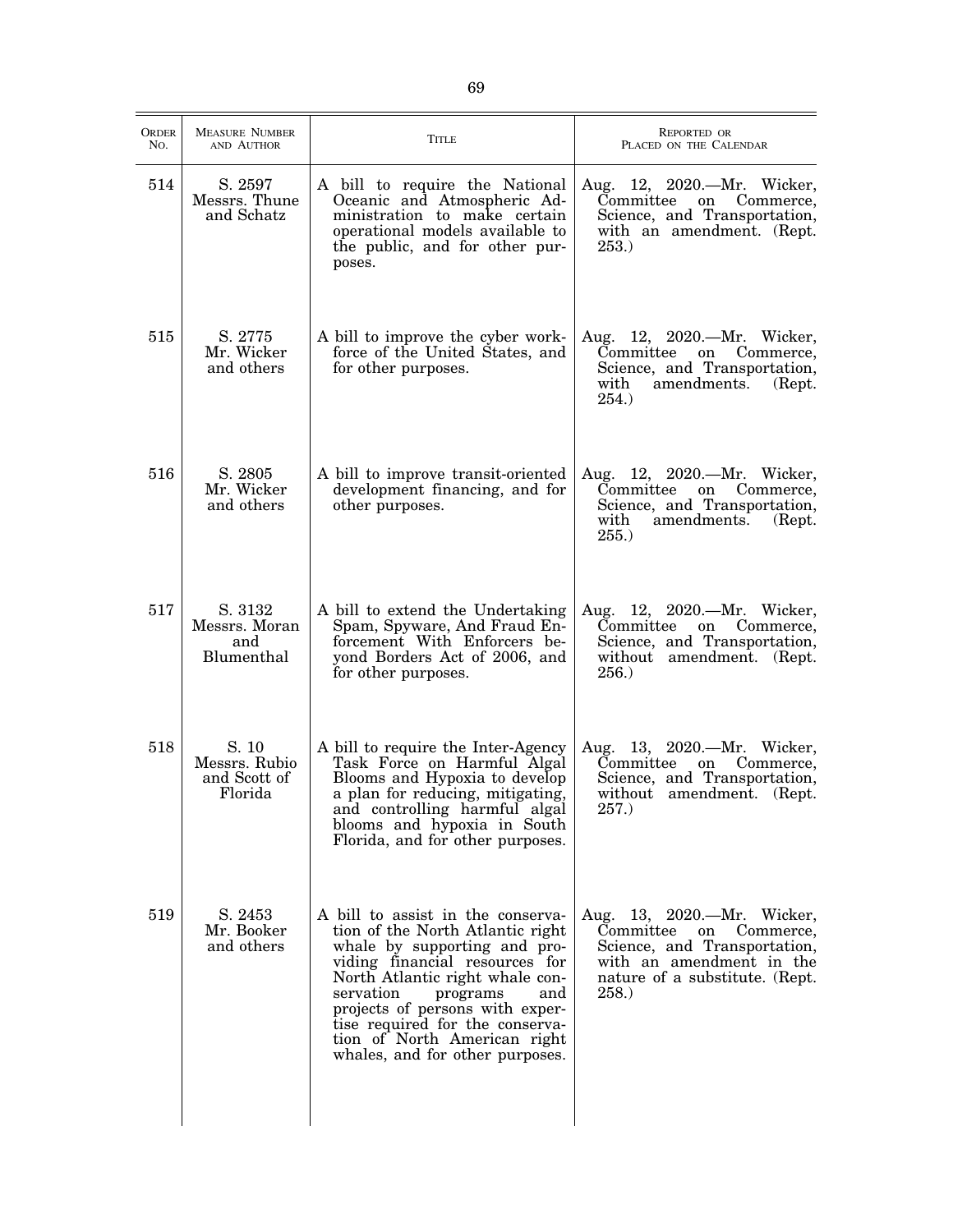| ORDER<br>No. | <b>MEASURE NUMBER</b><br>AND AUTHOR | ${\sf TITLE}$                                                                                                                                                                               | REPORTED OR<br>PLACED ON THE CALENDAR                                                                                                     |
|--------------|-------------------------------------|---------------------------------------------------------------------------------------------------------------------------------------------------------------------------------------------|-------------------------------------------------------------------------------------------------------------------------------------------|
| 520          | S. 2782<br>Ms. Cantwell             | A bill to improve provisions of<br>law relating to sexual harass-<br>ment and assault prevention at<br>the National Oceanic and At-<br>mospheric Administration, and<br>for other purposes. | Aug. 13, 2020. - Mr. Wicker,<br>Committee<br>Committee on Commerce,<br>Science, and Transportation,<br>without amendment. (Rept.<br>259.) |
|              |                                     |                                                                                                                                                                                             |                                                                                                                                           |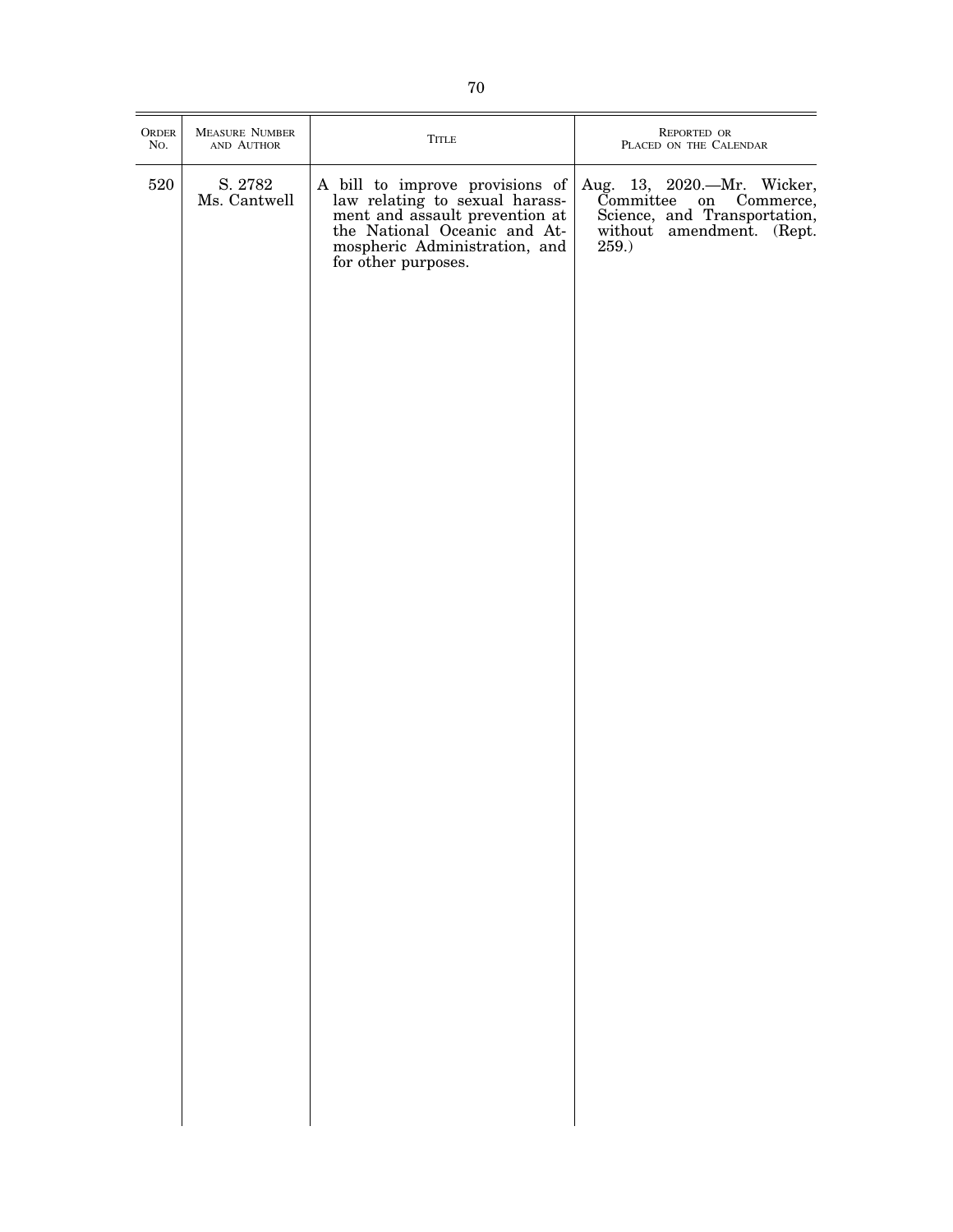| $\begin{array}{c} \text{ORDER} \\ \text{No.} \end{array}$ | MEASURE NUMBER<br>AND AUTHOR | ${\sf TITLE}$ | REPORTED OR PLACED ON THE CALENDAR |
|-----------------------------------------------------------|------------------------------|---------------|------------------------------------|
|                                                           |                              |               |                                    |
|                                                           |                              |               |                                    |
|                                                           |                              |               |                                    |
|                                                           |                              |               |                                    |
|                                                           |                              |               |                                    |
|                                                           |                              |               |                                    |
|                                                           |                              |               |                                    |
|                                                           |                              |               |                                    |
|                                                           |                              |               |                                    |
|                                                           |                              |               |                                    |
|                                                           |                              |               |                                    |
|                                                           |                              |               |                                    |
|                                                           |                              |               |                                    |
|                                                           |                              |               |                                    |
|                                                           |                              |               |                                    |
|                                                           |                              |               |                                    |
|                                                           |                              |               |                                    |
|                                                           |                              |               |                                    |
|                                                           |                              |               |                                    |
|                                                           |                              |               |                                    |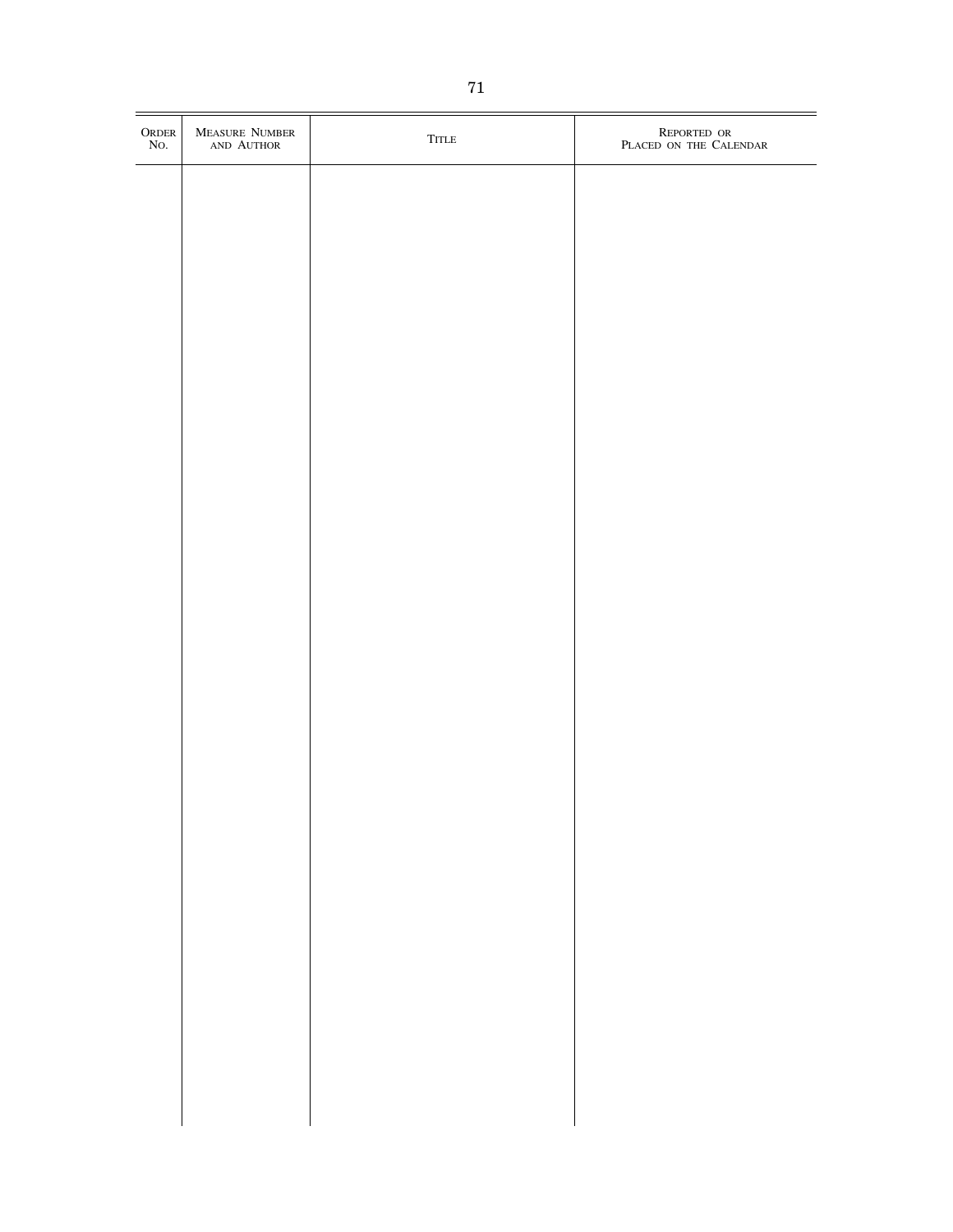| ORDER NO. | MEASURE NUMBER<br>AND AUTHOR | <b>TITLE</b> | REPORTED OR PLACED ON THE CALENDAR |
|-----------|------------------------------|--------------|------------------------------------|
|           |                              |              |                                    |
|           |                              |              |                                    |
|           |                              |              |                                    |
|           |                              |              |                                    |
|           |                              |              |                                    |
|           |                              |              |                                    |
|           |                              |              |                                    |
|           |                              |              |                                    |
|           |                              |              |                                    |
|           |                              |              |                                    |
|           |                              |              |                                    |
|           |                              |              |                                    |
|           |                              |              |                                    |
|           |                              |              |                                    |
|           |                              |              |                                    |
|           |                              |              |                                    |
|           |                              |              |                                    |
|           |                              |              |                                    |
|           |                              |              |                                    |
|           |                              |              |                                    |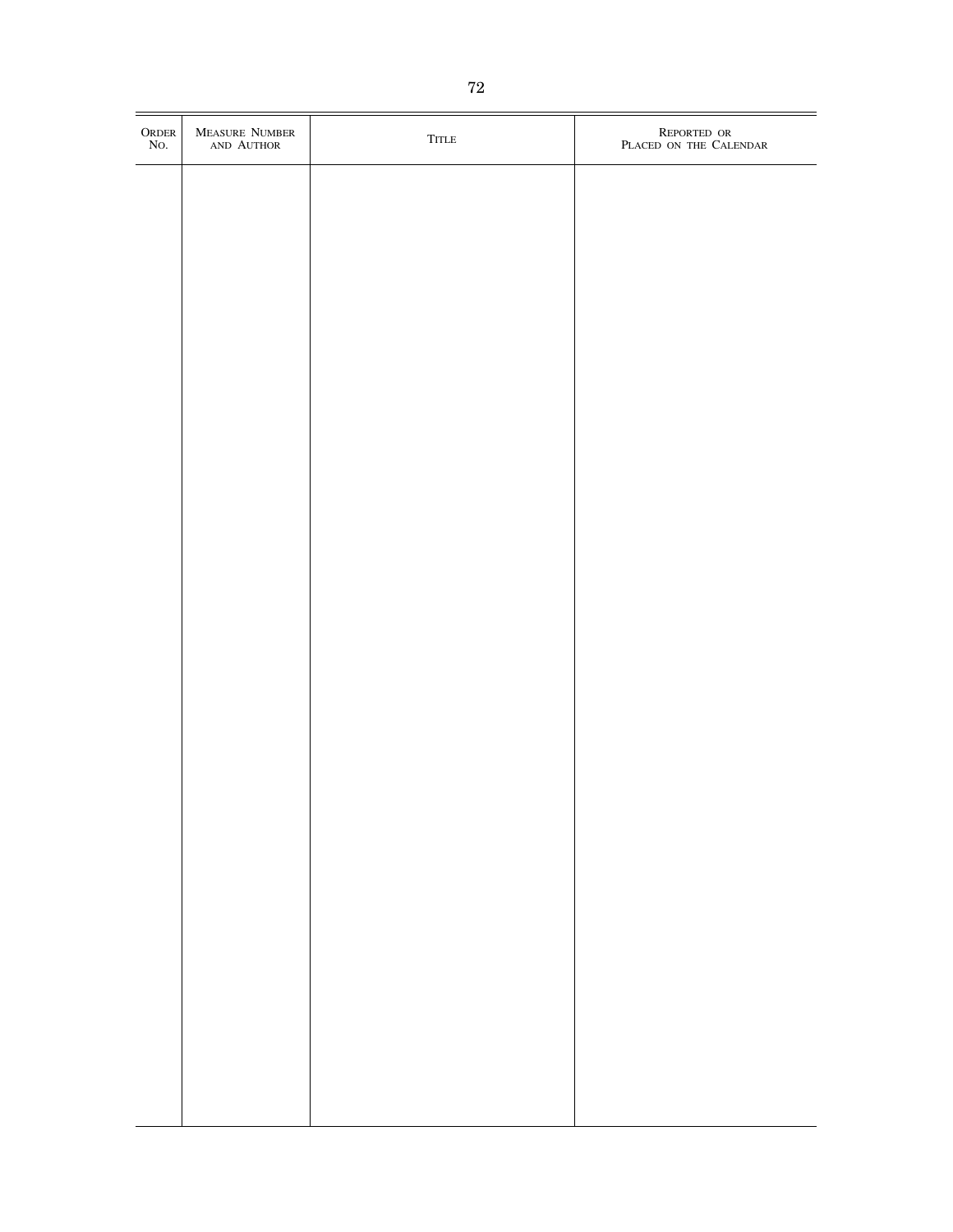#### NOTICE OF INTENT TO OBJECT TO PROCEEDING

When a notice of intent to object is given to the appropriate leader, or their designee, and such notice is submitted for inclusion in the Congressional Record and the Senate Calendar of Business, or following the objection to a unanimous consent to proceeding to, and, or disposition of, a measure or matter on their behalf, it shall be placed in the section of the Calendar entitled ''Notice of Intent to Object to Proceeding''. (S. Res. 28, 112th Congress)

| <b>NUMBER</b> | Title                                                                                                                                                                                                                                                                                                                                                                                                        | DATE AND SENATOR             |
|---------------|--------------------------------------------------------------------------------------------------------------------------------------------------------------------------------------------------------------------------------------------------------------------------------------------------------------------------------------------------------------------------------------------------------------|------------------------------|
| H.R. 269      | An act to reauthorize certain programs<br>under the Public Health Service Act<br>and the Federal Food, Drug, and Cos-<br>metic Act with respect to public health<br>security and all-hazards preparedness<br>and response, to clarify the regulatory<br>framework with respect to certain<br>nonprescription drugs that are mar-<br>keted without an approved drug appli-<br>cation, and for other purposes. | Mar. 14, 2019.—Mr. Braun.    |
| S. 918        | A bill to prohibit the President or a Fed-<br>eral agency from constructing, oper-<br>ating, or offering wholesale or retail<br>services on broadband networks with-<br>out authorization from Congress, and<br>for other purposes.                                                                                                                                                                          | July 31, 2019.—Mr. Wyden.    |
| H.R. 205      | An act to amend the Gulf of Mexico En-<br>ergy Security Act of 2006 to perma-<br>nently extend the moratorium on leas-<br>ing in certain areas of the Gulf of<br>Mexico.                                                                                                                                                                                                                                     | Sept. 11, 2019.—Mr. Cassidy. |
| H.R. 1941     | An act to amend the Outer Continental<br>Shelf Lands Act to prohibit the Sec-<br>retary of the Interior including any<br>Leasing program certain planning<br>areas, and for other purposes.                                                                                                                                                                                                                  | Sept. 11, 2019.—Mr. Cassidy. |
| H.R. 1146     | An act to amend Public Law 115-97<br>(commonly known as the Tax Cuts<br>and Jobs Act) to repeal the Arctic Na-<br>tional Wildlife Refuge oil and gas pro-<br>gram, and for other purposes.                                                                                                                                                                                                                   | Sept. 12, 2019.—Mr. Cassidy. |
| S. 1273       | A bill to amend title 17, United States<br>Code, to establish an alternative dis-<br>pute resolution for copyright small<br>claims, and for other purposes.                                                                                                                                                                                                                                                  | Sept. 24, 2019.—Mr. Wyden.   |
| S. 482        | A bill to strengthen the North Atlantic June 3, 2020.—Mr. Wyden.<br>Treaty Organization, to combat inter-<br>national cybercrime, and to impose ad-<br>ditional sanctions with respect to the<br>Russian Federation, and for other pur-<br>poses.                                                                                                                                                            |                              |
| S. Res. 625   | A resolution encouraging the Govern-<br>ment and the people of the United<br>States to "Buy American".                                                                                                                                                                                                                                                                                                       | June 17, 2020.—Mr. Grassley. |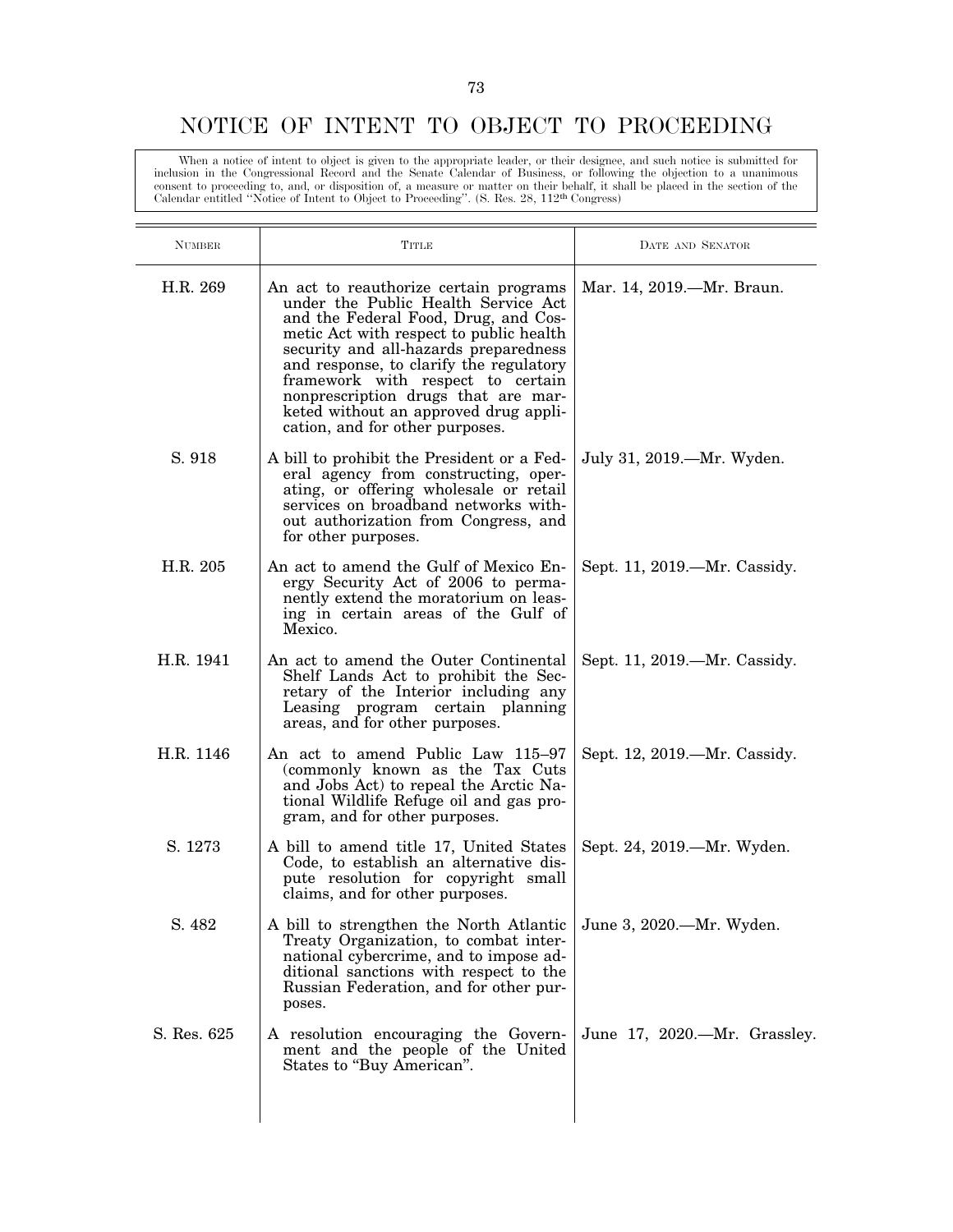| $\rm{NUMBER}$                          | ${\rm TITLE}$                                                                                                          | $\rm{DATE}$ and $\rm{SENATOR}$ |
|----------------------------------------|------------------------------------------------------------------------------------------------------------------------|--------------------------------|
| $\ensuremath{\mathrm{S}}\xspace.$ 3398 | A bill to establish a National Commission on Online Child Sexual Exploitation Prevention, and for other pur-<br>poses. | Aug. 3, 2020.-Mr. Wyden.       |
|                                        |                                                                                                                        |                                |
|                                        |                                                                                                                        |                                |
|                                        |                                                                                                                        |                                |
|                                        |                                                                                                                        |                                |
|                                        |                                                                                                                        |                                |
|                                        |                                                                                                                        |                                |
|                                        |                                                                                                                        |                                |
|                                        |                                                                                                                        |                                |
|                                        |                                                                                                                        |                                |
|                                        |                                                                                                                        |                                |
|                                        |                                                                                                                        |                                |
|                                        |                                                                                                                        |                                |
|                                        |                                                                                                                        |                                |
|                                        |                                                                                                                        |                                |
|                                        |                                                                                                                        |                                |
|                                        |                                                                                                                        |                                |
|                                        |                                                                                                                        |                                |
|                                        |                                                                                                                        |                                |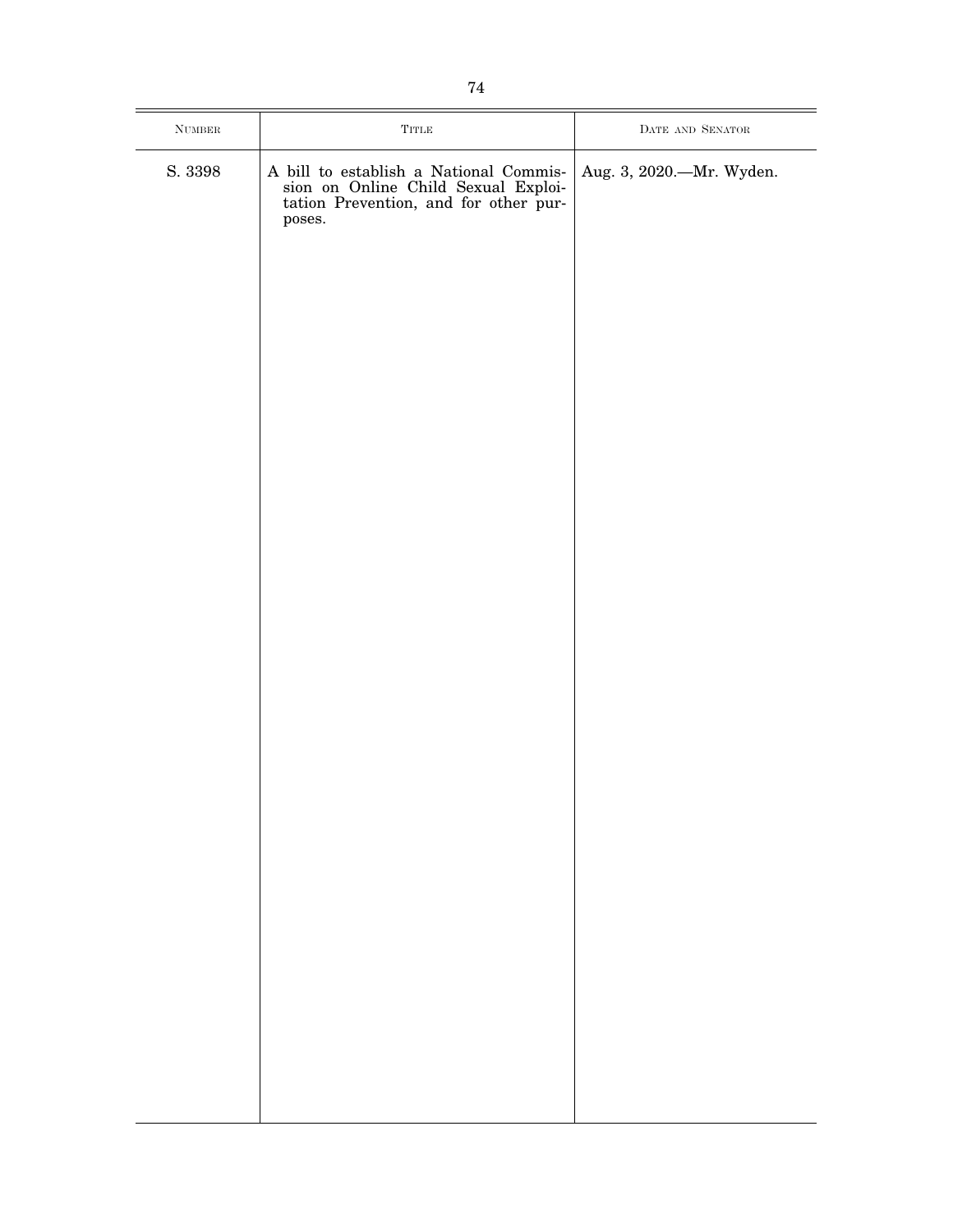#### RESOLUTIONS AND MOTIONS OVER, UNDER THE RULE

When objection is heard to immediate consideration of a resolution or motion when submitted, it shall be placed here, to be laid before the Senate on the next legislative day for consideration, unless by unanimous consent the Senate shall otherwise direct. (Rule XIV, Paragraph 6.)

| $\mbox{NUMBER}$ | <b>TITLE</b>                                               | DATE SUBMITTED AND AUTHOR    |
|-----------------|------------------------------------------------------------|------------------------------|
| S. Res. 9       | Resolution fixing the hour of daily meeting of the Senate. | Jan. 3, 2019.-Mr. McConnell. |
|                 |                                                            |                              |
|                 |                                                            |                              |
|                 |                                                            |                              |

### BILLS AND JOINT RESOLUTIONS READ THE FIRST TIME

When objection is heard to the second reading of a bill or joint resolution, that measure is then laid before the Senate during morning business of the next legislative day for the second reading. (Rule XIV, Paragraph 2.)

| <b>NUMBER</b> | TITLE                                                                                                                                                                                                                                                          | DATE AND AUTHOR |
|---------------|----------------------------------------------------------------------------------------------------------------------------------------------------------------------------------------------------------------------------------------------------------------|-----------------|
| H.R.3         | An act to establish a fair price negotia-<br>tion program, protect the Medicare<br>program from excessive price in-<br>creases, and establish an out-of-pocket<br>maximum for Medicare part D enroll-<br>ees, and for other purposes.                          | Aug. 13, 2020.  |
| H.R. 51       | An act to provide for the admission of<br>the State of Washington, D.C. into the<br>Union.                                                                                                                                                                     | Aug. 13, 2020.  |
| H.R. 1425     | An act to amend the Patient Protection<br>and Affordable Care Act to provide for<br>a Improve Health Insurance Afford-<br>ability Fund to provide for certain re-<br>insurance payments to lower pre-<br>miums in the individual health insur-<br>ance market. | Aug. 13, 2020.  |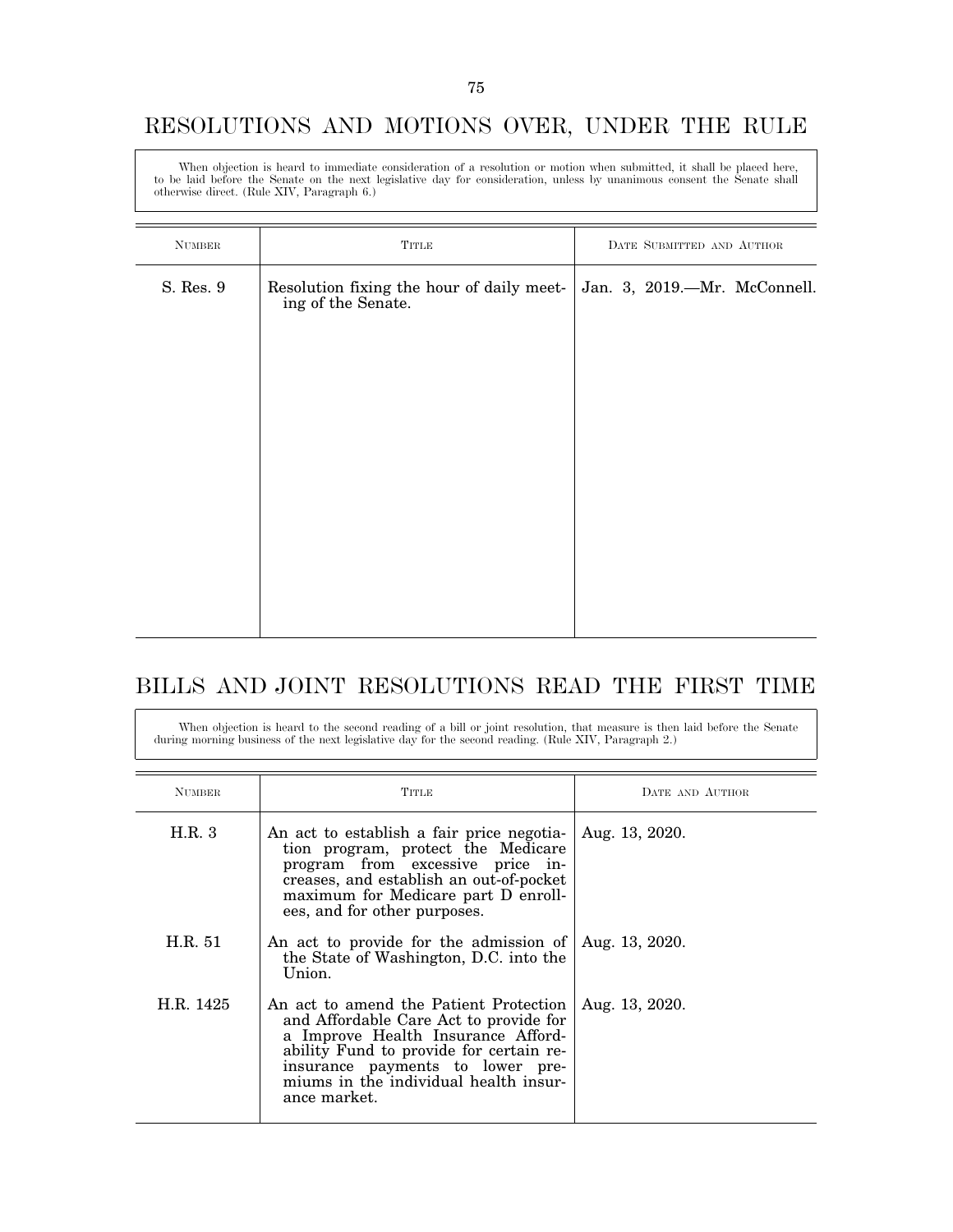## SUBJECTS ON THE TABLE

Such subjects are business, usually bills and resolutions, placed here by unanimous consent. Once business has been given this status, it is in order to move to proceed to its consideration, even though it cannot be reached by a ''call of the calendar''.

| $\begin{minipage}{.4\linewidth} \textbf{MEASURE} \textbf{ NUMBER} \end{minipage}$ | $\operatorname{Tr}\!\operatorname{TLE}$ | $\rm{DATE}$ |
|-----------------------------------------------------------------------------------|-----------------------------------------|-------------|
|                                                                                   |                                         |             |
|                                                                                   |                                         |             |
|                                                                                   |                                         |             |
|                                                                                   |                                         |             |
|                                                                                   |                                         |             |
|                                                                                   |                                         |             |
|                                                                                   |                                         |             |
|                                                                                   |                                         |             |
|                                                                                   |                                         |             |
|                                                                                   |                                         |             |
|                                                                                   |                                         |             |
|                                                                                   |                                         |             |
|                                                                                   |                                         |             |
|                                                                                   |                                         |             |
|                                                                                   |                                         |             |
|                                                                                   |                                         |             |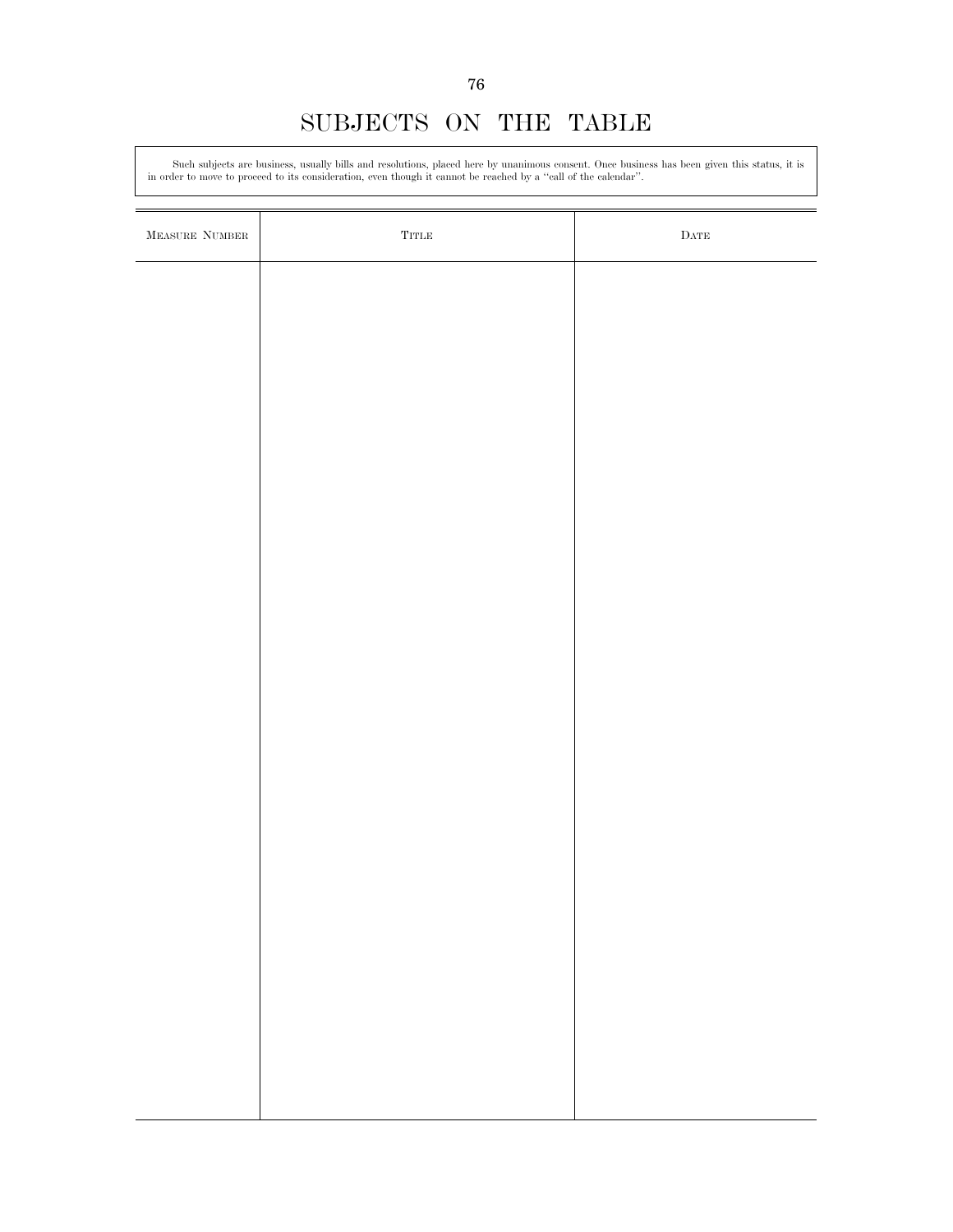### MOTIONS FOR RECONSIDERATION

After an action taken by the Senate, any Senator voting with the prevailing side or who has not voted may, on the same day or on<br>either of the next two days of actual session thereafter, either enter a motion for reconside contains such motions not yet acted on as so provided by Rule XIII, Paragraph 1.

| DATE            | <b>SUBJECT</b>                                                                                                                                                                           |
|-----------------|------------------------------------------------------------------------------------------------------------------------------------------------------------------------------------------|
| Apr. 1, 2019.   | Motion entered by Mr. McConnell to reconsider the vote by which the<br>motion to invoke cloture on Amdt. No. 201 to H.R. 268 was not agreed<br>to (Roll Call Vote No. 55).               |
| Apr. 1, 2019.   | Motion entered by Mr. McConnell to reconsider the vote by which the<br>motion to invoke cloture on H.R. 268 was not agreed to (Roll Call<br>Vote No. $56$ ).                             |
| Apr. 2, 2019.   | Motion entered by Mr. McConnell to reconsider the vote by which the<br>motion to invoke cloture on the motion to proceed to S. Res. 50 was<br>not agreed to (Roll Call Vote No. 57).     |
| Sept. 18, 2019. | Motion entered by Mr. McConnell to reconsider the vote by which the<br>motion to invoke cloture on the motion to proceed to H.R. 2740 was<br>not agreed to (Roll Call Vote No. 292).     |
| Oct. 31, 2019.  | Motion entered by Mr. McConnell to reconsider the vote by which the<br>motion to invoke cloture on the motion to proceed to H.R. 2740 was<br>not agreed to (Roll Call Vote No. 342).     |
| Mar. 9, 2020.   | Motion entered by Mr. McConnell to reconsider the vote by which the<br>motion to invoke cloture on Amdt. No. 1407, as modified, to S. 2657<br>was not agreed to (Roll Call Vote No. 67). |
| Mar. 9, 2020.   | Motion entered by Mr. McConnell to reconsider the vote by which the<br>motion to invoke cloture on S. 2657 was not agreed to (Roll Call Vote<br>No. 68).                                 |
| June 24, 2020.  | Motion entered by Mr. McConnell to reconsider the vote by which the<br>motion to invoke cloture on the motion to proceed to S. 3985 was not<br>agreed to (Roll Call Vote No. 126).       |
|                 |                                                                                                                                                                                          |
|                 |                                                                                                                                                                                          |
|                 |                                                                                                                                                                                          |
|                 |                                                                                                                                                                                          |
|                 |                                                                                                                                                                                          |
|                 |                                                                                                                                                                                          |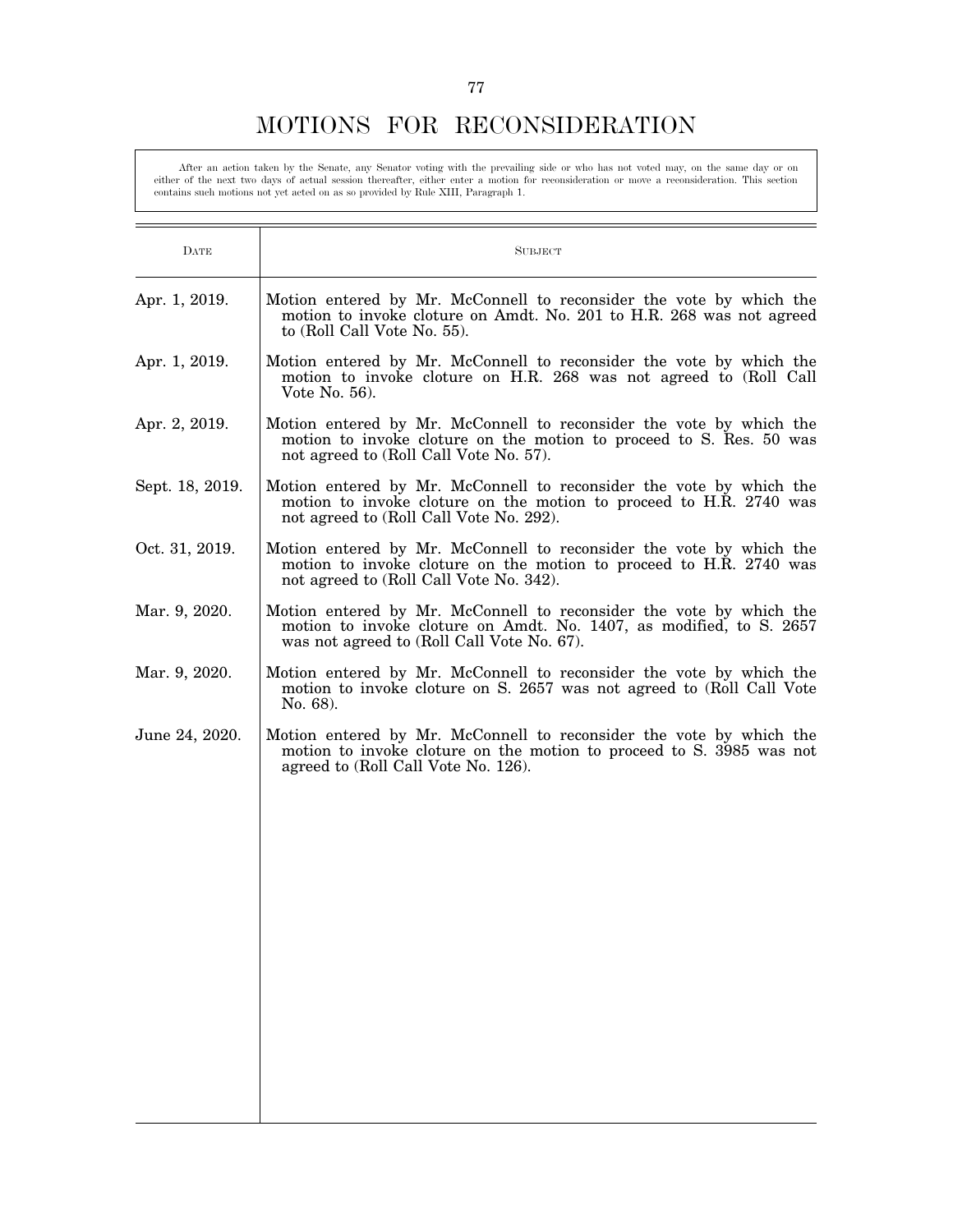# BILLS IN CONFERENCE

Jefferson's Manual, Section XLVI:

''And in all cases of conference asked after a vote of disagreement, etc., the conferees of the House asking it are to leave the papers with the conferees of the other \* \* \*.'' The House agreeing to the conference usually acts on the report before the House requesting a conference.

| NUMBER<br>AND DATE<br>CONFEREES<br>APPOINTED | <b>BRIEF TITLE</b> |                   | $\label{eq:conference} \textsc{Conferences}$ | $\begin{array}{c} \text{DATE} \\ \text{REPORT AGREED TO} \end{array}$ |               |
|----------------------------------------------|--------------------|-------------------|----------------------------------------------|-----------------------------------------------------------------------|---------------|
|                                              |                    | ${\hbox{Senate}}$ | ${\tt House}$                                | ${\hbox{Senate}}$                                                     | ${\tt House}$ |
|                                              |                    |                   |                                              |                                                                       |               |
|                                              |                    |                   |                                              |                                                                       |               |
|                                              |                    |                   |                                              |                                                                       |               |
|                                              |                    |                   |                                              |                                                                       |               |
|                                              |                    |                   |                                              |                                                                       |               |
|                                              |                    |                   |                                              |                                                                       |               |
|                                              |                    |                   |                                              |                                                                       |               |
|                                              |                    |                   |                                              |                                                                       |               |
|                                              |                    |                   |                                              |                                                                       |               |
|                                              |                    |                   |                                              |                                                                       |               |
|                                              |                    |                   |                                              |                                                                       |               |
|                                              |                    |                   |                                              |                                                                       |               |
|                                              |                    |                   |                                              |                                                                       |               |
|                                              |                    |                   |                                              |                                                                       |               |
|                                              |                    |                   |                                              |                                                                       |               |
|                                              |                    |                   |                                              |                                                                       |               |
|                                              |                    |                   |                                              |                                                                       |               |
|                                              |                    |                   |                                              |                                                                       |               |
|                                              |                    |                   |                                              |                                                                       |               |
|                                              |                    |                   |                                              |                                                                       |               |
|                                              |                    |                   |                                              |                                                                       |               |
|                                              |                    |                   |                                              |                                                                       |               |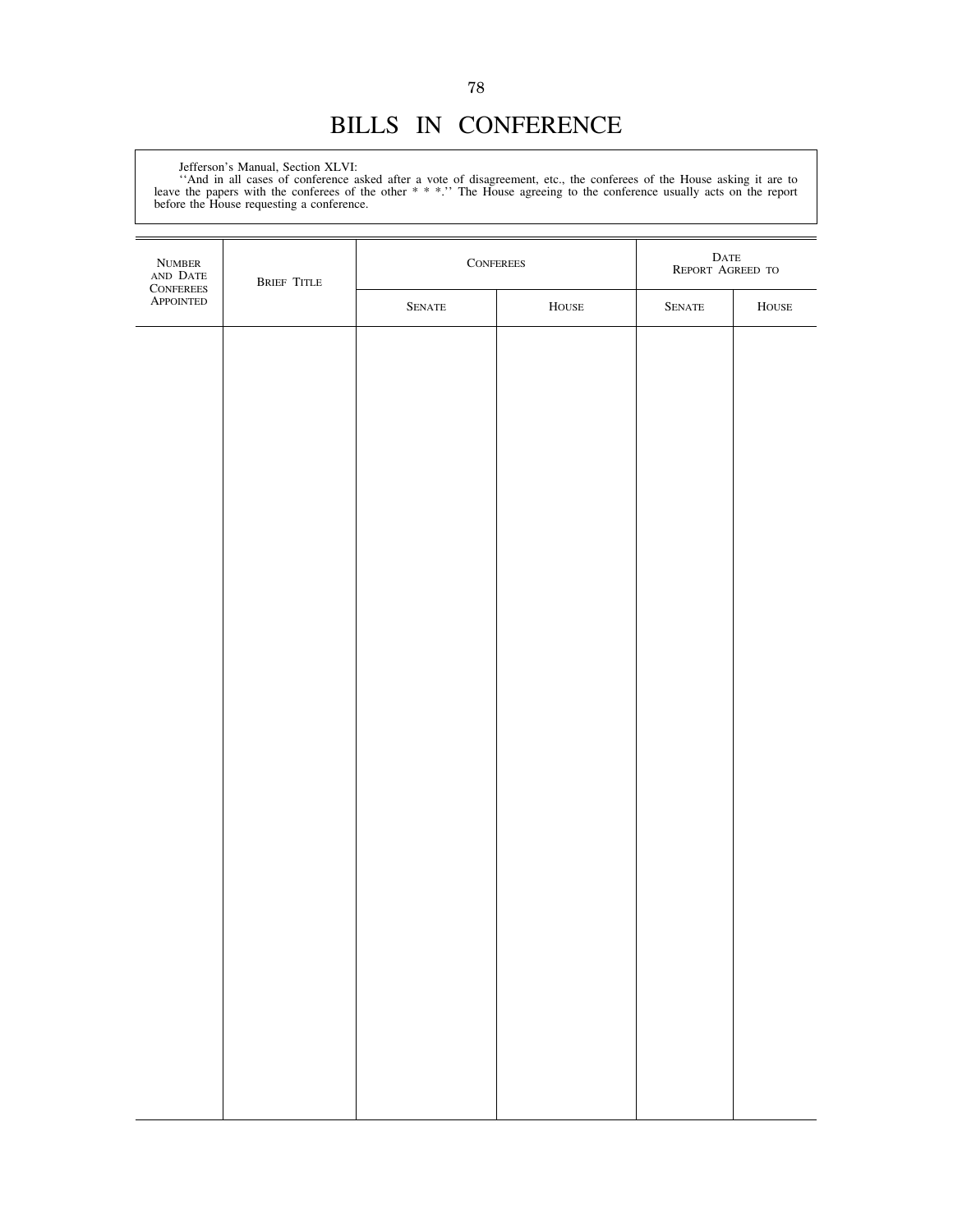STATUS OF APPROPRIATION BILLS, FIRST SESSION, ONE HUNDRED SIXTEENTH CONGRESS STATUS OF APPROPRIATION BILLS, FIRST SESSION, ONE HUNDRED SIXTEENTH CONGRESS

| <b>MEASURE</b>              |                                                                                                                                                                                                                                                           | PASSED                          | RECEIVED IN           | REPORTED OR<br>PLACED ON | PASSED                                                                                                                                                                                                                                                                                | SENT TO         | CONFERENCE REPORT<br>AGREED TO |                         | <b>BECAME</b>                                         | PUBLIC                          |
|-----------------------------|-----------------------------------------------------------------------------------------------------------------------------------------------------------------------------------------------------------------------------------------------------------|---------------------------------|-----------------------|--------------------------|---------------------------------------------------------------------------------------------------------------------------------------------------------------------------------------------------------------------------------------------------------------------------------------|-----------------|--------------------------------|-------------------------|-------------------------------------------------------|---------------------------------|
| NUMBER                      | SHORT TITLE                                                                                                                                                                                                                                               | HOUSE                           | <b>SENATE</b>         | CALENDAR<br>IN SENATE    | <b>SENATE</b>                                                                                                                                                                                                                                                                         | CONFER-<br>ENCE | <b>SENATE</b>                  | HOUSE                   | LAW                                                   | NUMBER<br>LAW                   |
| H.R. 21                     | <br>Consolidated Appropriations, 2019                                                                                                                                                                                                                     | $1 - 3 - 19$                    | $-4-19$               | $1 - 8 - 19$             |                                                                                                                                                                                                                                                                                       |                 |                                | .                       |                                                       |                                 |
| H.J. Res. 1                 | Further Continuing, Homeland Security, 2019                                                                                                                                                                                                               | $1 - 3 - 19$                    | $1 - 4 - 19$          | $1 - 8 - 19$             |                                                                                                                                                                                                                                                                                       |                 |                                |                         |                                                       |                                 |
| H.R. 264                    | <br>Financial Services, General Government, 2019                                                                                                                                                                                                          | $1 - 9 - 19$                    | $-9-19$               | $1 - 10 - 19$            |                                                                                                                                                                                                                                                                                       |                 |                                |                         | .                                                     | .                               |
| 265                         |                                                                                                                                                                                                                                                           | $-10-19$                        | $-11 - 19$            |                          |                                                                                                                                                                                                                                                                                       |                 |                                |                         |                                                       |                                 |
| 267                         | Transportation, HUD, Related Agencies, 2019                                                                                                                                                                                                               | $-10-19$                        | $-11-19$              |                          |                                                                                                                                                                                                                                                                                       |                 |                                |                         |                                                       |                                 |
| 266<br>H.R.                 |                                                                                                                                                                                                                                                           | $-11-19$                        | $-14-19$              | $1 - 15 - 19$            |                                                                                                                                                                                                                                                                                       |                 |                                |                         |                                                       |                                 |
| H.R. 268                    |                                                                                                                                                                                                                                                           | $-16 - 19$                      | $-17-19$              | $1 - 22 - 19$            |                                                                                                                                                                                                                                                                                       |                 |                                |                         |                                                       |                                 |
| H.J. Res. 28                |                                                                                                                                                                                                                                                           | $-23-19$                        | $-24-19$              |                          | $1 - 25 - 19$                                                                                                                                                                                                                                                                         |                 |                                |                         | $1 - 25 - 19$                                         | $116 - 5$                       |
| H.J. Res. 31                |                                                                                                                                                                                                                                                           | $-24-19$                        | $1 - 24 - 19$         | .                        | $1 - 25 - 19$                                                                                                                                                                                                                                                                         | $1 - 25 - 19$   | $2 - 14 - 19$                  | $2 - 14 - 19$           | $2 - 15 - 19$                                         | $116 - 6$                       |
| H.R. 648                    |                                                                                                                                                                                                                                                           | $-23-19$                        | $1 - 24 - 19$         | $1 - 28 - 19$            | .                                                                                                                                                                                                                                                                                     |                 |                                | .                       |                                                       |                                 |
| H.R. 2157                   |                                                                                                                                                                                                                                                           | $5 - 10 - 19$                   | $5 - 14 - 19$         | $5 - 15 - 19$            | $5 - 23 - 19$                                                                                                                                                                                                                                                                         |                 |                                | $\epsilon$              |                                                       | $116 - 20$                      |
| S. 1900                     |                                                                                                                                                                                                                                                           | *<br>*<br>*                     | *<br>*<br>*           | $6 - 19 - 19$            | :<br>: : : : : : : :                                                                                                                                                                                                                                                                  |                 | .                              |                         |                                                       | .<br>.<br>.<br>.<br>.<br>.<br>. |
| H.R. 2740                   | <br>Labor, HHS, Education, Related Agencies, 2020                                                                                                                                                                                                         | $6 - 19$                        | $6 - 24 - 19$         | $7 - 10 - 19$            |                                                                                                                                                                                                                                                                                       |                 |                                |                         |                                                       |                                 |
| H.R. 3401                   |                                                                                                                                                                                                                                                           | $6 - 25 - 19$                   | $6 - 26 - 19$         | $*$<br>*<br>$\ast$       | $6 - 26 - 19$                                                                                                                                                                                                                                                                         | .               |                                |                         |                                                       | $116 - 26$                      |
| $\ddot{\cdot}$<br>H.R. 3351 | <br>Financial Services, General Government, 2020                                                                                                                                                                                                          | $6 - 26 - 19$                   | $6 - 27 - 19$         |                          |                                                                                                                                                                                                                                                                                       |                 |                                | $\widehat{c}$           |                                                       |                                 |
| H.R. 3055                   |                                                                                                                                                                                                                                                           | $6 - 25 - 19$                   | $7 - 8 - 19$          | $7 - 10 - 19$            | $10 - 31 - 19$                                                                                                                                                                                                                                                                        |                 | $\bigoplus$                    | $\widehat{c}$           | $11 - 21 - 19$                                        | $116 - 69$                      |
| S. 2470                     | .                                                                                                                                                                                                                                                         | * * *                           | $\ast$<br>$*$<br>*    | $9 - 12 - 19$            |                                                                                                                                                                                                                                                                                       |                 | .                              |                         |                                                       |                                 |
| $S. 2474$                   |                                                                                                                                                                                                                                                           | ∗<br>∗<br>$\ast$                | ⋇<br>$\ast$<br>$\ast$ | $9 - 12 - 19$            |                                                                                                                                                                                                                                                                                       |                 |                                |                         |                                                       |                                 |
| S. 2520                     | <br>Transportation, HUD, Related Agencies, 2020                                                                                                                                                                                                           | ⋇<br>₩<br>×                     | ⋇<br>×<br>×           | $9 - 19 - 19$            |                                                                                                                                                                                                                                                                                       |                 |                                | .                       |                                                       |                                 |
| S. 2522                     |                                                                                                                                                                                                                                                           | ₩<br>$\ast$<br>$\ast$           | ⋇<br>$\ast$<br>$\ast$ | $9 - 19 - 19$            |                                                                                                                                                                                                                                                                                       |                 |                                |                         |                                                       |                                 |
| S. 2524                     | Financial Services, General Government, 2020                                                                                                                                                                                                              | ∗<br>$*$<br>*                   | ⋇<br>$*$<br>*         | $9 - 19 - 19$            |                                                                                                                                                                                                                                                                                       |                 |                                |                         |                                                       |                                 |
| H.R. 4378                   |                                                                                                                                                                                                                                                           | $9 - 19 - 19$                   | $9 - 19 - 19$         | $9 - 23 - 19$            | $9 - 26 - 19$                                                                                                                                                                                                                                                                         |                 |                                |                         | $9 - 27 - 19$                                         | $116 - 59$                      |
| S. 2580                     |                                                                                                                                                                                                                                                           | * * *                           | ₩<br>$*$<br>*         | $9 - 26 - 19$            |                                                                                                                                                                                                                                                                                       |                 |                                |                         |                                                       |                                 |
| S. 2581                     |                                                                                                                                                                                                                                                           | ⋇<br>₩<br>∗                     | ∗<br>₩<br>₩           | $9 - 26 - 19$            |                                                                                                                                                                                                                                                                                       |                 |                                | .                       |                                                       |                                 |
| $S. 2582$                   |                                                                                                                                                                                                                                                           | ⋇<br>$\divideontimes$<br>$\ast$ | ⋇<br>⋇<br>₩           | $9 - 26 - 19$            |                                                                                                                                                                                                                                                                                       |                 |                                | .                       |                                                       |                                 |
| 2583<br>$\mathbf{v}$        |                                                                                                                                                                                                                                                           | ⋇                               | ⋇                     | $9 - 26 - 19$            |                                                                                                                                                                                                                                                                                       |                 |                                |                         |                                                       |                                 |
| S. 2584                     | Commerce, Justice, Science, and Related Agencies, 2020                                                                                                                                                                                                    |                                 | ⋇                     | $9 - 26 - 19$            |                                                                                                                                                                                                                                                                                       |                 |                                |                         |                                                       | .                               |
| H.R. 1158.                  | <br>Consolidated Appropriations, 2020(6)                                                                                                                                                                                                                  | ⋇                               |                       | * * *                    | $9 - 24 - 19(7)$                                                                                                                                                                                                                                                                      | ⋇<br>×<br>×     | (13)                           | $\widehat{\mathscr{E}}$ |                                                       | $116 - 93$                      |
| $\ddot{\cdot}$<br>H.R. 1865 |                                                                                                                                                                                                                                                           | ⋇<br>⋇<br>⋇                     |                       | ₩<br>∗<br>$\ast$         | $(1 - 12 - 19(10))$                                                                                                                                                                                                                                                                   | ⋇<br>⋇<br>₩     | (12)                           | $\binom{1}{1}$          |                                                       | $116 - 94$                      |
|                             |                                                                                                                                                                                                                                                           |                                 |                       |                          |                                                                                                                                                                                                                                                                                       |                 |                                |                         |                                                       |                                 |
|                             |                                                                                                                                                                                                                                                           |                                 |                       |                          | <sup>3</sup> Nov. 19, 2019, House agrees to Senate amendment with an amendment.                                                                                                                                                                                                       |                 |                                |                         | $4$ Nov. 21, 2019, Senate<br>ct of 2019. $7^7$ As the |                                 |
|                             | <sup>1</sup> June 3, 2019, House agrees to Senate amendment. <sup>2</sup> June 27, 2019, House agrees to Senate amendment. <sup>3</sup> Nov. 19, 2019, House agrees to agrees to Senate amendment to Senate amendment to Senate amendment of 2019, Commer |                                 |                       |                          | <sup>6</sup> Originally, DHS Cyber Hunt and Incident Response Teams Act of 2019. <sup>7</sup> As the number of 2019. <sup>7</sup> As the number of 2019 or $\frac{1}{2}$ or $\frac{1}{2}$ or $\frac{1}{2}$ or $\frac{1}{2}$ or $\frac{1}{2}$ or $\frac{1}{2}$ or $\frac{1}{2}$ or $\$ |                 |                                |                         |                                                       |                                 |
|                             |                                                                                                                                                                                                                                                           |                                 |                       |                          |                                                                                                                                                                                                                                                                                       |                 |                                |                         |                                                       |                                 |
|                             |                                                                                                                                                                                                                                                           |                                 |                       |                          |                                                                                                                                                                                                                                                                                       |                 |                                |                         |                                                       |                                 |

79